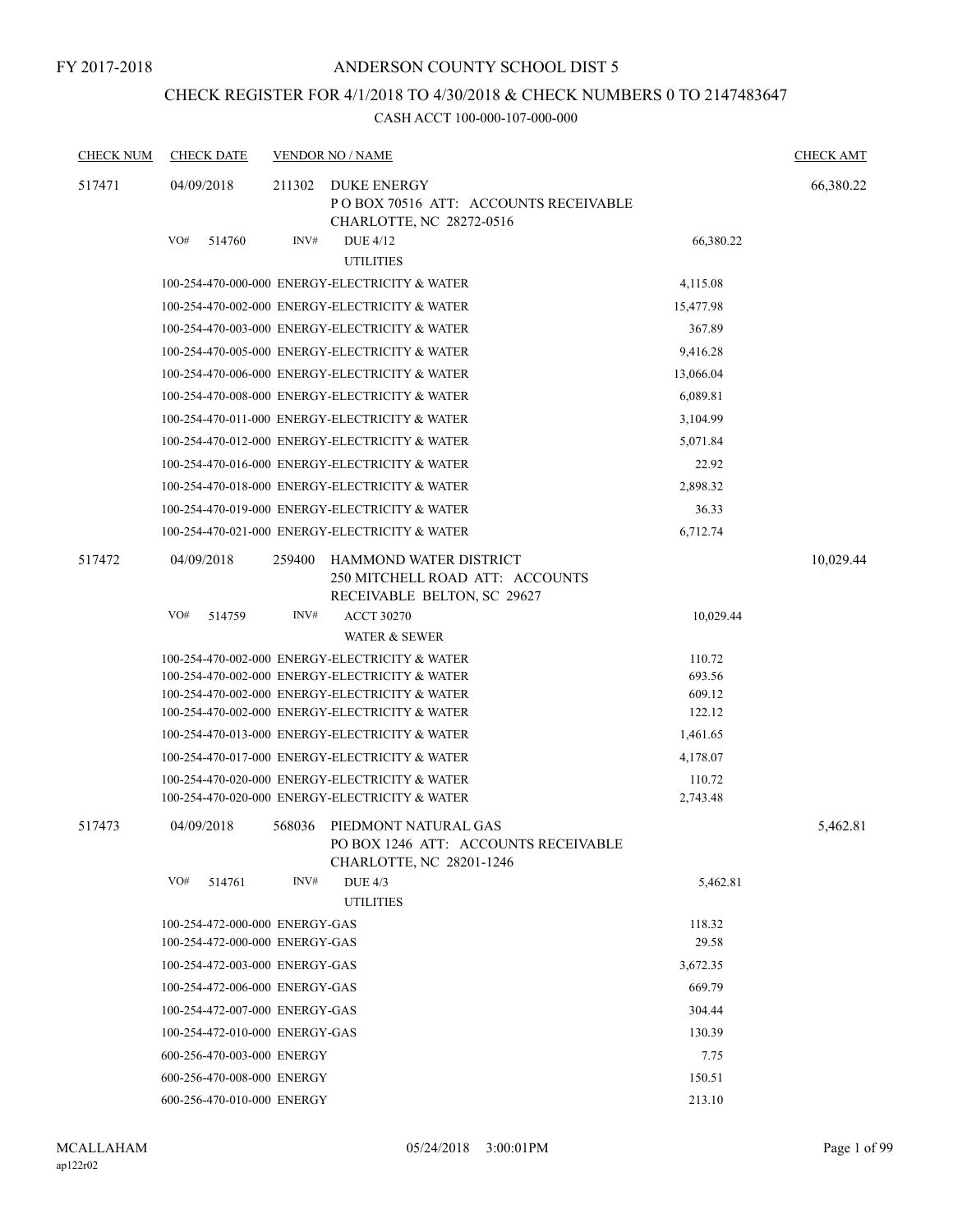FY 2017-2018

### ANDERSON COUNTY SCHOOL DIST 5

### CHECK REGISTER FOR 4/1/2018 TO 4/30/2018 & CHECK NUMBERS 0 TO 2147483647

| <b>CHECK NUM</b> | <b>CHECK DATE</b> |                                 |        | <b>VENDOR NO / NAME</b>                                                                               |           | <b>CHECK AMT</b> |
|------------------|-------------------|---------------------------------|--------|-------------------------------------------------------------------------------------------------------|-----------|------------------|
|                  |                   | 600-256-470-018-000 ENERGY      |        |                                                                                                       | 166.58    |                  |
| 517474           | 04/09/2018        |                                 | 568036 | PIEDMONT NATURAL GAS<br>PO BOX 1246 ATT: ACCOUNTS RECEIVABLE<br>CHARLOTTE, NC 28201-1246              |           | 7,927.78         |
|                  | VO#               | 514762                          | INV#   | <b>DUE 4/9</b><br><b>UTILITIES</b>                                                                    | 7,927.78  |                  |
|                  |                   | 100-254-472-002-000 ENERGY-GAS  |        |                                                                                                       | 1,575.68  |                  |
|                  |                   | 100-254-472-005-000 ENERGY-GAS  |        |                                                                                                       | 1,481.02  |                  |
|                  |                   | 100-254-472-013-000 ENERGY-GAS  |        |                                                                                                       | 630.15    |                  |
|                  |                   | 100-254-472-014-000 ENERGY-GAS  |        |                                                                                                       | 1,209.59  |                  |
|                  |                   | 100-254-472-019-000 ENERGY-GAS  |        |                                                                                                       | 842.60    |                  |
|                  |                   | 100-254-472-020-000 ENERGY-GAS  |        |                                                                                                       | 671.51    |                  |
|                  |                   | 100-254-472-023-000 ENERGY-GAS  |        |                                                                                                       | 851.04    |                  |
|                  |                   | 600-256-470-009-000 ENERGY      |        |                                                                                                       | 666.19    |                  |
| 517475           | 04/10/2018        |                                 | 572823 | <b>ART TO REMEMBER</b><br>9425 E 59TH STREET INDIANAPOLIS, IN 46216                                   |           | 1,036.60         |
|                  | VO#               | 514801                          | INV#   | 30360<br><b>SCHOOL ID 7603</b>                                                                        | 1,036.60  |                  |
|                  |                   | 713-271-660-013-228 ART EXPENSE |        |                                                                                                       | 1,036.60  |                  |
| 517476           | 04/10/2018        |                                 | 573788 | BELANGIA, JOSEPH^^<br>218 LEAKE ST MAULDIN, SC 29661                                                  |           | 137.80           |
|                  | VO#               | 514770                          | INV#   | MAR 17 TLH<br><b>OFFICIAL</b>                                                                         | 137.80    |                  |
|                  |                   |                                 |        | 100-271-312-002-000 ADDITIONAL SECURITY                                                               | 137.80    |                  |
| 517477           | 04/10/2018        |                                 | 574149 | <b>CAMP JEKYLL</b><br>550 S. BEACHVIEW DR JEKYLL ISLAND, GA<br>31527                                  |           | 15,150.00        |
|                  | VO#               | 514802                          | INV#   | <b>GLENVIEW MS</b><br>FOR APRIL 18-20                                                                 | 15,150.00 |                  |
|                  |                   |                                 |        | 720-271-660-020-586 FIELD TRIPS- GR.7 EXPENSE                                                         | 15,150.00 |                  |
| 517478           | 04/10/2018        |                                 | 566761 | CENTER FOR EDUCATION/EMPLOYMENT LAW<br>PO BOX 3008 ATT: ACCOUNTS RECEIVABLE<br>MALVERN, PA 19355-9562 |           | 225.00           |
|                  | VO#               | 514803                          | INV#   | <b>RENEWAL</b><br>ACCT# A256688404                                                                    | 225.00    |                  |
|                  |                   | 100-115-410-001-000 SUPPLIES    |        |                                                                                                       | 225.00    |                  |
| $*$ 517480       | 04/10/2018        |                                 | 567099 | <b>CLEMSON UNIVERSITY</b><br>DEPT OF HISTORIC PROPERTIES PO BOX 345615<br>CLEMSON, SC 29634-5615      |           | 240.00           |
|                  | VO#               | 514805                          | INV#   | <b>MCLEES ELEM</b><br><b>MAR 29 FORT HILL</b>                                                         | 240.00    |                  |
|                  |                   |                                 |        | 708-271-660-008-354 FIELD TRIPS GRADE 4 EXPENSE                                                       | 240.00    |                  |
| 517481           | 04/10/2018        |                                 |        | 575178 CORNELL, TYLER <sup>^^</sup>                                                                   |           | 118.00           |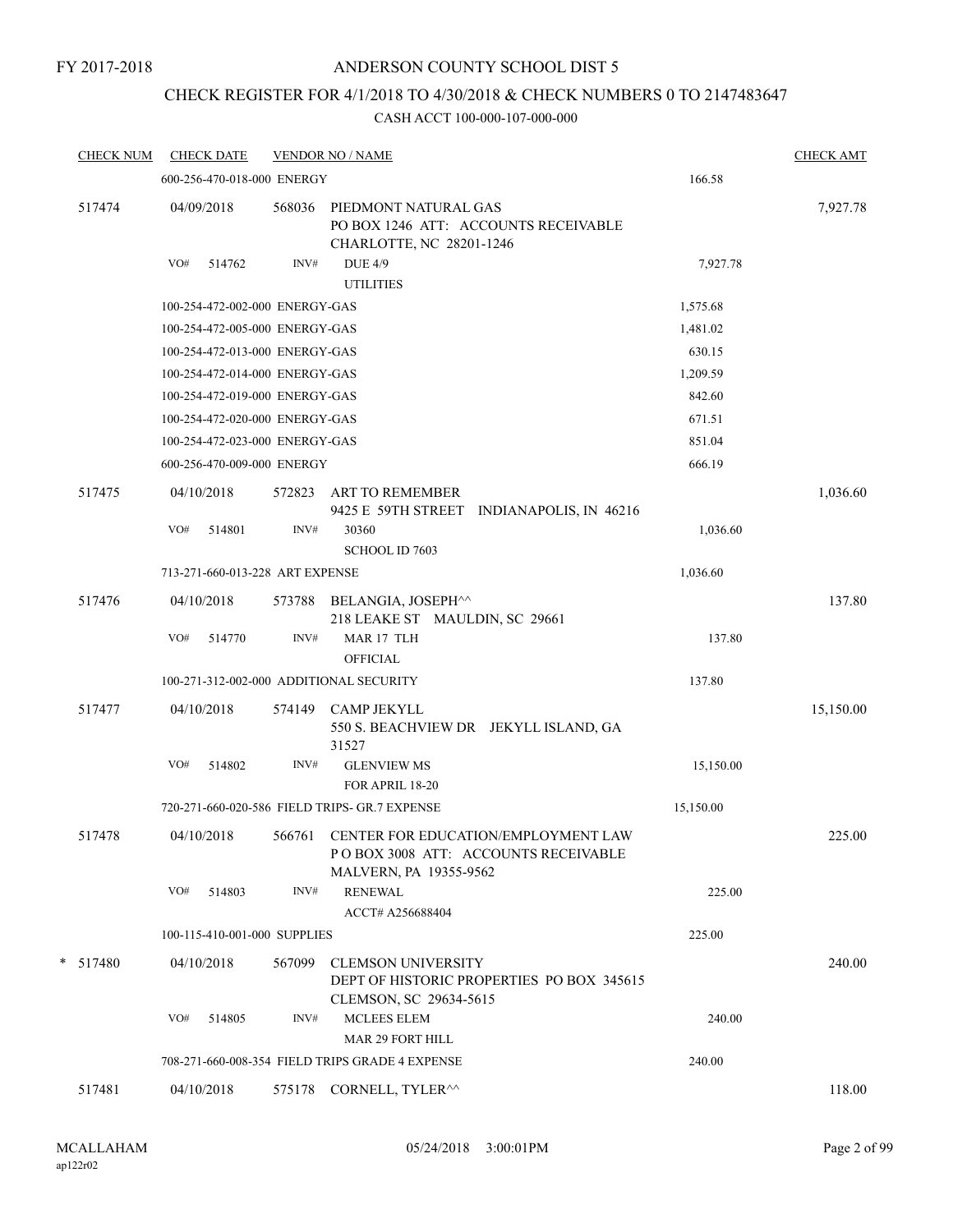### CHECK REGISTER FOR 4/1/2018 TO 4/30/2018 & CHECK NUMBERS 0 TO 2147483647

|        | <b>CHECK NUM</b> |     | <b>CHECK DATE</b> |                              | <b>VENDOR NO / NAME</b>                                                                                           |              |          | <b>CHECK AMT</b> |
|--------|------------------|-----|-------------------|------------------------------|-------------------------------------------------------------------------------------------------------------------|--------------|----------|------------------|
|        |                  | VO# | 514772            | INV#                         | 2 WESLEY ELLISON RD WILLIAMSTON, SC 29697<br>MAR 22 TLH<br><b>OFFICIAL</b>                                        |              | 118.00   |                  |
|        |                  |     |                   |                              | 100-271-312-002-000 ADDITIONAL SECURITY                                                                           |              | 118.00   |                  |
| $\ast$ | 517483           |     | 04/10/2018        |                              | 571355 DARBY, EDDIE<br>EDDIE'S TRACKLESS TRAINS AND INFLATABLES<br>35 LYMAN STREET PELZER, SC 29669               |              |          | 700.00           |
|        |                  | VO# | 514806            | INV#                         | #9<br><b>SOUTH FANT</b>                                                                                           |              | 700.00   |                  |
|        |                  |     |                   |                              | 715-271-660-015-316 SPRING FLING EXPENSE                                                                          |              | 700.00   |                  |
|        | * 517486         |     | 04/10/2018        |                              | 567489 DE LAGE LANDEN<br>POBOX 41602 PHILADELPHIA, PA 19101-1602                                                  |              |          | 146.09           |
|        |                  | VO# | 514807            | INV#                         | 58604438<br><b>COPIER</b>                                                                                         |              | 146.09   |                  |
|        |                  |     |                   |                              | 713-271-660-013-201 MISCELLANEOUS EXPENSE                                                                         |              | 146.09   |                  |
|        | 517487           |     | 04/10/2018        |                              | 202625 DILLARD'S TROPHY SHOPPE<br>116 EAST SHOCKLEY FERRY RD ANDERSON, SC<br>29624                                |              |          | 102.72           |
|        |                  | VO# | 514808            | INV#                         | 142537<br><b>NORTH POINTE</b>                                                                                     |              | 102.72   |                  |
|        |                  |     |                   |                              | 713-271-660-013-201 MISCELLANEOUS EXPENSE                                                                         |              | 102.72   |                  |
|        | 517488           |     | 04/10/2018        |                              | 575217 EASY FUNDRAISING IDEAS, LLC<br>PO BOX 191051 ATLANTA, GA 31119                                             |              |          | 160.00           |
|        |                  | VO# | 514844            | INV#                         | 32979                                                                                                             |              | 160.00   |                  |
|        |                  |     |                   |                              | <b>ROBERT ANDERSON</b><br>706-271-660-006-472 RELAY FOR LIFE EXPENSE                                              |              | 160.00   |                  |
|        | 517489           |     | 04/10/2018        | 567123                       | ENTERPRISE RENT A CAR<br>PO BOX 100243 ATT: ACCOUNTS RECEIVABLE<br>ATLANTA, GA 30384                              |              |          | 972.48           |
|        |                  | VO# | 514809            | INV#                         | 16657930<br><b>MAR 14-19 RENTAL</b>                                                                               |              | 972.48   |                  |
|        |                  |     |                   |                              | 207-115-312-000-010 STUDENT ORGANIZATIONS                                                                         |              | 972.48   |                  |
|        | 517490           |     | 04/10/2018        | 572922                       | EXTREME EQUIPMENT SALES, LLC<br>PO BOX 4664 ATTN: ACCTS RECEIVBLE WEST<br>COLUMBIA, SC 29171                      |              |          | 2,495.65         |
|        |                  | VO# | 514841            | INV#                         | 7341<br><b>TL HANNA</b>                                                                                           |              | 2,495.65 |                  |
|        |                  |     |                   | 100-271-410-002-000 SUPPLIES |                                                                                                                   |              | 2,495.65 |                  |
|        | 517491           |     | 04/10/2018        | 569871                       | FOLLETT SCHOOL SOLUTIONS, INC<br>91826 COLLECTION CENTER DRIVE ATT:<br>ACCOUNTS RECEIVABLE CHICAGO, IL 60693-0918 |              |          | 3,329.74         |
|        |                  | VO# | 514810            | INV#                         | 803037<br><b>CALHOUN</b>                                                                                          | PO#<br>98357 | 1,940.20 |                  |
|        |                  |     |                   | 100-222-410-014-000 SUPPLIES |                                                                                                                   |              | 1,940.20 |                  |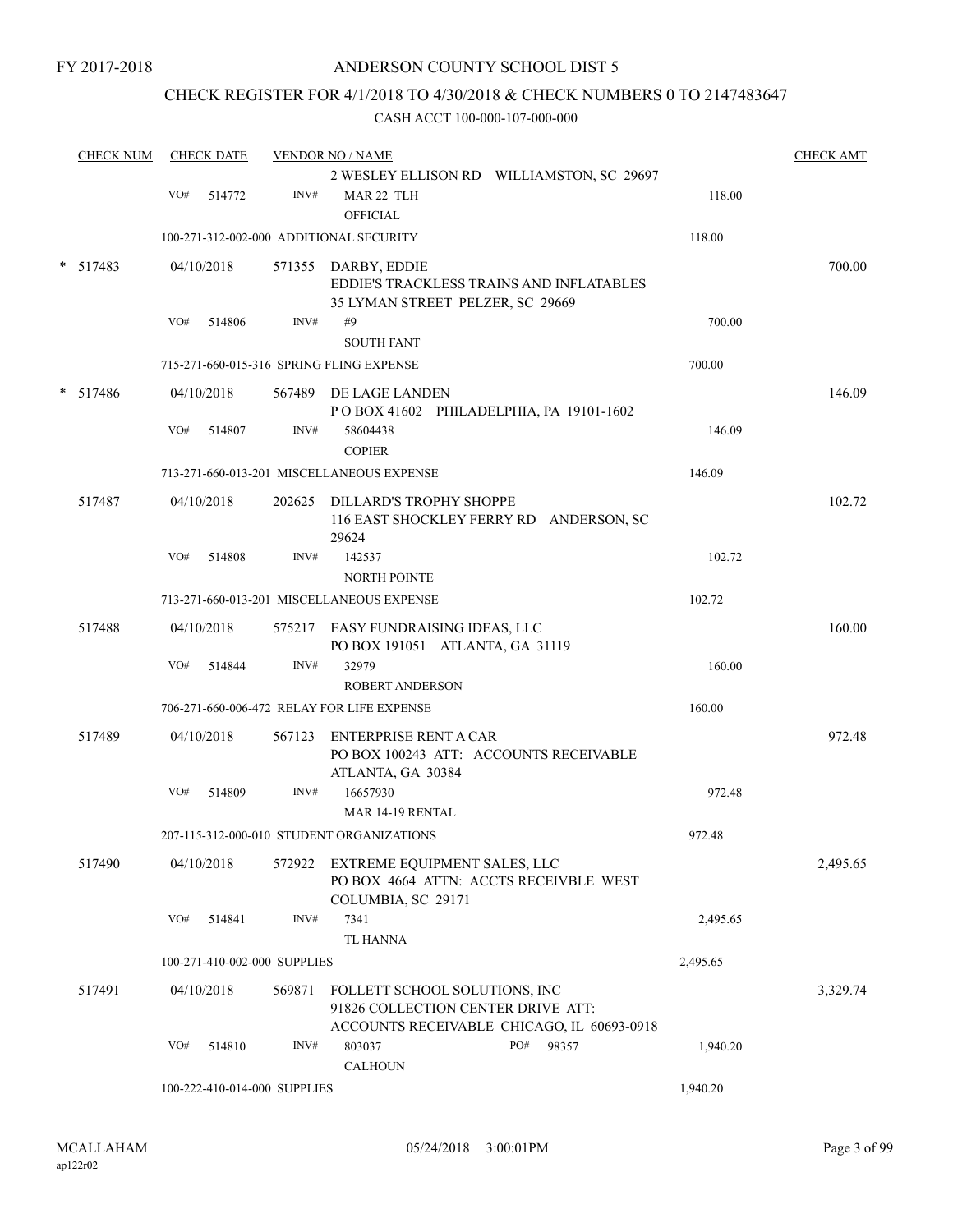# CHECK REGISTER FOR 4/1/2018 TO 4/30/2018 & CHECK NUMBERS 0 TO 2147483647

| <b>CHECK NUM</b> |     | <b>CHECK DATE</b> |                              | <b>VENDOR NO / NAME</b>                                                         |          | <b>CHECK AMT</b> |
|------------------|-----|-------------------|------------------------------|---------------------------------------------------------------------------------|----------|------------------|
|                  | VO# | 514811            | INV#                         | 782665<br><b>CENTERVILLE</b>                                                    | 1,389.54 |                  |
|                  |     |                   |                              | 707-190-660-007-305 LIBRARY EXPENSE                                             | 1,389.54 |                  |
| 517492           |     | 04/10/2018        |                              | 239475 FRANKS, JEFF^^<br>PO BOX 1522 SENECA, SC 29672                           |          | 125.20           |
|                  | VO# | 514766            | INV#                         | MAR 27 TLH<br><b>OFFICIAL</b>                                                   | 125.20   |                  |
|                  |     |                   |                              | 100-271-312-002-000 ADDITIONAL SECURITY                                         | 125.20   |                  |
| 517493           |     | 04/10/2018        |                              | 574453 GEORGIA SEA TURTLE CENTER<br>214 STABLE ROAD JEKYLL ISLAND, GA 31527     |          | 876.33           |
|                  | VO# | 514812            | INV#                         | <b>GLENVIEW MS</b><br>FOR APRIL 19                                              | 876.33   |                  |
|                  |     |                   |                              | 720-271-660-020-586 FIELD TRIPS- GR.7 EXPENSE                                   | 876.33   |                  |
| 517494           |     | 04/10/2018        |                              | 572701 GILMAN GEAR<br>PO BOX 97 GILMAN, CT 06336                                |          | 220.00           |
|                  | VO# | 514813            | INV#                         | SO73891<br><b>TL HANNA</b>                                                      | 220.00   |                  |
|                  |     |                   | 100-271-410-002-000 SUPPLIES |                                                                                 | 220.00   |                  |
| $*$ 517496       |     | 04/10/2018        |                              | 250850 GOLDMAN, PAUL.**<br>472 BABB ROAD SENECA, SC 29678                       |          | 125.20           |
|                  | VO# | 514782            | INV#                         | MAR 23 TLH<br><b>OFFICIAL</b>                                                   | 125.20   |                  |
|                  |     |                   |                              | 100-271-312-002-000 ADDITIONAL SECURITY                                         | 125.20   |                  |
| * 517499         |     | 04/10/2018        |                              | 259175 HAMMOND, GORDON <sup>^^</sup><br>2014 EDGEWOOD AVENUE ANDERSON, SC 29625 |          | 118.00           |
|                  | VO# | 514773            | INV#                         | MAR 22 TLH<br><b>OFFICIAL</b>                                                   | 118.00   |                  |
|                  |     |                   |                              | 100-271-312-002-000 ADDITIONAL SECURITY                                         | 118.00   |                  |
| * 517502         |     | 04/10/2018        |                              | 574712 HILL, TROY <sup>^^</sup><br>108 RUNNING FOX LN BELTON, SC 29627          |          | 150.00           |
|                  | VO# | 514787            | INV#                         | MAR 23 TLH<br>$\operatorname{GATE}$                                             | 30.00    |                  |
|                  |     |                   |                              | 100-271-312-002-000 ADDITIONAL SECURITY                                         | 30.00    |                  |
|                  | VO# | 514788            | INV#                         | MAR 22 TLH<br><b>GATE</b>                                                       | 67.50    |                  |
|                  |     |                   |                              | 100-271-312-002-000 ADDITIONAL SECURITY                                         | 67.50    |                  |
|                  | VO# | 514789            | INV#                         | MAR 16 TLH<br><b>GATE</b>                                                       | 52.50    |                  |
|                  |     |                   |                              | 100-271-312-002-000 ADDITIONAL SECURITY                                         | 52.50    |                  |
| 517503           |     | 04/10/2018        | 572438                       | HUNT, FLOYD^^<br>1028 SANDS PALM WAY ANDERSON, SC 29621                         |          | 109.00           |
|                  | VO# | 514783            | INV#                         | MAR 23 TLH<br>OFFICIAL                                                          | 109.00   |                  |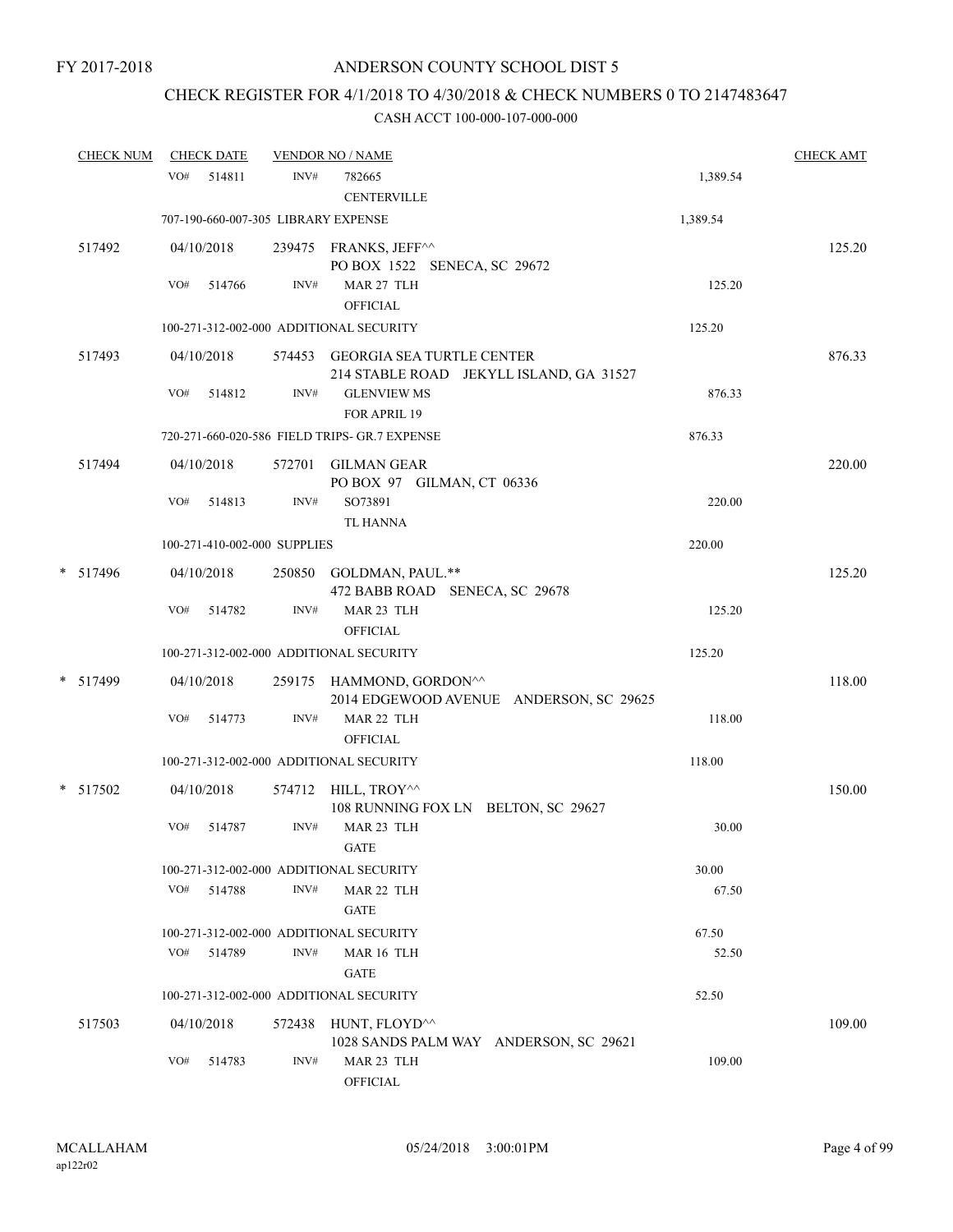### CHECK REGISTER FOR 4/1/2018 TO 4/30/2018 & CHECK NUMBERS 0 TO 2147483647

| <b>CHECK NUM</b> |     | <b>CHECK DATE</b>            |        | <b>VENDOR NO / NAME</b><br>100-271-312-002-000 ADDITIONAL SECURITY                              | 109.00    | <b>CHECK AMT</b> |
|------------------|-----|------------------------------|--------|-------------------------------------------------------------------------------------------------|-----------|------------------|
| 517504           | VO# | 04/10/2018<br>514781         | INV#   | 575213 HURST, WILLIAM^^<br>106 CREEDMORE LAND EASLEY, SC 29642<br>MAR 23 TLH<br><b>OFFICIAL</b> | 105.20    | 105.20           |
|                  |     |                              |        | 100-271-312-002-000 ADDITIONAL SECURITY                                                         | 105.20    |                  |
| 517505           |     | 04/10/2018                   |        | 573237 IVEY SALES ASSOCIATES, INC.<br>363 RIDGEWOOD DR. WATERLOO, SC 29384                      |           | 987.00           |
|                  | VO# | 514815                       | INV#   | 3159<br><b>TL HANNA</b>                                                                         | 987.00    |                  |
|                  |     | 100-271-410-002-000 SUPPLIES |        |                                                                                                 | 987.00    |                  |
| * 517507         |     | 04/10/2018                   |        | 299410 JONES SCHOOL SUPPLY<br>PO BOX 7008 COLUMBIA, SC 29202                                    |           | 634.95           |
|                  | VO# | 514816                       | INV#   | 1557217<br><b>CENTERVILLE</b>                                                                   | 634.95    |                  |
|                  |     |                              |        | 707-190-660-007-201 MISCELLANEOUS EXPENSE                                                       | 634.95    |                  |
| $*$ 517511       |     | 04/10/2018                   | 570294 | <b>MARIANNA INDUSTRIES</b><br>11222 "I" STREET ATT: ACCOUNTS RECEIVABLE<br>OMAHA, NE 68137-1296 |           | 267.24           |
|                  | VO# | 514817                       | INV#   | 001-047386-18<br><b>SUPPLIES</b>                                                                | 267.24    |                  |
|                  |     |                              |        | 701-271-660-001-823 COSMETOLOGY EXPENSE                                                         | 267.24    |                  |
| 517512           |     | 04/10/2018                   | 564723 | MATRIX CONSTRUCTION CO, INC<br>POBOX 1807 ATT: ACCOUNTS RECEIVABLE<br>ANDERSON, SC 29622-1807   |           | 90,201.44        |
|                  | VO# | 514818                       | INV#   | 170013-03<br><b>WESTSIDE</b>                                                                    | 90,201.44 |                  |
|                  |     |                              |        | 515-253-529-003-FAC STADIUM BATHROOM RENOVATIONS                                                | 90,201.44 |                  |
| $* 517514$       |     | 04/10/2018                   | 574302 | MCLAUGHLIN, RICHARD^^<br>11 RIVERTN COURT GREER, SC 29650                                       |           | 114.80           |
|                  | VO# | 514764                       | INV#   | MAR 27 TLH<br>OFFICIAL                                                                          | 114.80    |                  |
|                  |     |                              |        | 100-271-312-002-000 ADDITIONAL SECURITY                                                         | 114.80    |                  |
| $*$ 517518       |     | 04/10/2018                   |        | 570103 NEWLON, JON^^<br>102 CARNOUSTIE COURT GREENWOOD, SC<br>29646                             |           | 130.40           |
|                  | VO# | 514780                       | INV#   | MAR 23 TLH<br><b>OFFICIAL</b>                                                                   | 130.40    |                  |
|                  |     |                              |        | 100-271-312-002-000 ADDITIONAL SECURITY                                                         | 130.40    |                  |
| $*$ 517521       |     | 04/10/2018                   |        | 575214 PATRICK, BRYCE^^<br>102 HUNTERS POND DRIVE COLUMBIA, SC 29229                            |           | 132.00           |
|                  | VO# | 514785                       | INV#   | MAR 26 TLH<br>OFFICIAL                                                                          | 66.00     |                  |
|                  |     |                              |        | 100-271-312-002-000 ADDITIONAL SECURITY                                                         | 66.00     |                  |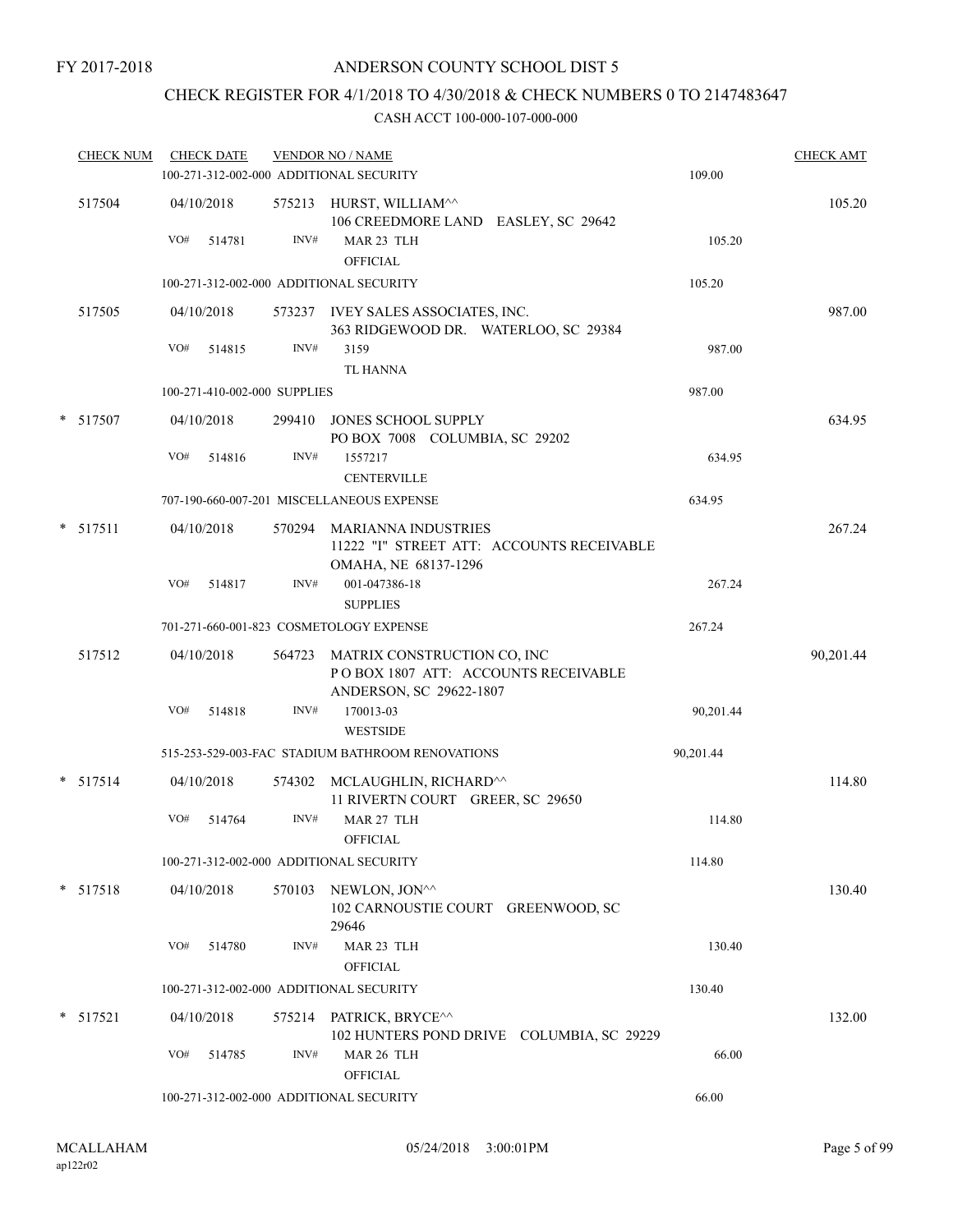## CHECK REGISTER FOR 4/1/2018 TO 4/30/2018 & CHECK NUMBERS 0 TO 2147483647

| <b>CHECK NUM</b> | <b>CHECK DATE</b> |            |                                                              | <b>VENDOR NO / NAME</b>                                                                               |     | <b>CHECK AMT</b> |                  |          |
|------------------|-------------------|------------|--------------------------------------------------------------|-------------------------------------------------------------------------------------------------------|-----|------------------|------------------|----------|
|                  | VO#               | 514786     | INV#                                                         | MAR 21 WHS<br><b>OFFICIAL</b>                                                                         |     |                  | 66.00            |          |
|                  |                   |            |                                                              | 100-271-312-003-000 ADDITIONAL SECURITY                                                               |     |                  | 66.00            |          |
| $* 517523$       |                   | 04/10/2018 |                                                              | 412275 PLAY WITH A PURPOSE<br>NW 5634 PO BOX 1450 MINNEAPOLIS, MN<br>55485-5634                       |     |                  |                  | 1,106.73 |
|                  | VO#               | 514823     | INV#                                                         | 9438965<br><b>WEST MARKET</b>                                                                         |     |                  | 1,106.73         |          |
|                  |                   |            | 100-139-410-018-BUD SUPPLIES                                 |                                                                                                       |     |                  | 1,106.73         |          |
| 517524           |                   | 04/10/2018 |                                                              | 430325 RAVAN, STEPHEN.**<br>120 MIRIAM ROAD STARR, SC 29684                                           |     |                  |                  | 178.20   |
|                  | VO#               | 514767     | INV#                                                         | MAR 27 TLH<br><b>OFFICIAL</b>                                                                         |     |                  | 112.60           |          |
|                  |                   |            |                                                              | 100-271-312-002-000 ADDITIONAL SECURITY                                                               |     |                  | 112.60           |          |
|                  | VO#               | 514774     | INV#                                                         | MAR 22 TLH<br><b>OFFICIAL</b>                                                                         |     |                  | 65.60            |          |
|                  |                   |            |                                                              | 100-271-312-002-000 ADDITIONAL SECURITY                                                               |     |                  | 65.60            |          |
| 517525           |                   | 04/10/2018 |                                                              | 569972 RICHARD EDNEY<br>411 NORMAN STREET ANDERSON, SC 29625                                          |     |                  |                  | 535.00   |
|                  | VO#               | 514798     | INV#                                                         | <b>FIELD TRIP</b><br><b>REFUND</b>                                                                    |     |                  | 535.00           |          |
|                  |                   |            |                                                              | 721-190-660-021-583 WASHINGTON TRIP EXPENSE                                                           |     |                  | 535.00           |          |
| 517526           |                   | 04/10/2018 |                                                              | 564073 SAM'S CLUB DIRECT<br>POBOX 530930 ATT: ACCTS RECEIVABLE<br>ATLANTA, GA 30353-0930              |     |                  |                  | 931.28   |
|                  | VO#               | 514824     | INV#                                                         | 460913668<br><b>TL HANNA</b>                                                                          |     |                  | 931.28           |          |
|                  |                   |            | 397-114-410-002-000 SUPPLIES<br>397-114-410-002-000 SUPPLIES |                                                                                                       |     |                  | 312.08<br>619.20 |          |
| $* 517528$       |                   | 04/10/2018 |                                                              | 462710 SCHOLASTIC BOOK CLUBS, INC.<br>PO BOX 7503 JEFFERSON CITY, MO 65102-7503                       |     |                  |                  | 180.00   |
|                  | VO#               | 514825     | INV#                                                         | #799255666<br><b>CENTERVILLE ELEM</b>                                                                 |     |                  | 180.00           |          |
|                  |                   |            |                                                              | 707-190-660-007-288 LITERACY EXPENSE<br>707-190-660-007-288 LITERACY EXPENSE                          |     |                  | 165.00<br>15.00  |          |
| 517529           |                   | 04/10/2018 |                                                              | 463575 SCHOOL HEALTH CORPORATION<br>6764 EAGLE WAY ATT: ACCOUNTS RECEIVABLE<br>CHICAGO, IL 60678-1067 |     |                  |                  | 871.16   |
|                  | VO#               | 514827     | INV#                                                         | 3410925<br><b>TL HANNA</b>                                                                            | PO# | 98285            | 435.58           |          |
|                  |                   |            | 100-213-410-002-BUD SUPPLIES                                 |                                                                                                       |     |                  | 435.58           |          |
|                  | VO#               | 514828     | INV#                                                         | 3410921<br><b>WESTSIDE HS</b>                                                                         | PO# | 98286            | 435.58           |          |
|                  |                   |            | 100-213-410-003-BUD SUPPLIES                                 |                                                                                                       |     |                  | 435.58           |          |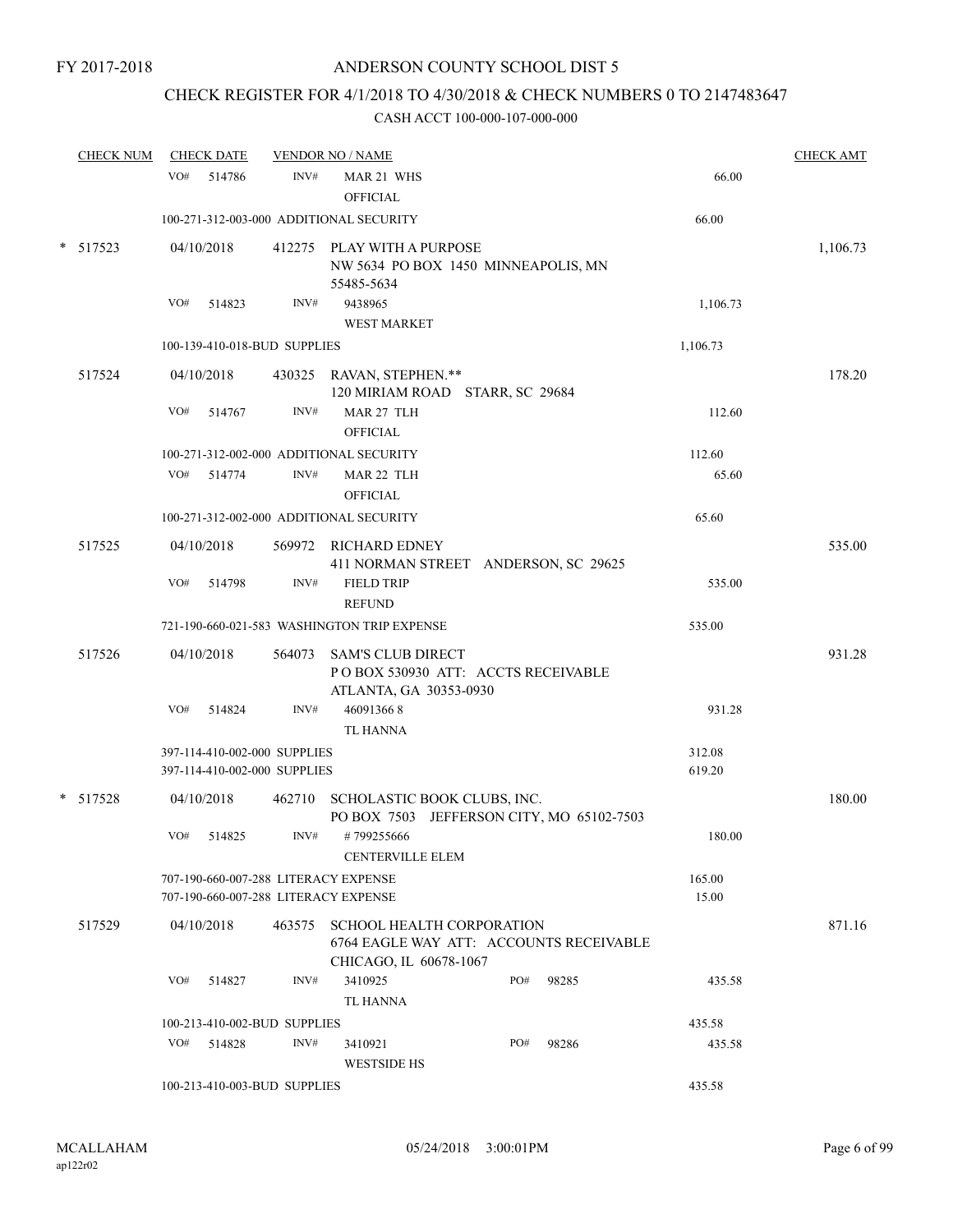FY 2017-2018

### ANDERSON COUNTY SCHOOL DIST 5

### CHECK REGISTER FOR 4/1/2018 TO 4/30/2018 & CHECK NUMBERS 0 TO 2147483647

| <b>CHECK NUM</b> |     | <b>CHECK DATE</b>                                            |        | <b>VENDOR NO / NAME</b>                                                                              |     |       |                 | <b>CHECK AMT</b> |
|------------------|-----|--------------------------------------------------------------|--------|------------------------------------------------------------------------------------------------------|-----|-------|-----------------|------------------|
| 517530           |     | 04/10/2018                                                   |        | 466775 SEAWATCH RESORT<br>161 SEA WATCH DRIVE ATT: RESERVATIONS<br>MYRTLE BEACH, SC 29572            |     |       |                 | 430.08           |
|                  | VO# | 514829                                                       | INV#   | 345766<br><b>DUKES JUNE 17-20</b>                                                                    | PO# | 98510 | 430.08          |                  |
|                  |     |                                                              |        | 100-221-333-000-ELE TRIPS AND CONFERENCES                                                            |     |       | 430.08          |                  |
| * 517532         |     | 04/10/2018                                                   |        | 570059 SHARP BUSINESS SYSTEMS<br>DEPT 1216 PO BOX 121216 DALLAS, TX<br>75312-1216                    |     |       |                 | 1,466.95         |
|                  | VO# | 514831                                                       | INV#   | 9001076040<br>9001076041                                                                             |     |       | 424.12          |                  |
|                  |     |                                                              |        | 329-115-690-000-000 OTHER OBJECTS-WBL<br>329-115-690-000-000 OTHER OBJECTS- WBL                      |     |       | 98.35<br>325.77 |                  |
|                  | VO# | 514832                                                       | INV#   | 9001046941<br>9001056543                                                                             |     |       | 940.78          |                  |
|                  |     | 100-115-410-003-000 SUPPLIES<br>100-115-410-003-000 SUPPLIES |        |                                                                                                      |     |       | 16.10<br>924.68 |                  |
|                  |     | VO# 514833                                                   | INV#   | 9001081796<br><b>COPIES</b>                                                                          |     |       | 16.88           |                  |
|                  |     | 201-113-490-006-000 COPIER COST                              |        |                                                                                                      |     |       | 16.88           |                  |
|                  | VO# | 514834                                                       | INV#   | 9001086496<br><b>COPIES</b>                                                                          |     |       | 72.66           |                  |
|                  |     | 100-139-410-018-000 Supplies                                 |        |                                                                                                      |     |       | 72.66           |                  |
|                  | VO# | 514835                                                       | INV#   | 9001085048<br><b>COPIES</b>                                                                          |     |       | 12.51           |                  |
|                  |     | 717-190-660-017-362 COPIER EXPENSE                           |        |                                                                                                      |     |       | 12.51           |                  |
| 517533           |     | 04/10/2018                                                   |        | 571007 SIMPLIFIED OFFICE SYSTEMS<br>6220 BUSH RIVER ROAD COLUMBIA, SC 29212                          |     |       |                 | 559.18           |
|                  | VO# | 514836                                                       | INV#   | 180316-0014<br><b>COPIES</b>                                                                         |     |       | 559.18          |                  |
|                  |     | 717-190-660-017-362 COPIER EXPENSE                           |        |                                                                                                      |     |       | 559.18          |                  |
| $*$ 517536       |     | 04/10/2018                                                   |        | 570280 SOUTHWEST STRINGS<br>1721 SOUTH CHERRYBELL STRAV ATT:<br>ACCOUNTS RECEIVABLE TUCSON, AZ 85713 |     |       |                 | 298.85           |
|                  | VO# | 514837                                                       | INV#   | 1348467<br><b>MCCANTS MS</b>                                                                         | PO# | 98403 | 298.85          |                  |
|                  |     | 397-113-410-005-000 SUPPLIES                                 |        |                                                                                                      |     |       | 298.85          |                  |
| 517537           |     | 04/10/2018                                                   | 563611 | THE GREENVILLE ZOO<br>150 CLEVELAND PARK DRIVE GREENVILLE, SC<br>29601                               |     |       |                 | 451.50           |
|                  | VO# | 514838                                                       | INV#   | FOR APRIL 11<br>NEVITT FOREST                                                                        |     |       | 451.50          |                  |
|                  |     |                                                              |        | 712-271-660-012-350 FIELD TRIPS KINDERGARTEN EXPENSE                                                 |     |       | 451.50          |                  |
| 517538           |     | 04/10/2018                                                   |        | 564240 THE PRINT HOUSE, LLC                                                                          |     |       |                 | 178.90           |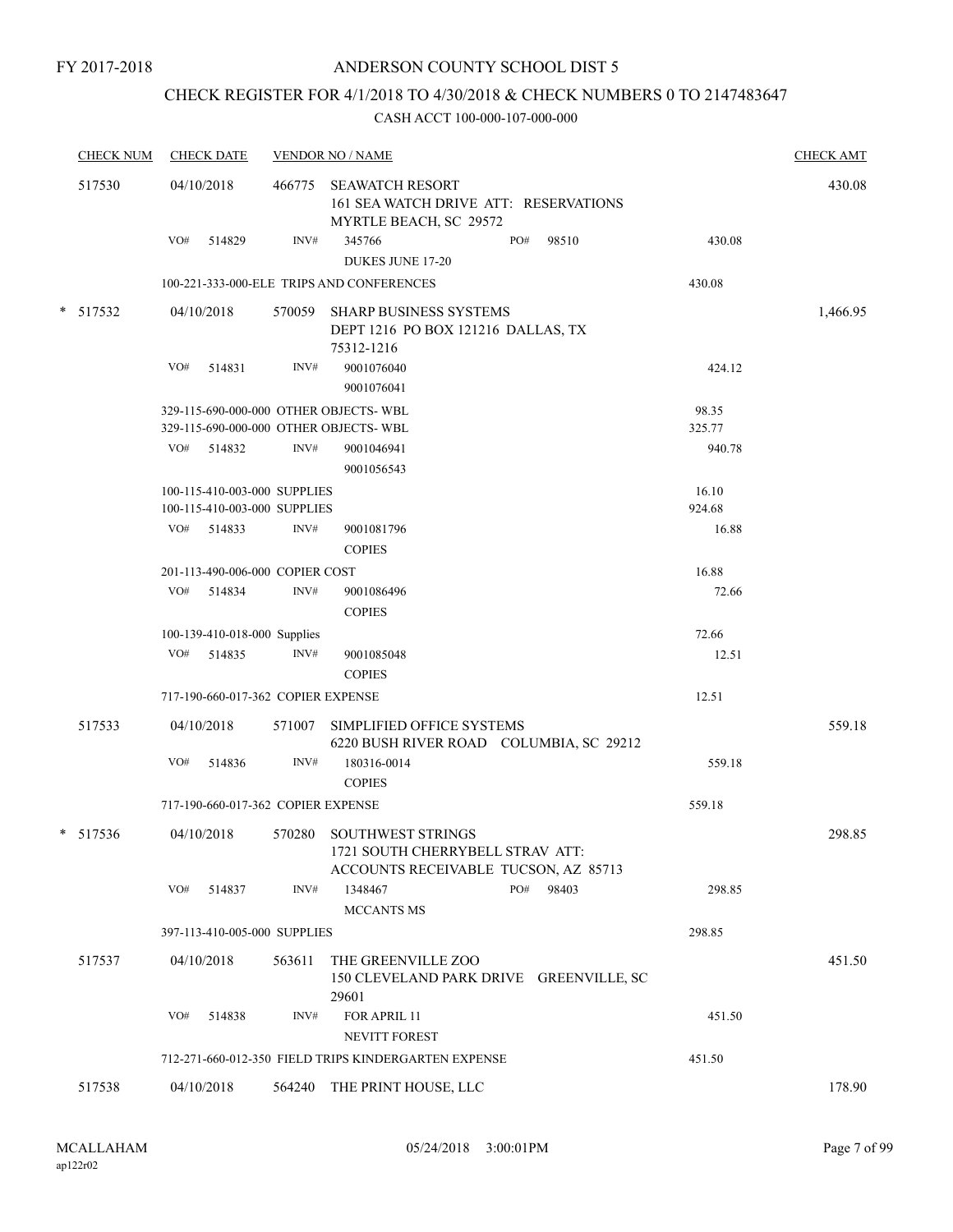FY 2017-2018

### ANDERSON COUNTY SCHOOL DIST 5

### CHECK REGISTER FOR 4/1/2018 TO 4/30/2018 & CHECK NUMBERS 0 TO 2147483647

|        | <b>CHECK NUM</b> |     | <b>CHECK DATE</b> |                                    | <b>VENDOR NO / NAME</b>                                                                           |          | <b>CHECK AMT</b> |
|--------|------------------|-----|-------------------|------------------------------------|---------------------------------------------------------------------------------------------------|----------|------------------|
|        |                  |     |                   |                                    | POBOX 564 ATT: ACCOUNTS RECEIVABLE<br>PENDLETON, SC 29670                                         |          |                  |
|        |                  | VO# | 514839            | INV#                               | 11473<br><b>NORTH POINTE</b>                                                                      | 178.90   |                  |
|        |                  |     |                   |                                    | 713-271-660-013-348 STOCK MARKET CLUB EXPENSE                                                     | 178.90   |                  |
|        | $*$ 517541       |     | 04/10/2018        |                                    | 574426 VANASSE, JOSH^^<br>155 ANDERSON HWY APT 612 CLEMSON, SC<br>29631                           |          | 102.20           |
|        |                  | VO# | 514765            | INV#                               | MAR 27 TLH                                                                                        | 102.20   |                  |
|        |                  |     |                   |                                    | <b>OFFICIAL</b>                                                                                   |          |                  |
|        |                  |     |                   |                                    | 100-271-312-002-000 ADDITIONAL SECURITY                                                           | 102.20   |                  |
| *      | 517543           |     | 04/10/2018        | 531000                             | WESTSIDE HIGH SCHOOL<br>806 PEARMAN DAIRY ROAD ANDERSON, SC<br>29625                              |          | 2,399.20         |
|        |                  | VO# | 514842            | INV#                               | CK 24281<br>REIMBURSEMENT                                                                         | 2,399.20 |                  |
|        |                  |     |                   | 100-271-410-003-000 SUPPLIES       |                                                                                                   | 2,399.20 |                  |
| $\ast$ | 517545           |     | 04/13/2018        |                                    | 571975 A3 COMMUNICATIONS<br>P.O. BOX 603037 CHARLOTTE, NC 28260                                   |          | 2,164.08         |
|        |                  | VO# | 514990            | INV#                               | PO#<br>56095<br>98288<br><b>SERVICE</b>                                                           | 2,164.08 |                  |
|        |                  |     |                   | 397-258-410-000-000 RADIOS/CAMERAS |                                                                                                   | 2,164.08 |                  |
|        | $*$ 517547       |     | 04/13/2018        | 564653                             | ABBEVILLE COUNTY SCHOOL DISTRICT<br>400 GREENVILLE STREET ATT: JONI WILSON<br>ABBEVILLE, SC 29620 |          | 1,003.27         |
|        |                  | VO# | 514865            | INV#                               | 2017 QTR 3<br><b>ESOL CARRYOVER</b>                                                               | 1,003.27 |                  |
|        |                  |     |                   |                                    | 264-224-333-000-ABB TRIPS AND CONFERENCES                                                         | 1,003.27 |                  |
|        | 517548           |     | 04/13/2018        | 573046                             | AG PARTS<br>220 HUFF AVE, SUITE 400 GREENSBURG, PA<br>15601                                       |          | 350.00           |
|        |                  | VO# | 514996            | INV#                               | 1276479<br>PO#<br>98493<br><b>SUPPLIES</b>                                                        | 350.00   |                  |
|        |                  |     |                   |                                    | 100-266-312-000-TEC CHROME BOOK TECH FEE                                                          | 350.00   |                  |
|        | $*$ 517551       |     | 04/13/2018        | 112485                             | ANDERSON COUNTY SEWER<br>P.O. BOX 13666 ANDERSON, SC 29624                                        |          | 3,224.60         |
|        |                  | VO# | 515011            | INV#                               | 4931<br><b>SEWER</b>                                                                              | 50.85    |                  |
|        |                  |     |                   |                                    | 100-254-470-002-000 ENERGY-ELECTRICITY & WATER                                                    | 50.85    |                  |
|        |                  | VO# | 515012            | INV#                               | 8<br><b>SEWER</b>                                                                                 | 3,173.75 |                  |
|        |                  |     |                   |                                    | 100-254-470-002-000 ENERGY-ELECTRICITY & WATER                                                    | 3,173.75 |                  |
|        | 517552           |     | 04/13/2018        |                                    | 570950 ANDERSON COUNTY SHERIFF'S OFFICE                                                           |          | 1,662.50         |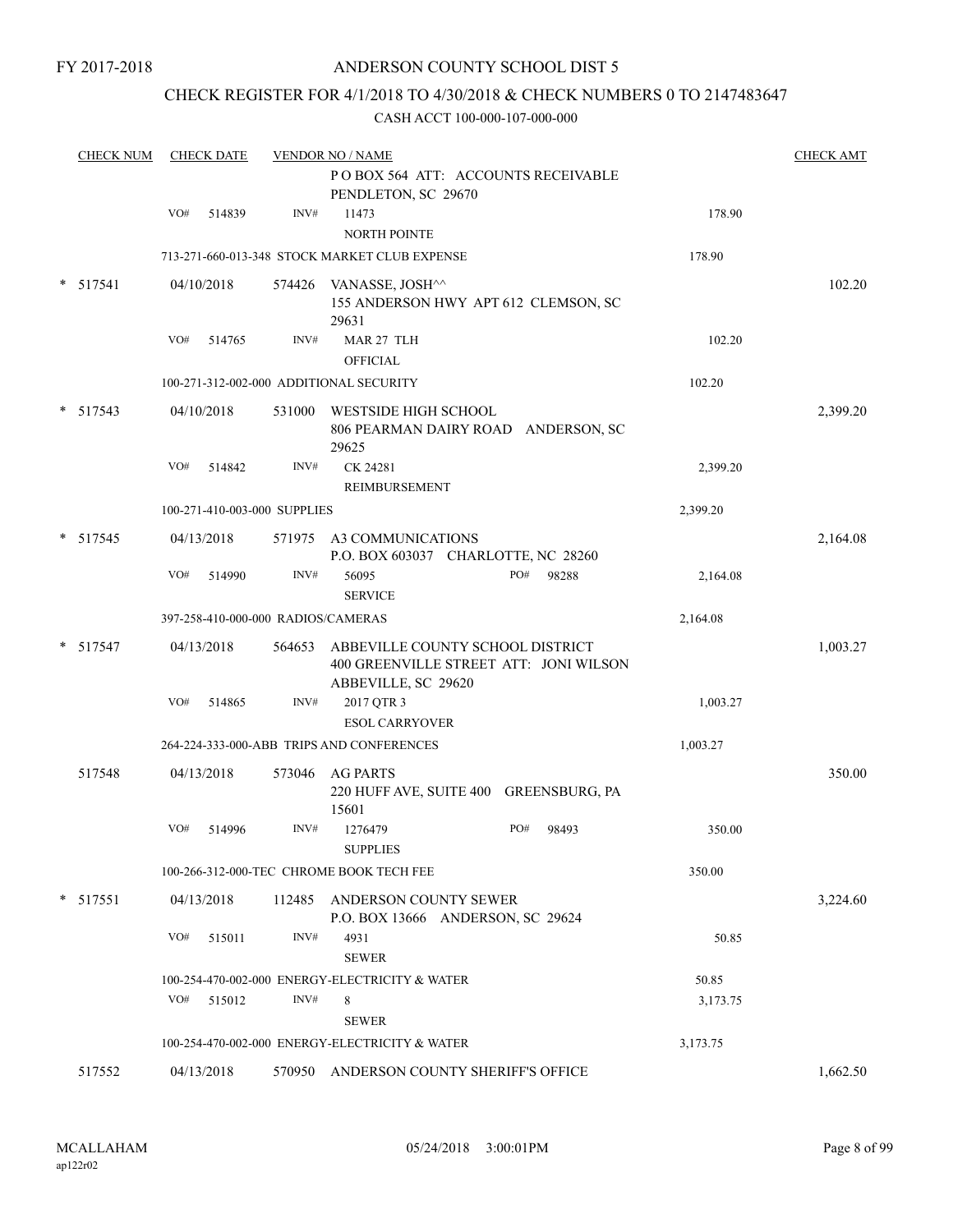## CHECK REGISTER FOR 4/1/2018 TO 4/30/2018 & CHECK NUMBERS 0 TO 2147483647

| <b>CHECK NUM</b> | <b>CHECK DATE</b>            |        | <b>VENDOR NO / NAME</b>                                                                                   | <b>CHECK AMT</b> |          |
|------------------|------------------------------|--------|-----------------------------------------------------------------------------------------------------------|------------------|----------|
|                  |                              |        | ATTN: RICHARD BRYSON PO BOX 5497<br>ANDERSON, SC 29623                                                    |                  |          |
|                  | VO#<br>515009                | INV#   | <b>SECURITY</b><br><b>MARCH 2018</b>                                                                      | 1,662.50         |          |
|                  |                              |        | 100-271-312-002-000 ADDITIONAL SECURITY                                                                   | 1,662.50         |          |
| 517553           | 04/13/2018                   | 113600 | ANDERSON FIRE & SAFETY<br>POBOX 1265 ATT: ACCOUNTS RECEIVABLE<br>ANDERSON, SC 29622                       |                  | 112.00   |
|                  | VO#<br>514979                | INV#   | 87994                                                                                                     | 112.00           |          |
|                  |                              |        | <b>INSPECTION</b>                                                                                         |                  |          |
|                  |                              |        | 100-254-323-006-400 CONTR SERV-HVAC/ELECT/PLUMBING                                                        | 112.00           |          |
| 517554           | 04/13/2018                   | 566562 | ANDERSON OUTDOOR POWER EQUIPMENT<br>110 MIRACLE MILE DRIVE ATT: ACCOUNTS<br>RECEIVABLE ANDERSON, SC 29621 |                  | 202.98   |
|                  | VO#<br>514978                | INV#   | 190523<br><b>SUPPLIES</b>                                                                                 | 202.98           |          |
|                  |                              |        | 100-254-410-000-001 MAINT. SUPPLIES-STRUCTURES                                                            | 202.98           |          |
| 517555           | 04/13/2018                   |        | 115176 ANDERSON SCHOOL DISTRICT FOUR<br>PO BOX 545 ATTN: CRISTY JABLONSKI<br>PENDLETON, SC 29670          |                  | 1,151.91 |
|                  | VO#<br>514866                | INV#   | <b>JUL17-MAR 18</b><br><b>TITLE III ESOL</b>                                                              | 1,151.91         |          |
|                  |                              |        | 264-224-333-000-AD4 TRIPS AND CONFERENCES                                                                 | 1,151.91         |          |
| 517556           | 04/13/2018                   | 568043 | ANDERSON SCHOOL DISTRICT TWO<br>10990 BELTON-HONEA PATH HWY ATT: TERRI<br>MARTIN HONEA PATH, SC 29654     |                  | 3,331.77 |
|                  | VO#<br>514867                | INV#   | <b>JUL17-MAR 18</b>                                                                                       | 3,331.77         |          |
|                  |                              |        | <b>TITLE III ESOL</b>                                                                                     |                  |          |
|                  | 264-162-410-000-AD2 SUPPLIES |        |                                                                                                           | 250.00           |          |
|                  |                              |        | 264-224-333-000-AD2 TRIPS AND CONFERENCES                                                                 | 3,081.77         |          |
| * 517558         | 04/13/2018                   | 572925 | ATIS ELEVATOR INSPECTIONS, LLC<br>1976 INNERBELT BUSINESS CENTER DR ST<br>LOUIS, MO 63114-5760            |                  | 1,125.00 |
|                  | VO#<br>514974                | INV#   | 29052<br><b>INSPECTIONS</b>                                                                               | 1,125.00         |          |
|                  |                              |        | 100-254-323-002-400 CONTR SERV-HVAC/ELECT/PLUMBING                                                        | 375.00           |          |
|                  |                              |        | 100-254-323-003-400 CONTR SERV-HVAC/ELECT/PLUMBING                                                        | 375.00           |          |
|                  |                              |        | 100-254-323-012-400 CONTR SERV-HVAC/ELECT/PLUMBING                                                        | 125.00           |          |
|                  |                              |        | 100-254-323-013-400 CONTR SERV-HVAC/ELECT/PLUMBING                                                        | 125.00           |          |
|                  |                              |        | 100-254-323-021-400 CONTR SERV-HVAC/ELECT/PLUMBING                                                        | 125.00           |          |
| 517559           | 04/13/2018                   | 570003 | AT&T<br>$(803 M24-8701)$<br>PO BOX 9011 ATT: ACCOUNTS RECEIVABLE<br>CAROL STREAM, IL 60197                |                  | 2,144.16 |
|                  | VO#<br>514994                | INV#   | 000011127819                                                                                              | 2,144.16         |          |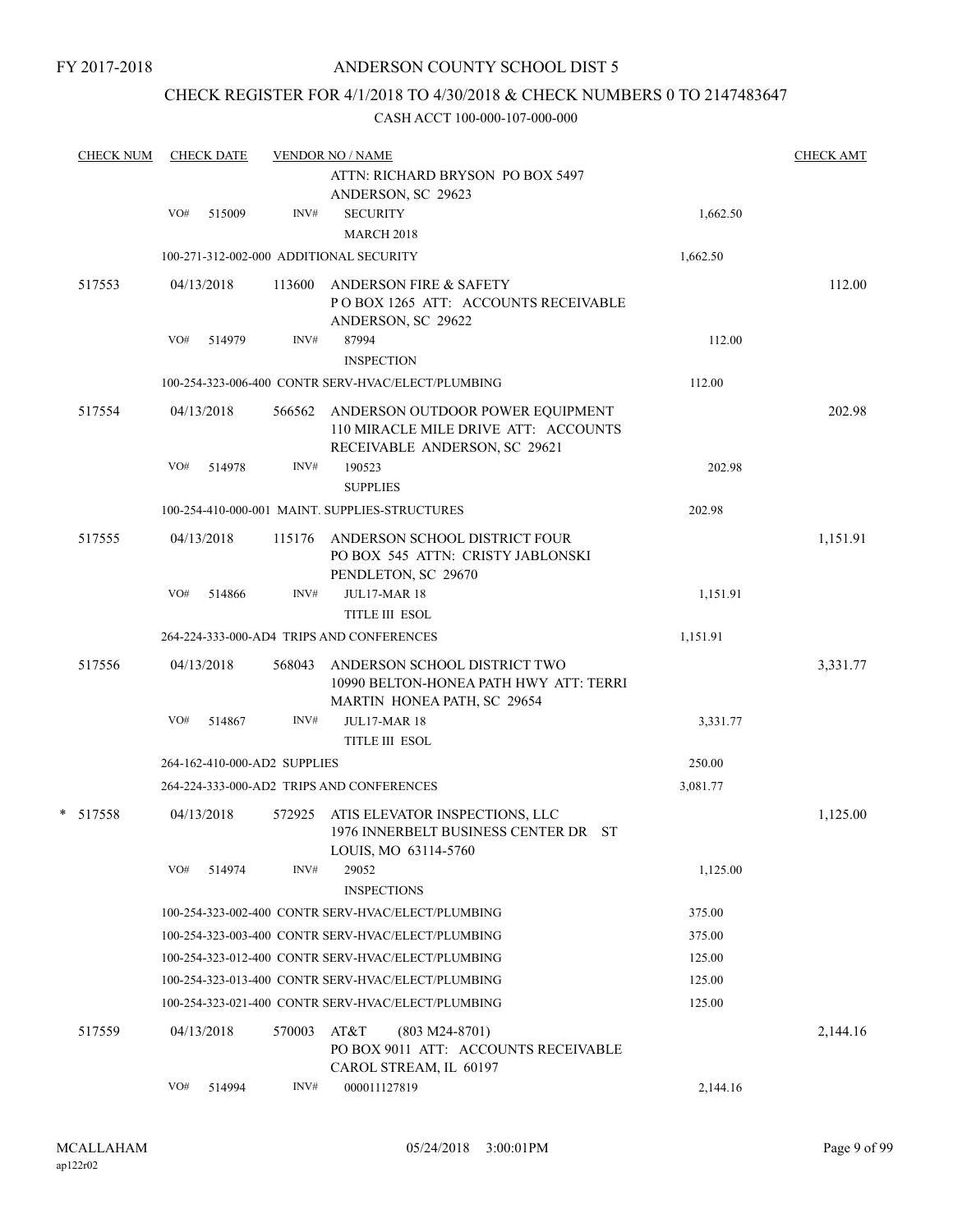### CHECK REGISTER FOR 4/1/2018 TO 4/30/2018 & CHECK NUMBERS 0 TO 2147483647

| <b>CHECK NUM</b> |     | <b>CHECK DATE</b>             |        | <b>VENDOR NO / NAME</b>                                                                           |     |       |          | <b>CHECK AMT</b> |
|------------------|-----|-------------------------------|--------|---------------------------------------------------------------------------------------------------|-----|-------|----------|------------------|
|                  |     |                               |        | <b>SESRVICE</b>                                                                                   |     |       |          |                  |
|                  |     | 100-266-340-000-000 TELEPHONE |        |                                                                                                   |     |       | 536.04   |                  |
|                  |     | 100-266-340-015-000 TELEPHONE |        |                                                                                                   |     |       | 536.04   |                  |
|                  |     | 100-266-340-018-000 TELEPHONE |        |                                                                                                   |     |       | 536.04   |                  |
|                  |     | 100-266-340-023-000 TELEPHONE |        |                                                                                                   |     |       | 536.04   |                  |
| 517560           |     | 04/13/2018                    | 569220 | AUTECH<br>PO BOX 248 ATT: ACCOUNTS RECEIVABLE<br>WILLIAMSTON, SC 29697                            |     |       |          | 1,347.31         |
|                  | VO# | 514869                        | INV#   | 6464<br><b>S FANT &amp; MCCANTS</b>                                                               |     |       | 325.06   |                  |
|                  |     |                               |        | 100-266-314-015-000 REPAIRS TO EQUIPMENT                                                          |     |       | 325.06   |                  |
|                  | VO# | 514971                        | INV#   | 6529<br><b>DOOR KEYPAD</b>                                                                        |     |       | 1,022.25 |                  |
|                  |     | 100-254-410-019-BUD SUPPLIES  |        |                                                                                                   |     |       | 1,022.25 |                  |
| 517561           |     | 04/13/2018                    |        | 575063 BAYADA HOME HEALTH CARE, INC.<br>PO BOX 536446 PITTSBURGH, PA 15253-5906                   |     |       |          | 472.50           |
|                  | VO# | 514870                        | INV#   | 13334901<br><b>MARCH 13-15</b>                                                                    | PO# | 98130 | 472.50   |                  |
|                  |     |                               |        | 283-126-312-000-000 CONTRACTED SERVICES                                                           |     |       | 472.50   |                  |
| 517562           |     | 04/13/2018                    | 573123 | BOOSTPROMOTIONS.COM<br>1192 DRAPER PARKWAY #515 DRAPER, UT 84020                                  |     |       |          | 383.95           |
|                  | VO# | 515006                        | INV#   | 7609<br><b>SUPPLIES</b>                                                                           | PO# | 98449 | 383.95   |                  |
|                  |     | 201-112-410-019-000 Supplies  |        |                                                                                                   |     |       | 383.95   |                  |
| 517563           |     | 04/13/2018                    | 564662 | <b>BRADY'S SCREEN PRINTING</b><br>106 CONCORD ROAD ATT: ACCOUNTS<br>RECEIVABLE ANDERSON, SC 29621 |     |       |          | 742.05           |
|                  | VO# | 515070                        | INV#   | 32958<br><b>MIDWAY</b>                                                                            |     |       | 742.05   |                  |
|                  |     |                               |        | 717-190-660-017-297 SPECIAL OLYMPICS EXPENSE                                                      |     |       | 742.05   |                  |
| 517564           |     | 04/13/2018                    |        | 572113 BULL'S EYE BRANDS, INC.<br>P.O. BOX 638286 CINCINNATI, OH 45263-8286                       |     |       |          | 13,627.65        |
|                  | VO# | 514871                        | INV#   | 14787<br><b>GLENVIEW</b>                                                                          | PO# | 97238 | 2,721.86 |                  |
|                  |     | 600-256-410-020-000 SUPPLIES  |        |                                                                                                   |     |       | 371.07   |                  |
|                  |     | 600-256-460-020-000 FOOD      |        |                                                                                                   |     |       | 2,350.79 |                  |
|                  | VO# | 514872                        | INV#   | 14775<br><b>ROBERT ANDERSON</b>                                                                   | PO# | 97240 | 4,427.59 |                  |
|                  |     | 600-256-410-006-000 SUPPLIES  |        |                                                                                                   |     |       | 742.14   |                  |
|                  |     | 600-256-460-006-000 FOOD      |        |                                                                                                   |     |       | 3,685.45 |                  |
|                  | VO# | 514873                        | INV#   | 14605<br><b>MCCANTS</b>                                                                           | PO# | 97237 | 1,256.11 |                  |
|                  |     | 600-256-410-005-000 SUPPLIES  |        |                                                                                                   |     |       | 247.38   |                  |
|                  |     | 600-256-460-005-000 FOOD      |        |                                                                                                   |     |       | 1,008.73 |                  |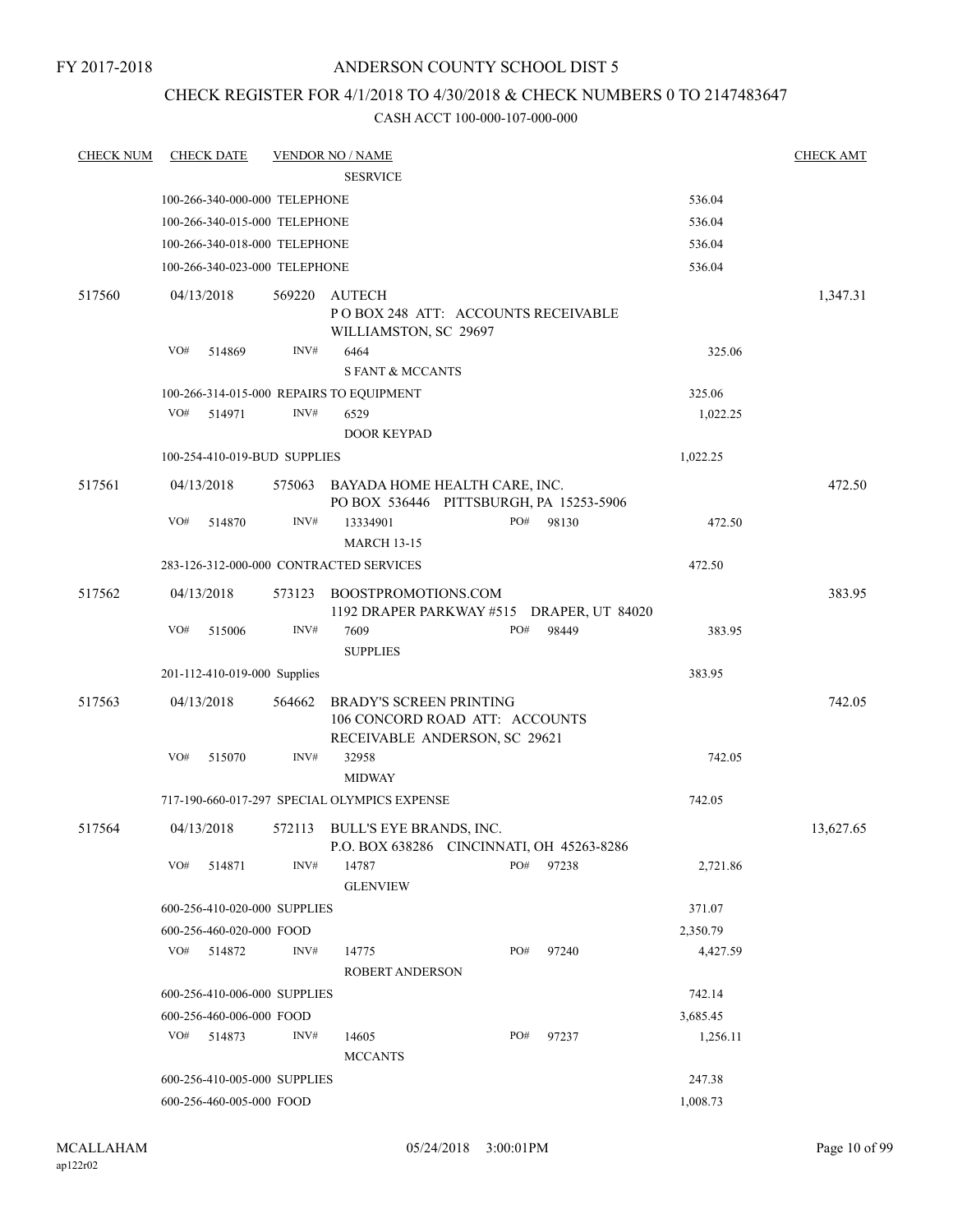## CHECK REGISTER FOR 4/1/2018 TO 4/30/2018 & CHECK NUMBERS 0 TO 2147483647

|        | <b>CHECK NUM</b> |     | <b>CHECK DATE</b>        |                                   | <b>VENDOR NO / NAME</b>                                                               |     |           |           | <b>CHECK AMT</b> |
|--------|------------------|-----|--------------------------|-----------------------------------|---------------------------------------------------------------------------------------|-----|-----------|-----------|------------------|
|        |                  | VO# | 514874                   | INV#                              | 14590,14774<br><b>WESTSIDE</b>                                                        | PO# | 97236     | 2,631.56  |                  |
|        |                  |     |                          | 600-256-410-003-000 SUPPLIES      |                                                                                       |     |           | 412.30    |                  |
|        |                  |     | 600-256-460-003-000 FOOD |                                   |                                                                                       |     |           | 2,219.26  |                  |
|        |                  | VO# | 514875                   | INV#                              | 14479,14692<br><b>TL HANNA</b>                                                        | PO# | 97235     | 2,590.53  |                  |
|        |                  |     |                          | 600-256-410-002-000 SUPPLIES      |                                                                                       |     |           | 368.61    |                  |
|        |                  |     | 600-256-460-002-000 FOOD |                                   |                                                                                       |     |           | 2,221.92  |                  |
| $\ast$ | 517566           |     | 04/13/2018               | 574978                            | CAROLINA COMMERCIAL PROPERTY MAINTENANCE<br>POBOX 7661 COLUMBIA, SC 29202             |     |           |           | 58,830.00        |
|        |                  | VO# | 514983                   | INV#                              | 2018060<br><b>GLENVIEW</b>                                                            |     | PO# 97948 | 58,830.00 |                  |
|        |                  |     |                          |                                   | 100-254-540-013-CAP CAPITAL IMPROVEMENTS                                              |     |           | 25,300.00 |                  |
|        |                  |     |                          |                                   | 100-254-540-020-CAP CAPITAL IMPROVEMENTS                                              |     |           | 33,530.00 |                  |
|        | 517567           |     | 04/13/2018               | 156900                            | CAROLINA PRODUCE COMPANY<br>POBOX 3849 ATT: ACCOUNTS RECEIVABLE<br>ANDERSON, SC 29622 |     |           |           | 1,750.95         |
|        |                  | VO# | 514877                   | INV#                              | 47319 FFV<br>NEVITT FOREST                                                            |     |           | 984.50    |                  |
|        |                  |     |                          | 600-256-460-012-FFV FOOD-FFVP     |                                                                                       |     |           | 984.50    |                  |
|        |                  |     | VO# 514878               | INV#                              | 752640<br><b>HOMELAND PARK</b>                                                        |     |           | 337.60    |                  |
|        |                  |     | 600-256-460-011-000 FOOD |                                   |                                                                                       |     |           | 337.60    |                  |
|        |                  | VO# | 514879                   | INV#                              | 752357<br><b>HOMELAND PARK</b>                                                        |     |           | 8.40      |                  |
|        |                  |     | 600-256-460-011-000 FOOD |                                   |                                                                                       |     |           | 8.40      |                  |
|        |                  |     | VO# 514880               | INV#                              | 752344<br><b>CONCORD ELEM</b>                                                         |     |           | 368.45    |                  |
|        |                  |     | 600-256-460-009-000 FOOD |                                   |                                                                                       |     |           | 368.45    |                  |
|        |                  |     | VO# 514881               | INV#                              | 752358<br><b>ROBERT ANDERSON</b>                                                      |     |           | 52.00     |                  |
|        |                  |     | 600-256-460-006-000 FOOD |                                   |                                                                                       |     |           | 52.00     |                  |
|        | 517568           |     | 04/13/2018               | 572787                            | CC&I SERVICES LLC<br>4795 S CHURCH ST EXT SUITE 2 ROEBUCK, SC<br>29376                |     |           |           | 2,148.00         |
|        |                  | VO# | 515060                   | INV#                              | 3725<br><b>INSPECTIONS</b>                                                            | PO# | 96454     | 2,148.00  |                  |
|        |                  |     |                          | 515-253-520-031-CAR CAREER CENTER |                                                                                       |     |           | 2,148.00  |                  |
|        | 517569           |     | 04/13/2018               | 572600                            | CENERGISTIC, INC<br>DEPARTMENT 41160 PO BOX 650823 DALLAS, TX<br>75265                |     |           |           | 48,800.00        |
|        |                  | VO# | 515051                   | INV#                              | 128375<br>APRIL & MAY                                                                 | PO# | 97277     | 48,800.00 |                  |
|        |                  |     |                          |                                   | 100-254-470-000-CEN CENERGISTIC CONTRACT                                              |     |           | 48,800.00 |                  |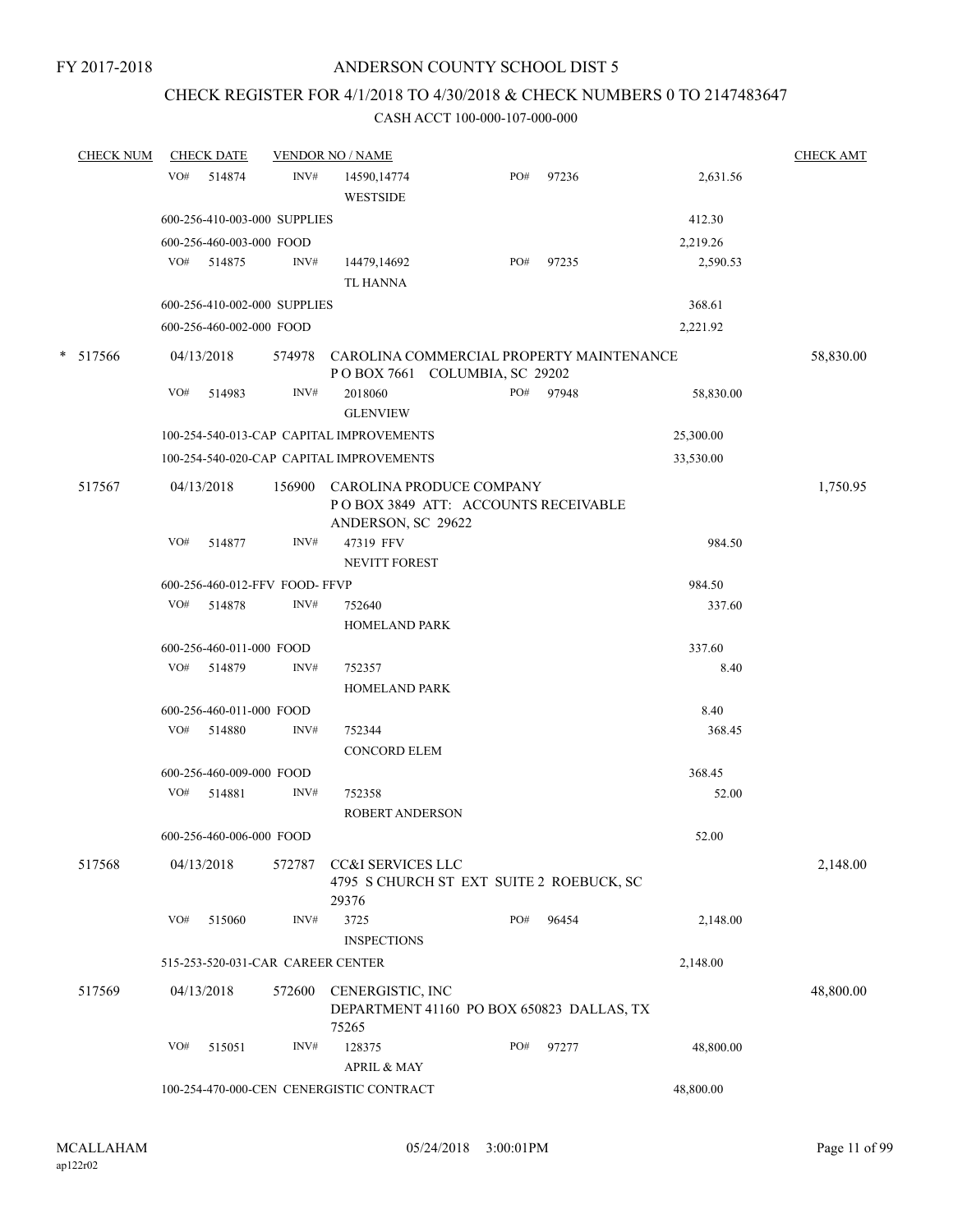### CHECK REGISTER FOR 4/1/2018 TO 4/30/2018 & CHECK NUMBERS 0 TO 2147483647

| <b>CHECK NUM</b> | <b>CHECK DATE</b>                 |        | <b>VENDOR NO / NAME</b>                                                                          |                 | <b>CHECK AMT</b> |
|------------------|-----------------------------------|--------|--------------------------------------------------------------------------------------------------|-----------------|------------------|
| 517570           | 04/13/2018                        | 566288 | CES CITY ELECTRIC ACCTS<br>P.O. BOX 71465 ATT: ACCOUNTS RECEIVABLE<br>NORTH CHARLESTON, SC 29415 |                 | 801.84           |
|                  | VO#<br>514950                     | INV#   | 136365<br><b>SUPPLIES</b>                                                                        | 213.79          |                  |
|                  | 100-254-410-000-400 HVAC SUPPLIES |        |                                                                                                  | 21.38           |                  |
|                  |                                   |        | 100-254-410-001-400 HVAC/ELECTRICAL/PLUMBING                                                     | 21.38           |                  |
|                  |                                   |        | 100-254-410-007-400 HVAC/ELECTRICAL/PLUMBING                                                     | 21.38           |                  |
|                  |                                   |        | 100-254-410-008-400 HVAC/ELECTRICAL/PLUMBING                                                     | 21.38           |                  |
|                  |                                   |        | 100-254-410-016-400 HVAC/ELECTRICAL/PLUMBING                                                     | 21.37           |                  |
|                  |                                   |        | 100-254-410-017-400 HVAC/ELECTRICAL/PLUMBING                                                     | 21.38           |                  |
|                  |                                   |        | 100-254-410-019-400 HVAC/ELECTRICAL/PLUMBING                                                     | 21.38           |                  |
|                  |                                   |        | 100-254-410-020-400 HVAC/ELECTRICAL/PLUMBING                                                     | 21.38           |                  |
|                  |                                   |        | 100-254-410-021-400 HVAC/ELECTRICAL/PLUMBING                                                     | 21.38           |                  |
|                  |                                   |        | 100-254-410-023-400 SUPPLIES-HVAC/ELECT/PLUMBING                                                 | 21.38           |                  |
|                  | VO#<br>514952                     | INV#   | 136407<br><b>SUPPLIES</b>                                                                        | 144.50          |                  |
|                  |                                   |        | 100-254-410-020-400 HVAC/ELECTRICAL/PLUMBING                                                     | 144.50          |                  |
|                  | VO#<br>514953                     | INV#   | 136366<br><b>SUPPLIES</b>                                                                        | 106.90          |                  |
|                  |                                   |        | 100-254-410-003-400 HVAC/ELECTRICAL/PLUMBING                                                     | 26.73           |                  |
|                  |                                   |        | 100-254-410-008-400 HVAC/ELECTRICAL/PLUMBING                                                     | 26.72           |                  |
|                  |                                   |        | 100-254-410-009-400 HVAC/ELECTRICAL/PLUMBING                                                     | 26.72           |                  |
|                  | VO# 514955                        | INV#   | 100-254-410-014-400 HVAC/ELECTRICAL/PLUMBING<br>136331<br><b>SUPPLIES</b>                        | 26.73<br>106.90 |                  |
|                  |                                   |        | 100-254-410-010-400 HVAC/ELECTRICAL/PLUMBING                                                     | 21.38           |                  |
|                  |                                   |        | 100-254-410-011-400 HVAC/ELECTRICAL/PLUMBING                                                     | 21.38           |                  |
|                  |                                   |        | 100-254-410-012-400 HVAC/ELECTRICAL/PLUMBING                                                     | 21.38           |                  |
|                  |                                   |        | 100-254-410-013-400 HVAC/ELECTRICAL/PLUMBING                                                     | 21.38           |                  |
|                  |                                   |        | 100-254-410-018-400 HVAC/ELECTRICAL/PLUMBING                                                     | 21.38           |                  |
|                  | VO#<br>514957                     | INV#   | 136443<br><b>SUPPLIES</b>                                                                        | 83.94           |                  |
|                  |                                   |        | 100-254-410-017-400 HVAC/ELECTRICAL/PLUMBING                                                     | 83.94           |                  |
|                  | VO# 514959                        | INV#   | 136239<br><b>SUPPLIES</b>                                                                        | 65.83           |                  |
|                  | 100-254-410-000-400 HVAC SUPPLIES |        |                                                                                                  | 65.83           |                  |
|                  | VO#<br>514960                     | INV#   | 136238<br><b>SUPPLIES</b>                                                                        | 41.73           |                  |
|                  |                                   |        | 100-254-410-001-400 HVAC/ELECTRICAL/PLUMBING                                                     | 41.73           |                  |
|                  | VO#<br>514968                     | INV#   | 136409<br><b>SUPPLIES</b>                                                                        | 27.65           |                  |
|                  |                                   |        | 100-254-410-006-400 HVAC/ELECTRICAL/PLUMBING                                                     | 27.65           |                  |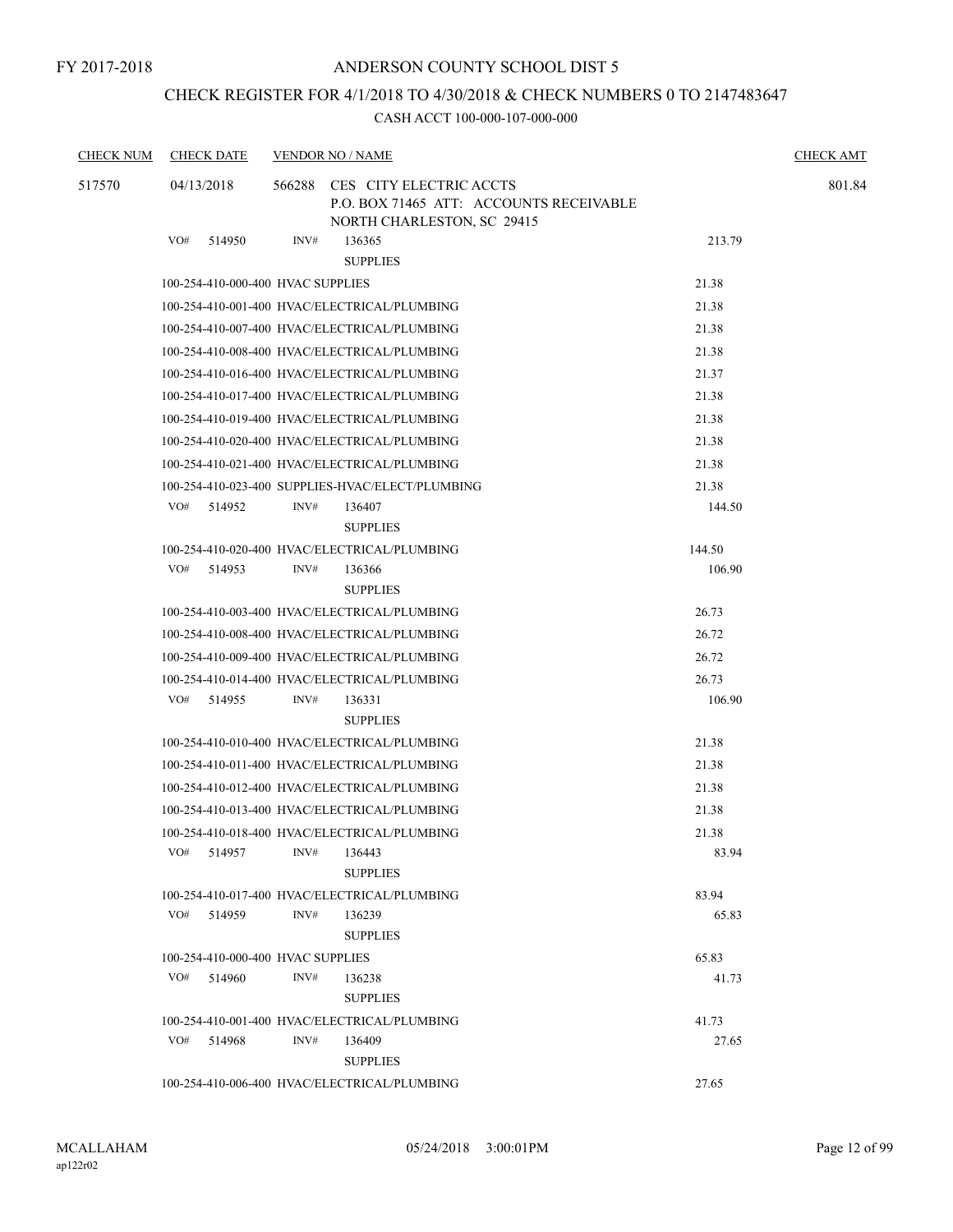### CHECK REGISTER FOR 4/1/2018 TO 4/30/2018 & CHECK NUMBERS 0 TO 2147483647

| <b>CHECK NUM</b> |     | <b>CHECK DATE</b>                 |        | <b>VENDOR NO / NAME</b>                                                                                     |     |       |          | <b>CHECK AMT</b> |
|------------------|-----|-----------------------------------|--------|-------------------------------------------------------------------------------------------------------------|-----|-------|----------|------------------|
|                  | VO# | 514969                            | INV#   | 136408<br><b>SUPPLIES</b>                                                                                   |     |       | 10.60    |                  |
|                  |     | 100-254-410-000-400 HVAC SUPPLIES |        |                                                                                                             |     |       | 10.60    |                  |
| 517571           |     | 04/13/2018                        |        | 568558 CHARTER COMMUNICATIONS<br>PO BOX 742614 ATT: ACCOUNTS RECEIVABLE<br>CINCINNATI, OH 45274-2614        |     |       |          | 233.96           |
|                  | VO# | 514991                            | INV#   | 0663728032618<br><b>SERVICE</b>                                                                             |     |       | 138.98   |                  |
|                  |     | 100-266-340-000-000 TELEPHONE     |        |                                                                                                             |     |       | 138.98   |                  |
|                  | VO# | 514992                            | INV#   | 0672778032618<br><b>SERVICE</b>                                                                             |     |       | 94.98    |                  |
|                  |     | 100-266-340-000-000 TELEPHONE     |        |                                                                                                             |     |       | 94.98    |                  |
| 517572           |     | 04/13/2018                        | 566154 | CHICK-FIL-A ANDERSON PAVILION<br>1641 EAST GREENVILLE STREET ATT:<br>ACCOUNTS RECEIVABLE ANDERSON, SC 29621 |     |       |          | 2,430.00         |
|                  | VO# | 514883                            | INV#   | <b>MARCH 2018</b><br><b>TL HANNA</b>                                                                        | PO# | 97234 | 2,430.00 |                  |
|                  |     | 600-256-460-002-000 FOOD          |        |                                                                                                             |     |       | 2,430.00 |                  |
| 517573           |     | 04/13/2018                        | 568320 | CHICK-FIL-A ANDERSON MALL<br>3131 N. MAIN STREET ATT: ACCOUNTS<br>RECEIVABLE ANDERSON, SC 29621             |     |       |          | 360.00           |
|                  | VO# | 514884                            | INV#   | <b>MARCH 2018</b><br><b>WESTSIDE</b>                                                                        | PO# | 97233 | 360.00   |                  |
|                  |     | 600-256-460-003-000 FOOD          |        |                                                                                                             |     |       | 360.00   |                  |
| 517574           |     | 04/13/2018                        | 170630 | CINTAS CORPORATION #216                                                                                     |     |       |          | 2,596.11         |
|                  |     |                                   |        | POBOX 630803 ATT: ACCOUNTS RECEIVABLE<br>CINCINNATI, OH 45263-0803                                          |     |       |          |                  |
|                  | VO# | 514846                            | INV#   | 216-11007<br><b>TOWEL SERVICE</b>                                                                           | PO# | 96471 | 42.80    |                  |
|                  |     | 600-256-410-021-000 SUPPLIES      |        |                                                                                                             |     |       | 42.80    |                  |
|                  | VO# | 514847                            | INV#   | 216-10996<br><b>TOWEL SERVICE</b>                                                                           | PO# | 96471 | 34.24    |                  |
|                  |     | 600-256-410-020-000 SUPPLIES      |        |                                                                                                             |     |       | 34.24    |                  |
|                  | VO# | 514848                            | INV#   | 216-11013<br><b>TOWEL SERVICE</b>                                                                           | PO# | 96471 | 34.24    |                  |
|                  |     | 600-256-410-019-000 SUPPLIES      |        |                                                                                                             |     |       | 34.24    |                  |
|                  | VO# | 514849                            | INV#   | 216-11011<br><b>TOWEL SERVICE</b>                                                                           | PO# | 96471 | 42.80    |                  |
|                  |     | 600-256-410-018-000 SUPPLIES      |        |                                                                                                             |     |       | 42.80    |                  |
|                  | VO# | 514850                            | INV#   | 216-11000<br><b>TOWEL SERVICE</b>                                                                           | PO# | 96471 | 34.24    |                  |
|                  |     | 600-256-410-017-000 SUPPLIES      |        |                                                                                                             |     |       | 34.24    |                  |
|                  |     | VO# 514851                        | INV#   | 216-11009<br><b>TOWEL SERVICE</b>                                                                           | PO# | 96471 | 42.80    |                  |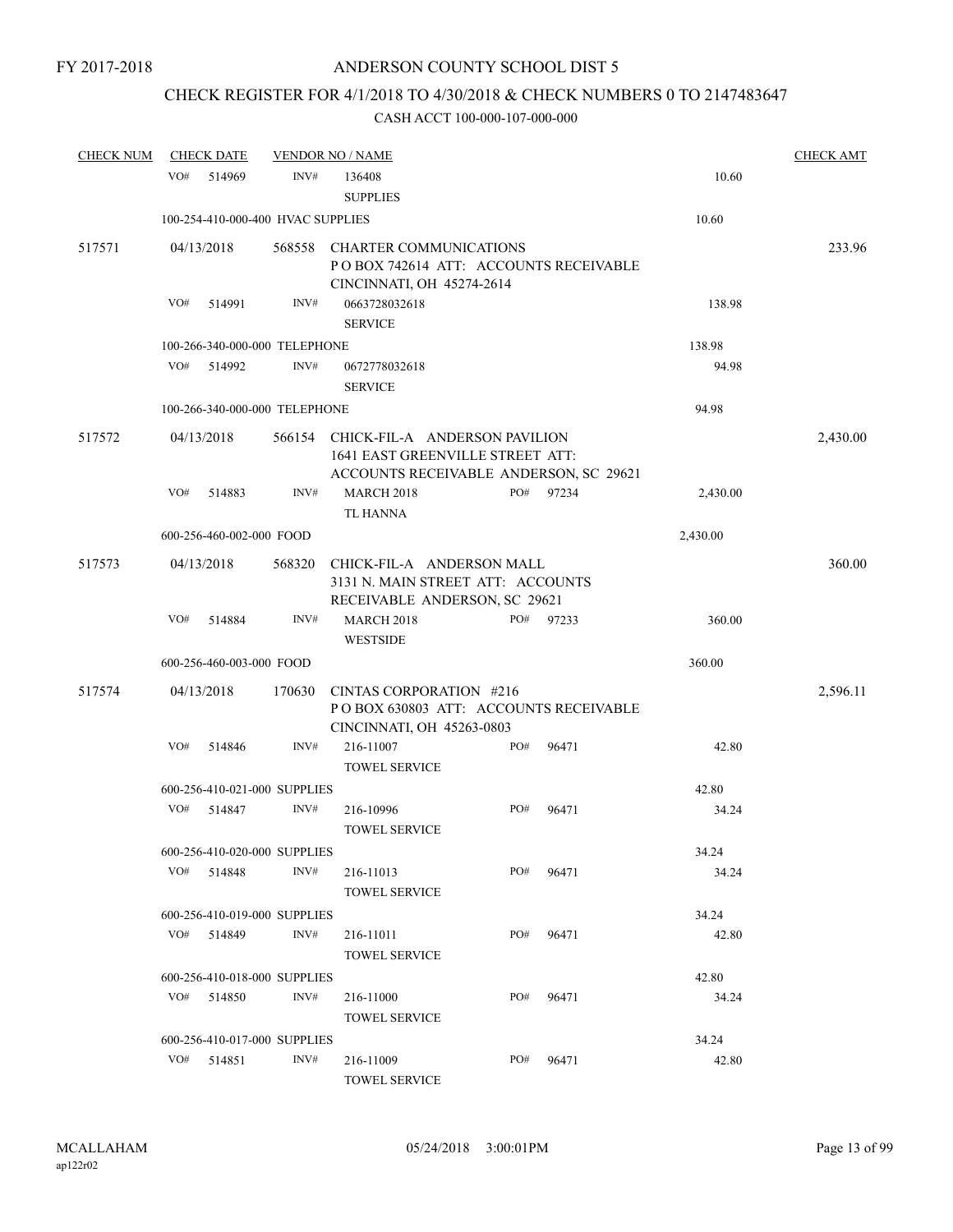## CHECK REGISTER FOR 4/1/2018 TO 4/30/2018 & CHECK NUMBERS 0 TO 2147483647

| <b>CHECK NUM</b> |     | <b>CHECK DATE</b>                          | <b>VENDOR NO / NAME</b> |                                        |     |       |                | <b>CHECK AMT</b> |
|------------------|-----|--------------------------------------------|-------------------------|----------------------------------------|-----|-------|----------------|------------------|
|                  |     | 600-256-410-016-000 SUPPLIES               |                         |                                        |     |       | 42.80          |                  |
|                  |     | VO# 514852                                 | INV#                    | 216-11006                              | PO# | 96471 | 34.24          |                  |
|                  |     |                                            |                         | <b>TOWEL SERVICE</b>                   |     |       |                |                  |
|                  |     | 600-256-410-015-000 SUPPLIES               |                         |                                        |     |       | 34.24          |                  |
|                  |     | VO# 514853                                 | INV#                    | 216-10993                              | PO# | 96471 | 34.24          |                  |
|                  |     |                                            |                         | TOWEL SERVICE                          |     |       |                |                  |
|                  |     | 600-256-410-014-000 SUPPLIES               |                         |                                        |     |       | 34.24          |                  |
|                  |     | VO# 514854                                 | INV#                    | 216-11003                              | PO# | 96471 | 34.24          |                  |
|                  |     |                                            |                         | <b>TOWEL SERVICE</b>                   |     |       |                |                  |
|                  |     | 600-256-410-013-000 SUPPLIES               |                         |                                        |     |       | 34.24          |                  |
|                  |     | VO# 514855                                 | INV#                    | 216-11001                              | PO# | 96471 | 42.80          |                  |
|                  |     |                                            |                         | <b>TOWEL SERVICE</b>                   |     |       |                |                  |
|                  |     | 600-256-410-012-000 SUPPLIES               |                         |                                        |     |       | 42.80          |                  |
|                  |     | VO# 514856                                 | INV#                    | 216-10997                              | PO# | 96471 | 42.80          |                  |
|                  |     |                                            |                         | <b>TOWEL SERVICE</b>                   |     |       |                |                  |
|                  |     | 600-256-410-011-000 SUPPLIES               |                         |                                        |     |       | 42.80          |                  |
|                  |     | VO# 514857                                 | INV#                    | 216-11002                              | PO# | 96471 | 34.24          |                  |
|                  |     |                                            |                         | <b>TOWEL SERVICE</b>                   |     |       |                |                  |
|                  |     | 600-256-410-010-000 SUPPLIES               |                         |                                        |     |       | 34.24          |                  |
|                  |     | VO# 514858                                 | INV#                    | 216-10995                              | PO# | 96471 | 34.24          |                  |
|                  |     |                                            |                         | <b>TOWEL SERVICE</b>                   |     |       |                |                  |
|                  |     | 600-256-410-009-000 SUPPLIES               |                         |                                        |     |       | 34.24          |                  |
|                  |     | VO# 514859                                 | INV#                    | 216-10999                              | PO# | 96471 | 34.24          |                  |
|                  |     |                                            |                         | <b>TOWEL SERVICE</b>                   |     |       |                |                  |
|                  |     | 600-256-410-008-000 SUPPLIES               |                         |                                        |     |       | 34.24          |                  |
|                  |     | $VO#$ 514860                               | INV#                    | 216-10994                              | PO# | 96471 | 34.24          |                  |
|                  |     |                                            |                         | <b>TOWEL SERVICE</b>                   |     |       |                |                  |
|                  |     | 600-256-410-007-000 SUPPLIES               |                         |                                        |     |       | 34.24          |                  |
|                  |     | VO# 514861                                 | INV#                    | 216-11004                              | PO# | 96471 | 64.20          |                  |
|                  |     |                                            |                         | <b>TOWEL SERVICE</b>                   |     |       |                |                  |
|                  |     | 600-256-410-006-000 SUPPLIES               |                         |                                        |     |       | 64.20          |                  |
|                  | VO# | 514862                                     | INV#                    | 216-10998                              | PO# | 96471 | 34.24          |                  |
|                  |     |                                            |                         | TOWEL SERVICE                          |     |       |                |                  |
|                  |     | 600-256-410-005-000 SUPPLIES               |                         |                                        |     |       | 34.24          |                  |
|                  | VO# | 514863                                     | INV#                    | 216-11012                              | PO# | 96471 | 34.24          |                  |
|                  |     |                                            |                         | <b>TOWEL SERVICE</b>                   |     |       |                |                  |
|                  |     |                                            |                         |                                        |     |       |                |                  |
|                  |     | 600-256-410-003-000 SUPPLIES<br>VO# 514864 | INV#                    | 216-11008                              | PO# | 96471 | 34.24<br>34.24 |                  |
|                  |     |                                            |                         |                                        |     |       |                |                  |
|                  |     |                                            |                         | <b>TOWEL SERVICE</b>                   |     |       |                |                  |
|                  |     | 600-256-410-002-000 SUPPLIES               |                         |                                        |     |       | 34.24          |                  |
|                  | VO# | 514906                                     | INV#                    | <b>DUST MOPS</b>                       | PO# | 97232 | 1,872.79       |                  |
|                  |     |                                            |                         | <b>MARCH 2018</b>                      |     |       |                |                  |
|                  |     |                                            |                         | 100-254-323-001-110 CUSTODIAL SERVICES |     |       | 90.16          |                  |
|                  |     |                                            |                         | 100-254-323-002-110 CUSTODIAL SERVICES |     |       | 132.40         |                  |
|                  |     |                                            |                         | 100-254-323-003-110 CUSTODIAL SERVICES |     |       | 134.14         |                  |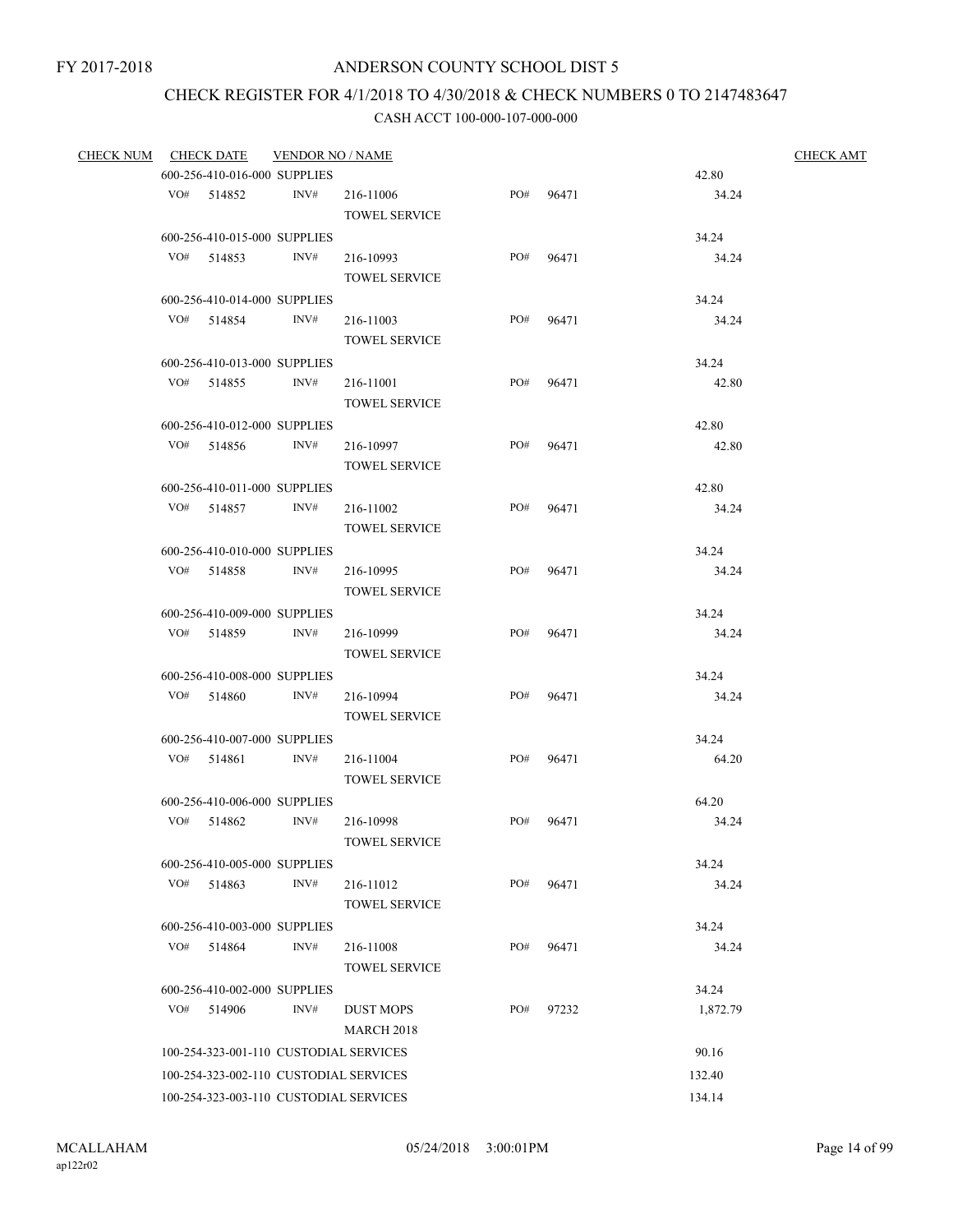### CHECK REGISTER FOR 4/1/2018 TO 4/30/2018 & CHECK NUMBERS 0 TO 2147483647

| <b>CHECK NUM</b> | <b>CHECK DATE</b>                      |        | <b>VENDOR NO / NAME</b>                                     |          | <b>CHECK AMT</b> |
|------------------|----------------------------------------|--------|-------------------------------------------------------------|----------|------------------|
|                  | 100-254-323-005-110 CUSTODIAL SERVICES |        |                                                             | 98.04    |                  |
|                  | 100-254-323-006-110 CUSTODIAL SERVICES |        |                                                             | 225.15   |                  |
|                  | 100-254-323-007-110 CUSTODIAL SERVICES |        |                                                             | 42.24    |                  |
|                  | 100-254-323-008-110 CUSTODIAL SERVICES |        |                                                             | 98.56    |                  |
|                  | 100-254-323-009-110 CUSTODIAL SERVICES |        |                                                             | 73.16    |                  |
|                  | 100-254-323-010-110 CUSTODIAL SERVICES |        |                                                             | 43.98    |                  |
|                  | 100-254-323-011-110 CUSTODIAL SERVICES |        |                                                             | 63.73    |                  |
|                  | 100-254-323-012-110 CUSTODIAL SERVICES |        |                                                             | 63.90    |                  |
|                  | 100-254-323-013-110 CUSTODIAL SERVICES |        |                                                             | 65.94    |                  |
|                  | 100-254-323-014-110 CUSTODIAL SERVICES |        |                                                             | 62.86    |                  |
|                  | 100-254-323-015-110 CUSTODIAL SERVICES |        |                                                             | 49.40    |                  |
|                  | 100-254-323-016-110 CUSTODIAL SERVICES |        |                                                             | 74.10    |                  |
|                  | 100-254-323-017-110 CUSTODIAL SERVICES |        |                                                             | 127.30   |                  |
|                  | 100-254-323-018-110 CUSTODIAL SERVICES |        |                                                             | 81.57    |                  |
|                  | 100-254-323-019-110 CUSTODIAL SERVICES |        |                                                             | 71.64    |                  |
|                  | 100-254-323-020-110 CUSTODIAL SERVICES |        |                                                             | 72.80    |                  |
|                  | 100-254-323-021-110 CUSTODIAL SERVICES |        |                                                             | 170.07   |                  |
|                  | 100-254-323-023-110 CUSTODIAL SERVICES |        |                                                             | 31.65    |                  |
| 517575           | 04/13/2018                             | 570581 | <b>CITY OF ANDERSON POLICE DEPT</b>                         |          | 546.53           |
|                  |                                        |        | 401 SOUTH MAIN ST ANDERSON, SC 29624                        |          |                  |
|                  | VO#<br>515010                          | INV#   | <b>SECURITY</b>                                             | 546.53   |                  |
|                  |                                        |        | <b>MARCH 2018</b>                                           |          |                  |
|                  | 100-181-312-000-000 PURCHASED SERVICES |        |                                                             | 546.53   |                  |
| 517576           | 04/13/2018                             | 174700 | CLERK OF COURT                                              |          | 554.84           |
|                  |                                        |        | FAMILY COURT RECORD P O BOX 8002<br>ANDERSON, SC 29622      |          |                  |
|                  | VO#<br>514958                          | INV#   | <b>DEDUCTIONS</b>                                           | 554.84   |                  |
|                  |                                        |        | PAYROLL 4/13                                                |          |                  |
|                  |                                        |        | 100-000-435-000-000 WAGE GARNISH/CH SUPPORT                 | 554.84   |                  |
| 517577           | 04/13/2018                             |        | 573994 CLERK OF COURT                                       |          | 155.61           |
|                  |                                        |        | PO DRAWER 9000 ORANGEBURG, SC 29116                         |          |                  |
|                  | VO#<br>514962                          | INV#   | <b>DEDUCTIONS</b>                                           | 155.61   |                  |
|                  |                                        |        | PAYROLL 4/13<br>100-000-435-000-000 WAGE GARNISH/CH SUPPORT |          |                  |
|                  |                                        |        |                                                             | 155.61   |                  |
| 517578           | 04/13/2018                             | 574613 | COCA-COLA BOTTLING CO CONSOLIDATED                          |          | 2,575.50         |
|                  | VO#<br>515075                          | INV#   | PO BOX 603542 CHARLOTTE, NC 28260-3542<br>0601242878        | 1,628.55 |                  |
|                  |                                        |        | <b>TL HANNA</b>                                             |          |                  |
|                  | 600-256-460-002-000 FOOD               |        |                                                             | 1,628.55 |                  |
|                  | VO#<br>515076                          | INV#   | 0601242876                                                  | 946.95   |                  |
|                  |                                        |        | <b>WHS</b>                                                  |          |                  |
|                  | 600-256-460-003-000 FOOD               |        |                                                             | 946.95   |                  |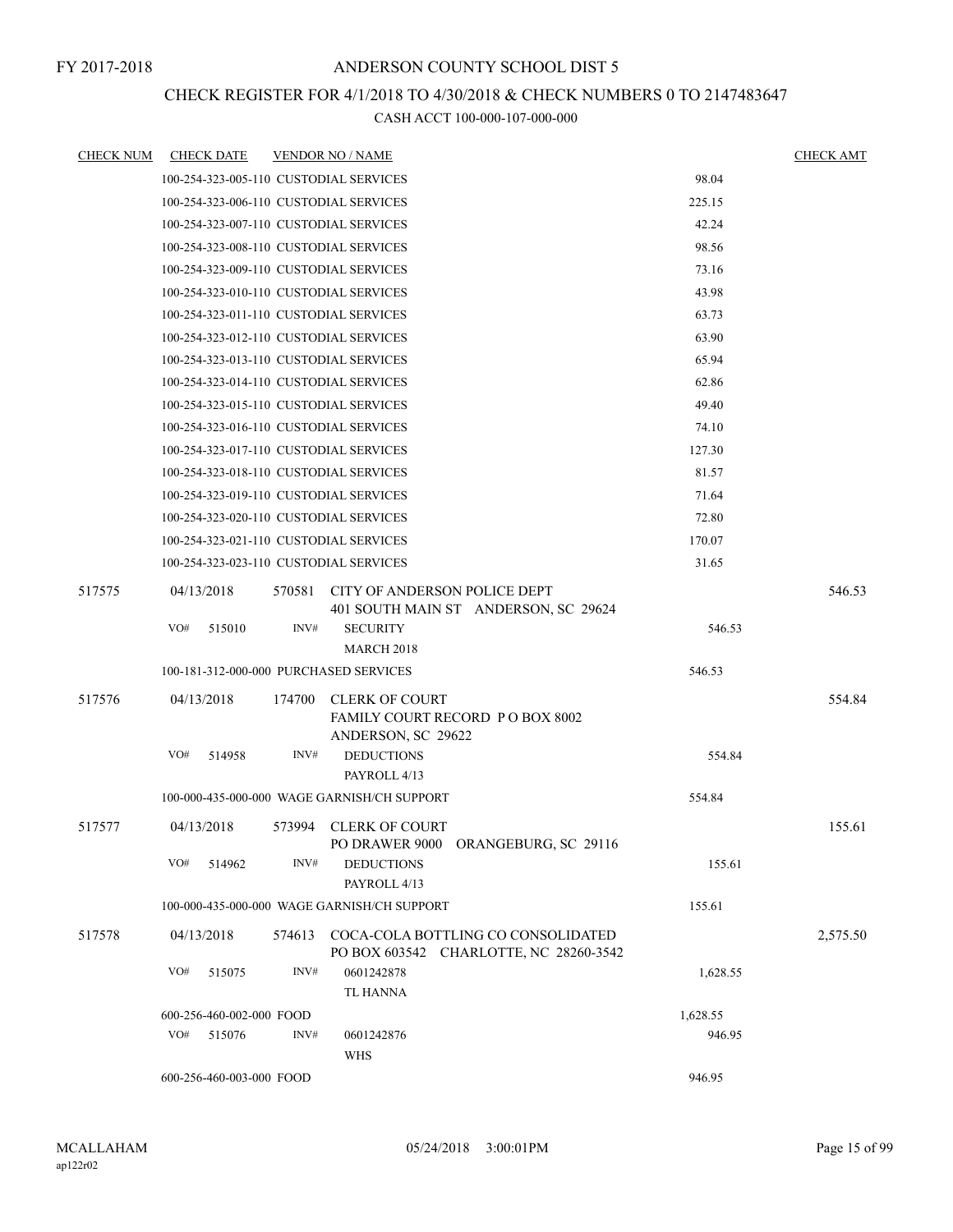### CHECK REGISTER FOR 4/1/2018 TO 4/30/2018 & CHECK NUMBERS 0 TO 2147483647

| <b>CHECK NUM</b> | <b>CHECK DATE</b>                |        | <b>VENDOR NO / NAME</b>                                                                             |              |                      | <b>CHECK AMT</b> |
|------------------|----------------------------------|--------|-----------------------------------------------------------------------------------------------------|--------------|----------------------|------------------|
| 517579           | 04/13/2018                       |        | 571529 CONTRACT PAPER GROUP<br>2284 PAYSPHERE CIRCLE CHICAGO, IL 60674                              |              |                      | 9,911.20         |
|                  | VO#<br>514882                    | INV#   | 43006702401<br>43006702501                                                                          | PO#<br>98367 | 9,911.20             |                  |
|                  |                                  |        | 100-000-170-000-000 WAREHOUSE INVENTORY<br>100-000-170-000-000 WAREHOUSE INVENTORY                  |              | 4,404.98<br>5,506.22 |                  |
| 517580           | 04/13/2018                       | 187300 | CRESCENT SUPPLY CO, INC<br>POBOX 8798 ATT: ACCOUNTS RECEIVABLE<br>GREENVILLE, SC 29604              |              |                      | 1,135.68         |
|                  | VO#<br>514944                    | INV#   | 399781<br><b>SUPPLIES</b>                                                                           |              | 428.00               |                  |
|                  |                                  |        | 100-254-410-003-400 HVAC/ELECTRICAL/PLUMBING                                                        |              | 428.00               |                  |
|                  | VO#<br>514945                    | INV#   | 399779<br><b>SUPPLIES</b>                                                                           |              | 192.21               |                  |
|                  |                                  |        | 100-254-410-001-400 HVAC/ELECTRICAL/PLUMBING                                                        |              | 192.21               |                  |
|                  | VO#<br>514946                    | INV#   | 399780<br><b>SUPPLIES</b>                                                                           |              | 154.08               |                  |
|                  |                                  |        | 100-254-410-006-400 HVAC/ELECTRICAL/PLUMBING                                                        |              | 154.08               |                  |
|                  | VO#<br>514947                    | INV#   | 399702<br><b>SUPPLIES</b>                                                                           |              | 230.05               |                  |
|                  |                                  |        | 100-254-410-010-400 HVAC/ELECTRICAL/PLUMBING                                                        |              | 230.05               |                  |
|                  | VO#<br>514948                    | INV#   | 399704<br><b>SUPPLIES</b>                                                                           |              | 105.93               |                  |
|                  |                                  |        | 100-254-410-008-400 HVAC/ELECTRICAL/PLUMBING                                                        |              | 105.93               |                  |
|                  | VO#<br>514949                    | INV#   | 399703<br><b>SUPPLIES</b>                                                                           |              | 25.41                |                  |
|                  |                                  |        | 100-254-410-006-400 HVAC/ELECTRICAL/PLUMBING                                                        |              | 25.41                |                  |
| 517581           | 04/13/2018                       | 569462 | CROSSROADS ENVIRONMENTAL, LLC<br>1258 BOILING SPRINGS ROAD SPARTANBURG, SC<br>29303                 |              |                      | 1,500.00         |
|                  | VO#<br>515052                    | INV#   | 6741<br><b>SURVEILLANCE</b>                                                                         | PO#<br>97382 | 1,500.00             |                  |
|                  | 100-254-323-000-AES A-E SERVICES |        |                                                                                                     |              | 1,500.00             |                  |
| 517582           | 04/13/2018                       | 199000 | DEMCO, INC<br>POBOX 8048 MADISON, WI 53708-8048                                                     |              |                      | 355.80           |
|                  | VO#<br>514885                    | INV#   | 6344953<br><b>SUPPLIES</b>                                                                          | PO#<br>98505 | 355.80               |                  |
|                  | 100-222-410-012-000 SUPPLIES     |        |                                                                                                     |              | 355.80               |                  |
| 517583           | 04/13/2018                       | 202600 | <b>DILLARD'S SPORTS CENTER</b><br>708 WHITEHALL ROAD ATT: ACCOUNTS<br>RECEIVABLE ANDERSON, SC 29625 |              |                      | 179.55           |
|                  | VO#<br>514943                    | INV#   | 97208<br><b>PAINT</b>                                                                               |              | 179.55               |                  |
|                  |                                  |        | 100-254-410-002-001 SUPPLIES - MAINTENANCE                                                          |              | 44.89                |                  |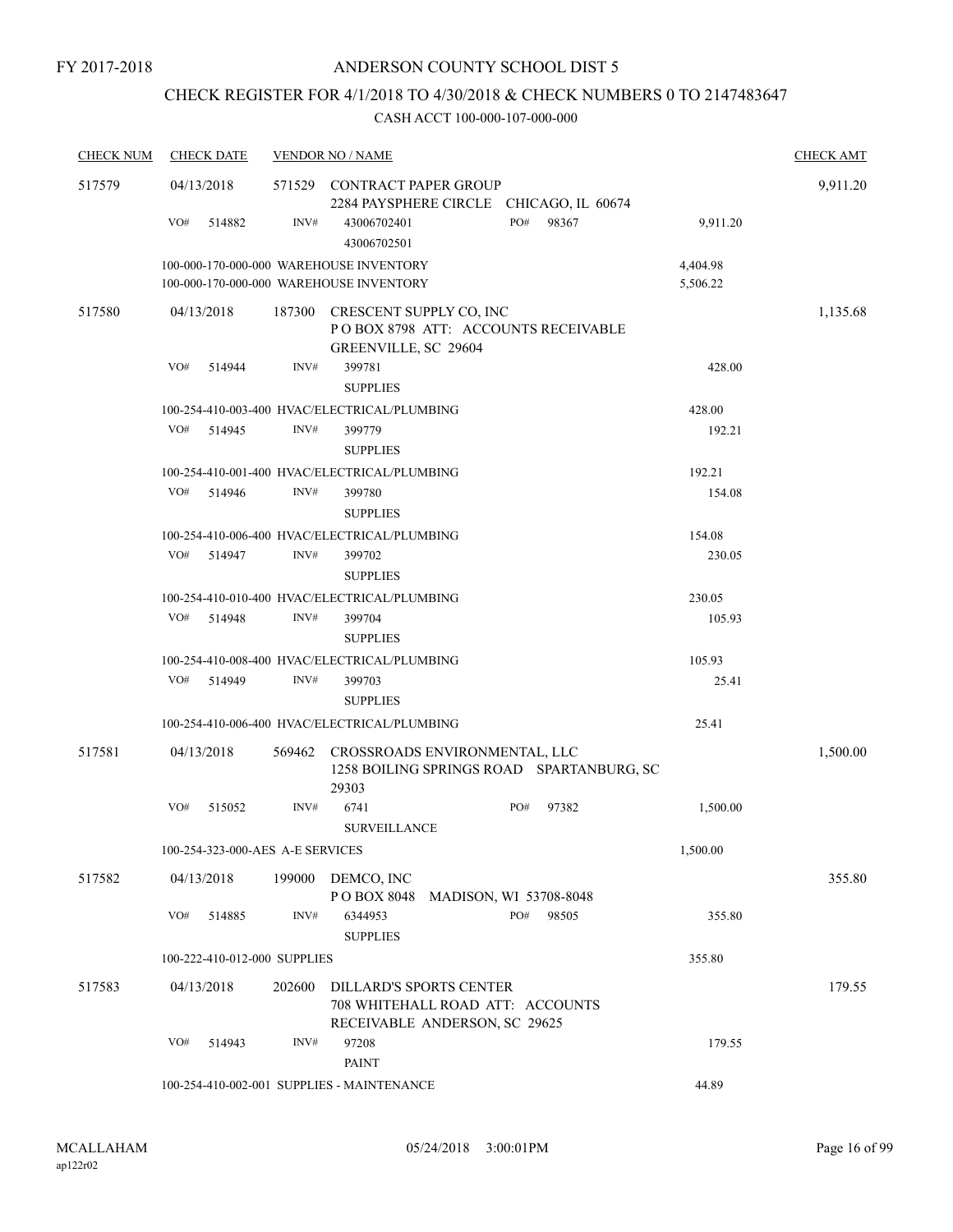### CHECK REGISTER FOR 4/1/2018 TO 4/30/2018 & CHECK NUMBERS 0 TO 2147483647

| <b>CHECK NUM</b> | <b>CHECK DATE</b>                 |        |             | <b>VENDOR NO / NAME</b>                                                                       |     |       |          | <b>CHECK AMT</b> |
|------------------|-----------------------------------|--------|-------------|-----------------------------------------------------------------------------------------------|-----|-------|----------|------------------|
|                  |                                   |        |             | 100-254-410-003-001 SUPPLIES - MAINTENANCE                                                    |     |       | 44.89    |                  |
|                  |                                   |        |             | 100-254-410-013-001 SUPPLIES - MAINTENANCE                                                    |     |       | 44.88    |                  |
|                  |                                   |        |             | 100-254-410-014-001 SUPPLIES - MAINTENANCE                                                    |     |       | 44.89    |                  |
| * 517587         | 04/13/2018                        |        | 573962 ECMC | LOCKBOX 7096 P.O. BOX 16478 ST. PAUL, MN<br>55116-0478                                        |     |       |          | 154.56           |
|                  | VO#                               | 514975 | INV#        | <b>DEDUCTIONS</b><br>PAYROLL 4/13                                                             |     |       | 154.56   |                  |
|                  | 100-000-441-000-000 MISCELLANEOUS |        |             |                                                                                               |     |       | 154.56   |                  |
| 517588           | 04/13/2018                        |        | 571166      | EDUCATIONAL DESIGN LLC                                                                        |     |       |          | 1,770.00         |
|                  |                                   |        |             | DBA THE 2 SISTERS 14201 SE PETROVITSKY RD<br>A-3 RENTON, WA 98058                             |     |       |          |                  |
|                  | VO#                               | 515003 | INV#        | 22504<br><b>REGISTRATION</b>                                                                  | PO# | 98525 | 1,770.00 |                  |
|                  |                                   |        |             | 201-224-333-010-000 TRIPS & CONFERENCES                                                       |     |       | 1,770.00 |                  |
| 517589           | 04/13/2018                        |        |             | 224595 ELECTRIC CITY PRINTING<br>PO BOX 842307 BOSTON, MA 02284-2307                          |     |       |          | 449.40           |
|                  | VO#                               | 515001 | INV#        | 112487                                                                                        |     |       | 449.40   |                  |
|                  |                                   |        |             | <b>CASH SUMMARY SHEETS</b>                                                                    |     |       |          |                  |
|                  | 100-112-410-012-000 SUPPLIES      |        |             |                                                                                               |     |       | 112.35   |                  |
|                  | 100-113-410-006-000 SUPPLIES      |        |             |                                                                                               |     |       | 224.70   |                  |
|                  |                                   |        |             | 719-271-660-019-201 MISCELLANEOUS EXPENSE                                                     |     |       | 112.35   |                  |
| 517590           | 04/13/2018                        |        | 563495      | ELECTRIC CITY UTILITIES<br>CITY OF ANDERSON PO BOX 100146 COLUMBIA,<br>SC 29202-3301          |     |       |          | 6,558.36         |
|                  | VO#                               | 515013 | INV#        | 03/28/18<br><b>WATER/SEWER</b>                                                                |     |       | 6,558.36 |                  |
|                  |                                   |        |             | 100-254-470-000-000 ENERGY-ELECTRICITY & WATER                                                |     |       | 263.60   |                  |
|                  |                                   |        |             | 100-254-470-003-000 ENERGY-ELECTRICITY & WATER                                                |     |       | 3,717.12 |                  |
|                  |                                   |        |             | 100-254-470-007-000 ENERGY-ELECTRICITY & WATER                                                |     |       | 1,546.36 |                  |
|                  |                                   |        |             | 100-254-470-019-000 ENERGY-ELECTRICITY & WATER                                                |     |       | 1,019.28 |                  |
|                  |                                   |        |             | 515-253-520-031-CAR CAREER CENTER                                                             |     |       | 12.00    |                  |
| 517591           | 04/13/2018                        |        | 564637      | EMD ELECTRIC MOTORS & DRIVES INC<br>POBOX 2565 ATT: ACCOUNTS RECEIVABLE<br>ANDERSON, SC 29622 |     |       |          | 691.94           |
|                  | VO#                               | 514941 | INV#        | 0052390<br><b>SUPPLIES</b>                                                                    |     |       | 691.94   |                  |
|                  |                                   |        |             | 100-254-410-021-400 HVAC/ELECTRICAL/PLUMBING                                                  |     |       | 691.94   |                  |
| 517592           | 04/13/2018                        |        |             | 573108 FOOTHILLS ALLIANCE<br>216 EAST CALHOUN STREET ANDERSON, SC<br>29621                    |     |       |          | 240.00           |
|                  | VO#                               | 514886 | INV#        | <b>ENTRY FEE</b><br><b>BAINE GOLF TOURN</b>                                                   |     |       | 240.00   |                  |
|                  |                                   |        |             | 100-390-410-000-000 SUPPLIES AND MATERIALS                                                    |     |       | 240.00   |                  |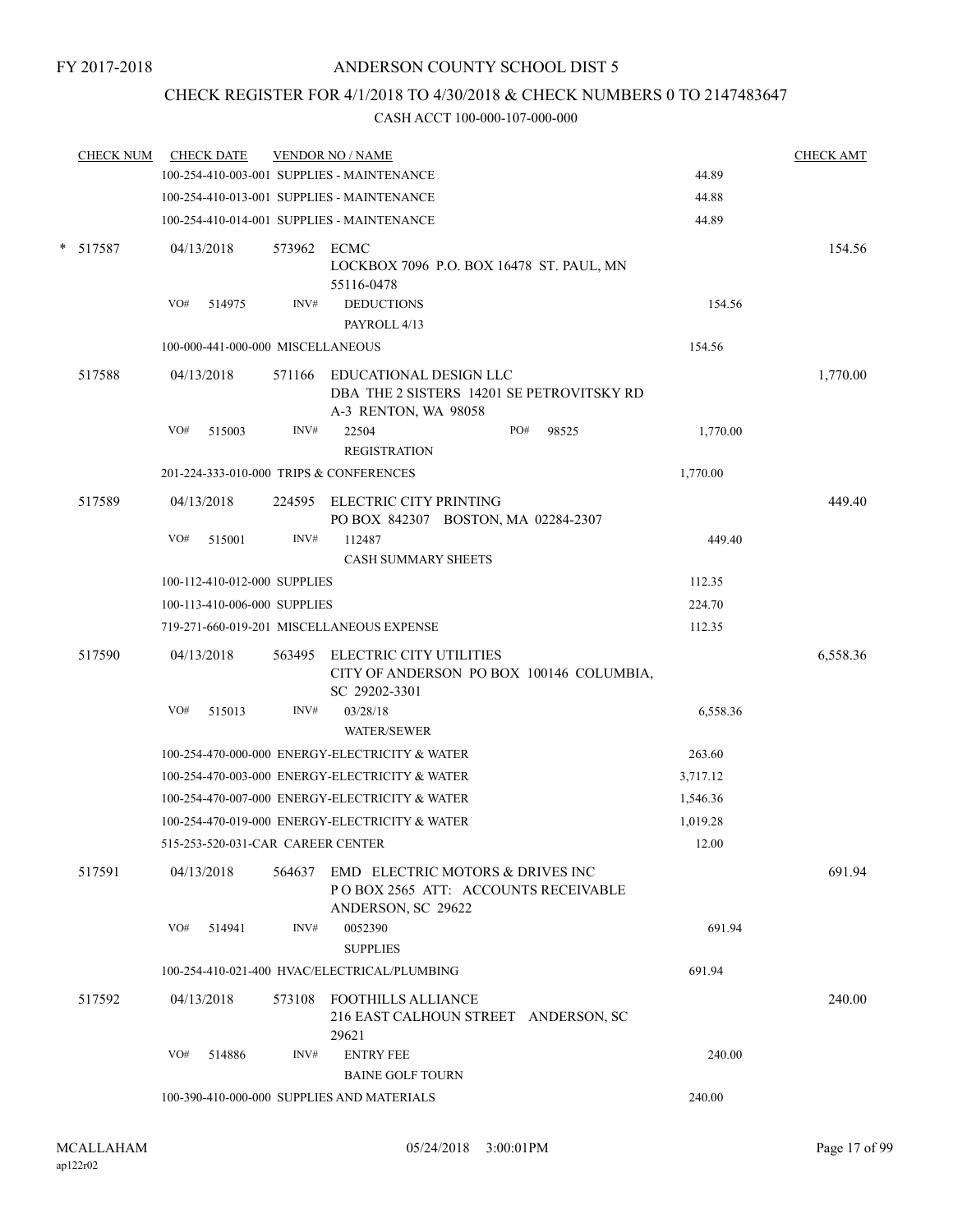### CHECK REGISTER FOR 4/1/2018 TO 4/30/2018 & CHECK NUMBERS 0 TO 2147483647

| <b>CHECK NUM</b> | <b>CHECK DATE</b>                 |        | <b>VENDOR NO / NAME</b>                                                                                              |           | <b>CHECK AMT</b> |
|------------------|-----------------------------------|--------|----------------------------------------------------------------------------------------------------------------------|-----------|------------------|
| 517593           | 04/13/2018                        |        | 237555 FORMS & SUPPLY<br>POBOX 563953 ATT: ACCOUNTS RECEIVABLE<br>CHARLOTTE, NC 28256                                |           | 252.65           |
|                  | VO#<br>514887                     | INV#   | 4528924<br><b>SUPPLIES</b>                                                                                           | 51.36     |                  |
|                  |                                   |        | 719-271-660-019-201 MISCELLANEOUS EXPENSE                                                                            | 27.50     |                  |
|                  |                                   |        | 719-271-660-019-201 MISCELLANEOUS EXPENSE                                                                            | 23.86     |                  |
|                  | VO#<br>515071                     | INV#   | 4529228<br>4527163                                                                                                   | 201.29    |                  |
|                  |                                   |        | 714-271-660-014-201 MISCELLANEOUS EXPENSE                                                                            | 38.22     |                  |
|                  |                                   |        | 714-271-660-014-201 MISCELLANEOUS EXPENSE                                                                            | 256.10    |                  |
|                  |                                   |        | 714-271-660-014-201 MISCELLANEOUS EXPENSE                                                                            | 101.67    |                  |
|                  |                                   |        | 714-271-660-014-201 MISCELLANEOUS EXPENSE                                                                            | $-194.70$ |                  |
| 517594           | 04/13/2018                        | 568220 | <b>GENERAL REVENUE CORP</b><br>WAGE WITHOLDING UNIT PO BOX 495999<br>CINCINNATI, OH 45249-5930                       |           | 227.00           |
|                  | VO#<br>514965                     | INV#   | <b>DEDUCTIONS</b><br>PAYROLL 4/13                                                                                    | 227.00    |                  |
|                  | 100-000-441-000-000 MISCELLANEOUS |        |                                                                                                                      | 227.00    |                  |
| 517595           | 04/13/2018                        |        | 241365 G&G SALES AND SERVICE<br>3359 KENNERLY ROAD ATT: ACCOUNTS<br>RECEIVABLE IRMO, SC 29063-8505                   |           | 1,240.00         |
|                  | VO#<br>514936                     | INV#   | 4277<br><b>SUPPLIES</b>                                                                                              | 40.00     |                  |
|                  |                                   |        | 100-254-410-006-001 SUPPLIES - MAINTENANCE                                                                           | 40.00     |                  |
|                  | VO#<br>514937                     | INV#   | 4249                                                                                                                 | 1,200.00  |                  |
|                  |                                   |        | <b>SUPPLIES</b>                                                                                                      |           |                  |
|                  |                                   |        | 100-254-323-005-001 CONTRACTED SERVICES                                                                              | 1,200.00  |                  |
| 517596           | 04/13/2018                        | 572552 | GREAT LAKES HIGHER EDUC GUARANTY CORP<br>ADMINISTRATIVE WAGE GARNISHMENT UNIT PO<br>BOX 83230 CHICAGO, IL 60691-0230 |           | 221.53           |
|                  | VO#<br>514973                     | INV#   | <b>DEDUCTIONS</b><br>PAYROLL 4/13                                                                                    | 221.53    |                  |
|                  | 100-000-441-000-000 MISCELLANEOUS |        |                                                                                                                      | 221.53    |                  |
| 517597           | 04/13/2018                        | 565599 | <b>GREENVILLE COUNTY FAMILY COURT</b><br>PO BOX 757 GREENVILLE, SC 29602                                             |           | 401.25           |
|                  | VO#<br>514963                     | INV#   | <b>DEDUCTIONS</b><br>PAYROLL 4/13                                                                                    | 401.25    |                  |
|                  |                                   |        | 100-000-435-000-000 WAGE GARNISH/CH SUPPORT                                                                          | 401.25    |                  |
| 517598           | 04/13/2018                        | 567977 | HARVEY & ASSOCIATES, INC<br>POBOX 818 ATT: ACCOUNTS RECEIVABLE<br>FOUNTAIN INN, SC 29644                             |           | 830.46           |
|                  | VO#<br>514935                     | INV#   | 28822<br><b>FIRE ALARM</b>                                                                                           | 830.46    |                  |
|                  |                                   |        | 100-254-323-002-400 CONTR SERV-HVAC/ELECT/PLUMBING                                                                   | 830.46    |                  |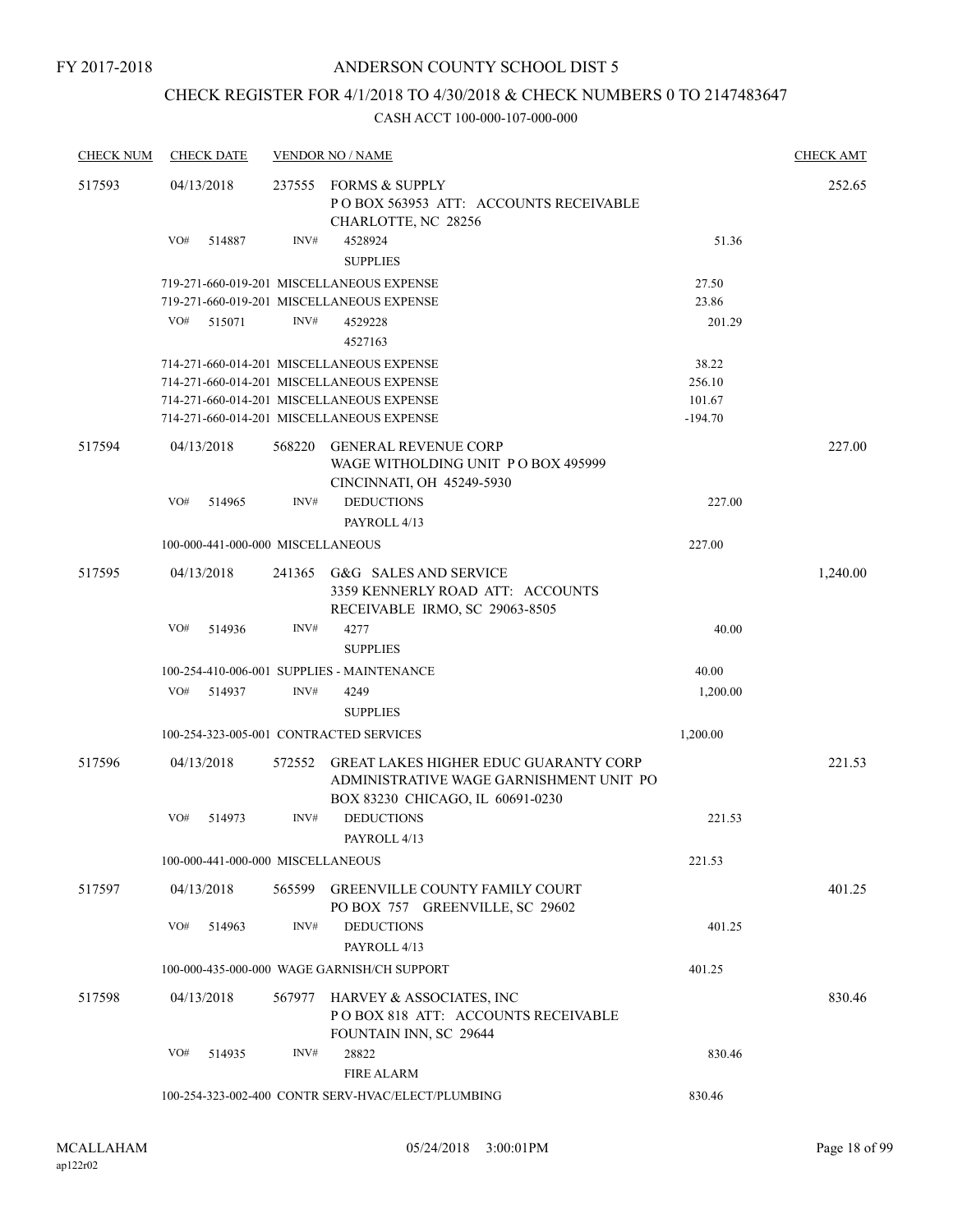### CHECK REGISTER FOR 4/1/2018 TO 4/30/2018 & CHECK NUMBERS 0 TO 2147483647

| <b>CHECK NUM</b> | <b>CHECK DATE</b>                       |        | <b>VENDOR NO / NAME</b>                                                                               |                   | <b>CHECK AMT</b> |
|------------------|-----------------------------------------|--------|-------------------------------------------------------------------------------------------------------|-------------------|------------------|
| * 517600         | 04/13/2018<br>VO#<br>514934             | INV#   | 565025 HOME DEPOT<br>3427 CLEMSON BLVD ANDERSON, SC 29621<br>6023610<br><b>TOOLS</b>                  | 105.93            | 105.93           |
|                  |                                         |        | 100-254-410-000-001 MAINT, SUPPLIES-STRUCTURES                                                        | 105.93            |                  |
| 517601           | 04/13/2018                              |        | 282620 IONOSPHERE TOURS<br>307 N. MAIN STREET ANDERSON, SC 29621                                      |                   | 2,450.00         |
|                  | VO#<br>515065                           | INV#   | 6174<br><b>AVCC</b>                                                                                   | 950.00            |                  |
|                  |                                         |        | 701-271-660-001-823 COSMETOLOGY EXPENSE                                                               | 950.00            |                  |
|                  | VO#<br>515068                           | INV#   | 5984<br><b>CONCORD</b>                                                                                | 1,500.00          |                  |
|                  |                                         |        | 709-271-660-009-201 MISCELLANEOUS EXPENSE                                                             | 1,500.00          |                  |
| 517602           | 04/13/2018                              |        | 276355 IPC SUPPLY, INC<br>POBOX 1987 ATT: ACCOUNTS RECEIVABLE<br>ANDERSON, SC 29622                   |                   | 1,657.14         |
|                  | VO#<br>514889                           | INV#   | 32688<br>PO#<br>98302<br><b>SUPPLIES</b>                                                              | 1,657.14          |                  |
|                  |                                         |        | 100-000-170-000-000 WAREHOUSE INVENTORY<br>100-000-170-000-000 WAREHOUSE INVENTORY                    | 1,607.14<br>50.00 |                  |
| 517603           | 04/13/2018                              | 563608 | JW PEPPER & SON, INC<br>POBOX 642 ATT: ACCOUNTS RECEIVABLE<br><b>EXTON, PA 19341</b>                  |                   | 115.38           |
|                  | VO#<br>514890                           | INV#   | 15962674<br><b>GLENVIEW MS</b>                                                                        | 115.38            |                  |
|                  |                                         |        | 100-113-410-020-COB CHORUS, ORCHESTRA & BAND                                                          | 115.38            |                  |
| 517604           | 04/13/2018                              | 307795 | KEPHART SERVICES<br>DBA RCI SERVICES INC ATT:<br>POBOX 5748<br>ACCOUNTS RECEIVABLE ANDERSON, SC 29623 |                   | 10,000.00        |
|                  | VO#<br>515053                           | INV#   | 04/09/18<br>PO#<br>98010<br><b>MCCANTS</b>                                                            | 10,000.00         |                  |
|                  | 505-254-323-005-000 CONTRACTED SERVICES |        |                                                                                                       | 10,000.00         |                  |
| 517605           | 04/13/2018                              |        | 574834 LEXINGTON COUNTY CLERK OF COURT<br>205 E. MAIN ST LEXINGTON, SC 29072                          |                   | 630.00           |
|                  | VO#<br>514956                           | INV#   | <b>DEDUCTIONS</b><br>PAYROLL 4/13                                                                     | 630.00            |                  |
|                  |                                         |        | 100-000-435-000-000 WAGE GARNISH/CH SUPPORT                                                           | 630.00            |                  |
| 517606           | 04/13/2018                              | 564827 | <b>MAC'S TIRE SERVICE</b><br>POBOX 78 ATT: ACCOUNTS RECEIVABLE<br>ANDERSON, SC 29622                  |                   | 154.76           |
|                  | VO#<br>514932                           | INV#   | 072577<br><b>TUBE</b>                                                                                 | 32.47             |                  |
|                  |                                         |        | 100-254-410-000-001 MAINT. SUPPLIES-STRUCTURES                                                        | 32.47             |                  |
|                  | VO# 514933                              | INV#   | 072586                                                                                                | 122.29            |                  |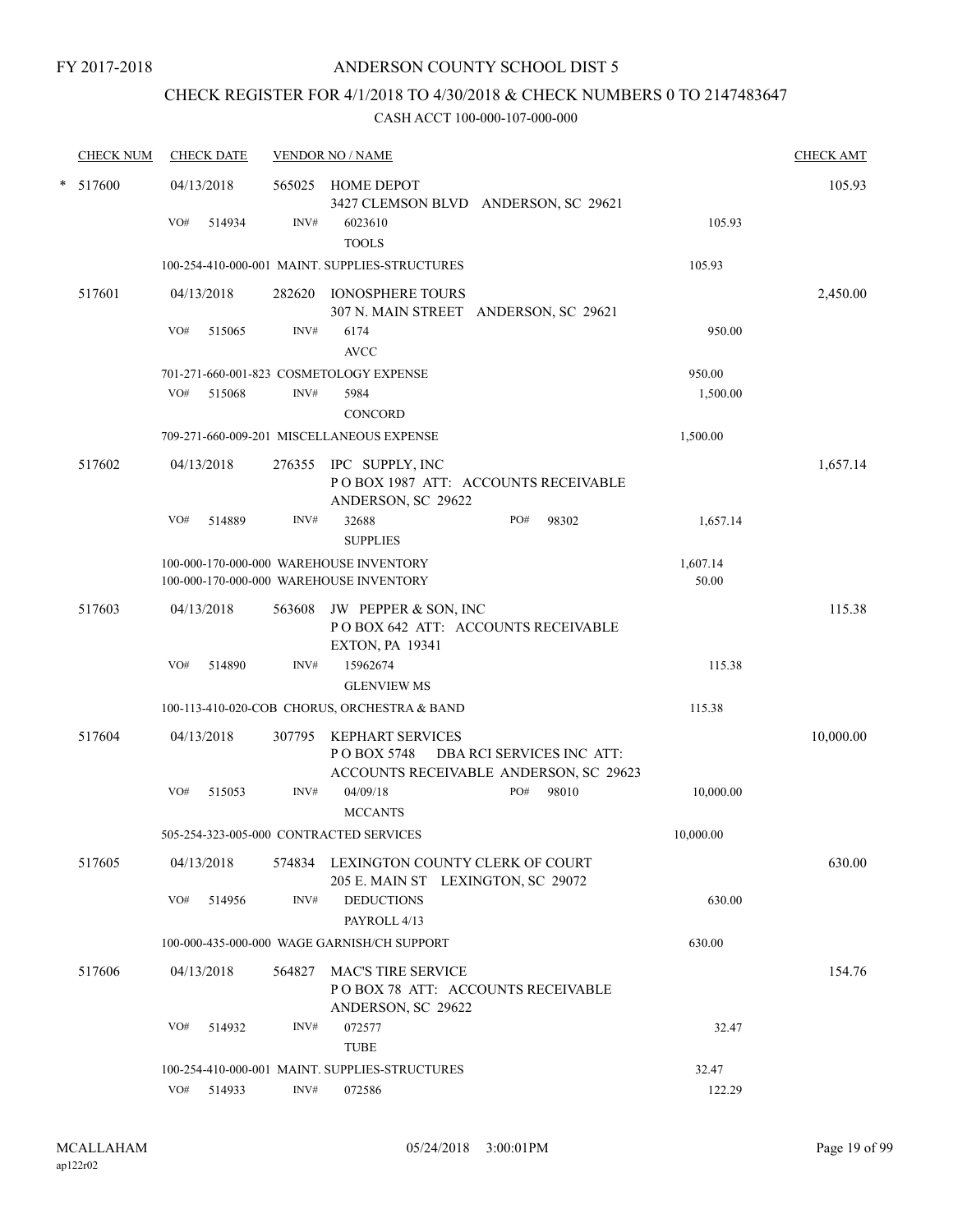#### FY 2017-2018

### ANDERSON COUNTY SCHOOL DIST 5

### CHECK REGISTER FOR 4/1/2018 TO 4/30/2018 & CHECK NUMBERS 0 TO 2147483647

| <b>CHECK NUM</b> |     | <b>CHECK DATE</b> |                                   | <b>VENDOR NO / NAME</b><br><b>TIRE</b>                                                                |     |       |           | <b>CHECK AMT</b> |
|------------------|-----|-------------------|-----------------------------------|-------------------------------------------------------------------------------------------------------|-----|-------|-----------|------------------|
|                  |     |                   |                                   | 100-254-410-003-001 SUPPLIES - MAINTENANCE                                                            |     |       | 122.29    |                  |
|                  |     |                   |                                   |                                                                                                       |     |       |           |                  |
| 517607           |     | 04/13/2018        | 568647                            | MANSFIELD OIL COMPANY<br>PO BOX 733706 DALLAS, TX 75373-3706                                          |     |       |           | 4,857.13         |
|                  | VO# | 514999            | INV#                              | 403810                                                                                                |     |       | 4,857.13  |                  |
|                  |     |                   |                                   | <b>FUEL</b>                                                                                           |     |       |           |                  |
|                  |     |                   |                                   | 100-254-410-000-001 MAINT. SUPPLIES-STRUCTURES                                                        |     |       | 4,580.00  |                  |
|                  |     |                   | 100-255-411-000-000 GASOLINE      |                                                                                                       |     |       | 183.41    |                  |
|                  |     |                   | 600-256-690-000-000 OTHER OBJECTS |                                                                                                       |     |       | 93.72     |                  |
| * 517609         |     | 04/13/2018        | 571502                            | MCCARTER MECHANICAL<br>685 JOHN DODD ROAD SPARTANBURG, SC 29303                                       |     |       |           | 128,563.09       |
|                  | VO# | 514997            | INV#                              | PROJ 016456<br>APP#4                                                                                  |     |       | 70,266.48 |                  |
|                  |     |                   |                                   | 515-253-531-002-FAC COOLING TOWER/CHILLER                                                             |     |       | 70,266.48 |                  |
|                  | VO# | 514998            | INV#                              | PROJ 016456<br>APP#4                                                                                  |     |       | 58,296.61 |                  |
|                  |     |                   |                                   | 515-253-531-003-FAC Cooling Tower/Chiller/Top Units                                                   |     |       | 58,296.61 |                  |
| 517610           |     | 04/13/2018        |                                   | 573870 NAVIANCE, INC<br>POBOX 504571 ST LOUIS, MO 63150-4571                                          |     |       |           | 90,851.28        |
|                  | VO# | 515004            | INV#                              | 00079804, 00079805<br>00079806                                                                        | PO# | 98484 | 90,851.28 |                  |
|                  |     |                   |                                   | 100-221-312-000-NAV NAVIANCE SOFTWARE                                                                 |     |       | 49,511.28 |                  |
|                  |     |                   |                                   | 395-212-312-000-000 PURCHASED SERVICES                                                                |     |       | 41,340.00 |                  |
| 517611           |     | 04/13/2018        |                                   | 564010 NC CHILD SUPPORT CENTRALIZED COLLECTNS<br>POBOX 900012 RALEIGH, NC 27675-9012                  |     |       |           | 305.50           |
|                  | VO# | 514961            | INV#                              | <b>DEDUCTIONS</b><br>PAYROLL 4/13                                                                     |     |       | 305.50    |                  |
|                  |     |                   |                                   | 100-000-435-000-000 WAGE GARNISH/CH SUPPORT                                                           |     |       | 305.50    |                  |
| 517612           |     | 04/13/2018        | 570395                            | NETWORK CONTROLS & ELECTRIC, INC<br>136 JOHNS ROAD ATT: ACCOUNTS RECEIVABLE<br><b>GREER, SC 29650</b> |     |       |           | 270.10           |
|                  | VO# | 514891            | INV#                              | 21294<br><b>MCCANTS</b>                                                                               |     |       | 130.99    |                  |
|                  |     |                   |                                   | 100-266-314-005-000 REPAIRS TO EQUIPMENT                                                              |     |       | 130.99    |                  |
|                  |     | VO# 514892        | INV#                              | 21293                                                                                                 |     |       | 52.16     |                  |
|                  |     |                   |                                   | <b>MCCANTS</b>                                                                                        |     |       |           |                  |
|                  |     |                   |                                   | 100-266-314-005-000 REPAIRS TO EQUIPMENT                                                              |     |       | 52.16     |                  |
|                  | VO# | 514893            | INV#                              | 21295<br><b>CAREER CAMPUS</b>                                                                         |     |       | 86.95     |                  |
|                  |     |                   |                                   | 100-266-314-001-000 REPAIRS TO EQUIPMENT                                                              |     |       | 86.95     |                  |
| 517613           |     | 04/13/2018        | 563478                            | NORFOLK WIRE & ELECTRONICS                                                                            |     |       |           | 167.84           |
|                  |     |                   |                                   | PO BOX 890608 ATT: ACCOUNTS RECEIVABLE<br>CHARLOTTE, NC 28289-0608                                    |     |       |           |                  |
|                  | VO# | 514989            | INV#                              | 2423327                                                                                               | PO# | 98477 | 167.84    |                  |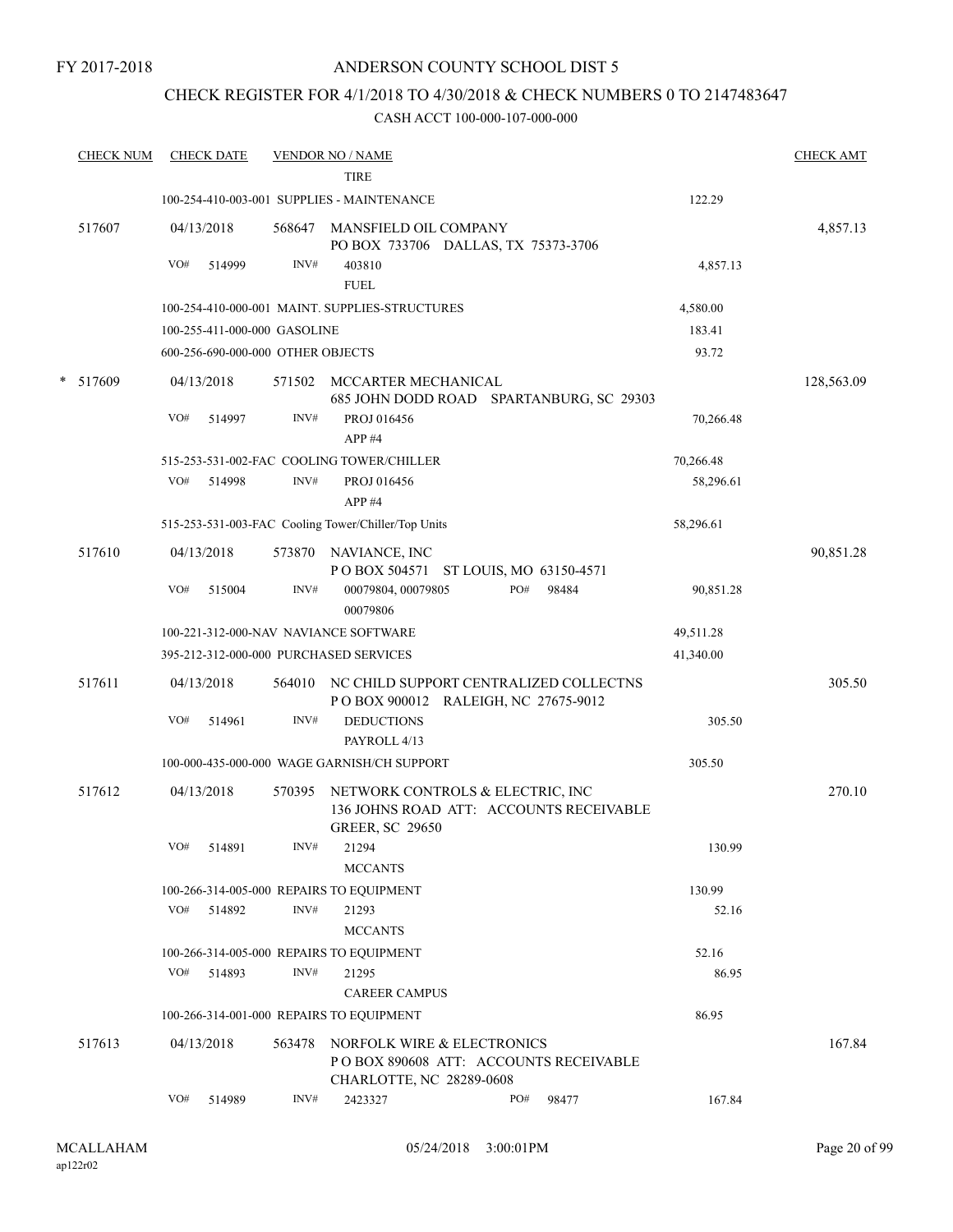### CHECK REGISTER FOR 4/1/2018 TO 4/30/2018 & CHECK NUMBERS 0 TO 2147483647

| <b>CHECK NUM</b> | <b>CHECK DATE</b>                                   |        | <b>VENDOR NO / NAME</b>                                                                  |     |       |          | <b>CHECK AMT</b> |
|------------------|-----------------------------------------------------|--------|------------------------------------------------------------------------------------------|-----|-------|----------|------------------|
|                  |                                                     |        | <b>SUPPLIES</b>                                                                          |     |       |          |                  |
|                  | 100-266-314-000-000 REPAIRS TO EQUIPMENT            |        |                                                                                          |     |       | 167.84   |                  |
| 517614           | 04/13/2018                                          |        | 389900 OFFICE DEPOT<br>POBOX 1413 CHARLOTTE, NC 28201-1413                               |     |       |          | 700.42           |
|                  | VO#<br>514894                                       | INV#   | 118709319001                                                                             | PO# | 98431 | 145.51   |                  |
|                  |                                                     |        | <b>SUPPLIES</b>                                                                          |     |       |          |                  |
|                  | 100-255-410-000-000 SUPPLIES                        |        |                                                                                          |     |       | 145.51   |                  |
|                  | VO#<br>514895                                       | INV#   | 115612132001<br>115612281001                                                             |     |       | 70.52    |                  |
|                  | 713-271-660-013-201 MISCELLANEOUS EXPENSE           |        |                                                                                          |     |       | 44.93    |                  |
|                  | 713-271-660-013-203 KINDERGARTEN SUPPLY FEE EXPENSE |        |                                                                                          |     |       | 25.59    |                  |
|                  | VO#<br>514896                                       | INV#   | 980521471001                                                                             |     |       | $-38.48$ |                  |
|                  |                                                     |        | <b>CREDIT</b>                                                                            |     |       |          |                  |
|                  | 100-113-410-007-000 SUPPLIES                        |        |                                                                                          |     |       | $-38.48$ |                  |
|                  | VO#<br>515000                                       | INV#   | 118732808001                                                                             |     |       | 263.97   |                  |
|                  |                                                     |        | <b>SUPPLIES</b>                                                                          |     |       |          |                  |
|                  | 100-264-410-000-000 SUPPLIES                        |        |                                                                                          |     |       | 263.97   |                  |
|                  | VO#<br>515077                                       | INV#   | 118835698001<br><b>SUPPLIES</b>                                                          |     |       | 65.13    |                  |
|                  | 600-256-410-000-000 SUPPLIES                        |        |                                                                                          |     |       | 65.13    |                  |
|                  | VO# 515078                                          | INV#   | 118046909001                                                                             |     |       | 193.77   |                  |
|                  |                                                     |        | <b>SUPPLIES</b>                                                                          |     |       |          |                  |
|                  | 600-256-410-000-000 SUPPLIES                        |        |                                                                                          |     |       | 193.77   |                  |
| 517615           | 04/13/2018                                          | 391100 | OLD STONE TRACTOR CO, INC<br>PO BOX 13565 ATT: ACCOUNTS RECEIVABLE<br>ANDERSON, SC 29624 |     |       |          | 1,008.66         |
|                  | VO#<br>514930                                       | INV#   | 35688<br><b>MOWER</b>                                                                    |     |       | 935.07   |                  |
|                  | 100-254-323-000-001 CONTRACT SRVS                   |        |                                                                                          |     |       | 935.07   |                  |
|                  | VO#<br>514931                                       | INV#   | 91567                                                                                    |     |       | 73.59    |                  |
|                  |                                                     |        | <b>BELT</b>                                                                              |     |       |          |                  |
|                  | 100-254-410-000-001 MAINT, SUPPLIES-STRUCTURES      |        |                                                                                          |     |       | 73.59    |                  |
| 517616           | 04/13/2018                                          | 573402 | <b>OTN</b>                                                                               |     |       |          | 571.38           |
|                  | VO#<br>514993                                       | INV#   | 851 HWY 378 SUITE 100 LEXINGTON, SC 29072<br>4900-77<br><b>SUPPLIES</b>                  | PO# | 98522 | 571.38   |                  |
|                  | 100-266-314-000-000 REPAIRS TO EQUIPMENT            |        |                                                                                          |     |       | 571.38   |                  |
| 517617           | 04/13/2018                                          | 574065 | PARKER, DAVID<br>DLT SURGICAL LAND CLEARING 1001<br>DICKERSON ROAD ANDERSON, SC 29626    |     |       |          | 1,539.72         |
|                  | VO#<br>514929                                       | INV#   | 100<br>SOUTHWOOD                                                                         |     |       | 1,539.72 |                  |
|                  | 100-254-323-021-001 CONTRACTED SERVICES             |        |                                                                                          |     |       | 1,539.72 |                  |
| 517618           | 04/13/2018                                          | 572704 | PIEDMONT FIRE EXTINGUISHERS                                                              |     |       |          | 203.50           |
|                  |                                                     |        |                                                                                          |     |       |          |                  |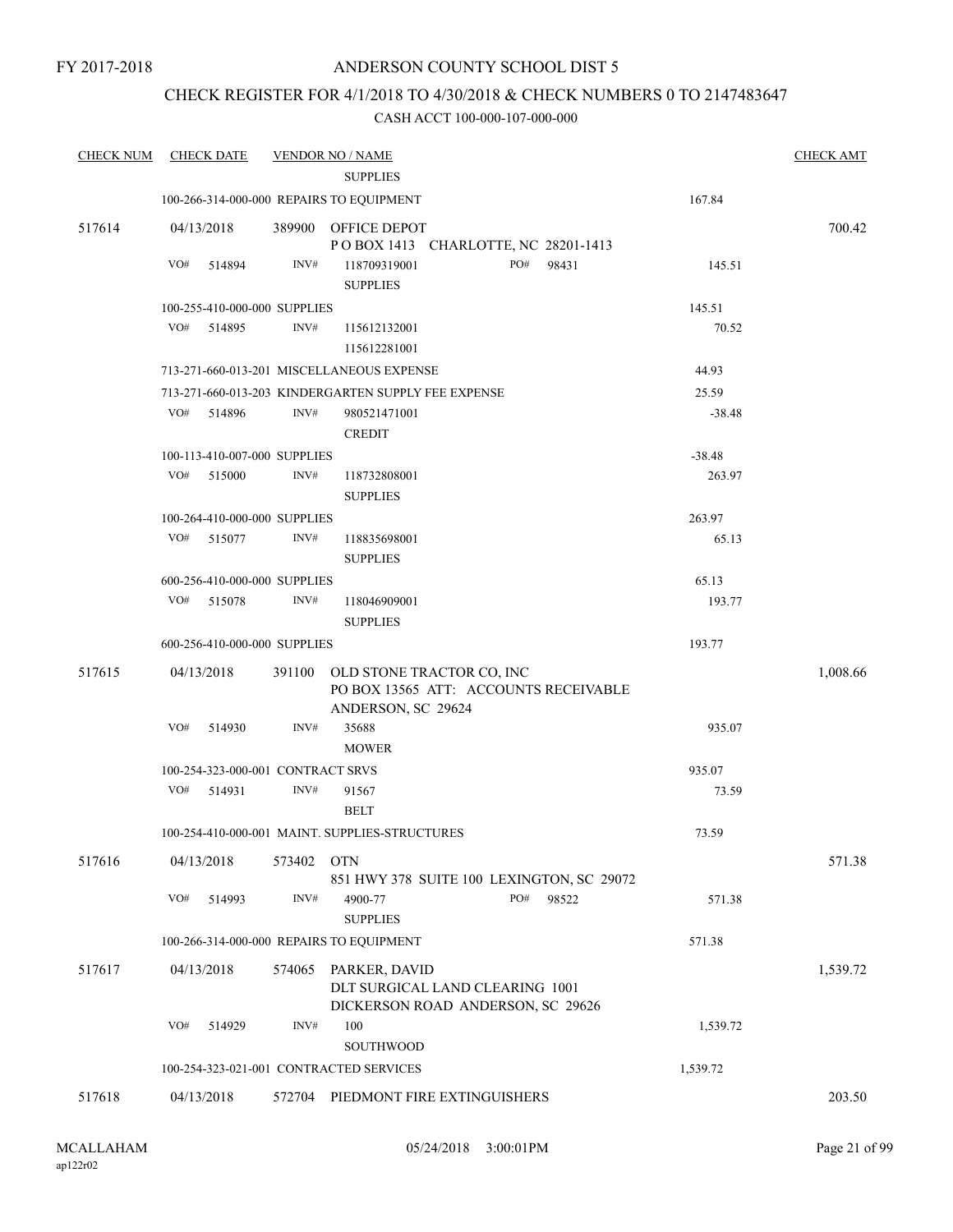### CHECK REGISTER FOR 4/1/2018 TO 4/30/2018 & CHECK NUMBERS 0 TO 2147483647

| <b>CHECK NUM</b> | <b>CHECK DATE</b>               |        | <b>VENDOR NO / NAME</b>                                                                  |          | <b>CHECK AMT</b> |
|------------------|---------------------------------|--------|------------------------------------------------------------------------------------------|----------|------------------|
|                  |                                 |        | PO BOX 89 WARE SHOALS, SC 29692                                                          |          |                  |
|                  | VO#<br>514928                   | INV#   | <b>KITCHEN HOODS</b><br><b>AVCC</b>                                                      | 203.50   |                  |
|                  |                                 |        | 100-254-323-001-400 CONTR SERV-HVAC/ELECT/PLUMBING                                       | 203.50   |                  |
| 517619           | 04/13/2018                      | 568036 | PIEDMONT NATURAL GAS<br>PO BOX 1246 ATT: ACCOUNTS RECEIVABLE<br>CHARLOTTE, NC 28201-1246 |          | 8,588.10         |
|                  | VO#<br>515014                   | INV#   | 04/02/18<br><b>NATURAL GAS</b>                                                           | 8,588.10 |                  |
|                  | 100-254-472-000-000 ENERGY-GAS  |        |                                                                                          | 468.95   |                  |
|                  | 100-254-472-001-000 ENERGY-GAS  |        |                                                                                          | 3,188.57 |                  |
|                  | 100-254-472-005-000 ENERGY-GAS  |        |                                                                                          | 30.14    |                  |
|                  | 100-254-472-011-000 ENERGY-GAS  |        |                                                                                          | 596.55   |                  |
|                  | 100-254-472-012-000 ENERGY-GAS  |        |                                                                                          | 965.65   |                  |
|                  | 100-254-472-015-000 ENERGY-GAS  |        |                                                                                          | 858.57   |                  |
|                  | 100-254-472-016-000 ENERGY-GAS  |        |                                                                                          | 1,236.76 |                  |
|                  | 100-254-472-021-000 ENERGY- GAS |        |                                                                                          | 254.83   |                  |
|                  | 600-256-470-011-000 ENERGY      |        |                                                                                          | 207.93   |                  |
|                  | 600-256-470-012-000 ENERGY      |        |                                                                                          | 182.14   |                  |
|                  | 600-256-470-015-000 ENERGY      |        |                                                                                          | 164.85   |                  |
|                  | 600-256-470-016-000 ENERGY      |        |                                                                                          | 214.83   |                  |
|                  | 600-256-470-021-000 ENERGY      |        |                                                                                          | 218.33   |                  |
| 517620           | 04/13/2018                      |        | 571652 PROSOURCE LLC<br>P.O. BOX 5339 GREENVILLE, SC 29606                               |          | 1,131.43         |
|                  | VO#<br>514923                   | INV#   | S1938905.001<br><b>SUPPLIES</b>                                                          | 75.04    |                  |
|                  |                                 |        | 100-254-410-007-400 HVAC/ELECTRICAL/PLUMBING                                             | 28.78    |                  |
|                  |                                 |        | 100-254-410-008-400 HVAC/ELECTRICAL/PLUMBING                                             | 46.26    |                  |
|                  | VO#<br>514924                   | INV#   | S1942527.001<br><b>SUPPLIES</b>                                                          | 57.02    |                  |
|                  |                                 |        | 100-254-410-003-400 HVAC/ELECTRICAL/PLUMBING                                             | 57.02    |                  |
|                  | VO# 514925                      |        | INV# S1940469.001<br><b>SUPPLIES</b>                                                     | 21.64    |                  |
|                  |                                 |        | 100-254-410-005-400 HVAC/ELECTRICAL/PLUMBING                                             | 21.64    |                  |
|                  | VO#<br>514926                   | INV#   | S1942157.001<br><b>SUPPLIES</b>                                                          | 599.44   |                  |
|                  |                                 |        | 100-254-410-001-400 HVAC/ELECTRICAL/PLUMBING                                             | 599.44   |                  |
|                  | VO#<br>514927                   | INV#   | S1942342.001<br><b>SUPPLIES</b>                                                          | 378.29   |                  |
|                  |                                 |        | 100-254-410-003-400 HVAC/ELECTRICAL/PLUMBING                                             | 378.29   |                  |
| 517621           | 04/13/2018                      | 573791 | PTS, INC<br>POWELL'S TRASH SERVICE 518 FLATWOOD<br>HODGES, SC 29653                      |          | 366.48           |
|                  | VO#<br>515072                   | INV#   | 313161                                                                                   | 366.48   |                  |
|                  |                                 |        |                                                                                          |          |                  |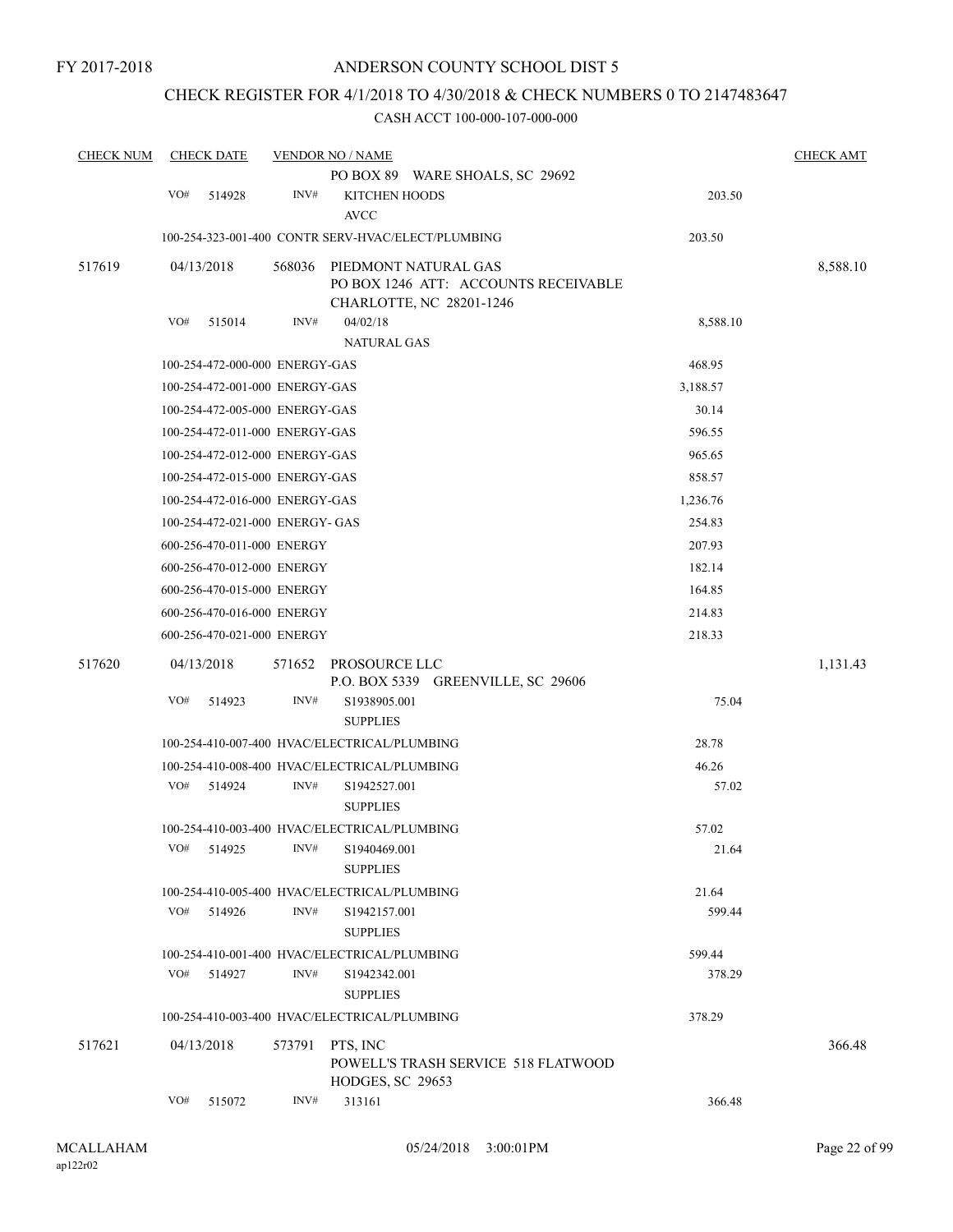### CHECK REGISTER FOR 4/1/2018 TO 4/30/2018 & CHECK NUMBERS 0 TO 2147483647

| <b>CHECK NUM</b> |     | <b>CHECK DATE</b> |                              | <b>VENDOR NO / NAME</b>                                                                                     |     |       |          | <b>CHECK AMT</b> |
|------------------|-----|-------------------|------------------------------|-------------------------------------------------------------------------------------------------------------|-----|-------|----------|------------------|
|                  |     |                   |                              | <b>CALHOUN</b>                                                                                              |     |       |          |                  |
|                  |     |                   |                              | 714-271-660-014-328 PRODUCTIONS EXPENSE                                                                     |     |       | 366.48   |                  |
| 517622           |     | 04/13/2018        |                              | 573338 R C EDWARDS MIDDLE SCHOOL<br>1157 MADDEN BRIDGE ROAD CENTRAL, SC<br>29630                            |     |       |          | 154.70           |
|                  | VO# | 515061            | INV#                         | 02/05/18                                                                                                    |     |       | 154.70   |                  |
|                  |     |                   |                              | <b>BASKETBALL TOURN PROFITS</b>                                                                             |     |       |          |                  |
|                  |     |                   |                              | 705-271-660-005-753 BASKETBALL GATE EXPENSE                                                                 |     |       | 154.70   |                  |
| 517623           |     | 04/13/2018        |                              | 431095 REALLY GOOD STUFF, INC<br>POBOX 386 ATT: ACCOUNTS RECEIVABLE<br>BOTSFORD, CT 06404-0386              |     |       |          | 453.50           |
|                  | VO# | 515008            | INV#                         | 6357046<br><b>SUPPLIES</b>                                                                                  | PO# | 98327 | 453.50   |                  |
|                  |     |                   | 201-112-410-010-000 SUPPLIES |                                                                                                             |     |       | 453.50   |                  |
| 517624           |     | 04/13/2018        | 435050                       | <b>RESOURCES FOR READING</b><br>130 EAST GRAND AVENUE ATT: ACCOUNTS<br>RECEIVABLE S SAN FRANCISCO, CA 94080 |     |       |          | 237.40           |
|                  | VO# | 515005            | INV#                         | K486124                                                                                                     | PO# | 98354 | 237.40   |                  |
|                  |     |                   |                              | <b>SUPPLIES</b>                                                                                             |     |       |          |                  |
|                  |     |                   | 201-112-410-019-000 Supplies |                                                                                                             |     |       | 237.40   |                  |
| 517625           |     | 04/13/2018        | 572595                       | RIVERBANKS ZOO AND GARDEN<br>500 WILDLIFE PARKWAY ACCOUNTS RECEIVABLE<br>COLUMBIA, SC 29210-8014            |     |       |          | 1,352.00         |
|                  | VO# | 515069            | INV#                         | 0001152908                                                                                                  |     |       | 1,352.00 |                  |
|                  |     |                   |                              | <b>CONCORD</b>                                                                                              |     |       |          |                  |
|                  |     |                   |                              | 709-271-660-009-352 FIELD TRIPS GRADE 2 EXPENSE                                                             |     |       | 1,352.00 |                  |
| $* 517627$       |     | 04/13/2018        |                              | 452202 SC DEPT OF REVENUE<br>POBOX 125 301 GERVAIS STREET CENTRAL<br>LEVY UNIT COLUMBIA, SC 29214-0213      |     |       |          | 276.55           |
|                  | VO# | 514964            | INV#                         | <b>DEDUCTIONS</b><br>PAYROLL 4/13                                                                           |     |       | 276.55   |                  |
|                  |     |                   |                              | 100-000-440-000-000 SC STATE TAX LEVY                                                                       |     |       | 276.55   |                  |
| 517628           |     | 04/13/2018        | 567435                       | <b>SCHOLASTIC INC</b><br>POBOX 3720 ATT: ACCOUNTS RECEIVABLE<br>JEFFERSON CITY, MO 65102-3720               |     |       |          | 1,325.00         |
|                  | VO# | 514897            | INV#                         | 49678683<br><b>BOOKS</b>                                                                                    | PO# | 98203 | 1,325.00 |                  |
|                  |     |                   |                              | 201-112-410-012-000 SUPPLIES AND MATERIALS                                                                  |     |       | 1,325.00 |                  |
| 517629           |     | 04/13/2018        | 450701                       | SC RETIREMENT SYSTEM (SPP)<br>POBOX 11960 CAPITOL STATION COLUMBIA, SC<br>29211                             |     |       |          | 283.27           |
|                  | VO# | 514951            | INV#                         | <b>DEDUCTIONS</b><br>PAYROLL 4/13                                                                           |     |       | 283.27   |                  |
|                  |     |                   |                              | 100-000-438-000-000 RETIREMENT SERV PURCHASE                                                                |     |       | 283.27   |                  |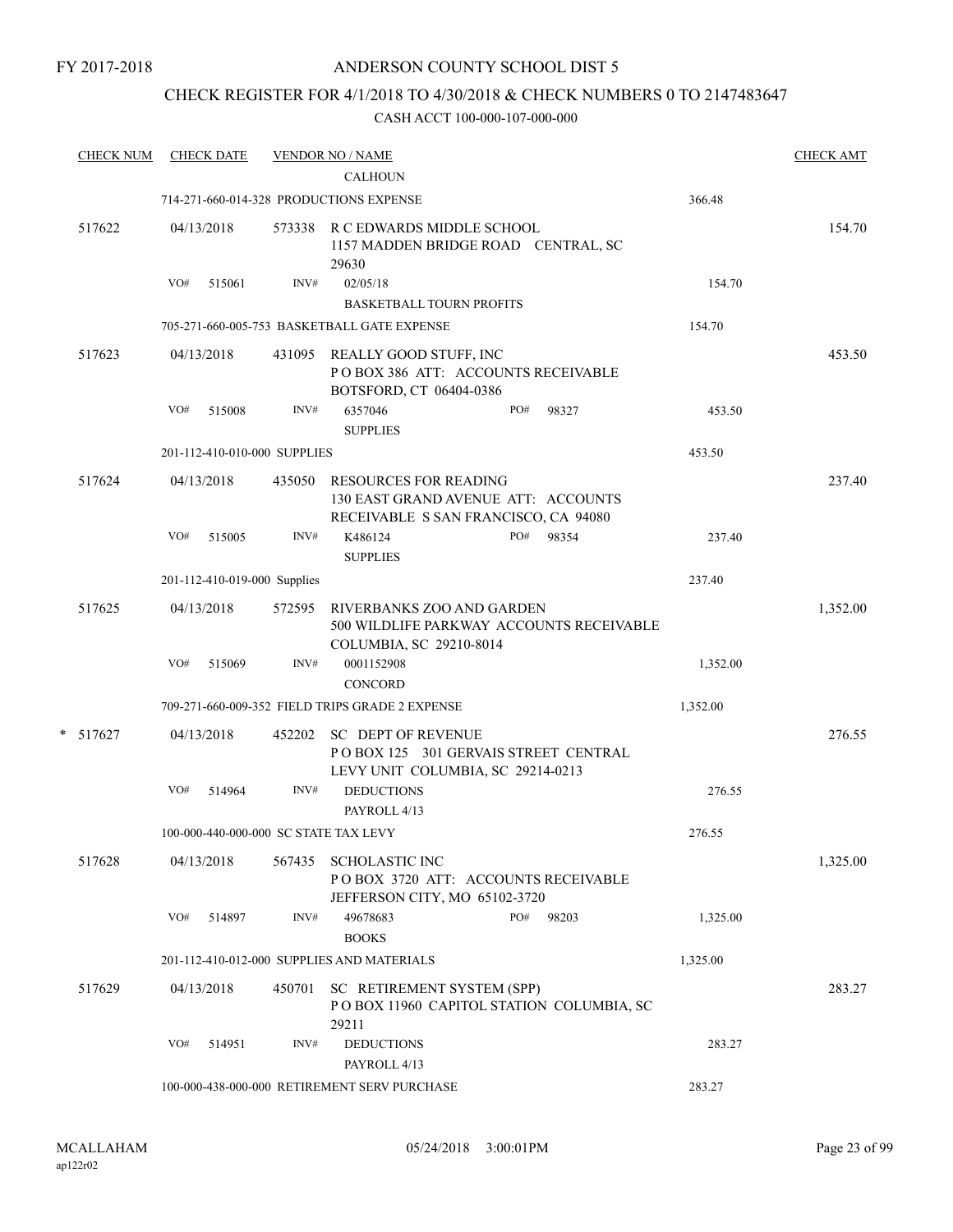### CHECK REGISTER FOR 4/1/2018 TO 4/30/2018 & CHECK NUMBERS 0 TO 2147483647

| <b>CHECK NUM</b> | <b>CHECK DATE</b>                                            |        | <b>VENDOR NO / NAME</b>                                                                           |                    | <b>CHECK AMT</b> |
|------------------|--------------------------------------------------------------|--------|---------------------------------------------------------------------------------------------------|--------------------|------------------|
| 517630           | 04/13/2018                                                   |        | 337875 SC STATE MUSEUM<br>301 GERVAIS STREET COLUMBIA, SC 29201                                   |                    | 444.00           |
|                  | VO#<br>515073                                                | INV#   | 29162<br><b>NEW PROSPECT</b>                                                                      | 444.00             |                  |
|                  |                                                              |        | 710-271-660-010-354 FIELD TRIPS GRADE 4 EXPENSE                                                   | 444.00             |                  |
| 517631           | 04/13/2018                                                   | 573337 | <b>SENECA MIDDLE SCHOOL</b><br>810 W SOUTH 4TH STREET SENECA, SC 29678                            |                    | 154.70           |
|                  | VO#<br>515062                                                | INV#   | 02/05/18<br><b>BASKETBALL TOURN PROFITS</b>                                                       | 154.70             |                  |
|                  |                                                              |        | 705-271-660-005-753 BASKETBALL GATE EXPENSE                                                       | 154.70             |                  |
| 517632           | 04/13/2018                                                   | 570059 | <b>SHARP BUSINESS SYSTEMS</b><br>DEPT 1216 PO BOX 121216 DALLAS, TX<br>75312-1216                 |                    | 3,255.36         |
|                  | VO#<br>514898                                                | INV#   | 9001087610<br>9001087608                                                                          | 277.63             |                  |
|                  | 100-139-410-015-000 SUPPLIES                                 |        |                                                                                                   | 26.63              |                  |
|                  | 100-139-410-015-000 SUPPLIES                                 |        |                                                                                                   | 251.00             |                  |
|                  | VO# 514899                                                   | INV#   | 9001089835<br><b>COPIES</b>                                                                       | 797.10             |                  |
|                  | 100-252-360-000-000 PRINTING AND BINDING                     |        |                                                                                                   | 797.10             |                  |
|                  | VO# 514900                                                   | INV#   | PO#<br>9001087637<br>97053<br>9001087642                                                          | 2,180.63           |                  |
|                  | 100-114-410-002-000 SUPPLIES<br>100-114-410-002-000 SUPPLIES |        |                                                                                                   | 154.82<br>2,025.81 |                  |
| 517633           | 04/13/2018                                                   | 472700 | <b>SHERWIN WILLIAMS</b><br>613 NORTH MURRAY AVENUE ATT: ACCOUNTS<br>RECEIVABLE ANDERSON, SC 29625 |                    | 386.35           |
|                  | VO#<br>514920                                                | INV#   | 0695-8<br><b>SUPPLIES</b>                                                                         | 50.70              |                  |
|                  |                                                              |        | 100-254-410-009-001 SUPPLIES - MAINTENANCE                                                        | 50.70              |                  |
|                  | VO# 514921                                                   | INV#   | 4373-7<br><b>SUPPLIES</b>                                                                         | 38.30              |                  |
|                  |                                                              |        | 100-254-410-009-001 SUPPLIES - MAINTENANCE                                                        | 38.30              |                  |
|                  | VO#<br>514922                                                | INV#   | 4533-6<br><b>SUPPLIES</b>                                                                         | 297.35             |                  |
|                  | 100-254-410-014-BUD SUPPLIES                                 |        |                                                                                                   | 297.35             |                  |
| 517634           | 04/13/2018                                                   | 473315 | SIGNARAMA<br>4130 CLEMSON BLVD SUITE A ANDERSON, SC<br>29621                                      |                    | 264.29           |
|                  | VO#<br>514919                                                | INV#   | 9391<br><b>SIGNS</b>                                                                              | 264.29             |                  |
|                  |                                                              |        | 100-254-410-003-001 SUPPLIES - MAINTENANCE                                                        | 264.29             |                  |
| $* 517636$       | 04/13/2018                                                   | 575215 | SNOW & ASSOCIATES, INC<br>3461 BELLINGTON DRIVE ORLANDO, FL 32835                                 |                    | 1,500.00         |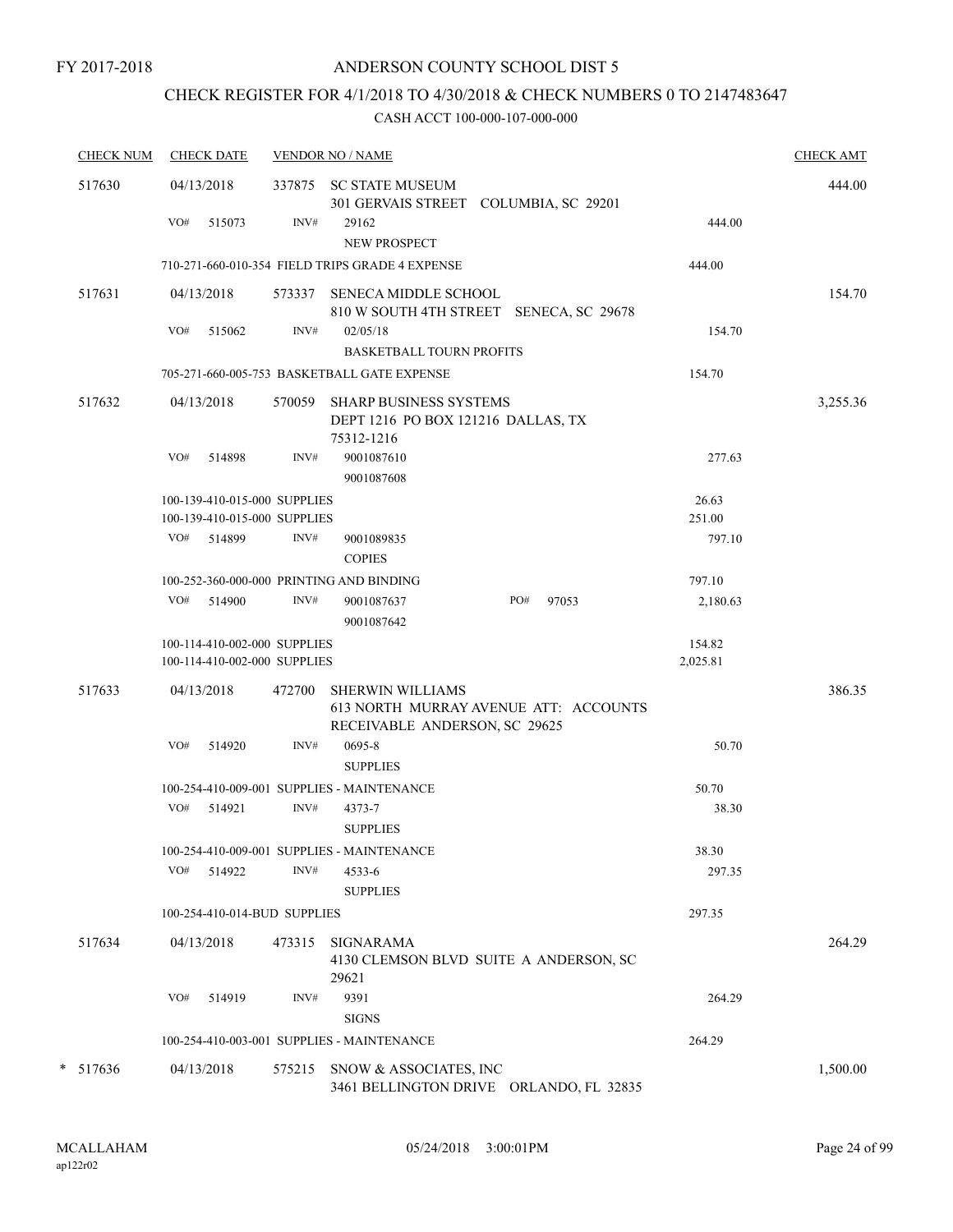### CHECK REGISTER FOR 4/1/2018 TO 4/30/2018 & CHECK NUMBERS 0 TO 2147483647

|   | <b>CHECK NUM</b> | <b>CHECK DATE</b> |                                       |                | <b>VENDOR NO / NAME</b>                                                          |     |       |           | <b>CHECK AMT</b> |
|---|------------------|-------------------|---------------------------------------|----------------|----------------------------------------------------------------------------------|-----|-------|-----------|------------------|
|   |                  | VO#               | 514901                                | INV#           | 5259<br>FOR AUG 10,2018                                                          |     |       | 1,500.00  |                  |
|   |                  |                   |                                       |                | 600-256-410-000-REF SUPPLIES/ UNIFORMS                                           |     |       | 1,500.00  |                  |
|   | 517637           | 04/13/2018        |                                       |                | 574516 SOCIAL SECURTIY ADMINISTRATION<br>PO BOX 3430 PHILADELPHIA, PA 19122-9985 |     |       |           | 135.11           |
|   |                  | VO#               | 514972                                | INV#           | <b>DEDUCTIONS</b><br>PAYROLL 4/13                                                |     |       | 135.11    |                  |
|   |                  |                   | 100-000-441-000-000 MISCELLANEOUS     |                |                                                                                  |     |       | 135.11    |                  |
|   | 517638           | 04/13/2018        |                                       | 574710         | <b>SOLIANT HEALTH</b><br>DEPT. CH 14430 PALATINE, IL 60055-4330                  |     |       |           | 2,437.50         |
|   |                  | VO#               | 514902                                | INV#           | 9527796<br><b>MARCH 19-23</b>                                                    | PO# | 97427 | 2,437.50  |                  |
|   |                  |                   |                                       |                | 100-126-312-000-000 PURCHASED SERVICES                                           |     |       | 2,437.50  |                  |
|   | 517639           | 04/13/2018        |                                       | 482701         | SOUTHWOOD PETTY CASH<br>, ---                                                    |     |       |           | 400.00           |
|   |                  | VO#               | 515066                                | INV#           | PETTY CASH<br>THE WIZ                                                            |     |       | 400.00    |                  |
|   |                  |                   |                                       |                | 721-190-660-021-647 DRAMA HIGH EXPENSE                                           |     |       | 400.00    |                  |
| * | 517641           | 04/13/2018        |                                       | 574894         | STOUT, PAUL^^<br>ANDERSON CUSTOM FLOORS 2004 WHITEHALL<br>RD ANDERSON, SC 29625  |     |       |           | 524.00           |
|   |                  | VO#               | 514980                                | INV#           | 2075<br><b>CARPET</b>                                                            |     |       | 524.00    |                  |
|   |                  |                   | 100-254-323-000-001 CONTRACT SRVS     |                |                                                                                  |     |       | 524.00    |                  |
|   | 517642           | 04/13/2018        |                                       | 571304         | SUNTRUST EQUIPMENT FINANCE & LEASING COR<br>POBOX 79194 BALTIMORE, MD 21279-0194 |     |       |           | 60,444.18        |
|   |                  | VO#               | 514903                                | INV#           | 1654268<br>CUST#4430008213                                                       | PO# | 98488 | 60,444.18 |                  |
|   |                  |                   |                                       |                | 600-256-610-000-000 LEASE - PRINCIPAL                                            |     |       | 58,041.25 |                  |
|   |                  |                   | 600-256-620-000-000 Interest on Lease |                |                                                                                  |     |       | 2,402.93  |                  |
|   | 517643           | 04/13/2018        |                                       | 572995         | <b>SUPPLYWORKS</b><br>PO BOX 742604 ATLANTA, GA 30374-2604                       |     |       |           | 2,662.70         |
|   |                  | VO#               | 514904                                | INV#           | 433383601<br><b>SUPPLIES</b>                                                     | PO# | 98414 | 2,662.70  |                  |
|   |                  |                   |                                       |                | 100-000-170-000-000 WAREHOUSE INVENTORY                                          |     |       | 2,662.70  |                  |
|   | 517644           | 04/13/2018        |                                       | 572801         | <b>SWEETWATER</b><br>5501 US HIGHWAY 30 W FORT WAYNE, IN 46818                   |     |       |           | 144.00           |
|   |                  | VO#               | 514988                                | INV#           | 17253191<br><b>SUPPLIES</b>                                                      | PO# | 98463 | 144.00    |                  |
|   |                  |                   |                                       |                | 100-266-314-000-000 REPAIRS TO EQUIPMENT                                         |     |       | 144.00    |                  |
|   | 517645           | 04/13/2018        |                                       | 572636         | SYSTEM ID WAREHOUSE<br>1400 10TH STREET PLANO, TX 75074                          |     |       |           | 343.58           |
|   |                  | VO#               | 514987                                | $\text{INV}\#$ | 521704173                                                                        | PO# | 98422 | 343.58    |                  |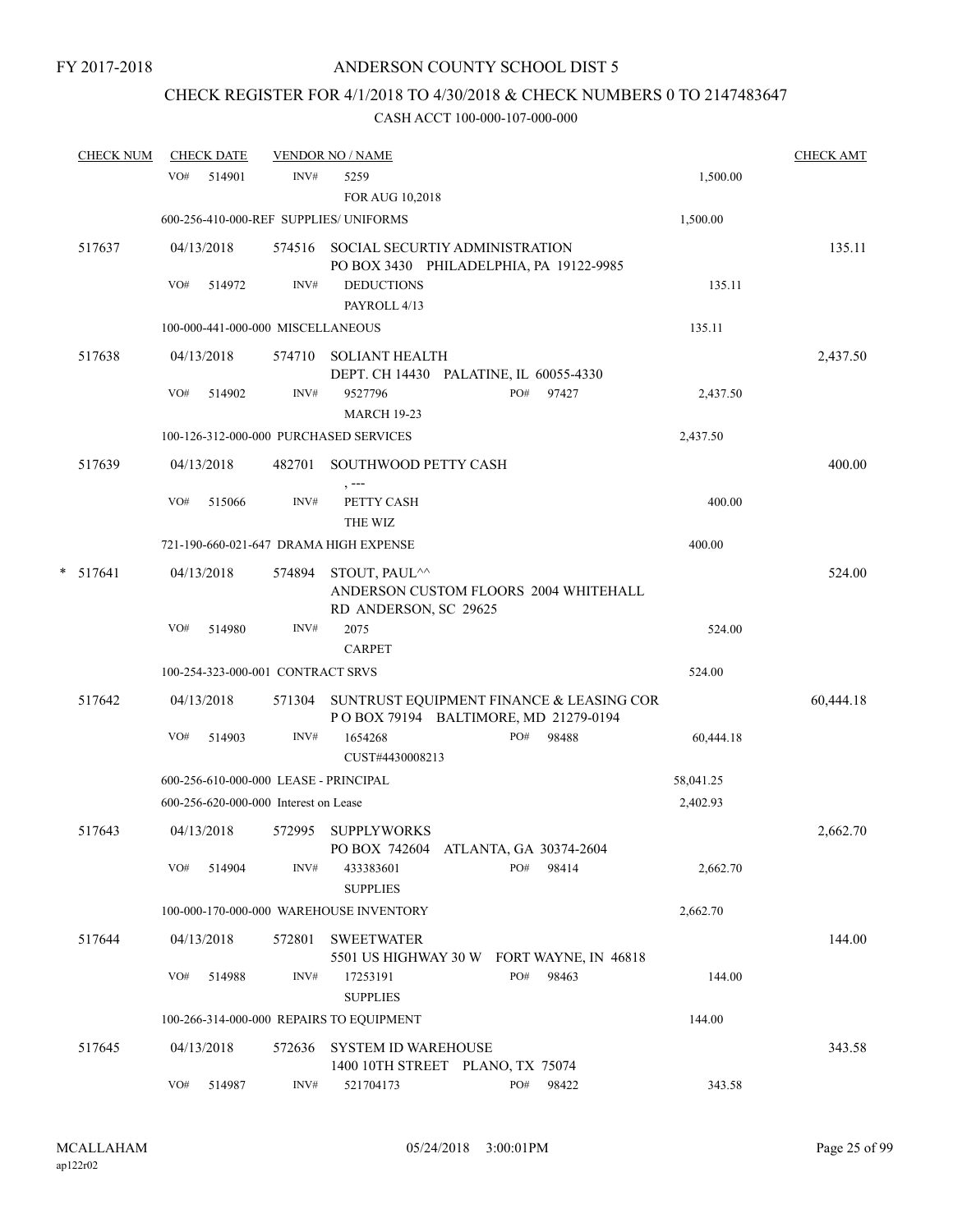FY 2017-2018

### ANDERSON COUNTY SCHOOL DIST 5

### CHECK REGISTER FOR 4/1/2018 TO 4/30/2018 & CHECK NUMBERS 0 TO 2147483647

| <b>CHECK NUM</b> |     | <b>CHECK DATE</b> |                                   | <b>VENDOR NO / NAME</b><br><b>SUPPLIES</b>     |                                                                |       |           | <b>CHECK AMT</b> |
|------------------|-----|-------------------|-----------------------------------|------------------------------------------------|----------------------------------------------------------------|-------|-----------|------------------|
|                  |     |                   |                                   | 100-266-345-000-000 TECHNOLOGY INFRASTRUCTURE  |                                                                |       | 343.58    |                  |
| 517646           |     | 04/13/2018        | 572503 TG                         |                                                | POBOX 659601 SAN ANTONIO, TX 78265-9601                        |       |           | 368.55           |
|                  | VO# | 514967            | INV#                              | <b>DEDUCTIONS</b><br>PAYROLL 4/13              |                                                                |       | 368.55    |                  |
|                  |     |                   | 100-000-441-000-000 MISCELLANEOUS |                                                |                                                                |       | 368.55    |                  |
| * 517648         |     | 04/13/2018        | 563377                            | UNIFIED AV SYSTEMS                             | DBA: MULTI MEDIA SERVICES 161 AUSTIN                           |       |           | 17,588.66        |
|                  |     |                   |                                   |                                                | AVENUE NE MARIETTA, GA 30060                                   |       |           |                  |
|                  | VO# | 514984            | INV#                              | 333513<br><b>SUPPLIES</b>                      | PO#                                                            | 98478 | 327.42    |                  |
|                  |     |                   |                                   | 100-266-314-000-000 REPAIRS TO EQUIPMENT       |                                                                |       | 327.42    |                  |
|                  |     | VO# 514985        | INV#                              | 333441<br><b>SUPPLIES</b>                      | PO#                                                            | 98423 | 167.99    |                  |
|                  |     |                   |                                   | 100-266-314-000-000 REPAIRS TO EQUIPMENT       |                                                                |       | 167.99    |                  |
|                  | VO# | 514986            | INV#                              | 333478<br><b>SUPPLIES</b>                      | PO#                                                            | 98279 | 17,093.25 |                  |
|                  |     |                   |                                   | 397-112-445-017-000 SMARTBOARD INSTALLATION    |                                                                |       | 17,093.25 |                  |
| 517649           |     | 04/13/2018        |                                   | 573815 UNITED REFRIGERATION, INC               | PO BOX 740703 ATLANTA, GA 30374-0703                           |       |           | 326.92           |
|                  | VO# | 514912            | INV#                              | 61468596<br><b>SUPPLIES</b>                    |                                                                |       | 182.56    |                  |
|                  |     |                   |                                   | 100-254-410-005-400 HVAC/ELECTRICAL/PLUMBING   |                                                                |       | 182.56    |                  |
|                  | VO# | 514913            | INV#                              | 61396530<br><b>SUPPLIES</b>                    |                                                                |       | 41.49     |                  |
|                  |     |                   |                                   | 100-254-410-000-001 MAINT. SUPPLIES-STRUCTURES |                                                                |       | 41.49     |                  |
|                  |     | VO# 514914        | INV#                              | 61458339<br><b>SUPPLIES</b>                    |                                                                |       | 33.59     |                  |
|                  |     |                   |                                   | 100-254-323-011-BUD CONTRACTED SERVICES        |                                                                |       | 33.59     |                  |
|                  | VO# | 514915            | $\text{INV}\#$                    | 61523271<br><b>SUPPLIES</b>                    |                                                                |       | 33.42     |                  |
|                  |     |                   |                                   | 100-254-410-006-400 HVAC/ELECTRICAL/PLUMBING   |                                                                |       | 33.42     |                  |
|                  | VO# | 514916            | INV#                              | 61478294<br><b>SUPPLIES</b>                    |                                                                |       | 18.35     |                  |
|                  |     |                   |                                   | 100-254-323-011-BUD CONTRACTED SERVICES        |                                                                |       | 18.35     |                  |
|                  | VO# | 514917            | INV#                              | 61523329<br><b>SUPPLIES</b>                    |                                                                |       | 17.51     |                  |
|                  |     |                   |                                   | 100-254-410-020-400 HVAC/ELECTRICAL/PLUMBING   |                                                                |       | 17.51     |                  |
| 517650           |     | 04/13/2018        | 564298                            |                                                | UNITED WAY OF ANDERSON COUNTY<br>POBOX 2067 ANDERSON, SC 29622 |       |           | 1,494.69         |
|                  | VO# | 514954            | INV#                              | <b>DEDUCTIONS</b><br>PAYROLL 4/13              |                                                                |       | 1,494.69  |                  |
|                  |     |                   |                                   | 100-000-455-000-000 UNITED FUND - PAYABLE      |                                                                |       | 1,494.69  |                  |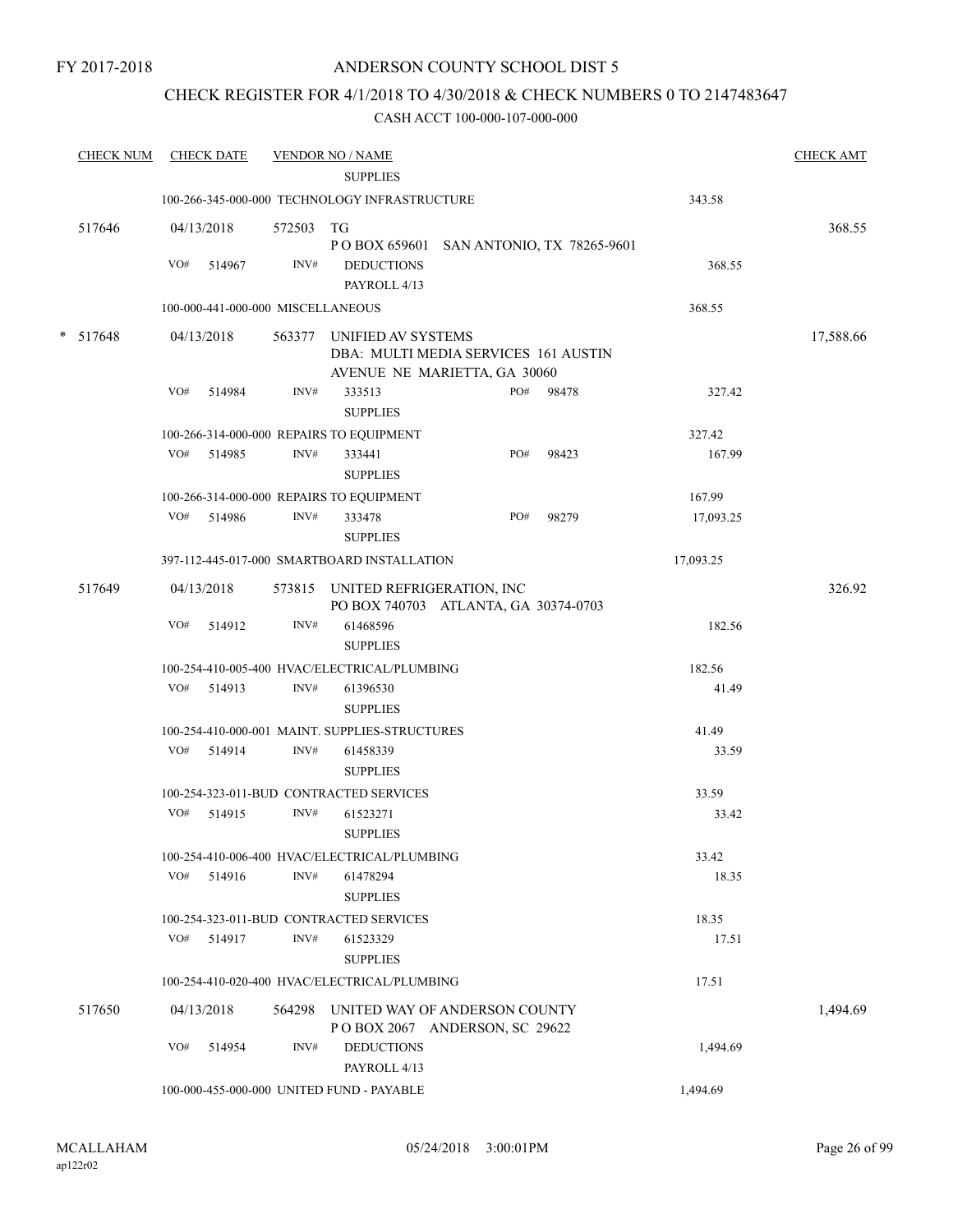FY 2017-2018

### ANDERSON COUNTY SCHOOL DIST 5

### CHECK REGISTER FOR 4/1/2018 TO 4/30/2018 & CHECK NUMBERS 0 TO 2147483647

|        | <b>CHECK NUM</b> |            | <b>CHECK DATE</b>                 |        | <b>VENDOR NO / NAME</b>                                                                                    |                 | <b>CHECK AMT</b> |
|--------|------------------|------------|-----------------------------------|--------|------------------------------------------------------------------------------------------------------------|-----------------|------------------|
| 517651 |                  | 04/13/2018 |                                   | 572350 | US DEPARTMENT OF EDUCATION<br>NATIONAL PAYMENT CENTER PO BOX 105081<br>ATLANTA, GA 30348-5081              |                 | 343.97           |
|        |                  | VO#        | 514966                            | INV#   | <b>DEDUCTIONS</b><br>PAYROLL 4/13                                                                          | 343.97          |                  |
|        |                  |            | 100-000-441-000-000 MISCELLANEOUS |        |                                                                                                            | 343.97          |                  |
|        | 517652           |            | 04/13/2018                        | 524353 | WAL-MART COMMUNITY/GEMB<br>PO BOX 530934 ATT: ACCOUNTS RECEIVABLE<br>ATLANTA, GA 30353-0934                |                 | 986.03           |
|        |                  | VO#        | 515064                            | INV#   | 20215308                                                                                                   | 986.03          |                  |
|        |                  |            |                                   |        | <b>GLENVIEW</b>                                                                                            |                 |                  |
|        |                  |            |                                   |        | 100-221-312-000-ADV ADVANCED ED VISIT                                                                      | 53.17           |                  |
|        |                  |            |                                   |        | 720-271-660-020-411 MISCELLANEOUS EXPENSE                                                                  | 44.90           |                  |
|        |                  |            |                                   |        | 720-271-660-020-481 AVID FUNDRAISER EXPENSE                                                                | 141.84          |                  |
|        |                  |            |                                   |        | 720-271-660-020-493 SCHOOL/CLASS DONATIONS EXPENSE                                                         | 86.81           |                  |
|        |                  |            |                                   |        | 720-271-660-020-493 SCHOOL/CLASS DONATIONS EXPENSE<br>720-271-660-020-666 CONCESSIONS EXPENSE              | 85.13<br>574.18 |                  |
|        |                  |            |                                   |        |                                                                                                            |                 |                  |
|        | 517653           |            | 04/13/2018                        |        | 573864 WELLS FARGO VENDOR FIN SERV<br>PO BOX 105710 ATLANTA, GA 30348-5710                                 |                 | 219.35           |
|        |                  | VO#        | 515007                            | INV#   | 67385889<br><b>COPIER</b>                                                                                  | 219.35          |                  |
|        |                  |            | 201-112-490-012-000 COPIER COST   |        |                                                                                                            | 219.35          |                  |
|        | 517654           |            | 04/13/2018                        | 529275 | <b>WESTAR TIRE</b><br>P O BOX 400<br>715 NORTH MURRAY ATT:<br>ACCOUNTS RECEIVABLE ANDERSON, SC 29622       |                 | 1,063.20         |
|        |                  | VO#        | 514911                            | INV#   | 143596<br><b>TIRES</b>                                                                                     | 1,063.20        |                  |
|        |                  |            |                                   |        | 100-254-412-000-001 TRUCK SERVICE - MAINTENANCE                                                            | 1,063.20        |                  |
|        | * 517656         |            | 04/13/2018                        | 573280 | WORLD'S FINEST CHOCOLATE, INC<br>8264 SOLUTIONS CENTER CHICAGO, IL<br>60677-8002                           |                 | 660.00           |
|        |                  | VO#        | 515063                            | INV#   | 91116479<br><b>GLENVIEW</b>                                                                                | 660.00          |                  |
|        |                  |            |                                   |        | 720-271-660-020-442 SPECIAL ED EXPENSE                                                                     | 660.00          |                  |
|        | 517657           |            | 04/13/2018                        |        | 564831 YELLOW CAB OF ANDERSON, LLC<br>522 NORTH MAIN STREET ATT: ACCOUNTS<br>RECEIVABLE ANDERSON, SC 29621 |                 | 915.00           |
|        |                  | VO#        | 514905                            | INV#   | <b>MARCH 2018</b><br><b>TRANSPORTATION</b>                                                                 | 915.00          |                  |
|        |                  |            |                                   |        | 232-211-313-000-000 STUDENTS SERVICES                                                                      | 845.00          |                  |
|        |                  |            |                                   |        | 900-188-313-000-006 HOMELESS STUDENT SERVICES/TUTORS                                                       | 70.00           |                  |
|        | 517658           |            | 04/13/2018                        |        | 567025 SAM'S CLUB<br>3812 LIBERTY HWY ANDERSON, SC 29621                                                   |                 | 147.95           |
|        |                  | VO#        | 515090                            | INV#   | 27614                                                                                                      | 147.95          |                  |
|        |                  |            |                                   |        |                                                                                                            |                 |                  |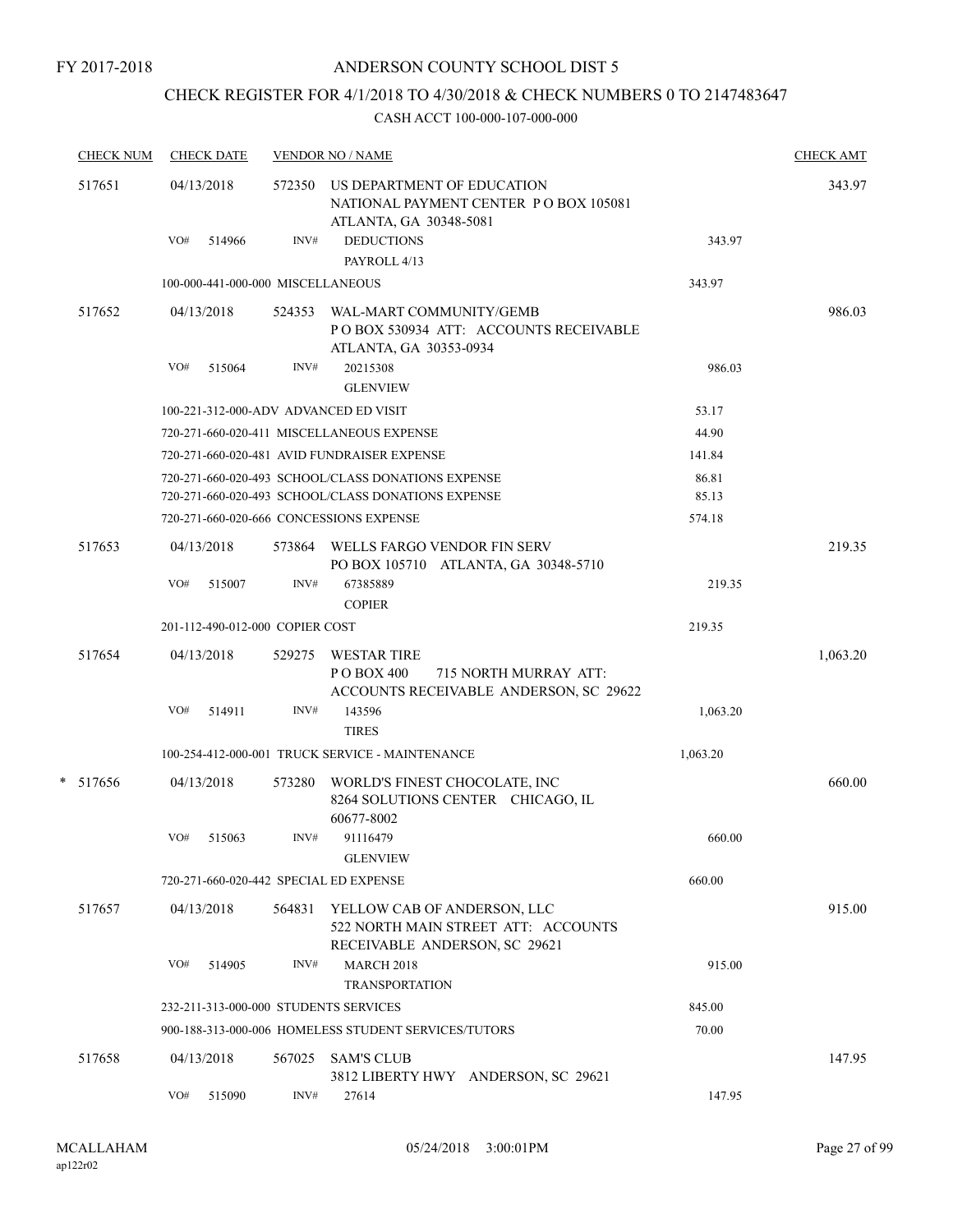### CHECK REGISTER FOR 4/1/2018 TO 4/30/2018 & CHECK NUMBERS 0 TO 2147483647

| <b>CHECK NUM</b> |     | <b>CHECK DATE</b> |                                    | <b>VENDOR NO / NAME</b>                                                               |     |       |          | <b>CHECK AMT</b> |
|------------------|-----|-------------------|------------------------------------|---------------------------------------------------------------------------------------|-----|-------|----------|------------------|
|                  |     |                   |                                    | <b>CULINARY</b>                                                                       |     |       |          |                  |
|                  |     |                   | 325-115-410-000-0CO SUPPLIES (C/O) |                                                                                       |     |       | 147.95   |                  |
| 517659           |     | 04/13/2018        | 567525                             | ROWLAND MECHANICAL<br>206 SADDLE TRAIL ANDERSON, SC 29621                             |     |       |          | 6,316.27         |
|                  | VO# | 515091            | INV#                               | 8361-8375<br>8376-8381                                                                | PO# | 98126 | 6,316.27 |                  |
|                  |     |                   |                                    | 100-255-323-000-ACT ACTIVITY BUS CONTRACTED SERVICES                                  |     |       | 6,316.27 |                  |
| 517660           |     | 04/17/2018        | 573966                             | ALCO SOAP AND SUPPLY<br>PO BOX 1086 MOORESVILLE, NC 28115                             |     |       |          | 4,865.71         |
|                  | VO# | 515122            | INV#                               | 20-ANDE500<br><b>MARCH SUPPLIES</b>                                                   |     |       | 4,865.71 |                  |
|                  |     |                   |                                    | 600-256-410-002-CHE CHEMICAL SUPPLIES                                                 |     |       | 434.91   |                  |
|                  |     |                   |                                    | 600-256-410-003-CHE CHEMICAL SUPPLIES                                                 |     |       | 384.12   |                  |
|                  |     |                   |                                    | 600-256-410-005-CHE CHEMICAL SUPPLIES                                                 |     |       | 438.73   |                  |
|                  |     |                   |                                    | 600-256-410-006-CHE CHEMICAL SUPPLIES                                                 |     |       | 304.19   |                  |
|                  |     |                   |                                    | 600-256-410-007-CHE CHEMICAL SUPPLIES                                                 |     |       | 296.54   |                  |
|                  |     |                   |                                    | 600-256-410-008-CHE CHEMICAL SUPPLIES                                                 |     |       | 302.92   |                  |
|                  |     |                   |                                    | 600-256-410-009-CHE CHEMICAL SUPPLIES                                                 |     |       | 247.82   |                  |
|                  |     |                   |                                    | 600-256-410-010-CHE CHEMICAL SUPPLIES                                                 |     |       | 367.50   |                  |
|                  |     |                   |                                    | 600-256-410-011-CHE CHEMICAL SUPPLIES                                                 |     |       | 295.15   |                  |
|                  |     |                   |                                    | 600-256-410-012-CHE CHEMICAL SUPPLIES                                                 |     |       | 170.01   |                  |
|                  |     |                   |                                    | 600-256-410-013-CHE CHEMICAL SUPPLIES                                                 |     |       | 413.63   |                  |
|                  |     |                   |                                    | 600-256-410-014-CHE CHEMICAL SUPPLIES                                                 |     |       | 371.71   |                  |
|                  |     |                   |                                    | 600-256-410-015-CHE CHEMICAL SUPPLIES                                                 |     |       | 64.15    |                  |
|                  |     |                   |                                    | 600-256-410-016-CHE CHEMICAL SUPPLIES                                                 |     |       | 229.97   |                  |
|                  |     |                   |                                    | 600-256-410-017-CHE CHEMICAL SUPPLIES                                                 |     |       | 207.73   |                  |
|                  |     |                   |                                    | 600-256-410-019-CHE CHEMICAL SUPPLIES                                                 |     |       | 130.72   |                  |
|                  |     |                   |                                    | 600-256-410-020-CHE CHEMICAL SUPPLIES                                                 |     |       | 172.20   |                  |
|                  |     |                   |                                    | 600-256-410-021-CHE CHEMICAL SUPPLIES                                                 |     |       | 33.71    |                  |
| 517661           |     | 04/17/2018        | 572434                             | ALEXANDER, WALTER SCOTT^^<br>147 TERI DRIVE LIBERTY, SC 29657                         |     |       |          | 127.90           |
|                  | VO# | 515110            | INV#                               | MAR 31 TLH<br><b>OFFICIAL</b>                                                         |     |       | 127.90   |                  |
|                  |     |                   |                                    | 100-271-312-002-000 ADDITIONAL SECURITY                                               |     |       | 127.90   |                  |
| $* 517663$       |     | 04/17/2018        | 572893                             | ANDERSON MAGAZINE<br>POBOX 3848 ANDERSON, SC 29622                                    |     |       |          | 390.00           |
|                  | VO# | 515124            | INV#                               | 10790<br><b>ADVERTISING</b>                                                           |     |       | 390.00   |                  |
|                  |     |                   |                                    | 100-263-360-000-000 PRINTING AND BINDING                                              |     |       | 390.00   |                  |
| 517664           |     | 04/17/2018        | 115100                             | ANDERSON SCHOOL DISTRICT ONE<br>PO BOX 99 ATTN: CYNDI DURHAM<br>WILLIAMSTON, SC 29697 |     |       |          | 139.96           |
|                  | VO# | 515125            | INV#                               | <b>SUB PAY</b>                                                                        | PO# | 98459 | 139.96   |                  |
|                  |     |                   |                                    |                                                                                       |     |       |          |                  |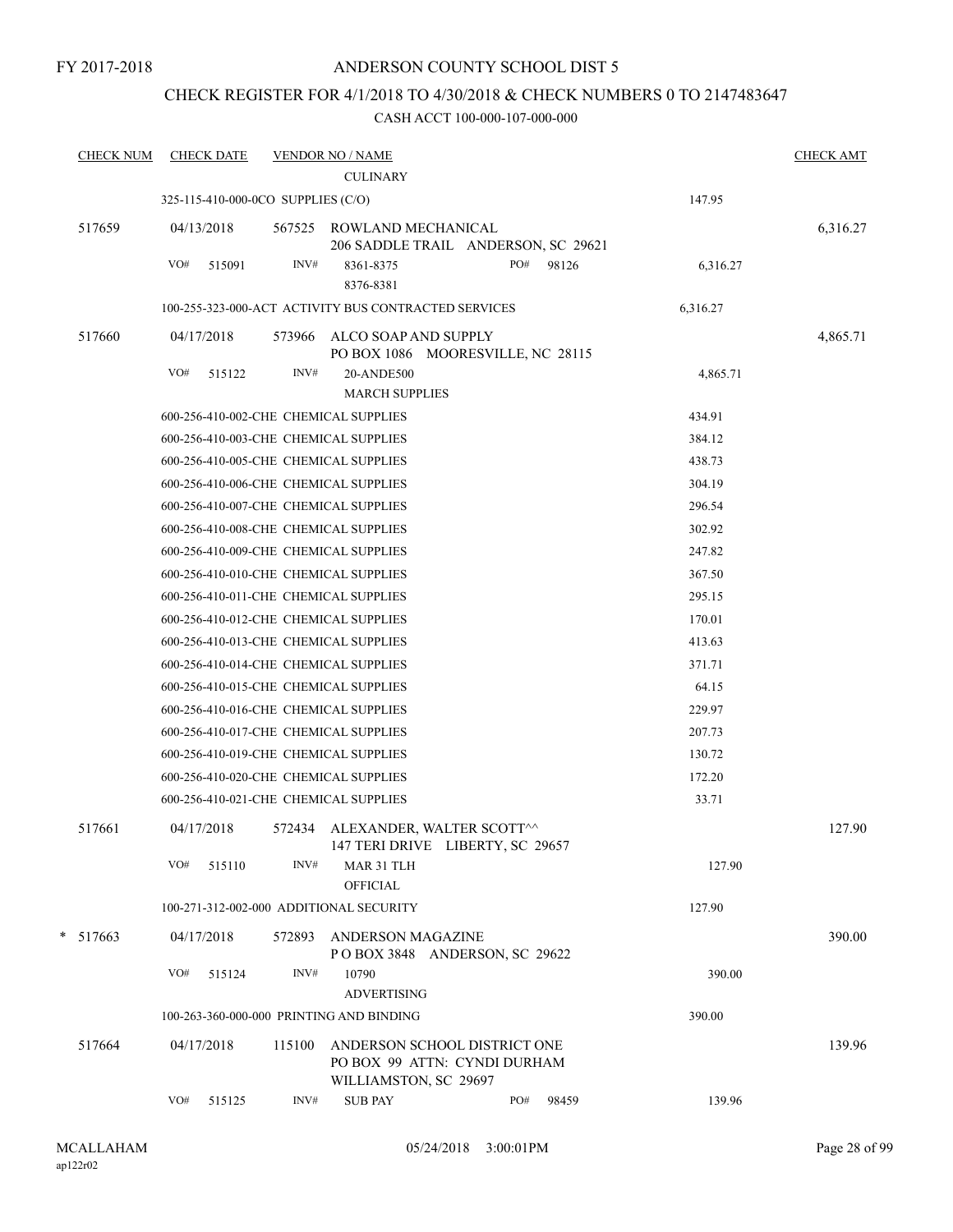### CHECK REGISTER FOR 4/1/2018 TO 4/30/2018 & CHECK NUMBERS 0 TO 2147483647

| <b>CHECK NUM</b> | <b>CHECK DATE</b>                   |        | <b>VENDOR NO / NAME</b>                                                                                      |     |           |          | <b>CHECK AMT</b> |
|------------------|-------------------------------------|--------|--------------------------------------------------------------------------------------------------------------|-----|-----------|----------|------------------|
|                  |                                     |        | <b>MATH/SCIEN GRANT</b>                                                                                      |     |           |          |                  |
|                  | 225-224-120-000-000 SUBS FOR PD     |        |                                                                                                              |     |           | 130.00   |                  |
|                  | 225-224-210-000-000 SOCIAL SECURITY |        |                                                                                                              |     |           | 9.96     |                  |
| 517665           | 04/17/2018                          |        | 564421 ANDERSON SCHOOL DISTRICT THREE<br>PO BOX 118 ATT: MATTHEW MOORE IVA, SC<br>29655                      |     |           | 582.55   |                  |
|                  | VO#<br>515127                       | INV#   | 03122018<br><b>MATH GRANT</b>                                                                                | PO# | 98440     | 582.55   |                  |
|                  | 225-224-120-000-000 SUBS FOR PD     |        |                                                                                                              |     |           | 540.00   |                  |
|                  | 225-224-210-000-000 SOCIAL SECURITY |        |                                                                                                              |     |           | 39.40    |                  |
|                  | 225-224-220-000-000 RETIREMENT      |        |                                                                                                              |     |           | 3.15     |                  |
| 517666           | 04/17/2018                          |        | 568043 ANDERSON SCHOOL DISTRICT TWO<br>10990 BELTON-HONEA PATH HWY ATT: TERRI<br>MARTIN HONEA PATH, SC 29654 |     |           |          | 829.44           |
|                  | VO#<br>515126                       | INV#   | 5472<br><b>MATH GRANT</b>                                                                                    |     | PO# 98476 | 829.44   |                  |
|                  | 225-224-120-000-000 SUBS FOR PD     |        | 720.00                                                                                                       |     |           |          |                  |
|                  | 225-224-210-000-000 SOCIAL SECURITY |        |                                                                                                              |     |           | 44.64    |                  |
|                  | 225-224-220-000-000 RETIREMENT      |        |                                                                                                              |     |           | 64.80    |                  |
| 517667           | 04/17/2018                          |        | 571238 ARAMARK SERVICES, INC.                                                                                |     |           |          | 606.69           |
|                  | VO#<br>515128                       | INV#   | PO BOX 429 CLEMSON, SC 29634<br>57951                                                                        |     |           | 606.69   |                  |
|                  |                                     |        | MCCANTS 4/27                                                                                                 |     |           |          |                  |
|                  |                                     |        | 705-271-660-005-612 SCIENCE CLUB EXPENSE                                                                     |     |           | 606.69   |                  |
| 517668           | 04/17/2018                          | 575161 | AVID CENTER - SI PAYMENT<br>DEPT 270 PO BOX 509015 SAN DIEGO, CA<br>92150-9015                               |     |           |          | 24,645.00        |
|                  | VO#<br>515129                       | INV#   | 1681<br><b>REGISTRATION</b>                                                                                  | PO# | 98425     | 4,770.00 |                  |
|                  | 267-224-333-000-PD1 TRIPS-AVID      |        |                                                                                                              |     |           | 3,180.00 |                  |
|                  | 311-224-333-000-0AM TRIPS-AMY MCCOY |        |                                                                                                              |     |           | 0.00     |                  |
|                  |                                     |        | 311-224-333-000-AVD TRIPS- AVID TRAINING                                                                     |     |           | 795.00   |                  |
|                  | 312-266-312-000-000 PROF DEV        |        |                                                                                                              |     |           | 795.00   |                  |
|                  | VO#<br>515130                       | INV#   | 1684<br><b>REGISTRATION</b>                                                                                  | PO# | 98427     | 4,770.00 |                  |
|                  | 267-224-333-000-PD1 TRIPS-AVID      |        |                                                                                                              |     |           | 4,770.00 |                  |
|                  |                                     |        | 311-224-333-000-AVD TRIPS- AVID TRAINING                                                                     |     |           | 0.00     |                  |
|                  | 312-266-312-000-000 PROF DEV        |        |                                                                                                              |     |           | 0.00     |                  |
|                  | 871-113-120-000-000 SUBSTITUTES     |        |                                                                                                              |     |           | 0.00     |                  |
|                  | VO#<br>515131                       | INV#   | 2206 & 1685<br><b>REGISTRATION</b>                                                                           | PO# | 98428     | 6,360.00 |                  |
|                  | 267-224-333-000-PD1 TRIPS-AVID      |        |                                                                                                              |     | 795.00    |          |                  |
|                  | 267-224-333-000-PD1 TRIPS- AVID     |        | 5,565.00                                                                                                     |     |           |          |                  |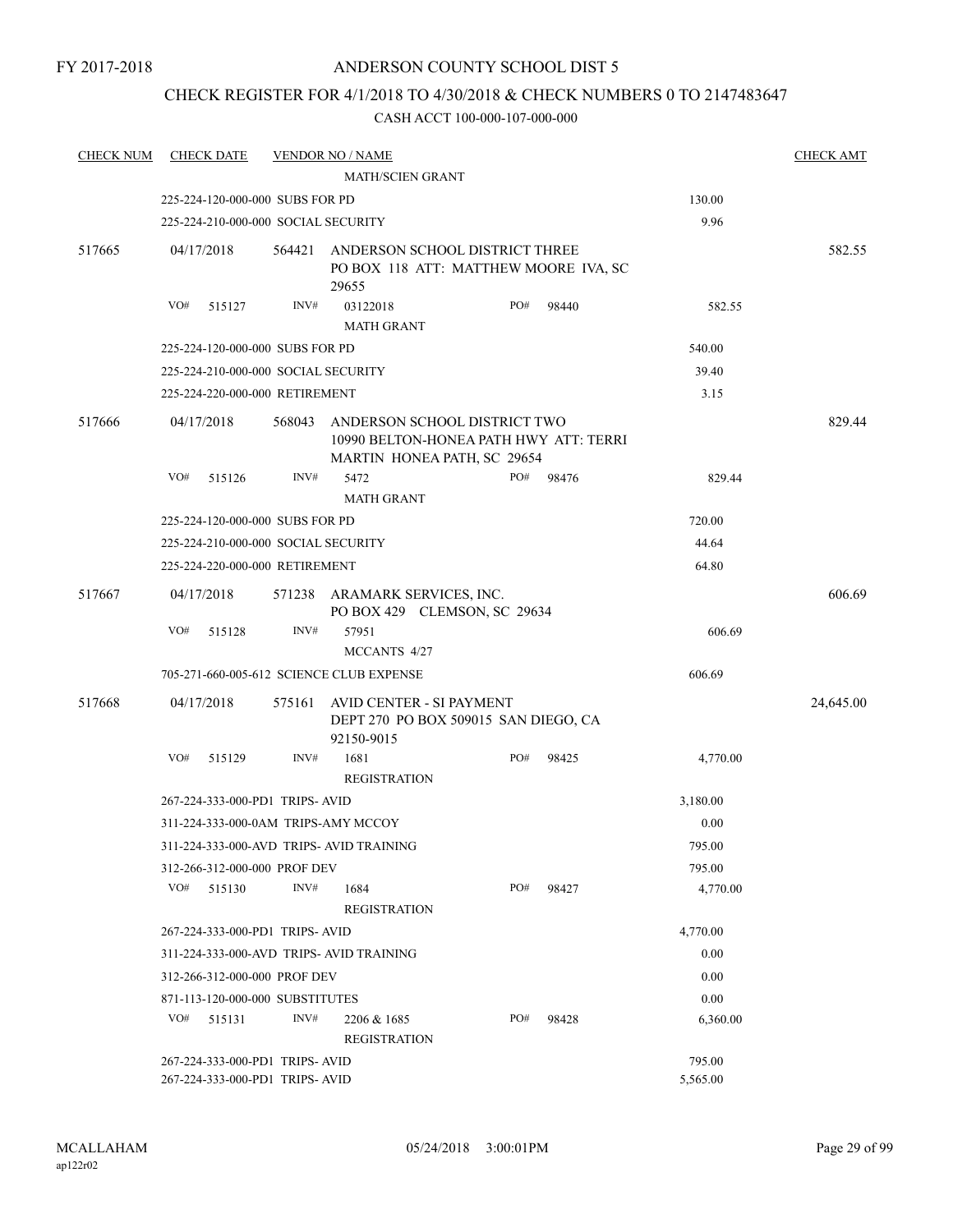### CHECK REGISTER FOR 4/1/2018 TO 4/30/2018 & CHECK NUMBERS 0 TO 2147483647

|  | <b>CHECK NUM</b> |     | <b>CHECK DATE</b>               |        | <b>VENDOR NO / NAME</b>                          |                                                                                                              |       |           | <b>CHECK AMT</b> |
|--|------------------|-----|---------------------------------|--------|--------------------------------------------------|--------------------------------------------------------------------------------------------------------------|-------|-----------|------------------|
|  |                  |     | 871-113-120-000-000 SUBSTITUTES |        |                                                  |                                                                                                              |       | 0.00      |                  |
|  |                  |     | VO# 515132                      | INV#   | 1683<br><b>REGISTRATION</b>                      | PO#                                                                                                          | 98426 | 8,745.00  |                  |
|  |                  |     |                                 |        | 201-224-333-006-000 TRIPS AND CONFERENCES        |                                                                                                              |       | 3,180.00  |                  |
|  |                  |     |                                 |        |                                                  |                                                                                                              |       |           |                  |
|  |                  |     | 267-224-333-000-PD1 TRIPS-AVID  |        |                                                  |                                                                                                              |       | 3,975.00  |                  |
|  |                  |     |                                 |        | 311-224-333-000-AVD TRIPS- AVID TRAINING         |                                                                                                              |       | 795.00    |                  |
|  |                  |     | 312-266-312-000-000 PROF DEV    |        |                                                  |                                                                                                              |       | 795.00    |                  |
|  | 517669           |     | 04/17/2018                      |        | 573788 BELANGIA, JOSEPH^^                        | 218 LEAKE ST MAULDIN, SC 29661                                                                               |       |           | 137.80           |
|  |                  | VO# | 515111                          | INV#   | MAR 31 TLH<br><b>OFFICIAL</b>                    |                                                                                                              |       | 137.80    |                  |
|  |                  |     |                                 |        | 100-271-312-002-000 ADDITIONAL SECURITY          |                                                                                                              |       | 137.80    |                  |
|  | $*$ 517671       |     | 04/17/2018                      | 564662 |                                                  | <b>BRADY'S SCREEN PRINTING</b><br>106 CONCORD ROAD ATT: ACCOUNTS<br>RECEIVABLE ANDERSON, SC 29621            |       |           | 6,123.30         |
|  |                  | VO# | 515134                          | INV#   | 32959<br><b>GLENVIEW</b>                         |                                                                                                              |       | 826.80    |                  |
|  |                  |     |                                 |        | 720-271-660-020-586 FIELD TRIPS- GR.7 EXPENSE    |                                                                                                              |       | 826.80    |                  |
|  |                  | VO# | 515135                          | INV#   | 33033<br><b>MCCANTS</b>                          |                                                                                                              |       | 1,241.20  |                  |
|  |                  |     |                                 |        | 705-271-660-005-584 NEW YORK TRIP EXPENSE        |                                                                                                              |       | 1,241.20  |                  |
|  |                  |     | VO# 515136                      | INV#   | 32992<br><b>MIDWAY ELEM</b>                      |                                                                                                              |       | 858.14    |                  |
|  |                  |     |                                 |        | 717-190-660-017-338 FITNESS CLUB EXPENSE         |                                                                                                              |       | 858.14    |                  |
|  |                  | VO# | 515137                          | INV#   | 33006                                            |                                                                                                              |       | 3,197.16  |                  |
|  |                  |     |                                 |        | <b>ROBERT ANDERSON</b>                           |                                                                                                              |       |           |                  |
|  |                  |     |                                 |        | 706-271-660-006-585 FIELD TRIPS- GR. 6 EXPENSE   |                                                                                                              |       | 1,278.85  |                  |
|  |                  |     |                                 |        | 706-271-660-006-586 FIELD TRIPS- GR.7 EXPENSE    |                                                                                                              |       | 1,918.31  |                  |
|  | 517672           |     | 04/17/2018                      | 575151 |                                                  | BREEMAN, CHRISTOPHER^^<br>27 ANDREWS ROAD MARLBOROUGH, MA 01752                                              |       |           | 102.50           |
|  |                  | VO# | 515094                          | INV#   | MAR 27 WHS<br><b>OFFICIAL</b>                    |                                                                                                              |       | 102.50    |                  |
|  |                  |     |                                 |        | 100-271-312-003-000 ADDITIONAL SECURITY          |                                                                                                              |       | 102.50    |                  |
|  | * 517675         |     | 04/17/2018                      | 569972 | CARTISHA BONNER                                  | 2815 RANCHWOOD DR ANDERSON, SC 29621                                                                         |       |           | 301.00           |
|  |                  | VO# | 515120                          | INV#   | <b>FIELD TRIP</b><br><b>REFUND</b>               |                                                                                                              |       | 301.00    |                  |
|  |                  |     |                                 |        | 721-190-660-021-583 WASHINGTON TRIP EXPENSE      |                                                                                                              |       | 301.00    |                  |
|  | 517676           |     | 04/17/2018                      | 573761 |                                                  | CERTL/WAKE FOREST SCHOOL OF MEDICINE<br>ATTN: MARY GREEN MEDICAL CENTER<br>BOULEVARD WINTSON-SALEM, NC 27157 |       |           | 13,500.00        |
|  |                  | VO# | 515140                          | INV#   | PO 98378<br><b>TRAINING</b>                      | PO#                                                                                                          | 98378 | 13,500.00 |                  |
|  |                  |     |                                 |        | 267-224-333-000-PD6 PROJECT BASED LEARNING TRIPS |                                                                                                              |       | 7,500.00  |                  |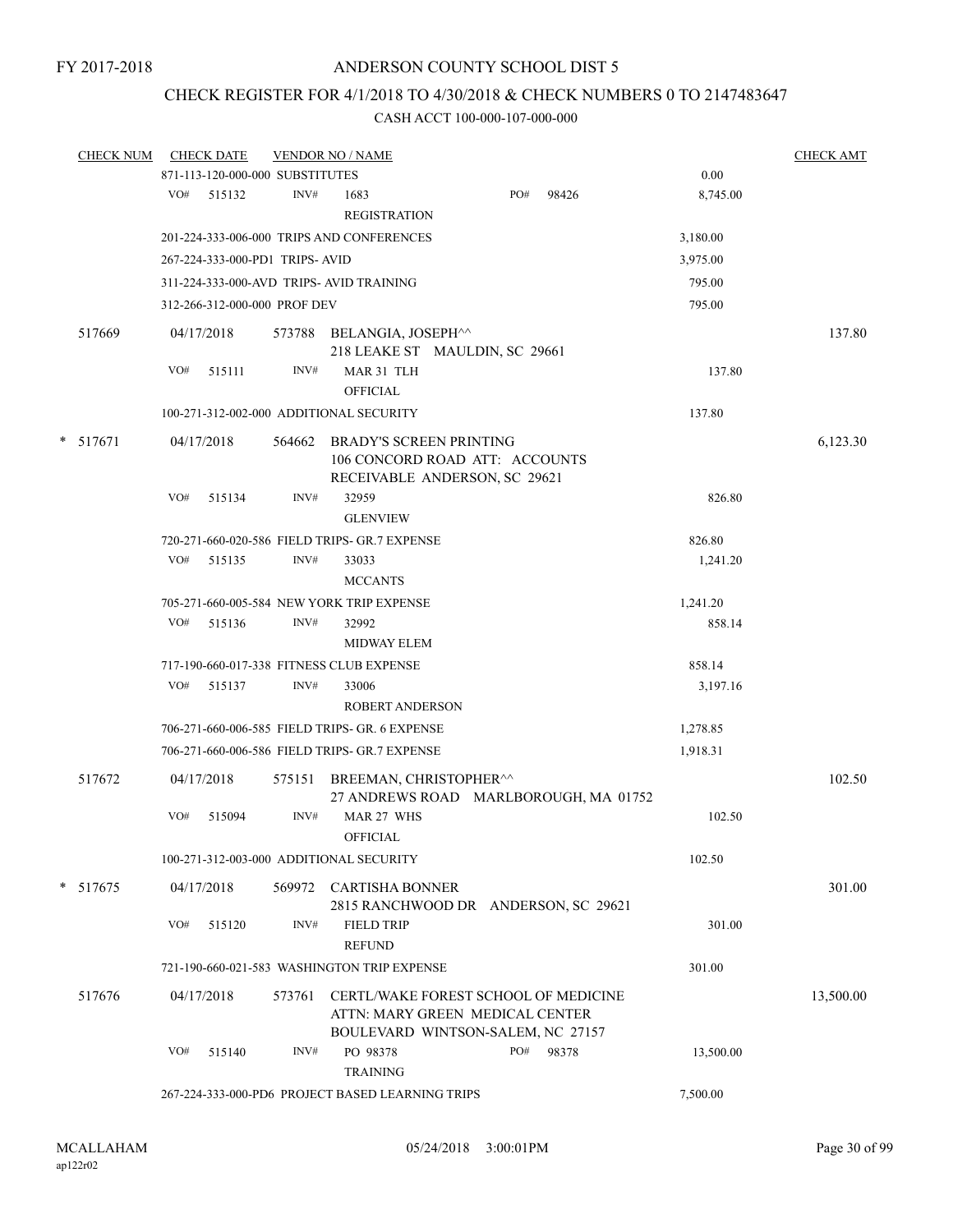### CHECK REGISTER FOR 4/1/2018 TO 4/30/2018 & CHECK NUMBERS 0 TO 2147483647

| <b>CHECK NUM</b> |     | <b>CHECK DATE</b> |        | <b>VENDOR NO / NAME</b>                                                                                 |     |       |            | <b>CHECK AMT</b> |
|------------------|-----|-------------------|--------|---------------------------------------------------------------------------------------------------------|-----|-------|------------|------------------|
|                  |     |                   |        | 267-224-410-000-PD6 PROJECT BASED LEARNING SUPPLIES                                                     |     |       | 6,000.00   |                  |
| * 517678         |     | 04/17/2018        |        | 565615 COMMUNICATION SERVICE CENTER, INC<br>POBOX 4118 ATT: ACCOUNTS RECEIVABLE<br>GREENVILLE, SC 29608 |     |       |            | 455.91           |
|                  | VO# | 515141            | INV#   | 136051,136352<br>136361                                                                                 |     |       | 455.91     |                  |
|                  |     |                   |        | 100-255-323-000-000 CONTRACTED SERVICES                                                                 |     |       | 77.38      |                  |
|                  |     |                   |        | 100-255-323-000-000 CONTRACTED SERVICES                                                                 |     |       | 223.53     |                  |
|                  |     |                   |        | 100-255-323-000-000 CONTRACTED SERVICES                                                                 |     |       | 155.00     |                  |
| 517679           |     | 04/17/2018        |        | 575178 CORNELL, TYLER <sup>^^</sup><br>2 WESLEY ELLISON RD WILLIAMSTON, SC 29697                        |     |       |            | 121.60           |
|                  | VO# | 515096            | INV#   | MAR 28 WHS<br><b>OFFICIAL</b>                                                                           |     |       | 121.60     |                  |
|                  |     |                   |        | 100-271-312-003-000 ADDITIONAL SECURITY                                                                 |     |       | 121.60     |                  |
| $* 517681$       |     | 04/17/2018        |        | 575117 DECOSTA, CYNTHIA <sup>^^</sup><br>520 PINEY TRAIL LIBERTY, SC 29657                              |     |       |            | 117.10           |
|                  | VO# | 515098            | INV#   | MAR 28 WHS<br><b>OFFICIAL</b>                                                                           |     |       | 117.10     |                  |
|                  |     |                   |        | 100-271-312-003-000 ADDITIONAL SECURITY                                                                 |     |       | 117.10     |                  |
| $* 517683$       |     | 04/17/2018        | 198646 | DELL FINANCIAL SERVICES<br>PO BOX 5292 PAYAMENT PROCESSING CENTER<br>CAROL STREAM, IL 60197-5292        |     |       |            | 132,817.73       |
|                  | VO# | 515205            | INV#   | 79428924<br>PO 97710 RENTAL                                                                             | PO# | 97710 | 132,817.73 |                  |
|                  |     |                   |        | 100-266-545-000-121 TECHNOLOGY EQUIPMENT                                                                |     |       | 132,817.73 |                  |
| 517684           |     | 04/17/2018        | 209600 | DRAISEN-EDWARDS MUSIC<br>2902 NORTH MAIN STREET ATT: ACCOUNTS<br>RECEIVABLE ANDERSON, SC 29621          |     |       |            | 154.41           |
|                  | VO# | 515144            | INV#   | 2237287<br><b>SOUTHWOOD</b>                                                                             |     |       | 35.89      |                  |
|                  |     |                   |        | 309-113-410-021-000 SUPPLIES AND MATERIALS                                                              |     |       | 35.89      |                  |
|                  | VO# | 515145            | INV#   | <b>ACCT 126799</b><br><b>GLENVIEW MS</b>                                                                |     |       | 118.52     |                  |
|                  |     |                   |        | 720-271-660-020-601 BAND CLUB EXPENSE                                                                   |     |       | 35.89      |                  |
|                  |     |                   |        | 720-271-660-020-601 BAND CLUB EXPENSE                                                                   |     |       | 20.89      |                  |
|                  |     |                   |        | 720-271-660-020-601 BAND CLUB EXPENSE                                                                   |     |       | 61.74      |                  |
| 517685           |     | 04/17/2018        | 570098 | <b>EARTH'S BIRTHDAY PROJECT</b><br>POBOX 1536 ATT: ACCOUNTS RECEIVABLE<br>SANTA FE, NM 87504-1536       |     |       |            | 179.00           |
|                  | VO# | 515146            | INV#   | 183640A                                                                                                 |     |       | 179.00     |                  |
|                  |     |                   |        | <b>WEST MARKET</b>                                                                                      |     |       |            |                  |
|                  |     |                   |        | 718-271-660-018-201 MISCELLANEOUS EXPENSE                                                               |     |       | 179.00     |                  |
| 517686           |     | 04/17/2018        | 566164 | ELLIS, JAMIE <sup><math>\wedge\wedge</math></sup><br>125 SCOTTS BLUFF DRIVE SIMPSONVILLE, SC            |     |       |            | 119.60           |
|                  |     |                   |        | 29681                                                                                                   |     |       |            |                  |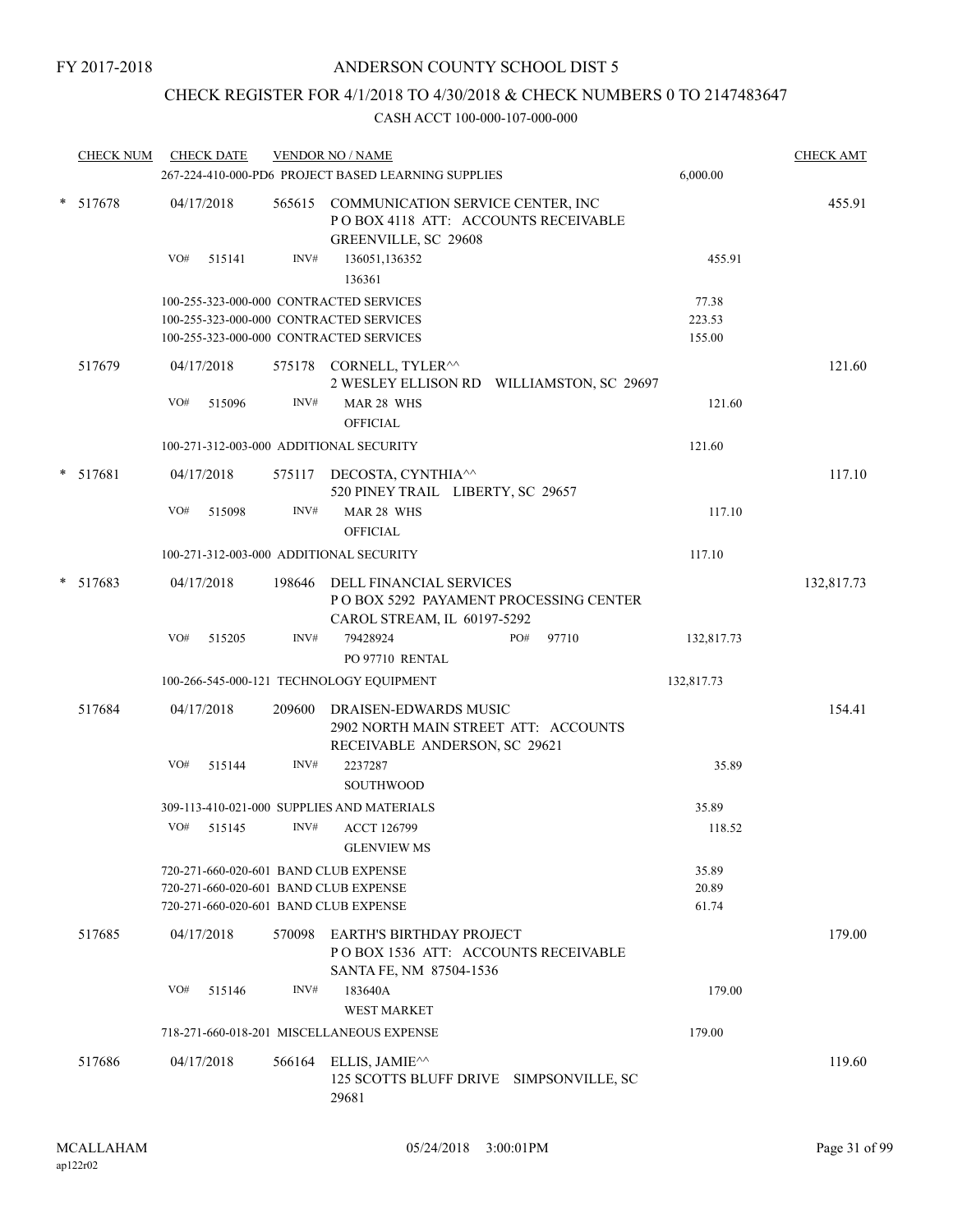### CHECK REGISTER FOR 4/1/2018 TO 4/30/2018 & CHECK NUMBERS 0 TO 2147483647

| <b>CHECK NUM</b> |     | <b>CHECK DATE</b>    |                              | <b>VENDOR NO / NAME</b>                                                  |                                            |          | <b>CHECK AMT</b> |
|------------------|-----|----------------------|------------------------------|--------------------------------------------------------------------------|--------------------------------------------|----------|------------------|
|                  | VO# | 515093               | INV#                         | MAR 27 WHS<br><b>OFFICIAL</b>                                            |                                            | 119.60   |                  |
|                  |     |                      |                              | 100-271-312-003-000 ADDITIONAL SECURITY                                  |                                            | 119.60   |                  |
| 517687           |     | 04/17/2018           | 575167                       | <b>ESTR PUBLICATIONS</b>                                                 | 7464 MAPLELEAF CT COLUMBUS, OH 43235       |          | 112.20           |
|                  | VO# | 515147               | INV#                         | 24175<br><b>SUPPLIES</b>                                                 | PO#<br>98411                               | 112.20   |                  |
|                  |     |                      |                              | 100-221-410-000-TST SUPPLIES-TESTING                                     |                                            | 112.20   |                  |
| 517688           |     | 04/17/2018           | 568788                       | <b>FBLA-PBL</b><br>MD 21279-0130                                         | NLC REGISTRATION P.O. BOX 79130 BALTIMORE, |          | 1,105.00         |
|                  | VO# | 515148               | INV#                         | <b>CAREER CAMPUS</b><br><b>REGISTRATION</b>                              |                                            | 1,105.00 |                  |
|                  |     |                      |                              | 207-115-312-000-010 STUDENT ORGANIZATIONS                                |                                            | 1,105.00 |                  |
| 517689           |     | 04/17/2018           | 569871                       | FOLLETT SCHOOL SOLUTIONS, INC<br>91826 COLLECTION CENTER DRIVE ATT:      | ACCOUNTS RECEIVABLE CHICAGO, IL 60693-0918 |          | 690.36           |
|                  | VO# | 515149               | INV#                         | 788726<br><b>CONCORD</b>                                                 |                                            | 690.36   |                  |
|                  |     |                      | 100-222-410-009-000 SUPPLIES |                                                                          |                                            | 690.36   |                  |
| * 517693         |     | 04/17/2018           |                              | 574519 GRAND, FRANK <sup>^^</sup><br>129 SOLIEL WAY PENDLETON, SC 29670  |                                            |          | 150.00           |
|                  | VO# | 515118               | INV#                         | MAR 28 TLH<br><b>TRACK MEET</b>                                          |                                            | 150.00   |                  |
|                  |     |                      |                              | 100-271-312-002-000 ADDITIONAL SECURITY                                  |                                            | 150.00   |                  |
| 517694           |     | 04/17/2018           | 572275                       | HAPPY CHEF UNIFORMS<br>22 PARK PLACE BUTLER, NJ 07405                    |                                            |          | 1,890.00         |
|                  | VO# | 515150               | INV#                         | 1369142A<br><b>CAFE CAPS</b>                                             |                                            | 1,890.00 |                  |
|                  |     |                      |                              | 600-256-410-000-REF SUPPLIES/ UNIFORMS                                   |                                            | 1,890.00 |                  |
| 517695           |     | 04/17/2018           | 569972                       | HARRY HUMPHREY                                                           | 509 BRITTANY PARK ANDERSON, SC 29621       |          | 214.00           |
|                  | VO# | 515121               | INV#                         | <b>FIELD TRIP</b><br><b>REFUND</b>                                       |                                            | 214.00   |                  |
|                  |     |                      |                              | 721-190-660-021-583 WASHINGTON TRIP EXPENSE                              |                                            | 214.00   |                  |
| 517696           |     | 04/17/2018           | 573217                       | HART, SHERRY^^                                                           | 1221 KEONE CIRCLE WILLIAMSTON, SC 29697    |          | 160.00           |
|                  | VO# | 515151               | INV#                         | <b>DINNER</b><br>MTG DATE 4/17                                           |                                            | 160.00   |                  |
|                  |     |                      |                              | 100-231-334-000-000 TRUSTEE EXPENSE                                      |                                            | 160.00   |                  |
| $*$ 517698       | VO# | 04/17/2018<br>515116 | INV#                         | 574712 HILL, TROY^^<br>108 RUNNING FOX LN BELTON, SC 29627<br>MAR 28 TLH |                                            | 195.00   | 195.00           |
|                  |     |                      |                              | TRACK MEET                                                               |                                            |          |                  |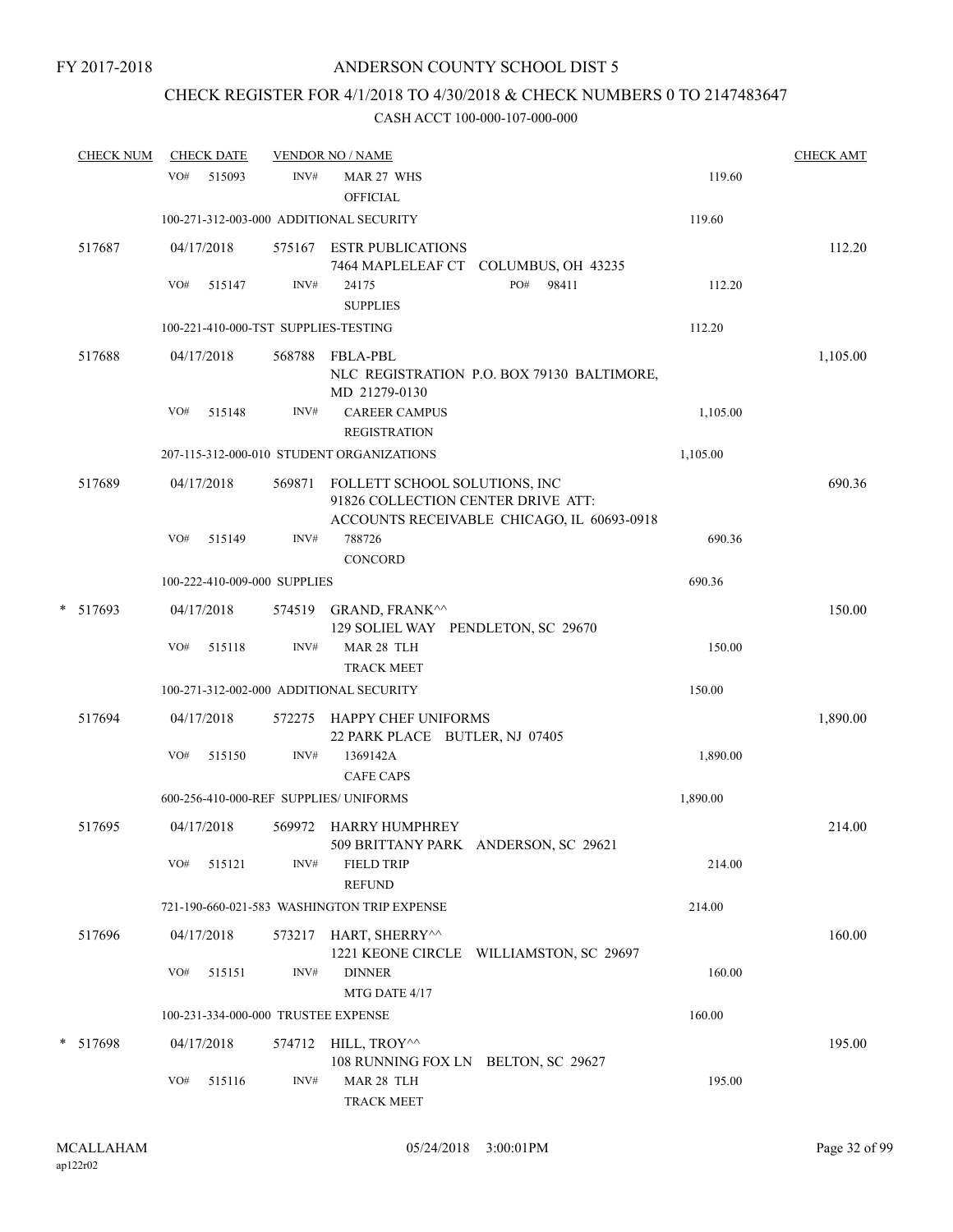### CHECK REGISTER FOR 4/1/2018 TO 4/30/2018 & CHECK NUMBERS 0 TO 2147483647

| <b>CHECK NUM</b> | <b>CHECK DATE</b>                                 |                                               |        | <b>VENDOR NO / NAME</b>                                                                                        |     |           |           | <b>CHECK AMT</b> |  |
|------------------|---------------------------------------------------|-----------------------------------------------|--------|----------------------------------------------------------------------------------------------------------------|-----|-----------|-----------|------------------|--|
|                  |                                                   |                                               |        | 100-271-312-002-000 ADDITIONAL SECURITY                                                                        |     |           | 195.00    |                  |  |
| * 517700         | 04/17/2018                                        |                                               |        | 282620 IONOSPHERE TOURS<br>307 N. MAIN STREET ANDERSON, SC 29621                                               |     |           |           | 536.00           |  |
|                  | VO#                                               | 515152                                        | INV#   | 16929                                                                                                          |     |           | 536.00    |                  |  |
|                  |                                                   |                                               |        | <b>ROBERT ANDERSON</b>                                                                                         |     |           |           |                  |  |
|                  |                                                   | 706-271-660-006-586 FIELD TRIPS- GR.7 EXPENSE |        | 536.00                                                                                                         |     |           |           |                  |  |
| 517701           | 04/17/2018                                        |                                               |        | 574330 JOHNSON, MARVIN <sup>^^</sup><br>107 NORKOLK CIRCLE ANDERSON, SC 29625<br>MAR 30 WHS<br><b>OFFICIAL</b> |     |           |           | 118.00           |  |
|                  | VO#                                               | 515095                                        | INV#   |                                                                                                                |     |           | 118.00    |                  |  |
|                  | 118.00<br>100-271-312-003-000 ADDITIONAL SECURITY |                                               |        |                                                                                                                |     |           |           |                  |  |
| 517702           | 04/17/2018                                        |                                               |        | 563608 JW PEPPER & SON, INC<br>POBOX 642 ATT: ACCOUNTS RECEIVABLE<br><b>EXTON, PA 19341</b>                    |     |           |           | 318.67           |  |
|                  | VO#                                               | 515153                                        | INV#   | 15959901<br><b>MCCANTS</b>                                                                                     |     |           | 76.49     |                  |  |
|                  |                                                   |                                               |        | 100-113-410-005-COB CHORUS, ORCHESTRA & BAND                                                                   |     |           | 76.49     |                  |  |
|                  | VO#                                               | 515155                                        | INV#   | 15888069<br><b>SOUTHWOOD</b>                                                                                   |     |           | 41.73     |                  |  |
|                  |                                                   |                                               |        | 721-190-660-021-647 DRAMA HIGH EXPENSE                                                                         |     |           | 41.73     |                  |  |
|                  | VO#                                               | 515156                                        | INV#   | 15966038<br><b>MCCANTS</b>                                                                                     |     |           | 67.50     |                  |  |
|                  |                                                   |                                               |        | 100-113-410-005-COB CHORUS, ORCHESTRA & BAND                                                                   |     |           | 67.50     |                  |  |
|                  | VO#                                               | 515157                                        | INV#   | <b>ACCT 795090</b><br><b>SOUTHWOOD</b>                                                                         |     |           | 132.95    |                  |  |
|                  |                                                   | 721-190-660-021-647 DRAMA HIGH EXPENSE        |        | 52.97                                                                                                          |     |           |           |                  |  |
|                  |                                                   |                                               |        | 721-190-660-021-658 ORCHESTRA MIDDLE EXPENSE                                                                   |     |           | 53.99     |                  |  |
|                  |                                                   | 817-113-410-021-000 SUPPLIES                  |        |                                                                                                                |     |           | 25.99     |                  |  |
| * 517706         | 04/17/2018                                        |                                               |        | 313476 LAKESHORE LEARNING MATERIALS<br>2695 EAST DOMINGUEZ STREET ATT: ACCOUNTS<br>RECEIVABLE CARSON, CA 90895 |     |           |           | 6,240.58         |  |
|                  | VO# 515159                                        |                                               | INV#   | 4001460318<br><b>SUPPLIES</b>                                                                                  |     | PO# 98219 | 975.71    |                  |  |
|                  |                                                   |                                               |        | 801-221-410-000-000 TEACHER SUPPLIES                                                                           |     |           | 731.68    |                  |  |
|                  |                                                   |                                               |        | 801-224-333-000-000 TRIPS AND CONFERENCES                                                                      |     |           | 244.03    |                  |  |
|                  | $VO#$ 515160                                      |                                               | INV#   | 3571010318<br><b>SUPPLIES</b>                                                                                  | PO# | 98239     | 5,264.87  |                  |  |
|                  |                                                   | 924-147-410-018-000 SUPPLIES                  |        |                                                                                                                |     |           | 5,264.87  |                  |  |
| 517707           | 04/17/2018                                        |                                               | 568354 | MCKAY, ZORN & ASSOCIATES, PA<br>110 FEDERAL STREET STE 5-C ANDERSON, SC<br>29625                               |     |           |           | 28,512.00        |  |
|                  | VO#                                               | 515161                                        | INV#   | 1465.0318<br><b>AUDITORIUM</b>                                                                                 |     |           | 28,512.00 |                  |  |
|                  |                                                   |                                               |        | 515-253-520-000-ART FINE ARTS CENTER                                                                           |     |           | 28,512.00 |                  |  |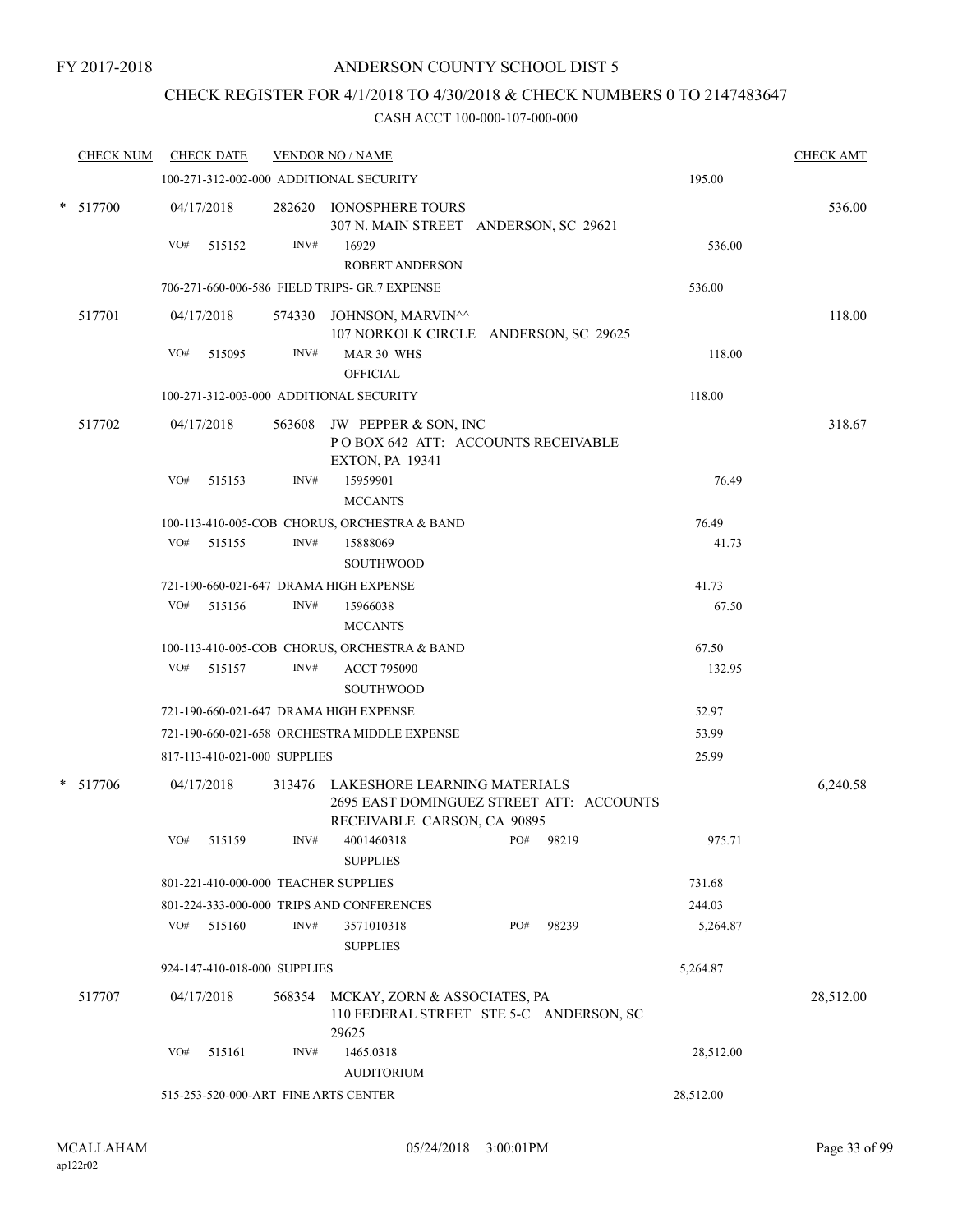### CHECK REGISTER FOR 4/1/2018 TO 4/30/2018 & CHECK NUMBERS 0 TO 2147483647

| <b>CHECK NUM</b> | <b>CHECK DATE</b> |        |      | <b>VENDOR NO / NAME</b>                                                                                 |                | <b>CHECK AMT</b> |  |  |
|------------------|-------------------|--------|------|---------------------------------------------------------------------------------------------------------|----------------|------------------|--|--|
| 517708           | 04/17/2018        |        |      | 349701 MED CENTRAL HEALTH RESOURCES<br>3424 CLEMSON BLVD ATT: ACCOUNTS<br>RECEIVABLE ANDERSON, SC 29621 |                |                  |  |  |
|                  | VO#               | 515162 | INV# | 53948<br><b>JACKSON</b>                                                                                 | 20.00          |                  |  |  |
|                  |                   |        |      | 100-255-323-000-000 CONTRACTED SERVICES                                                                 | 20.00          |                  |  |  |
|                  | VO#               | 515163 | INV# | 53948                                                                                                   | 85.00          |                  |  |  |
|                  |                   |        |      | <b>JACKSON</b>                                                                                          |                |                  |  |  |
|                  |                   |        |      | 100-255-323-000-000 CONTRACTED SERVICES                                                                 | 85.00          |                  |  |  |
|                  | VO#               | 515164 | INV# | 19590                                                                                                   | 65.00          |                  |  |  |
|                  |                   |        |      | WALKER                                                                                                  |                |                  |  |  |
|                  | VO#               | 515165 | INV# | 100-255-323-000-000 CONTRACTED SERVICES<br>37893                                                        | 65.00<br>20.00 |                  |  |  |
|                  |                   |        |      | <b>GAINES</b>                                                                                           |                |                  |  |  |
|                  |                   |        |      | 100-255-323-000-000 CONTRACTED SERVICES                                                                 | 20.00          |                  |  |  |
|                  | VO# 515166        |        | INV# | 37893                                                                                                   | 85.00          |                  |  |  |
|                  |                   |        |      | <b>GAINES</b>                                                                                           |                |                  |  |  |
|                  |                   |        |      | 100-255-323-000-000 CONTRACTED SERVICES                                                                 | 85.00          |                  |  |  |
|                  | VO#               | 515167 | INV# | 44587                                                                                                   | 20.00          |                  |  |  |
|                  |                   |        |      | HONEYCUTT                                                                                               |                |                  |  |  |
|                  |                   |        |      | 100-255-323-000-000 CONTRACTED SERVICES                                                                 | 20.00          |                  |  |  |
|                  | VO#               | 515168 | INV# | 44587                                                                                                   | 85.00          |                  |  |  |
|                  |                   |        |      | HONEYCUTT                                                                                               |                |                  |  |  |
|                  |                   |        |      | 100-255-323-000-000 CONTRACTED SERVICES                                                                 | 85.00          |                  |  |  |
|                  | VO# 515169        |        | INV# | 15845<br><b>WEEKS</b>                                                                                   | 85.00          |                  |  |  |
|                  |                   |        |      | 100-255-323-000-000 CONTRACTED SERVICES                                                                 | 85.00          |                  |  |  |
|                  | VO#               | 515170 | INV# | 53080<br>WRIGHT                                                                                         | 20.00          |                  |  |  |
|                  |                   |        |      | 100-255-323-000-000 CONTRACTED SERVICES                                                                 | 20.00          |                  |  |  |
|                  | VO#               | 515171 | INV# | 53080<br>WRIGHT                                                                                         | 85.00          |                  |  |  |
|                  |                   |        |      | 100-255-323-000-000 CONTRACTED SERVICES                                                                 | 85.00          |                  |  |  |
|                  | VO#               | 515172 | INV# | 49289<br>WRIGHT                                                                                         | 65.00          |                  |  |  |
|                  |                   |        |      | 100-255-323-000-000 CONTRACTED SERVICES                                                                 | 65.00          |                  |  |  |
|                  | VO# 515173        |        | INV# | 15845<br><b>WEEKS</b>                                                                                   | 20.00          |                  |  |  |
|                  |                   |        |      | 100-255-323-000-000 CONTRACTED SERVICES                                                                 | 20.00          |                  |  |  |
|                  | VO# 515174        |        | INV# | 53939                                                                                                   | 105.00         |                  |  |  |
|                  |                   |        |      | <b>BLACKWELL</b>                                                                                        |                |                  |  |  |
|                  |                   |        |      | 100-255-323-000-000 CONTRACTED SERVICES                                                                 | 105.00         |                  |  |  |
|                  | VO#               | 515175 | INV# | 37824                                                                                                   | 105.00         |                  |  |  |
|                  |                   |        |      | <b>CHIAVERINI</b>                                                                                       |                |                  |  |  |
|                  |                   |        |      | 100-255-323-000-000 CONTRACTED SERVICES                                                                 | 105.00         |                  |  |  |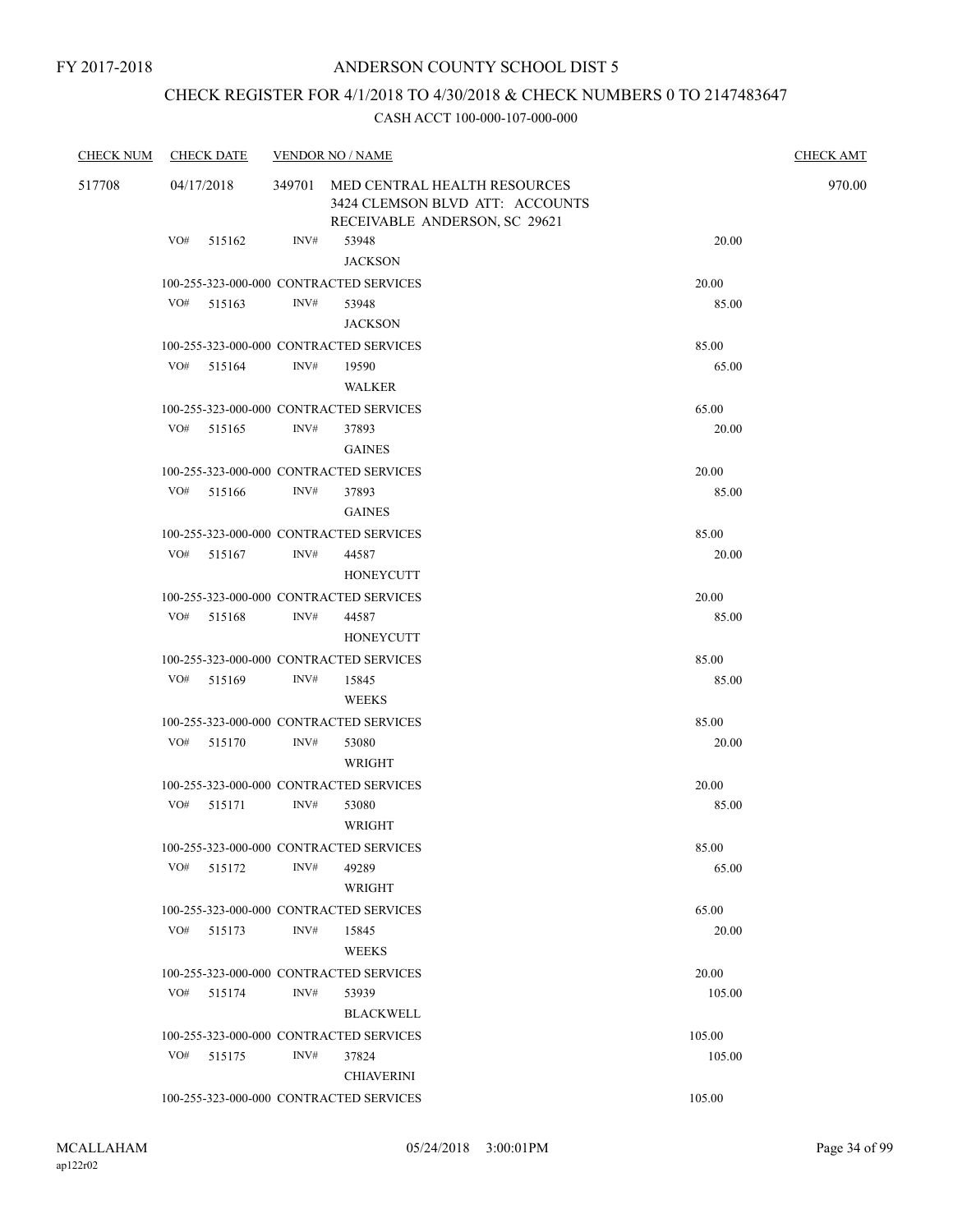### CHECK REGISTER FOR 4/1/2018 TO 4/30/2018 & CHECK NUMBERS 0 TO 2147483647

|  | <b>CHECK NUM</b> |     | <b>CHECK DATE</b>            |             | <b>VENDOR NO / NAME</b>                                                                           |          | <b>CHECK AMT</b> |
|--|------------------|-----|------------------------------|-------------|---------------------------------------------------------------------------------------------------|----------|------------------|
|  |                  | VO# | 515176                       | INV#        | 53931                                                                                             | 20.00    |                  |
|  |                  |     |                              |             | <b>MCALISTER</b>                                                                                  |          |                  |
|  |                  |     |                              |             | 100-255-323-000-000 CONTRACTED SERVICES                                                           | 20.00    |                  |
|  |                  | VO# | 515177                       | INV#        | 53931                                                                                             | 85.00    |                  |
|  |                  |     |                              |             | <b>MCALISTER</b>                                                                                  |          |                  |
|  |                  |     |                              |             | 100-255-323-000-000 CONTRACTED SERVICES                                                           | 85.00    |                  |
|  | 517709           |     | 04/17/2018                   | 573349      | MEDSHORE AMBULANCE SERVICE<br>EXPLORER POST 224 1011 ELLA STREET                                  |          | 595.00           |
|  |                  |     |                              |             | ANDERSON, SC 29621                                                                                |          |                  |
|  |                  | VO# | 515178                       | INV#        | 916                                                                                               | 595.00   |                  |
|  |                  |     |                              |             | <b>GLENVIEW MS</b>                                                                                |          |                  |
|  |                  |     |                              |             | 720-271-660-020-663 ATHLETIC GENERAL EXPENSE                                                      | 595.00   |                  |
|  | $*$ 517711       |     | 04/17/2018                   |             | 567030 MOVIE LICENSING USA<br>2844 PAYSPHERE CIRCLE ATT: ACCOUNTS<br>RECEIVABLE CHICAGO, IL 60674 |          | 229.50           |
|  |                  | VO# | 515193                       | INV#        | 2488701<br>NEW PROSPECT                                                                           | 229.50   |                  |
|  |                  |     | 100-113-410-010-000 SUPPLIES |             |                                                                                                   | 229.50   |                  |
|  | 517712           |     | 04/17/2018                   |             | 382750 NEW FOUNDATIONS CHILDREN & FAM SVCS INC<br>2300 STANDRIDGE ROAD ATT: DONNA                 |          | 250.00           |
|  |                  | VO# | 515179                       | INV#        | HARRINGTON ANDERSON, SC 29625<br><b>REGISTRATION</b>                                              | 250.00   |                  |
|  |                  |     |                              |             | 2018 GOLF TOURN                                                                                   |          |                  |
|  |                  |     |                              |             | 100-390-410-000-000 SUPPLIES AND MATERIALS                                                        | 250.00   |                  |
|  | 517713           |     | 04/17/2018                   | 569766 PEAP | PRESIDENT'S EDUCATION AWARDS PROGRAM PO<br>BOX 1020 SEWICKLEY, PA 15143-1020                      |          | 107.00           |
|  |                  | VO# | 515182                       | INV#        | 345637<br>CUST #233151                                                                            | 107.00   |                  |
|  |                  |     |                              |             | 707-190-660-007-201 MISCELLANEOUS EXPENSE                                                         | 107.00   |                  |
|  | $* 517715$       |     | 04/17/2018                   | 572704      | PIEDMONT FIRE EXTINGUISHERS<br>PO BOX 89 WARE SHOALS, SC 29692                                    |          | 7,612.99         |
|  |                  | VO# | 515180                       | INV#        | PO#<br><b>RANGE HOODS</b><br>98469<br><b>SRVC &amp; INSPECTION</b>                                | 7,612.99 |                  |
|  |                  |     |                              |             | 600-256-323-002-000 REPAIRS TO EQUIPMENT                                                          | 128.50   |                  |
|  |                  |     |                              |             | 600-256-323-003-000 REPAIRS TO EQUIPMENT                                                          | 160.60   |                  |
|  |                  |     |                              |             | 600-256-323-005-000 REPAIRS TO EQUIPMENT                                                          | 117.80   |                  |
|  |                  |     |                              |             | 600-256-323-006-000 REPAIRS TO EQUIPMENT                                                          | 160.60   |                  |
|  |                  |     |                              |             | 600-256-323-007-000 REPAIRS TO EQUIPMENT                                                          | 128.50   |                  |
|  |                  |     |                              |             | 600-256-323-008-000 REPAIRS TO EQUIPMENT                                                          | 2,594.85 |                  |
|  |                  |     |                              |             | 600-256-323-009-000 REPAIRS TO EQUIPMENT                                                          | 128.50   |                  |
|  |                  |     |                              |             |                                                                                                   |          |                  |
|  |                  |     |                              |             | 600-256-323-010-000 REPAIRS TO EQUIPMENT                                                          | 107.10   |                  |
|  |                  |     |                              |             | 600-256-323-011-000 REPAIRS TO EQUIPMENT                                                          | 149.90   |                  |
|  |                  |     |                              |             | 600-256-323-012-000 REPAIRS TO EQUIPMENT                                                          | 107.10   |                  |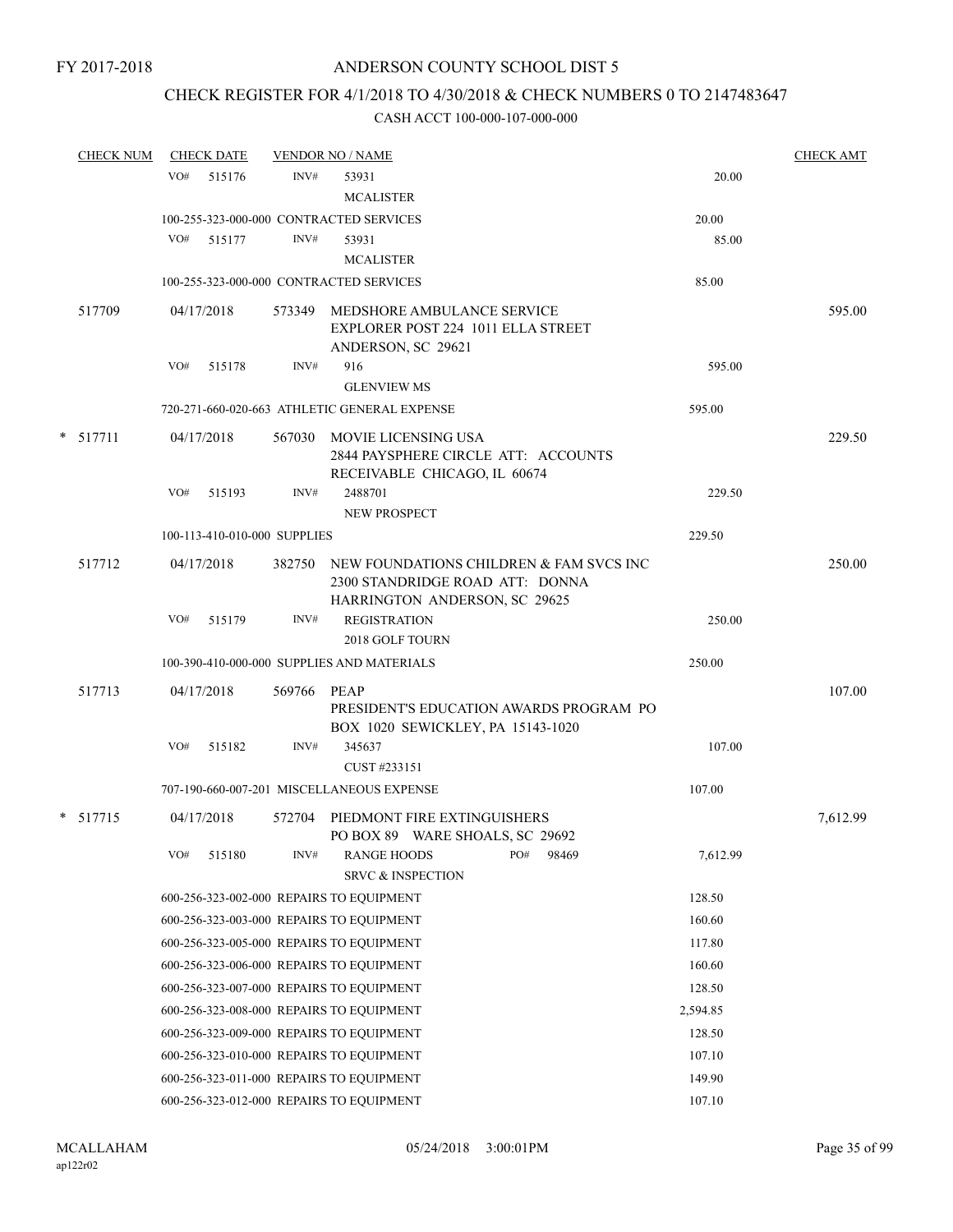### CHECK REGISTER FOR 4/1/2018 TO 4/30/2018 & CHECK NUMBERS 0 TO 2147483647

| <b>CHECK NUM</b> |     | <b>CHECK DATE</b>            |        | <b>VENDOR NO / NAME</b>                                                                       |          | <b>CHECK AMT</b> |
|------------------|-----|------------------------------|--------|-----------------------------------------------------------------------------------------------|----------|------------------|
|                  |     |                              |        | 600-256-323-013-000 REPAIRS TO EQUIPMENT                                                      | 107.10   |                  |
|                  |     |                              |        | 600-256-323-014-000 REPAIRS TO EQUIPMENT                                                      | 107.10   |                  |
|                  |     |                              |        | 600-256-323-015-000 REPAIRS TO EQUIPMENT                                                      | 856.10   |                  |
|                  |     |                              |        | 600-256-323-016-000 REPAIRS TO EQUIPMENT                                                      | 107.10   |                  |
|                  |     |                              |        | 600-256-323-017-000 REPAIRS TO EQUIPMENT                                                      | 2,125.30 |                  |
|                  |     |                              |        | 600-256-323-018-000 REPAIRS TO EQUIPMENT                                                      | 152.04   |                  |
|                  |     |                              |        | 600-256-323-019-000 REPAIRS TO EQUIPMENT                                                      | 107.10   |                  |
|                  |     |                              |        | 600-256-323-020-000 REPAIRS TO EQUIPMENT                                                      | 160.60   |                  |
|                  |     |                              |        | 600-256-323-021-000 REPAIRS TO EQUIPMENT                                                      | 107.10   |                  |
| $* 517717$       |     | 04/17/2018                   |        | 430325 RAVAN, STEPHEN.**<br>120 MIRIAM ROAD STARR, SC 29684                                   |          | 235.10           |
|                  | VO# | 515099                       | INV#   | MAR 28 WHS<br><b>OFFICIAL</b>                                                                 | 113.50   |                  |
|                  |     |                              |        | 100-271-312-003-000 ADDITIONAL SECURITY                                                       | 113.50   |                  |
|                  | VO# | 515106                       | INV#   | APR 9 TLH<br><b>OFFICIAL</b>                                                                  | 121.60   |                  |
|                  |     |                              |        | 100-271-312-002-000 ADDITIONAL SECURITY                                                       | 121.60   |                  |
| 517718           |     | 04/17/2018                   | 565017 | RENTZ, DAVID <sup>^^</sup><br>109 CHEROKEE ROAD WILLIAMSTON, SC 29697                         |          | 121.60           |
|                  | VO# | 515097                       | INV#   | MAR 28 WHS<br><b>OFFICIAL</b>                                                                 | 121.60   |                  |
|                  |     |                              |        | 100-271-312-003-000 ADDITIONAL SECURITY                                                       | 121.60   |                  |
| $*$ 517723       |     | 04/17/2018                   | 573373 | SCDSS, CHILD CARE LICENSING<br>PO BOX 1520 COLUMBIA, SC 29202                                 |          | 200.00           |
|                  | VO# | 515184                       | INV#   | <b>WEST MARKET</b><br>2018 RENEWAL                                                            | 200.00   |                  |
|                  |     | 924-147-410-018-000 SUPPLIES |        |                                                                                               | 200.00   |                  |
| 517724           |     | 04/17/2018                   | 567435 | <b>SCHOLASTIC INC</b><br>POBOX 3720 ATT: ACCOUNTS RECEIVABLE<br>JEFFERSON CITY, MO 65102-3720 |          | 227.20           |
|                  | VO# | 515186                       | INV#   | 16603622<br><b>CENTERVILLE ELEM</b>                                                           | 227.20   |                  |
|                  |     |                              |        | 707-190-660-007-288 LITERACY EXPENSE                                                          | 227.20   |                  |
| 517725           |     | 04/17/2018                   | 570099 | SCHOOL SPECIALTY, INC.<br>32656 COLLECTION CENTER DR. ATT:                                    |          | 685.08           |
|                  | VO# | 515187                       | INV#   | ACCOUNTS RECEIVABLE CHICAGO, IL 60693-0656<br>PO#<br>208120108486<br>98393<br><b>SUPPLIES</b> | 247.21   |                  |
|                  |     |                              |        | 283-127-410-000-000 SUPPLIES-LD/DD/OHI                                                        | 247.21   |                  |
|                  | VO# | 515188                       | INV#   | 208120097899<br><b>NORTH POINTE</b>                                                           | 148.26   |                  |
|                  |     | 924-147-410-013-000 SUPPLIES |        |                                                                                               | 148.26   |                  |
|                  | VO# | 515189                       | INV#   | 208120085537                                                                                  | 289.61   |                  |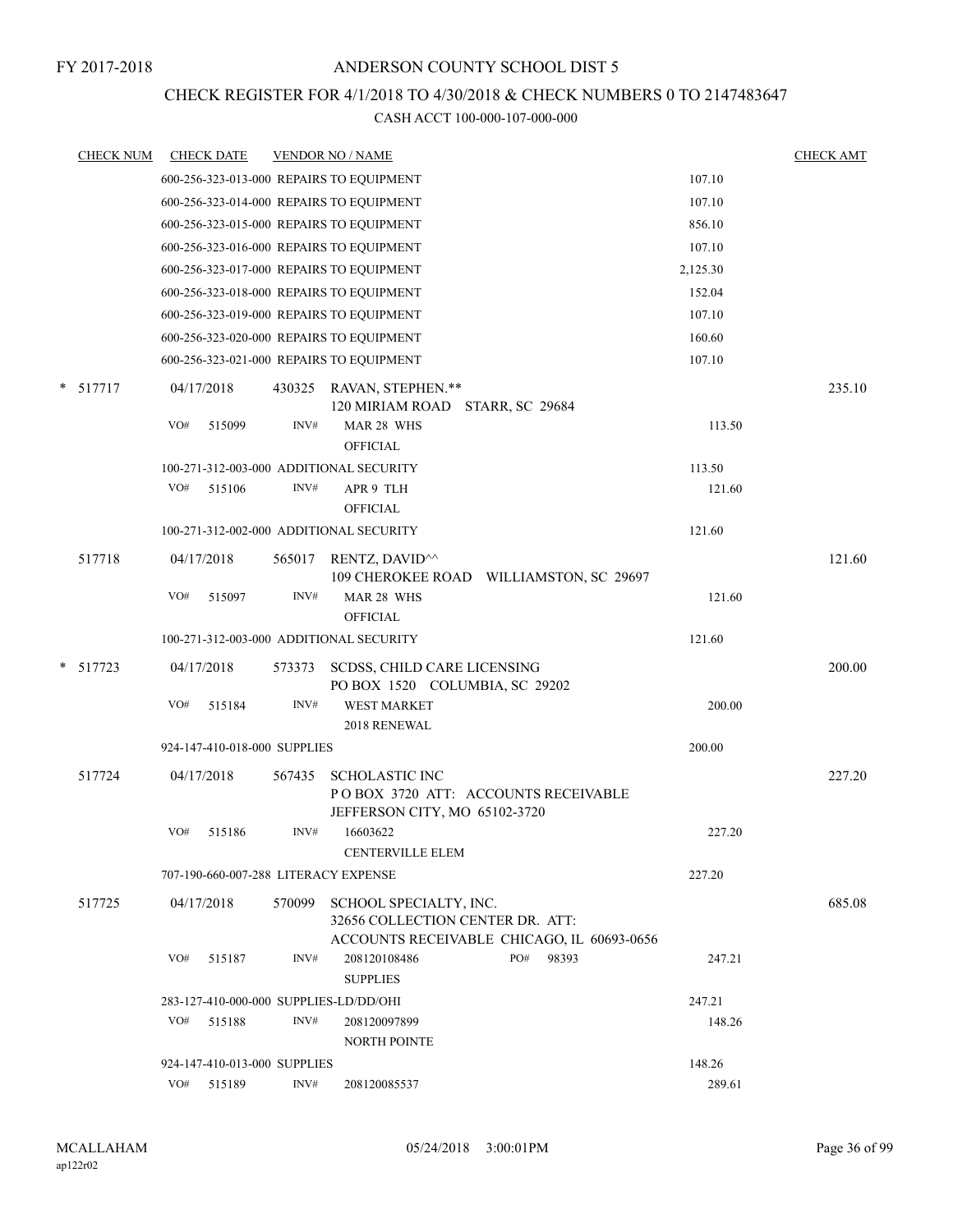#### ANDERSON COUNTY SCHOOL DIST 5

### CHECK REGISTER FOR 4/1/2018 TO 4/30/2018 & CHECK NUMBERS 0 TO 2147483647

#### CASH ACCT 100-000-107-000-000

| <b>CHECK NUM</b> | <b>CHECK DATE</b>                        |        | <b>VENDOR NO / NAME</b><br>NORTH POINTE                                                   |                                         |          | <b>CHECK AMT</b> |
|------------------|------------------------------------------|--------|-------------------------------------------------------------------------------------------|-----------------------------------------|----------|------------------|
|                  | 924-147-410-013-000 SUPPLIES             |        |                                                                                           |                                         | 289.61   |                  |
| 517726           | 04/17/2018                               | 451500 | SC STATE DEPARTMENT OF EDUCATION<br>COLUMBIA, SC 29201                                    | 1429 SENATE ST ROOM 1101 TRANSPORTATION |          | 864.20           |
|                  | VO#<br>515185                            | INV#   | <b>FEB 2018</b>                                                                           |                                         | 864.20   |                  |
|                  |                                          |        | MILEAGE COST                                                                              |                                         |          |                  |
|                  | 100-255-330-000-TRP TRANSITIONAL MILEAGE |        |                                                                                           |                                         | 864.20   |                  |
| * 517728         | 04/17/2018                               | 475500 | SLAPPY, JAMES E^^<br>1035 GREENWOOD AVE ANDERSON, SC 29621                                |                                         |          | 118.00           |
|                  | VO#<br>515092                            | INV#   | MAR 30 WHS<br><b>OFFICIAL</b>                                                             |                                         | 118.00   |                  |
|                  | 100-271-312-003-000 ADDITIONAL SECURITY  |        |                                                                                           |                                         | 118.00   |                  |
| * 517732         | 04/17/2018                               | 569448 | STANLAND, RICK <sup><math>\wedge\wedge</math></sup><br>815 N. MAIN ST. ANDERSON, SC 29621 |                                         |          | 118.00           |
|                  | VO#<br>515107                            | INV#   | APR 9 TLH<br><b>OFFICIAL</b>                                                              |                                         | 118.00   |                  |
|                  | 100-271-312-002-000 ADDITIONAL SECURITY  |        |                                                                                           |                                         | 118.00   |                  |
| 517733           | 04/17/2018                               |        | 572156 STREETMAN RESOURCES, INC<br>210 GOLD THREAD WAY TAYLORS, SC 29687                  |                                         |          | 4,180.00         |
|                  | VO#<br>515192                            | INV#   | 032718                                                                                    | PO#<br>98496                            | 4,180.00 |                  |
|                  |                                          |        | <b>EVALUATIONS</b>                                                                        |                                         |          |                  |
|                  | 600-256-323-002-000 REPAIRS TO EQUIPMENT |        |                                                                                           |                                         | 220.00   |                  |
|                  | 600-256-323-003-000 REPAIRS TO EQUIPMENT |        |                                                                                           |                                         | 220.00   |                  |
|                  | 600-256-323-005-000 REPAIRS TO EQUIPMENT |        |                                                                                           |                                         | 220.00   |                  |
|                  | 600-256-323-006-000 REPAIRS TO EQUIPMENT |        |                                                                                           |                                         | 220.00   |                  |
|                  | 600-256-323-007-000 REPAIRS TO EQUIPMENT |        |                                                                                           |                                         | 220.00   |                  |
|                  | 600-256-323-008-000 REPAIRS TO EQUIPMENT |        |                                                                                           |                                         | 220.00   |                  |
|                  | 600-256-323-009-000 REPAIRS TO EQUIPMENT |        |                                                                                           |                                         | 220.00   |                  |
|                  | 600-256-323-010-000 REPAIRS TO EQUIPMENT |        |                                                                                           |                                         | 220.00   |                  |
|                  | 600-256-323-011-000 REPAIRS TO EQUIPMENT |        |                                                                                           |                                         | 220.00   |                  |
|                  | 600-256-323-012-000 REPAIRS TO EQUIPMENT |        |                                                                                           |                                         | 220.00   |                  |
|                  | 600-256-323-013-000 REPAIRS TO EQUIPMENT |        |                                                                                           |                                         | 220.00   |                  |
|                  | 600-256-323-014-000 REPAIRS TO EQUIPMENT |        |                                                                                           |                                         | 220.00   |                  |
|                  | 600-256-323-015-000 REPAIRS TO EQUIPMENT |        |                                                                                           |                                         | 220.00   |                  |
|                  | 600-256-323-016-000 REPAIRS TO EQUIPMENT |        |                                                                                           |                                         | 220.00   |                  |
|                  | 600-256-323-017-000 REPAIRS TO EQUIPMENT |        |                                                                                           |                                         | 220.00   |                  |
|                  | 600-256-323-018-000 REPAIRS TO EQUIPMENT |        |                                                                                           |                                         | 220.00   |                  |
|                  | 600-256-323-019-000 REPAIRS TO EQUIPMENT |        |                                                                                           |                                         | 220.00   |                  |
|                  | 600-256-323-020-000 REPAIRS TO EQUIPMENT |        |                                                                                           |                                         | 220.00   |                  |
|                  | 600-256-323-021-000 REPAIRS TO EQUIPMENT |        |                                                                                           |                                         | 220.00   |                  |
|                  |                                          |        |                                                                                           |                                         |          |                  |

517734 04/17/2018 572446 THE NATIONAL BETA CLUB 234.29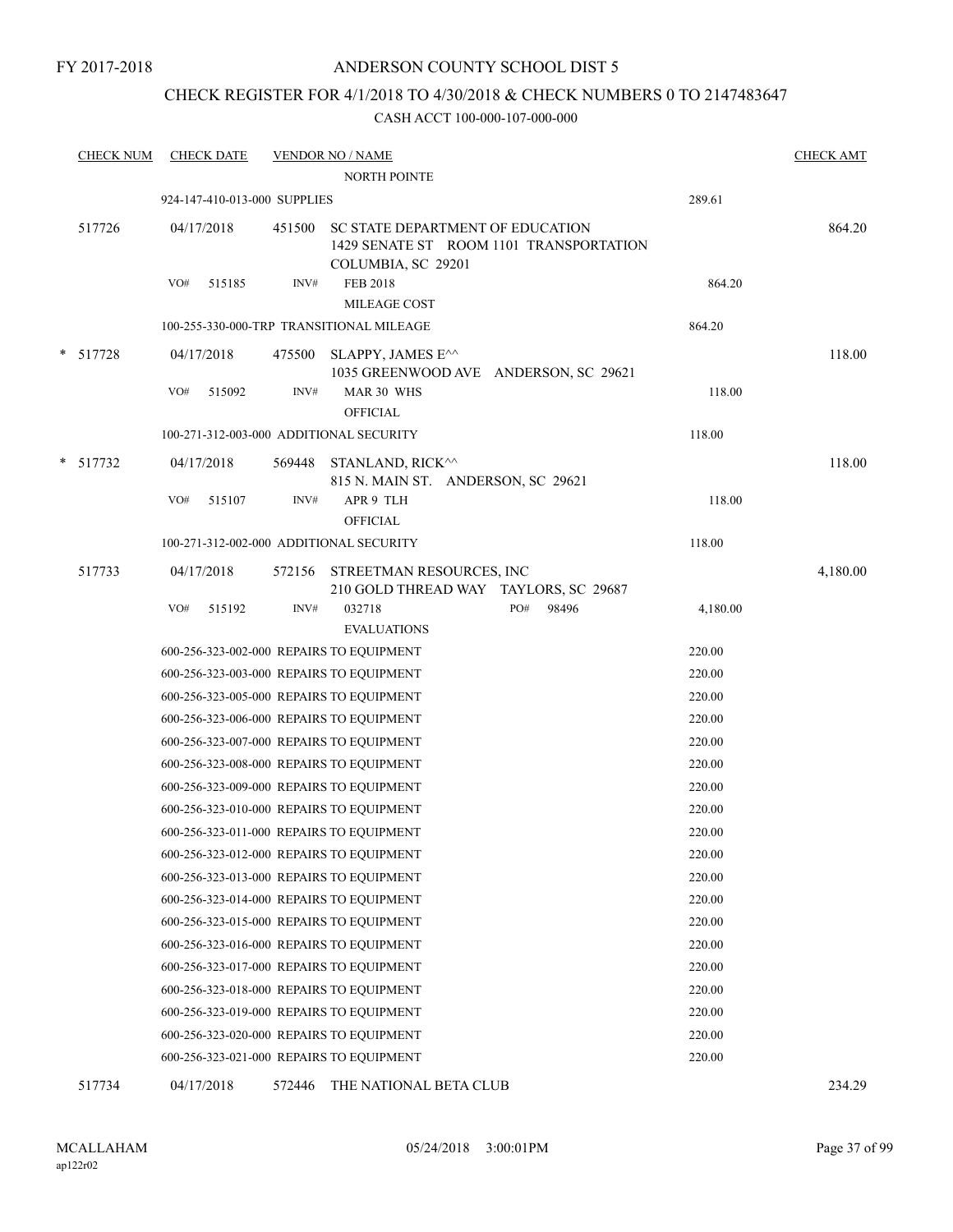### CHECK REGISTER FOR 4/1/2018 TO 4/30/2018 & CHECK NUMBERS 0 TO 2147483647

|   | <b>CHECK NUM</b> |     | <b>CHECK DATE</b> |                                | <b>VENDOR NO / NAME</b>                                               |                                         |          | <b>CHECK AMT</b> |
|---|------------------|-----|-------------------|--------------------------------|-----------------------------------------------------------------------|-----------------------------------------|----------|------------------|
|   |                  |     |                   |                                | 151 BETA CLUB WAY SPARTANBURG, SC                                     |                                         |          |                  |
|   |                  |     |                   |                                | 29306-3012                                                            |                                         |          |                  |
|   |                  | VO# | 515194            | INV#                           | MEM157619<br>NEW PROSPECT                                             |                                         | 234.29   |                  |
|   |                  |     |                   |                                | 710-271-660-010-201 MISCELLANEOUS EXPENSE                             |                                         | 4.29     |                  |
|   |                  |     |                   |                                | 710-271-660-010-322 BETA CLUB EXPENSE                                 |                                         | 230.00   |                  |
|   | 517735           |     | 04/17/2018        | 564240                         | THE PRINT HOUSE, LLC<br>PENDLETON, SC 29670                           | POBOX 564 ATT: ACCOUNTS RECEIVABLE      |          | 546.00           |
|   |                  | VO# | 515195            | INV#                           | 11534                                                                 |                                         | 546.00   |                  |
|   |                  |     |                   |                                | <b>CENTERVILLE</b>                                                    |                                         |          |                  |
|   |                  |     |                   |                                | 707-190-660-007-302 RELAY FOR LIFE EXPENSE                            |                                         | 546.00   |                  |
| * | 517737           |     | 04/17/2018        | 508700                         | TRI-COUNTY TECHNICAL COLLEGE<br>POBOX 587 PENDLETON, SC 29670         |                                         |          | 5,625.00         |
|   |                  | VO# | 515196            | INV#                           | 3618<br>SPRING 2018                                                   | PO#<br>98483                            | 5,625.00 |                  |
|   |                  |     |                   |                                | 100-221-312-000-DCC PS- DUAL CREDIT CLASS                             |                                         | 5,625.00 |                  |
|   | 517738           |     | 04/17/2018        |                                | 564298 UNITED WAY OF ANDERSON COUNTY<br>POBOX 2067 ANDERSON, SC 29622 |                                         |          | 1,348.55         |
|   |                  | VO# | 515197            | INV#                           | <b>DONATION</b><br><b>WESTSIDE</b>                                    |                                         | 1,348.55 |                  |
|   |                  |     |                   | 895-001-999-000-0UW UNITED WAY |                                                                       |                                         | 1,348.55 |                  |
|   | 517739           |     | 04/17/2018        |                                | 510790 US FOODSERVICE                                                 | P O BOX 602292 CHARLOTTE, NC 28260-2292 |          | 2,258.55         |
|   |                  | VO# | 515198            | INV#                           | 60813458<br><b>USDA FOODS</b>                                         |                                         | 2,258.55 |                  |
|   |                  |     |                   |                                | 600-256-462-002-000 COMMODITY DISTRIBUTION                            |                                         | 100.80   |                  |
|   |                  |     |                   |                                | 600-256-462-003-000 COMMODITY DISTRIBUTION                            |                                         | 239.40   |                  |
|   |                  |     |                   |                                | 600-256-462-005-000 COMMODITY DISTRIBUTION                            |                                         | 154.35   |                  |
|   |                  |     |                   |                                | 600-256-462-006-000 COMMODITY DISTRIBUTION                            |                                         | 214.20   |                  |
|   |                  |     |                   |                                | 600-256-462-007-000 COMMODITY DISTRIBUTION                            |                                         | 160.65   |                  |
|   |                  |     |                   |                                | 600-256-462-008-000 COMMODITY DISTRIBUTION                            |                                         | 94.50    |                  |
|   |                  |     |                   |                                | 600-256-462-009-000 COMMODITY DISTRIBUTION                            |                                         | 289.80   |                  |
|   |                  |     |                   |                                | 600-256-462-010-000 COMMODITY DISTRIBUTION                            |                                         | 88.20    |                  |
|   |                  |     |                   |                                | 600-256-462-011-000 COMMODITY DISTRIBUTION                            |                                         | 78.75    |                  |
|   |                  |     |                   |                                | 600-256-462-012-000 COMMODITY DISTRIBUTION                            |                                         | 107.10   |                  |
|   |                  |     |                   |                                | 600-256-462-013-000 COMMODITY DISTRIBUTION                            |                                         | 88.20    |                  |
|   |                  |     |                   |                                | 600-256-462-014-000 COMMODITY DISTRIBUTION                            |                                         | 91.35    |                  |
|   |                  |     |                   |                                | 600-256-462-015-000 COMMODITY DISTRIBUTION                            |                                         | 18.90    |                  |
|   |                  |     |                   |                                | 600-256-462-016-000 COMMODITY DISTRIBUTION                            |                                         | 40.95    |                  |
|   |                  |     |                   |                                | 600-256-462-017-000 COMMODITY DISTRIBUTION                            |                                         | 166.95   |                  |
|   |                  |     |                   |                                | 600-256-462-018-000 COMMODITY DISTRIBUTION                            |                                         | 47.25    |                  |
|   |                  |     |                   |                                | 600-256-462-019-000 COMMODITY DISTRIBUTION                            |                                         | 157.50   |                  |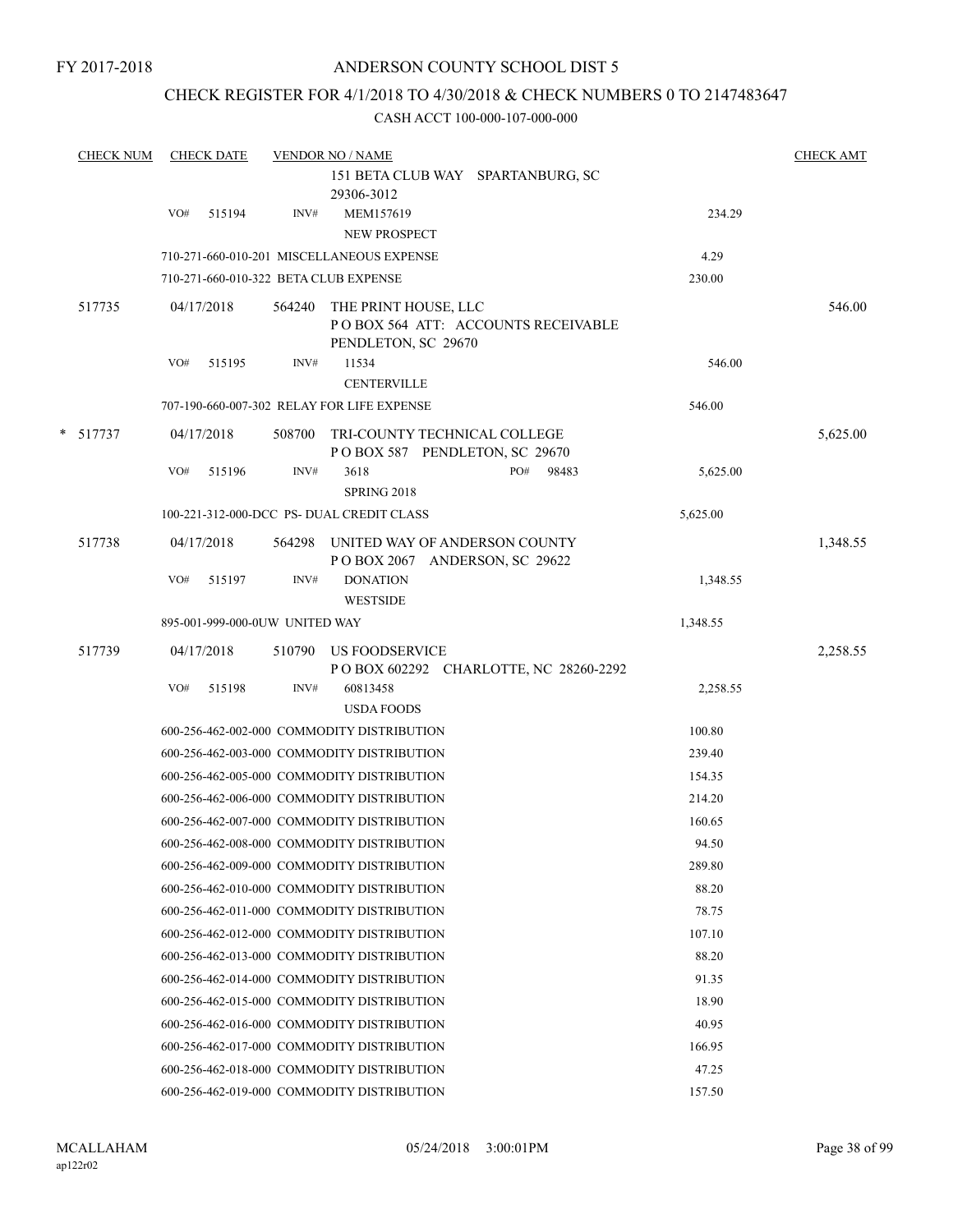### CHECK REGISTER FOR 4/1/2018 TO 4/30/2018 & CHECK NUMBERS 0 TO 2147483647

| <b>CHECK NUM</b> | <b>CHECK DATE</b>                      |        | <b>VENDOR NO / NAME</b>                                   |            | <b>CHECK AMT</b> |
|------------------|----------------------------------------|--------|-----------------------------------------------------------|------------|------------------|
|                  |                                        |        | 600-256-462-020-000 COMMODITY DISTRIBUTION                | 78.75      |                  |
|                  |                                        |        | 600-256-462-021-000 COMMODITY DISTRIBUTION                | 40.95      |                  |
| 517740           | 04/17/2018                             | 510790 | US FOODSERVICE<br>P O BOX 602292 CHARLOTTE, NC 28260-2292 |            | 254,805.96       |
|                  | VO#<br>515199                          | INV#   | 20950515<br><b>FOOD &amp; SUPPLIES</b>                    | 254,805.96 |                  |
|                  | 600-256-410-000-REF SUPPLIES/ UNIFORMS |        |                                                           | 738.00     |                  |
|                  | 600-256-410-002-000 SUPPLIES           |        |                                                           | 1,421.95   |                  |
|                  | 600-256-410-003-000 SUPPLIES           |        |                                                           | 2,006.83   |                  |
|                  | 600-256-410-005-000 SUPPLIES           |        |                                                           | 965.33     |                  |
|                  | 600-256-410-006-000 SUPPLIES           |        |                                                           | 2,293.87   |                  |
|                  | 600-256-410-007-000 SUPPLIES           |        |                                                           | 985.32     |                  |
|                  | 600-256-410-008-000 SUPPLIES           |        |                                                           | 993.75     |                  |
|                  | 600-256-410-009-000 SUPPLIES           |        |                                                           | 2,456.67   |                  |
|                  | 600-256-410-010-000 SUPPLIES           |        |                                                           | 643.94     |                  |
|                  | 600-256-410-011-000 SUPPLIES           |        |                                                           | 749.23     |                  |
|                  | 600-256-410-012-000 SUPPLIES           |        |                                                           | 1,308.77   |                  |
|                  | 600-256-410-013-000 SUPPLIES           |        |                                                           | 657.42     |                  |
|                  | 600-256-410-014-000 SUPPLIES           |        |                                                           | 1,161.24   |                  |
|                  | 600-256-410-015-000 SUPPLIES           |        |                                                           | 165.19     |                  |
|                  | 600-256-410-016-000 SUPPLIES           |        |                                                           | 836.65     |                  |
|                  | 600-256-410-017-000 SUPPLIES           |        |                                                           | 1,325.71   |                  |
|                  | 600-256-410-018-000 SUPPLIES           |        |                                                           | 70.36      |                  |
|                  | 600-256-410-019-000 SUPPLIES           |        |                                                           | 760.42     |                  |
|                  | 600-256-410-020-000 SUPPLIES           |        |                                                           | 1,552.88   |                  |
|                  | 600-256-410-021-000 SUPPLIES           |        |                                                           | 728.64     |                  |
|                  | 600-256-460-002-000 FOOD               |        |                                                           | 22,931.58  |                  |
|                  | 600-256-460-003-000 FOOD               |        |                                                           | 34,217.62  |                  |
|                  | 600-256-460-005-000 FOOD               |        |                                                           | 13,557.62  |                  |
|                  | 600-256-460-006-000 FOOD               |        |                                                           | 31,890.77  |                  |
|                  | 600-256-460-007-000 FOOD               |        |                                                           | 12,507.89  |                  |
|                  | 600-256-460-008-000 FOOD               |        |                                                           | 8,016.12   |                  |
|                  | 600-256-460-009-000 FOOD               |        |                                                           | 6,126.55   |                  |
|                  | 600-256-460-010-000 FOOD               |        |                                                           | 11,324.82  |                  |
|                  | 600-256-460-011-000 FOOD               |        |                                                           | 11,496.47  |                  |
|                  | 600-256-460-012-000 FOOD               |        |                                                           | 10,879.46  |                  |
|                  | 600-256-460-013-000 FOOD               |        |                                                           | 7,496.66   |                  |
|                  | 600-256-460-014-000 FOOD               |        |                                                           | 11,568.72  |                  |
|                  | 600-256-460-015-000 FOOD               |        |                                                           | 2,242.63   |                  |
|                  | 600-256-460-016-000 FOOD               |        |                                                           | 8,128.93   |                  |
|                  | 600-256-460-017-000 FOOD               |        |                                                           | 10,051.16  |                  |
|                  | 600-256-460-018-000 FOOD               |        |                                                           | 1,965.96   |                  |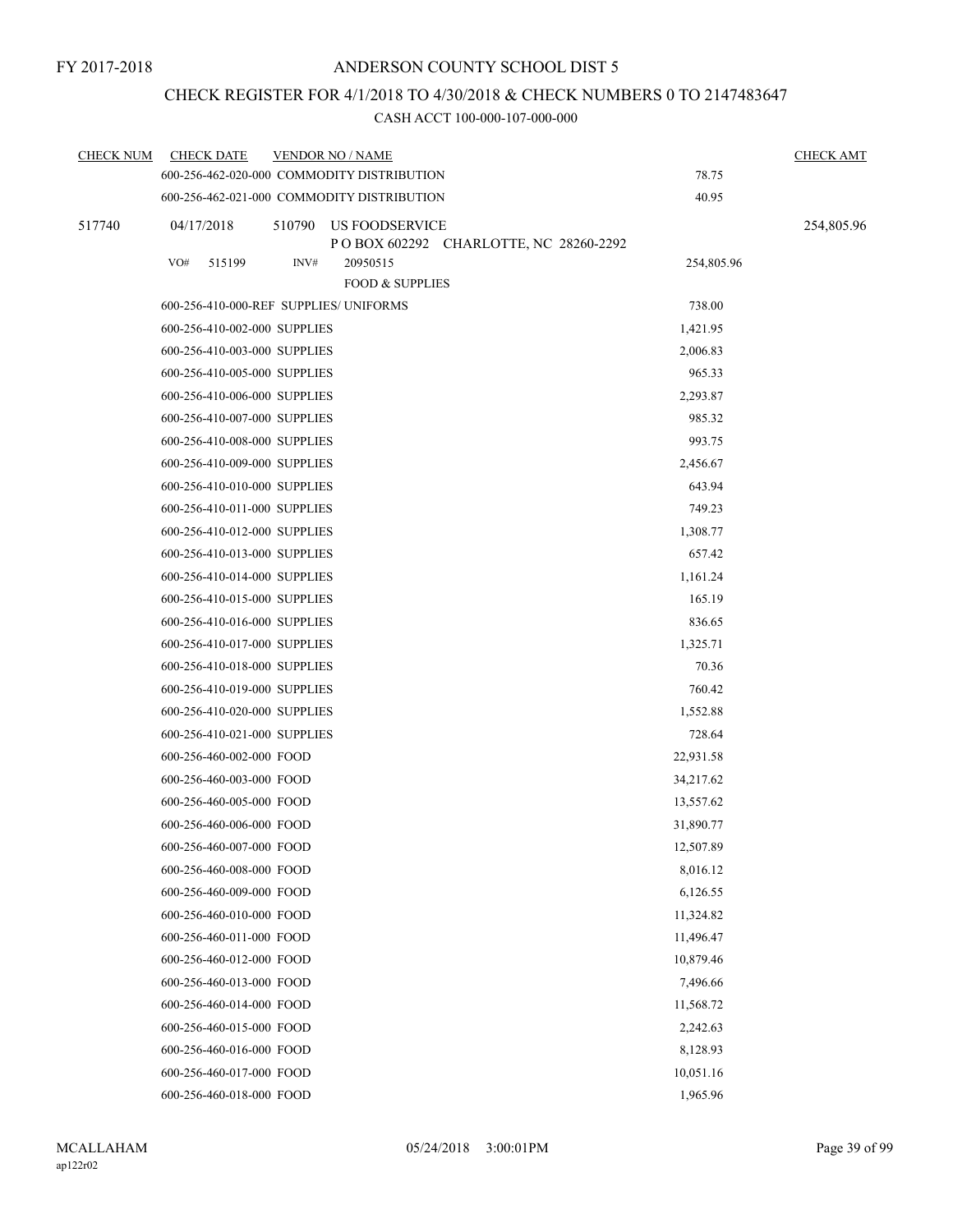# CHECK REGISTER FOR 4/1/2018 TO 4/30/2018 & CHECK NUMBERS 0 TO 2147483647

|   | <b>CHECK NUM</b> |     | <b>CHECK DATE</b><br>600-256-460-019-000 FOOD |        | <b>VENDOR NO / NAME</b>                            |                                              |       | 10,794.50 | <b>CHECK AMT</b> |
|---|------------------|-----|-----------------------------------------------|--------|----------------------------------------------------|----------------------------------------------|-------|-----------|------------------|
|   |                  |     | 600-256-460-020-000 FOOD                      |        |                                                    |                                              |       | 12,184.12 |                  |
|   |                  |     |                                               |        |                                                    |                                              |       | 5,602.21  |                  |
|   |                  |     | 600-256-460-021-000 FOOD                      |        |                                                    |                                              |       |           |                  |
|   | 517741           |     | 04/17/2018                                    | 565833 | <b>WEX BANK</b>                                    | WRIGHT EXPRESS FLEET SERVICES PO BOX 6293    |       |           | 6,732.48         |
|   |                  |     |                                               |        |                                                    | CAROL STREAM, IL 60197-6293                  |       |           |                  |
|   |                  | VO# | 515200                                        | INV#   | 53935675                                           |                                              |       | 6,732.48  |                  |
|   |                  |     |                                               |        | <b>FUEL</b>                                        |                                              |       |           |                  |
|   |                  |     | 100-255-411-000-000 GASOLINE                  |        |                                                    |                                              |       | 6,732.48  |                  |
| * | 517744           |     | 04/20/2018                                    | 563627 | ACT                                                |                                              |       |           | 3,780.00         |
|   |                  |     |                                               |        |                                                    | FINANCE PO BOX 4072 IOWA CITY, IA 52243-4072 |       |           |                  |
|   |                  | VO# | 515220                                        | INV#   | 31999475<br><b>TESTING</b>                         | PO#                                          | 98480 | 3,780.00  |                  |
|   |                  |     | 100-221-312-000-PSA PSAT payment              |        |                                                    |                                              |       | 3,780.00  |                  |
|   |                  |     |                                               |        |                                                    |                                              |       |           |                  |
|   | 517745           |     | 04/20/2018                                    |        | 573966 ALCO SOAP AND SUPPLY                        |                                              |       |           | 4,158.15         |
|   |                  | VO# | 515221                                        | INV#   | 20-ANDE500                                         | PO BOX 1086 MOORESVILLE, NC 28115            |       | 4,158.15  |                  |
|   |                  |     |                                               |        | <b>SUPPLIES</b>                                    |                                              |       |           |                  |
|   |                  |     |                                               |        | 600-256-410-002-CHE CHEMICAL SUPPLIES              |                                              |       | 199.52    |                  |
|   |                  |     |                                               |        | 600-256-410-003-CHE CHEMICAL SUPPLIES              |                                              |       | 263.67    |                  |
|   |                  |     |                                               |        | 600-256-410-005-CHE CHEMICAL SUPPLIES              |                                              |       | 448.00    |                  |
|   |                  |     |                                               |        | 600-256-410-006-CHE CHEMICAL SUPPLIES              |                                              |       | 247.82    |                  |
|   |                  |     |                                               |        | 600-256-410-007-CHE CHEMICAL SUPPLIES              |                                              |       | 239.00    |                  |
|   |                  |     |                                               |        | 600-256-410-008-CHE CHEMICAL SUPPLIES              |                                              |       | 164.43    |                  |
|   |                  |     |                                               |        | 600-256-410-009-CHE CHEMICAL SUPPLIES              |                                              |       | 130.72    |                  |
|   |                  |     |                                               |        | 600-256-410-010-CHE CHEMICAL SUPPLIES              |                                              |       | 105.62    |                  |
|   |                  |     |                                               |        | 600-256-410-011-CHE CHEMICAL SUPPLIES              |                                              |       | 271.44    |                  |
|   |                  |     |                                               |        | 600-256-410-012-CHE CHEMICAL SUPPLIES              |                                              |       | 172.20    |                  |
|   |                  |     |                                               |        | 600-256-410-013-CHE CHEMICAL SUPPLIES              |                                              |       | 165.82    |                  |
|   |                  |     |                                               |        | 600-256-410-014-CHE CHEMICAL SUPPLIES              |                                              |       | 263.67    |                  |
|   |                  |     |                                               |        | 600-256-410-015-CHE CHEMICAL SUPPLIES              |                                              |       | 130.72    |                  |
|   |                  |     |                                               |        | 600-256-410-016-CHE CHEMICAL SUPPLIES              |                                              |       | 132.95    |                  |
|   |                  |     |                                               |        | 600-256-410-017-CHE CHEMICAL SUPPLIES              |                                              |       | 205.90    |                  |
|   |                  |     |                                               |        | 600-256-410-018-CHE CHEMICAL SUPPLIES              |                                              |       | 170.01    |                  |
|   |                  |     |                                               |        | 600-256-410-019-CHE CHEMICAL SUPPLIES              |                                              |       | 315.18    |                  |
|   |                  |     |                                               |        | 600-256-410-020-CHE CHEMICAL SUPPLIES              |                                              |       | 270.04    |                  |
|   |                  |     |                                               |        | 600-256-410-021-CHE CHEMICAL SUPPLIES              |                                              |       | 261.44    |                  |
|   | 517746           |     | 04/20/2018                                    | 573497 | ALL CLEAR PLUMBING                                 |                                              |       |           | 185.00           |
|   |                  |     |                                               |        |                                                    | 101 GREEN LAKE ROAD GREENVILLE, SC 29607     |       |           |                  |
|   |                  | VO# | 515343                                        | INV#   | 14455                                              |                                              |       | 185.00    |                  |
|   |                  |     |                                               |        | NEW PROSPECT                                       |                                              |       |           |                  |
|   |                  |     |                                               |        | 100-254-323-010-400 CONTR SERV-HVAC/ELECT/PLUMBING |                                              |       | 185.00    |                  |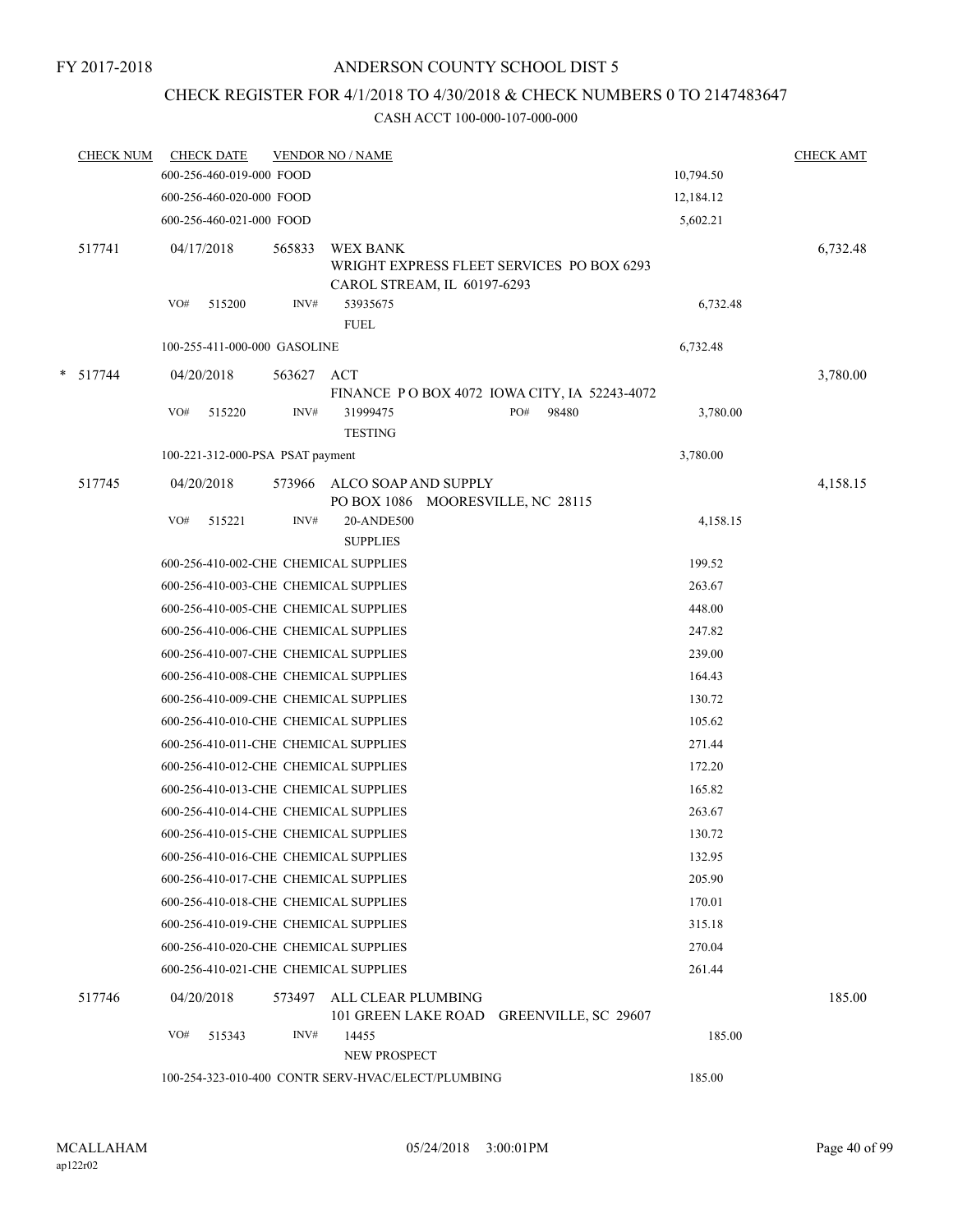# CHECK REGISTER FOR 4/1/2018 TO 4/30/2018 & CHECK NUMBERS 0 TO 2147483647

| <b>CHECK NUM</b> | <b>CHECK DATE</b>                       |        | <b>VENDOR NO / NAME</b>                                                                                   |           | <b>CHECK AMT</b> |
|------------------|-----------------------------------------|--------|-----------------------------------------------------------------------------------------------------------|-----------|------------------|
| 517747           | 04/20/2018                              | 110960 | ANDERSON AREA YMCA<br>201 EAST REED ROAD ANDERSON, SC 29621                                               |           | 300.00           |
|                  | VO#<br>515232                           | INV#   | <b>TAST OF ANDERSON</b><br><b>10 TICKETS</b>                                                              | 300.00    |                  |
|                  |                                         |        | 100-390-410-000-000 SUPPLIES AND MATERIALS                                                                | 300.00    |                  |
| 517748           | 04/20/2018                              | 110960 | ANDERSON AREA YMCA<br>201 EAST REED ROAD ANDERSON, SC 29621                                               |           | 2,582.00         |
|                  | VO#<br>515230                           | INV#   | <b>UNITED WAY</b><br><b>JEANS CAMPAIGN</b>                                                                | 2,582.00  |                  |
|                  | 895-001-999-000-0UW UNITED WAY          |        |                                                                                                           | 2,582.00  |                  |
| 517749           | 04/20/2018                              | 111125 | <b>ANDERSON AWARDS</b><br>716 WHITEHALL ROAD ATT: ACCOUNTS<br>RECEIVABLE ANDERSON, SC 29625               |           | 173.34           |
|                  | VO#<br>515228                           | INV#   | <b>ADULT ED</b><br><b>NAME BADGES</b>                                                                     | 12.84     |                  |
|                  |                                         |        | 723-190-660-023-911 MISCELLANEOUS- ADULT ED EXPENSE                                                       | 12.84     |                  |
|                  | VO#<br>515233                           | INV#   | <b>CENTERVILLE</b><br><b>NAME BADGES</b>                                                                  | 12.84     |                  |
|                  |                                         |        | 707-190-660-007-201 MISCELLANEOUS EXPENSE                                                                 | 12.84     |                  |
|                  | VO#<br>515235                           | INV#   | <b>NAME BADGES</b><br>23 NURSES                                                                           | 147.66    |                  |
|                  |                                         |        | 100-213-410-000-000 SUPPLIES AND MATERIALS                                                                | 147.66    |                  |
| 517750           | 04/20/2018                              | 112250 | ANDERSON COUNTY FINANCE DEPT<br>POBOX 8002 ATT: KIM MARTIN ANDERSON, SC<br>29622-8002                     |           | 39,038.71        |
|                  | VO#<br>515236                           | INV#   | JAN - MARCH 2018<br>PO#<br>97695<br><b>SCHOOL CROSSING GUARDS</b>                                         | 39,038.71 |                  |
|                  | 100-258-690-000-000 CROSSING GUARDS     |        |                                                                                                           | 39,038.71 |                  |
| 517751           | 04/20/2018                              | 570950 | ANDERSON COUNTY SHERIFF'S OFFICE<br>ATTN: RICHARD BRYSON PO BOX 5497<br>ANDERSON, SC 29623                |           | 1,365.00         |
|                  | VO#<br>515504                           | INV#   | $3/27 - 4/16$                                                                                             | 1,365.00  |                  |
|                  |                                         |        | <b>SECURITY</b>                                                                                           |           |                  |
|                  |                                         |        | 100-233-312-000-SRO DISTRICT OFFICE SECURITY                                                              | 140.00    |                  |
|                  | 100-271-312-002-000 ADDITIONAL SECURITY |        |                                                                                                           | 735.00    |                  |
|                  | 100-271-312-003-000 ADDITIONAL SECURITY |        |                                                                                                           | 490.00    |                  |
| 517752           | 04/20/2018                              | 566562 | ANDERSON OUTDOOR POWER EQUIPMENT<br>110 MIRACLE MILE DRIVE ATT: ACCOUNTS<br>RECEIVABLE ANDERSON, SC 29621 |           | 124.76           |
|                  | VO#<br>515342                           | INV#   | 192091<br><b>SUPPLIES</b>                                                                                 | 124.76    |                  |
|                  |                                         |        | 100-254-410-000-001 MAINT. SUPPLIES-STRUCTURES                                                            | 124.76    |                  |
| 517753           | 04/20/2018                              | 569488 | ANDERSON SCREEN PRINT                                                                                     |           | 1,193.48         |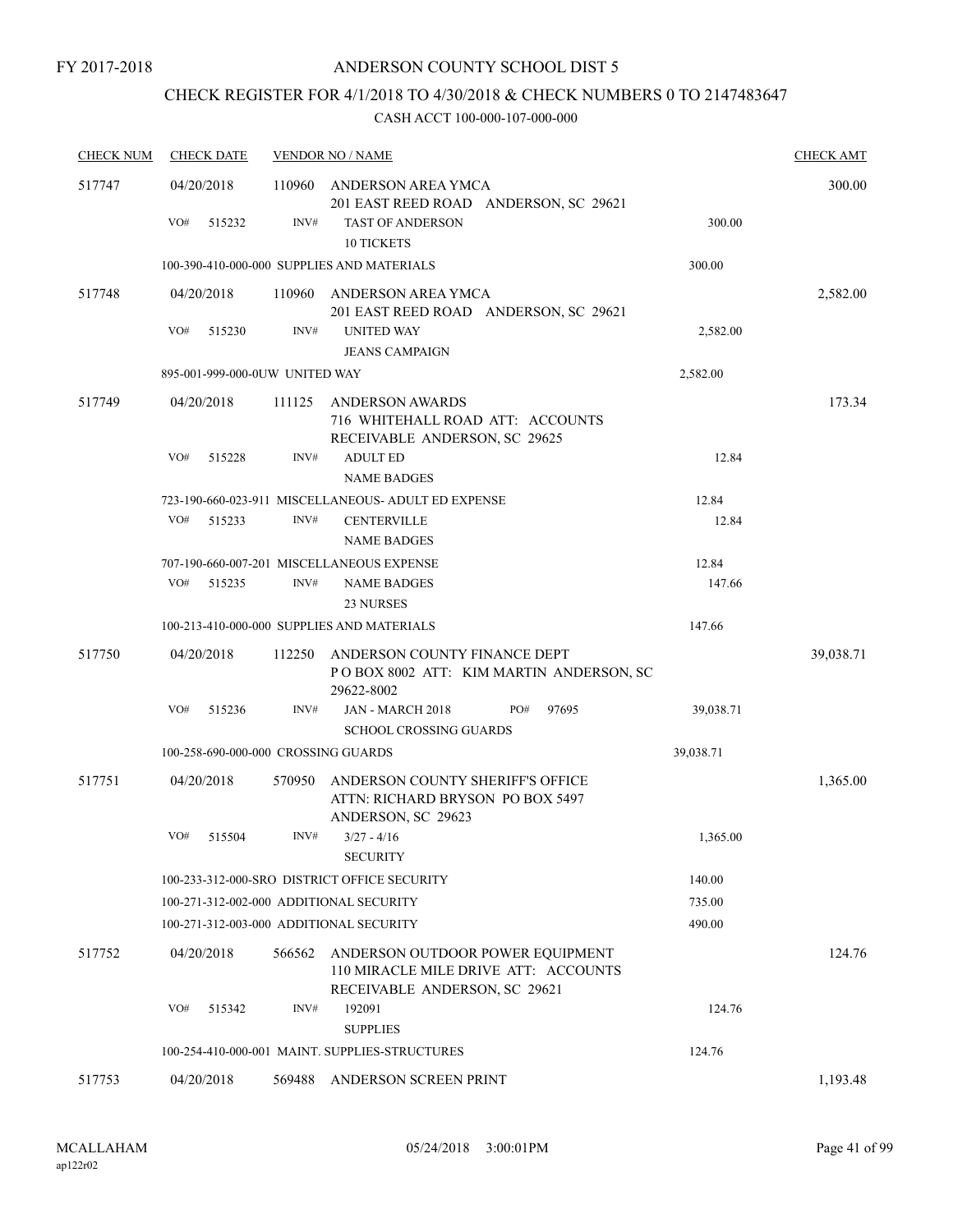### CHECK REGISTER FOR 4/1/2018 TO 4/30/2018 & CHECK NUMBERS 0 TO 2147483647

| <b>CHECK NUM</b> |     | <b>CHECK DATE</b>                 |        | <b>VENDOR NO / NAME</b><br>412 WILLIAMSTON ROAD ATT: ACCOUNTS<br>RECEIVABLE ANDERSON, SC 29621      |     |       |          | <b>CHECK AMT</b> |
|------------------|-----|-----------------------------------|--------|-----------------------------------------------------------------------------------------------------|-----|-------|----------|------------------|
|                  | VO# | 515237                            | INV#   | 2892<br><b>CAP EMBRODIERY</b>                                                                       |     |       | 1,193.48 |                  |
|                  |     |                                   |        | 600-256-410-000-REF SUPPLIES/ UNIFORMS                                                              |     |       | 1,193.48 |                  |
| 517754           |     | 04/20/2018                        | 116825 | ANDERSON TIRE & ACCESSORIES<br>904 NORTH MAIN STREET ATT: ACCOUNTS<br>RECEIVABLE ANDERSON, SC 29621 |     |       |          | 1,651.17         |
|                  | VO# | 515338                            | INV#   | 128296                                                                                              |     |       | 836.67   |                  |
|                  |     |                                   |        | <b>VAN REPAIR</b>                                                                                   |     |       |          |                  |
|                  |     |                                   |        | 100-254-412-000-001 TRUCK SERVICE - MAINTENANCE                                                     |     |       | 836.67   |                  |
|                  |     | VO# 515340                        | INV#   | 128295<br><b>TRAILER REPAIR</b>                                                                     |     |       | 814.50   |                  |
|                  |     |                                   |        | 100-254-412-000-001 TRUCK SERVICE - MAINTENANCE                                                     |     |       | 814.50   |                  |
| 517755           |     | 04/20/2018                        | 563865 | ANDERSON WINNELSON CO<br>POBOX 1446 ATT: ACCOUNTS RECEIVABLE<br>ANDERSON, SC 29622                  |     |       |          | 3,901.95         |
|                  | VO# | 515238                            | INV#   | 211350<br><b>SUPPLIES</b>                                                                           | PO# | 98419 | 3,683.35 |                  |
|                  |     | 100-254-410-014-BUD SUPPLIES      |        |                                                                                                     |     |       | 3,683.35 |                  |
|                  | VO# | 515336                            | INV#   | 21183500<br><b>SUPPLIES</b>                                                                         |     |       | 218.60   |                  |
|                  |     | 100-254-410-000-400 HVAC SUPPLIES |        |                                                                                                     |     |       | 25.99    |                  |
|                  |     |                                   |        | 100-254-410-003-400 HVAC/ELECTRICAL/PLUMBING                                                        |     |       | 20.54    |                  |
|                  |     |                                   |        | 100-254-410-005-400 HVAC/ELECTRICAL/PLUMBING                                                        |     |       | 56.18    |                  |
|                  |     |                                   |        | 100-254-410-007-400 HVAC/ELECTRICAL/PLUMBING                                                        |     |       | 56.18    |                  |
|                  |     |                                   |        | 100-254-410-013-400 HVAC/ELECTRICAL/PLUMBING                                                        |     |       | 35.78    |                  |
|                  |     |                                   |        | 100-254-410-019-400 HVAC/ELECTRICAL/PLUMBING                                                        |     |       | 23.93    |                  |
| 517756           |     | 04/20/2018                        | 571238 | ARAMARK SERVICES, INC.<br>PO BOX 429 CLEMSON, SC 29634                                              |     |       |          | 606.69           |
|                  | VO# | 515435                            | INV#   | 58285<br><b>GLENVIEW</b>                                                                            |     |       | 606.69   |                  |
|                  |     |                                   |        | 720-271-660-020-586 FIELD TRIPS- GR.7 EXPENSE                                                       |     |       | 606.69   |                  |
| $* 517758$       |     | 04/20/2018                        | 126675 | <b>ATTAWAY INC</b><br>POBOX 302 ATT: ACCOUNTS RECEIVABLE<br>ANDERSON, SC 29622                      |     |       |          | 411.95           |
|                  | VO# | 515242                            | INV#   | 000-213902<br>00-213913                                                                             |     |       | 331.70   |                  |
|                  |     |                                   |        | 723-190-660-023-911 MISCELLANEOUS- ADULT ED EXPENSE                                                 |     |       | 331.70   |                  |
|                  | VO# | 515244                            | INV#   | 00-213975<br><b>BROCHURES</b>                                                                       |     |       | 80.25    |                  |
|                  |     |                                   |        | 387-264-360-000-MAP PRINTING AND BINDING                                                            |     |       | 80.25    |                  |
| 517759           |     | 04/20/2018                        |        | 569220 AUTECH                                                                                       |     |       |          | 1,175.62         |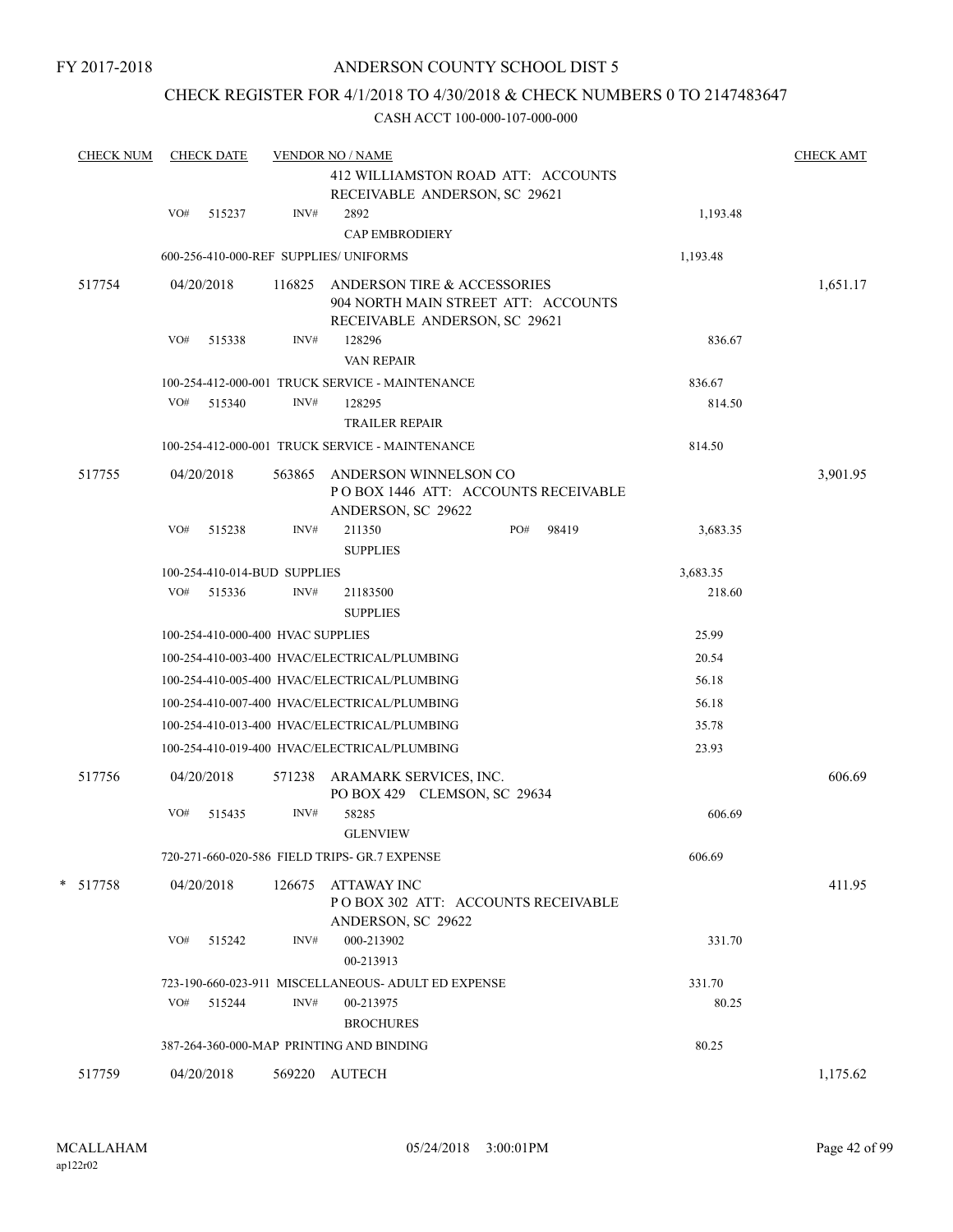### ANDERSON COUNTY SCHOOL DIST 5

### CHECK REGISTER FOR 4/1/2018 TO 4/30/2018 & CHECK NUMBERS 0 TO 2147483647

| <b>CHECK NUM</b> |     | <b>CHECK DATE</b> |        | <b>VENDOR NO / NAME</b>                                                                            |     |       |          | <b>CHECK AMT</b> |
|------------------|-----|-------------------|--------|----------------------------------------------------------------------------------------------------|-----|-------|----------|------------------|
|                  |     |                   |        | POBOX 248 ATT: ACCOUNTS RECEIVABLE<br>WILLIAMSTON, SC 29697                                        |     |       |          |                  |
|                  | VO# | 515328            | INV#   | 6528                                                                                               |     |       | 200.00   |                  |
|                  |     |                   |        | <b>ROBERT ANDERSON</b>                                                                             |     |       |          |                  |
|                  |     |                   |        | 100-254-323-006-400 CONTR SERV-HVAC/ELECT/PLUMBING                                                 |     |       | 200.00   |                  |
|                  | VO# | 515333            | INV#   | 6569                                                                                               |     |       | 975.62   |                  |
|                  |     |                   |        | <b>ROBERT ANDERSON</b>                                                                             |     |       |          |                  |
|                  |     |                   |        | 100-254-323-006-BUD CONTRACTED SERVICES                                                            |     |       | 975.62   |                  |
| 517760           |     | 04/20/2018        | 575063 | BAYADA HOME HEALTH CARE, INC.<br>PO BOX 536446 PITTSBURGH, PA 15253-5906                           |     |       |          | 1,207.50         |
|                  | VO# | 515477            | INV#   | 13355077<br><b>SERVICE</b>                                                                         | PO# | 98130 | 472.50   |                  |
|                  |     |                   |        | 283-126-312-000-000 CONTRACTED SERVICES                                                            |     |       | 472.50   |                  |
|                  | VO# | 515478            | INV#   | 13375743<br><b>SERVICE</b>                                                                         | PO# | 98130 | 735.00   |                  |
|                  |     |                   |        | 283-126-312-000-000 CONTRACTED SERVICES                                                            |     |       | 735.00   |                  |
| 517761           |     | 04/20/2018        | 567666 | <b>EMPLOYEE VENDOR</b><br>BOARD OF TRUSTEES 404 QUAIL HOLLOW<br>ANDERSON, SC 29621                 |     |       |          | 1,917.74         |
|                  | VO# | 515463            | INV#   | 04/07-04/09/18<br><b>TEXAS</b>                                                                     |     |       | 258.00   |                  |
|                  |     |                   |        | 100-231-334-000-000 TRUSTEE EXPENSE                                                                |     |       | 258.00   |                  |
|                  | VO# | 515464            | INV#   | 04/07-04/09/18                                                                                     |     |       | 1,659.74 |                  |
|                  |     |                   |        | <b>TEXAS</b>                                                                                       |     |       |          |                  |
|                  |     |                   |        | 100-231-334-000-000 TRUSTEE EXPENSE                                                                |     |       | 1,659.74 |                  |
| 517762           |     | 04/20/2018        | 573074 | <b>CAPSTONE</b><br>3680 MOMENTUM PLACE CHICAGO, IL<br>60689-5336                                   |     |       |          | 2,330.00         |
|                  | VO# | 515245            | INV#   | 107744<br><b>SUPPLIES</b>                                                                          | PO# | 98498 | 2,330.00 |                  |
|                  |     |                   |        | 201-112-445-010-000 TECHNOLOGY SUPPLIES                                                            |     |       | 2,330.00 |                  |
| 517763           |     | 04/20/2018        |        | 574109 CAROLINA FLORIST SUPPLY LLC<br>1131 PLANTATION ROAD ANDERSON, SC 29621                      |     |       |          | 433.54           |
|                  | VO# | 515248            | INV#   | 2018021243<br>2018021446,2017101631                                                                |     |       | 433.54   |                  |
|                  |     |                   |        | 329-115-410-000-000 SUPPLIES- STATE EQUIPMENT                                                      |     |       | 433.54   |                  |
| 517764           |     | 04/20/2018        | 156525 | <b>CAROLINA FRESH FARMS #4</b><br>3620 HWY 81 NORTH ATT: ACCOUNTS<br>RECEIVABLE ANDERSON, SC 29621 |     |       |          | 184.44           |
|                  | VO# | 515326            | INV#   | 0401052475<br><b>CRUSHER RUN</b>                                                                   |     |       | 184.44   |                  |
|                  |     |                   |        | 100-254-410-003-001 SUPPLIES - MAINTENANCE                                                         |     |       | 184.44   |                  |
| 517765           |     | 04/20/2018        | 569307 | CAROLINA PCO SUPPLY CO. INC                                                                        |     |       |          | 132.15           |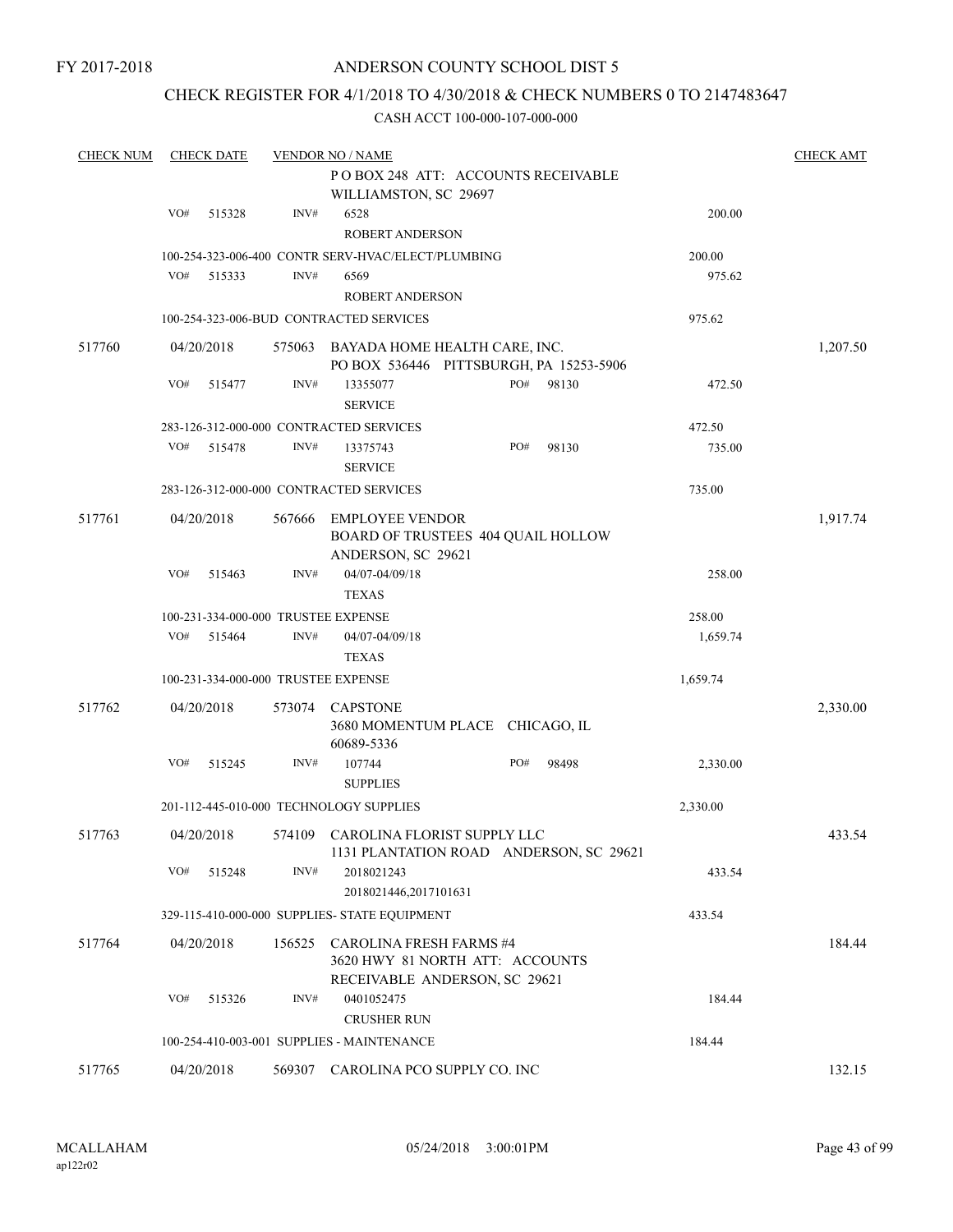### ANDERSON COUNTY SCHOOL DIST 5

### CHECK REGISTER FOR 4/1/2018 TO 4/30/2018 & CHECK NUMBERS 0 TO 2147483647

| <b>CHECK NUM</b> |     | <b>CHECK DATE</b>             |        | <b>VENDOR NO / NAME</b>                                                                      |          | <b>CHECK AMT</b> |
|------------------|-----|-------------------------------|--------|----------------------------------------------------------------------------------------------|----------|------------------|
|                  |     |                               |        | POBOX 3517 ATT: ACCOUNTS RECEIVABLE<br>CAYCE, SC 29171                                       |          |                  |
|                  | VO# | 515323                        | INV#   | 001506                                                                                       | 132.15   |                  |
|                  |     |                               |        | <b>SUPPLIES</b>                                                                              |          |                  |
|                  |     |                               |        | 100-254-410-000-500 PEST MANAGEMENT                                                          | 132.15   |                  |
| 517766           |     | 04/20/2018                    |        | 156900 CAROLINA PRODUCE COMPANY<br>POBOX 3849 ATT: ACCOUNTS RECEIVABLE<br>ANDERSON, SC 29622 |          | 1,677.05         |
|                  | VO# | 515250                        | INV#   | 752660                                                                                       | 72.00    |                  |
|                  |     |                               |        | <b>WHS</b>                                                                                   |          |                  |
|                  |     | 600-256-460-003-000 FOOD      |        |                                                                                              | 72.00    |                  |
|                  | VO# | 515251                        | INV#   | 752839                                                                                       | 29.50    |                  |
|                  |     |                               |        | <b>MCCANTS</b>                                                                               |          |                  |
|                  |     | 600-256-460-005-000 FOOD      |        |                                                                                              | 29.50    |                  |
|                  | VO# | 515252                        | INV#   | 752376                                                                                       | 53.00    |                  |
|                  |     |                               |        | <b>RAMS</b>                                                                                  |          |                  |
|                  |     | 600-256-460-006-000 FOOD      |        |                                                                                              | 53.00    |                  |
|                  | VO# | 515253                        | INV#   | 752684                                                                                       | 32.75    |                  |
|                  |     |                               |        | <b>HOMELAND PARK</b>                                                                         |          |                  |
|                  |     | 600-256-460-011-000 FOOD      |        |                                                                                              | 32.75    |                  |
|                  | VO# | 515255                        | INV#   | 752685                                                                                       | 248.00   |                  |
|                  |     |                               |        | <b>HOMELAND PARK</b>                                                                         |          |                  |
|                  |     | 600-256-460-011-000 FOOD      |        |                                                                                              | 248.00   |                  |
|                  | VO# | 515257                        | INV#   | 752623                                                                                       | 15.00    |                  |
|                  |     |                               |        | SOUTHWOOD                                                                                    |          |                  |
|                  |     | 600-256-460-021-000 FOOD      |        |                                                                                              | 15.00    |                  |
|                  |     | VO# 515258                    | INV#   | 752838<br><b>TLH</b>                                                                         | 55.80    |                  |
|                  |     | 600-256-460-002-000 FOOD      |        |                                                                                              | 55.80    |                  |
|                  | VO# | 515262                        | INV#   | 47357<br>NEVITT FOREST                                                                       | 1,171.00 |                  |
|                  |     | 600-256-460-012-FFV FOOD-FFVP |        |                                                                                              | 1,171.00 |                  |
|                  |     |                               |        |                                                                                              |          |                  |
| 517767           |     | 04/20/2018 571600 CIT         |        | 21146 NETWORK PLACE CHICAGO, IL 60673-1211                                                   |          | 191.33           |
|                  | VO# | 515384                        | INV#   | 31717617                                                                                     | 191.33   |                  |
|                  |     |                               |        | <b>COPIER</b>                                                                                |          |                  |
|                  |     | 100-113-410-021-000 SUPPLIES  |        |                                                                                              | 191.33   |                  |
| 517768           |     | 04/20/2018                    | 570581 | CITY OF ANDERSON POLICE DEPT<br>401 SOUTH MAIN ST ANDERSON, SC 29624                         |          | 546.53           |
|                  | VO# | 515498                        | INV#   | <b>ADULT ED</b><br><b>SECURITY</b>                                                           | 546.53   |                  |
|                  |     |                               |        | 100-181-312-000-000 PURCHASED SERVICES                                                       | 546.53   |                  |
| 517769           |     | 04/20/2018                    |        | 566330 CLEAN CARE OF ANDERSON                                                                |          | 139.00           |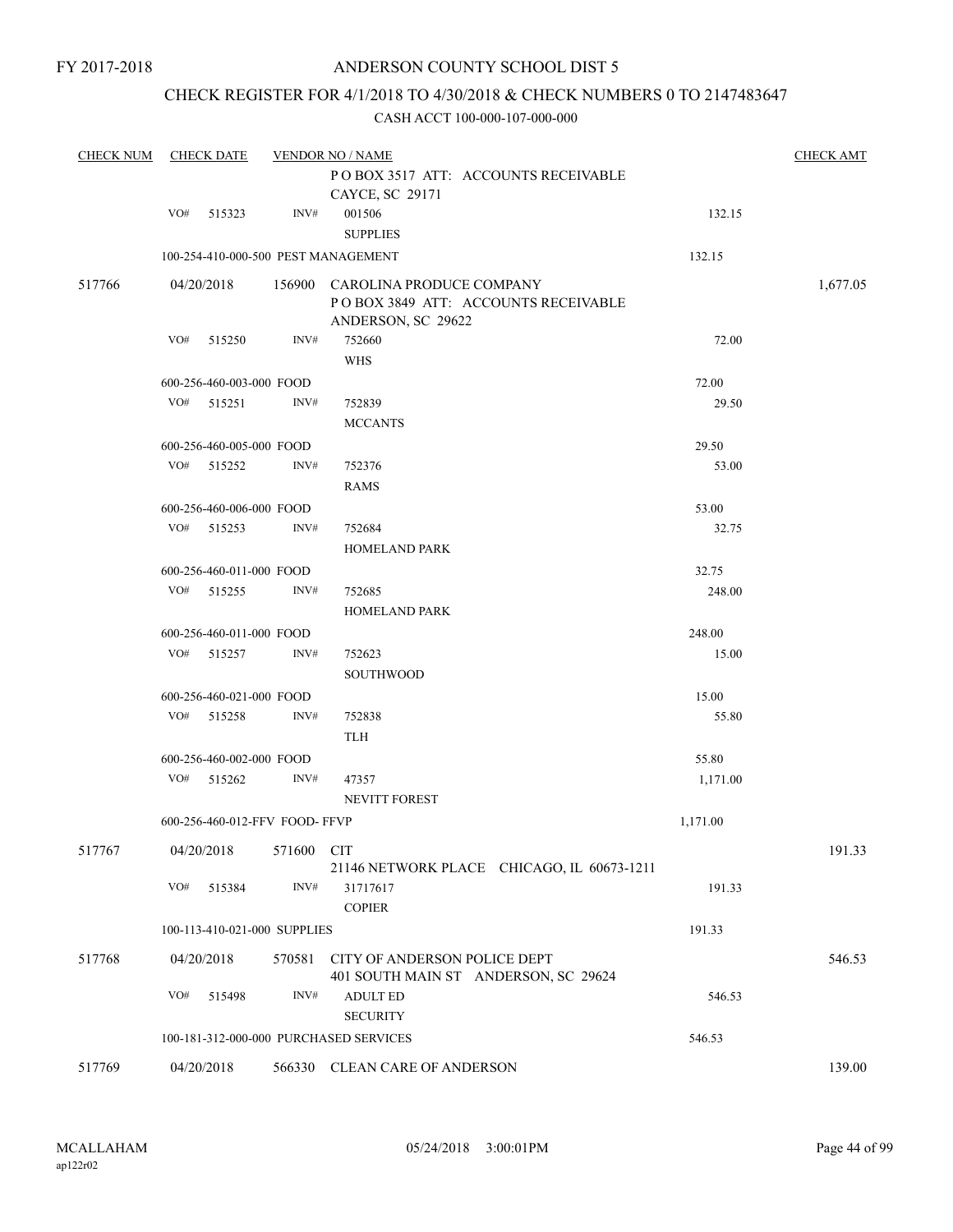### CHECK REGISTER FOR 4/1/2018 TO 4/30/2018 & CHECK NUMBERS 0 TO 2147483647

|        | <b>CHECK NUM</b> |     | <b>CHECK DATE</b>                 |        | <b>VENDOR NO / NAME</b>                                                                                                        |     |       |           | <b>CHECK AMT</b> |
|--------|------------------|-----|-----------------------------------|--------|--------------------------------------------------------------------------------------------------------------------------------|-----|-------|-----------|------------------|
|        |                  |     |                                   |        | P.O. BOX 1563 ATT: ACCOUNTS RECEIVABLE<br>ANDERSON, SC 29622                                                                   |     |       |           |                  |
|        |                  | VO# | 515320                            | INV#   | 25249<br><b>SERVICE</b>                                                                                                        |     |       | 139.00    |                  |
|        |                  |     | 100-254-323-000-001 CONTRACT SRVS |        |                                                                                                                                |     |       | 139.00    |                  |
|        | 517770           |     | 04/20/2018                        |        | 571072 CLEMSON UNIV-ACCOUNTS RECEIVABLE<br>ADMINISTRATIVE SERVICES BUILDING 108 SILAS<br>N PEARMAN BOULEVARD CLEMSON, SC 29634 |     |       |           | 16,000.00        |
|        |                  | VO# | 515263                            | INV#   | W5127343565<br>W5127343566                                                                                                     | PO# | 98539 | 16,000.00 |                  |
|        |                  |     |                                   |        | 100-221-312-000-DCC PS- DUAL CREDIT CLASS                                                                                      |     |       | 16,000.00 |                  |
| $\ast$ | 517772           |     | 04/20/2018                        |        | 187300 CRESCENT SUPPLY CO, INC<br>POBOX 8798 ATT: ACCOUNTS RECEIVABLE<br>GREENVILLE, SC 29604                                  |     |       |           | 814.13           |
|        |                  | VO# | 515312                            | INV#   | 399898<br><b>SUPPLIES</b>                                                                                                      |     |       | 602.06    |                  |
|        |                  |     |                                   |        | 100-254-410-016-400 HVAC/ELECTRICAL/PLUMBING                                                                                   |     |       | 602.06    |                  |
|        |                  |     | VO# 515314                        | INV#   | 399897<br><b>SUPPLIES</b>                                                                                                      |     |       | 112.35    |                  |
|        |                  |     |                                   |        | 100-254-410-020-400 HVAC/ELECTRICAL/PLUMBING                                                                                   |     |       | 112.35    |                  |
|        |                  | VO# | 515316                            | INV#   | 399896<br><b>SUPPLIES</b>                                                                                                      |     |       | 51.90     |                  |
|        |                  |     | 100-254-410-020-000 SUPPLIES      |        |                                                                                                                                |     |       | 51.90     |                  |
|        |                  | VO# | 515318                            | INV#   | 399846<br><b>SUPPLIES</b>                                                                                                      |     |       | 40.66     |                  |
|        |                  |     |                                   |        | 100-254-410-003-400 HVAC/ELECTRICAL/PLUMBING                                                                                   |     |       | 40.66     |                  |
|        |                  | VO# | 515424                            | INV#   | 399782<br><b>SUPPLIES</b>                                                                                                      |     |       | 7.16      |                  |
|        |                  |     |                                   |        | 100-254-410-005-400 HVAC/ELECTRICAL/PLUMBING                                                                                   |     |       | 7.16      |                  |
|        | 517773           |     | 04/20/2018                        | 574261 | <b>CULTURE &amp; HERITAGE MUSEUMS</b><br>MUSEUM OF YORK COUNTY 4621 MT. GALLANT<br>ROAD ROCK HILL, SC 29732                    |     |       |           | 1,008.00         |
|        |                  |     | VO# 515309                        |        | INV# 69743<br>WHTIEHALL                                                                                                        |     |       | 1,008.00  |                  |
|        |                  |     |                                   |        | 719-271-660-019-354 FIELD TRIPS GRADE 4 EXPENSE                                                                                |     |       | 1,008.00  |                  |
|        | 517774           |     | 04/20/2018                        |        | 567489 DE LAGE LANDEN<br>POBOX 41602 PHILADELPHIA, PA 19101-1602                                                               |     |       |           | 508.79           |
|        |                  | VO# | 515382                            | INV#   | 58771364<br><b>COPIER</b>                                                                                                      |     |       | 119.84    |                  |
|        |                  |     | 100-113-410-006-000 SUPPLIES      |        |                                                                                                                                |     |       | 119.84    |                  |
|        |                  |     | VO# 515439                        | INV#   | 58604637<br>CONCORD                                                                                                            | PO# | 97047 | 207.58    |                  |
|        |                  |     | 100-113-410-009-000 SUPPLIES      |        |                                                                                                                                |     |       | 207.58    |                  |
|        |                  |     | VO# 515440                        | INV#   | 58703160<br>SOUTHWOOD                                                                                                          | PO# | 97051 | 77.58     |                  |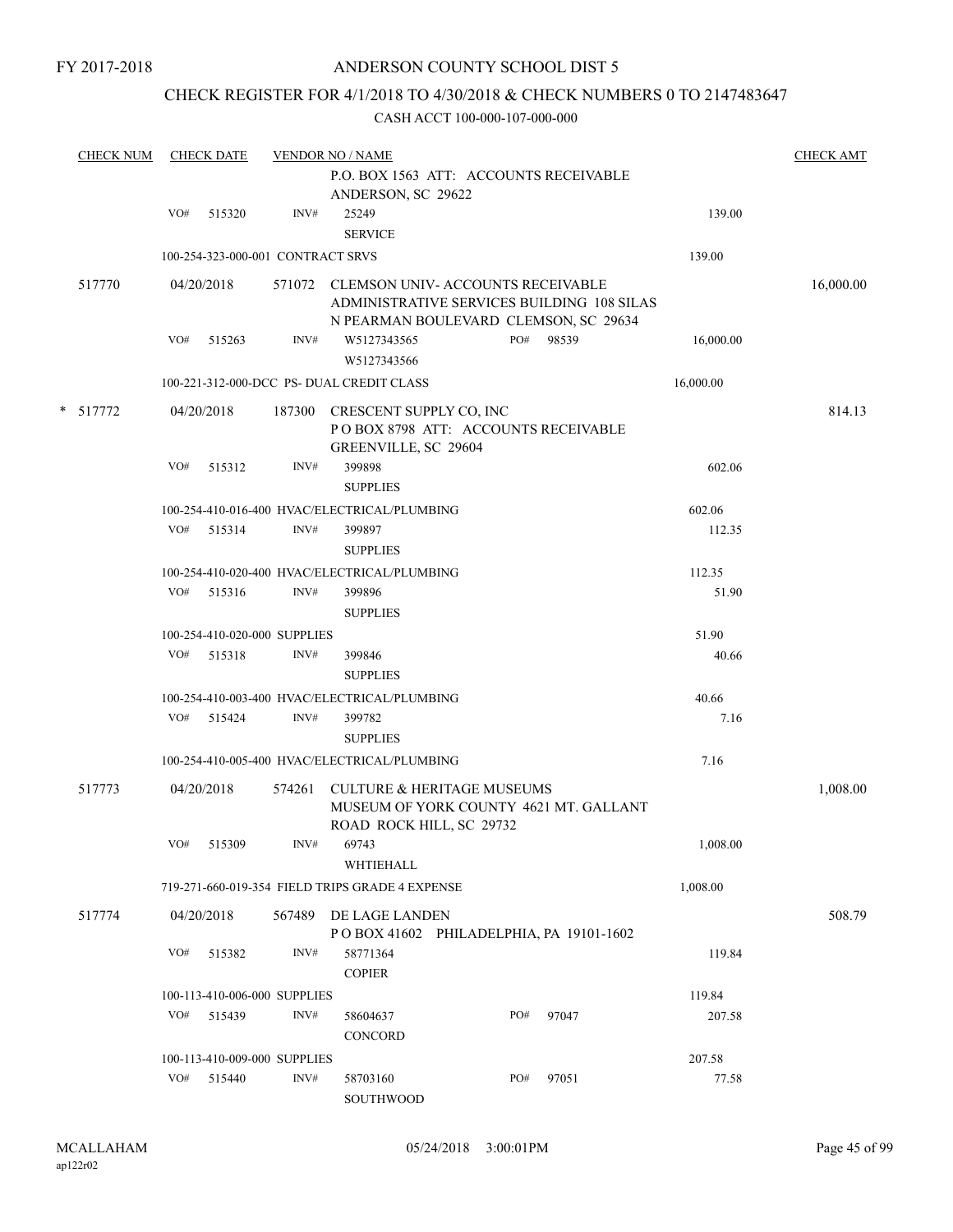# CHECK REGISTER FOR 4/1/2018 TO 4/30/2018 & CHECK NUMBERS 0 TO 2147483647

| <b>CHECK NUM</b> | <b>CHECK DATE</b>                        |        | <b>VENDOR NO / NAME</b>                                                                      |     |       |           | <b>CHECK AMT</b> |
|------------------|------------------------------------------|--------|----------------------------------------------------------------------------------------------|-----|-------|-----------|------------------|
|                  | 100-113-410-021-000 SUPPLIES             |        |                                                                                              |     |       | 77.58     |                  |
|                  | VO#<br>515482                            | INV#   | 58800453<br>WHITEHALL                                                                        | PO# | 97046 | 103.79    |                  |
|                  | 201-112-490-019-000 COPIER COST          |        |                                                                                              |     |       | 103.79    |                  |
| 517775           | 04/20/2018                               | 198651 | DELL MARKETING LP<br>PO BOX 534118 ATT: ACCOUNTS RECEIVABLE<br>ATLANTA, GA 30353-4118        |     |       |           | 301.85           |
|                  | VO#<br>515264                            | INV#   | 10235654741<br><b>SUPPLIES</b>                                                               | PO# | 98494 | 301.85    |                  |
|                  | 100-266-314-006-000 REPAIRS TO EQUIPMENT |        |                                                                                              |     |       | 301.85    |                  |
| 517776           | 04/20/2018                               | 570703 | DON MONOPOLI PRODUCTIONS INC<br>3950 BRISTOL COURT MELBOURNE, FL 32904                       |     |       |           | 2,000.00         |
|                  | VO#<br>515362                            | INV#   | SCASB518<br><b>CONCERT</b>                                                                   |     |       | 2,000.00  |                  |
|                  |                                          |        | 100-255-330-018-000 TRANSPORTATION COSTS                                                     |     |       | 500.00    |                  |
|                  |                                          |        | 718-271-660-018-201 MISCELLANEOUS EXPENSE                                                    |     |       | 1,500.00  |                  |
| 517777           | 04/20/2018                               | 569982 | DSCS HOLDINGS, LLC<br>D/B/A VIRTUAL IMAGE TECHNOLOGY PO BOX<br>2200 CHARLOTTE, NC 28241-2200 |     |       |           | 2,389.21         |
|                  | VO#<br>515265                            | INV#   | 282058<br><b>TLH</b>                                                                         |     |       | 2,389.21  |                  |
|                  | 397-114-410-002-000 SUPPLIES             |        |                                                                                              |     |       | 2,389.21  |                  |
| 517778           | 04/20/2018                               | 211302 | <b>DUKE ENERGY</b><br>PO BOX 70516 ATT: ACCOUNTS RECEIVABLE<br>CHARLOTTE, NC 28272-0516      |     |       |           | 38,078.73        |
|                  | VO#<br>515500                            | INV#   | <b>DUE 4/19</b><br><b>UTILITIES</b>                                                          |     |       | 38,078.73 |                  |
|                  |                                          |        | 100-254-470-000-000 ENERGY-ELECTRICITY & WATER                                               |     |       | 499.85    |                  |
|                  |                                          |        | 100-254-470-001-000 ENERGY-ELECTRICITY & WATER                                               |     |       | 268.08    |                  |
|                  |                                          |        | 100-254-470-002-000 ENERGY-ELECTRICITY & WATER                                               |     |       | 16.44     |                  |
|                  |                                          |        | 100-254-470-013-000 ENERGY-ELECTRICITY & WATER                                               |     |       | 8,601.29  |                  |
|                  |                                          |        | 100-254-470-014-000 ENERGY-ELECTRICITY & WATER                                               |     |       | 4,590.35  |                  |
|                  | 100-254-470-014-THR UTILITIES - THEATRE  |        |                                                                                              |     |       | 1,829.95  |                  |
|                  |                                          |        | 100-254-470-015-000 ENERGY-ELECTRICITY & WATER                                               |     |       | 1,770.80  |                  |
|                  |                                          |        | 100-254-470-016-000 ENERGY-ELECTRICITY & WATER                                               |     |       | 3,553.54  |                  |
|                  |                                          |        | 100-254-470-017-000 ENERGY-ELECTRICITY & WATER                                               |     |       | 6,718.35  |                  |
|                  |                                          |        | 100-254-470-020-000 ENERGY-ELECTRICITY & WATER                                               |     |       | 9.629.59  |                  |
|                  |                                          |        | 100-254-470-023-000 ENERGY-ELECTRICITY & WATER                                               |     |       | 84.78     |                  |
|                  | 600-256-470-026-000 ENERGY               |        |                                                                                              |     |       | 515.71    |                  |
| 517779           | 04/20/2018                               | 570823 | <b>EASTSIDE TRANSPORTATION SERVICES</b><br>2311 AIRPORT ROAD GREER, SC 29650                 |     |       |           | 367.50           |
|                  | VO#<br>515436                            | INV#   | 66208<br><b>GLENVIEW</b>                                                                     |     |       | 367.50    |                  |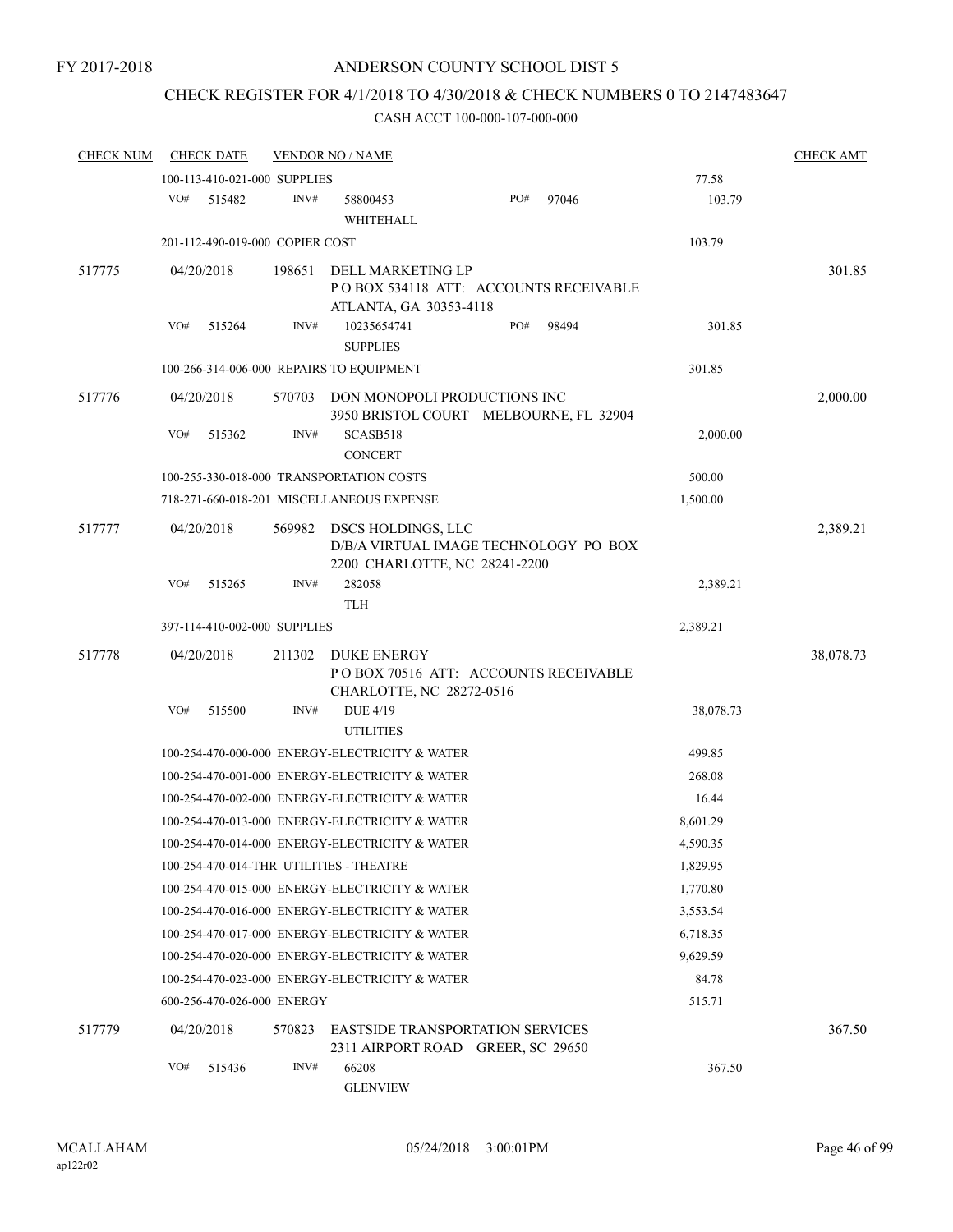# CHECK REGISTER FOR 4/1/2018 TO 4/30/2018 & CHECK NUMBERS 0 TO 2147483647

| <b>CHECK NUM</b> |     | <b>CHECK DATE</b>            |        | <b>VENDOR NO / NAME</b>                                                                                           |          | <b>CHECK AMT</b> |
|------------------|-----|------------------------------|--------|-------------------------------------------------------------------------------------------------------------------|----------|------------------|
|                  |     |                              |        | 720-271-660-020-601 BAND CLUB EXPENSE                                                                             | 367.50   |                  |
| * 517781         |     | 04/20/2018                   |        | 571257 EDUCATION MANAGEMENT SYSTEMS, INC<br>PO BOX 745000 ATLANTA, GA 30374                                       |          | 1,125.00         |
|                  | VO# | 515266                       | INV#   | 32311<br><b>HOSTING</b>                                                                                           | 1,125.00 |                  |
|                  |     | 600-256-445-000-000 SOFTWARE |        |                                                                                                                   | 1,125.00 |                  |
| 517782           |     | 04/20/2018                   | 563495 | ELECTRIC CITY UTILITIES<br>CITY OF ANDERSON PO BOX 100146 COLUMBIA,<br>SC 29202-3301                              |          | 8,311.18         |
|                  | VO# | 515499                       | INV#   | DUE MAY 3                                                                                                         | 8,311.18 |                  |
|                  |     |                              |        | <b>WATER &amp; SEWER</b>                                                                                          |          |                  |
|                  |     |                              |        | 100-254-470-000-000 ENERGY-ELECTRICITY & WATER                                                                    | 114.98   |                  |
|                  |     |                              |        | 100-254-470-001-000 ENERGY-ELECTRICITY & WATER                                                                    | 750.76   |                  |
|                  |     |                              |        | 100-254-470-005-000 ENERGY-ELECTRICITY & WATER                                                                    | 12.00    |                  |
|                  |     |                              |        | 100-254-470-006-000 ENERGY-ELECTRICITY & WATER                                                                    | 2,256.64 |                  |
|                  |     |                              |        | 100-254-470-012-000 ENERGY-ELECTRICITY & WATER                                                                    | 910.38   |                  |
|                  |     |                              |        | 100-254-470-015-000 ENERGY-ELECTRICITY & WATER                                                                    | 846.38   |                  |
|                  |     |                              |        | 100-254-470-016-000 ENERGY-ELECTRICITY & WATER                                                                    | 1,108.94 |                  |
|                  |     |                              |        | 100-254-470-018-000 ENERGY-ELECTRICITY & WATER                                                                    | 1,013.48 |                  |
|                  |     |                              |        | 100-254-470-021-000 ENERGY-ELECTRICITY & WATER                                                                    | 1,297.62 |                  |
| 517783           |     | 04/20/2018                   | 575240 | ELECTRIC CITY PLAYHOUSE<br>514 NORTH MURRAY AVE ANDERSON, SC 29625                                                |          | 435.00           |
|                  | VO# | 515493                       | INV#   | 2021<br><b>ANNE FRANK</b>                                                                                         | 435.00   |                  |
|                  |     |                              |        | 705-271-660-005-593 FIELD TRIPS-MISC. EXPENSE                                                                     | 435.00   |                  |
| 517784           |     | 04/20/2018                   | 566245 | ESRI<br>ENVIRONMENTAL SYSTMES RESEARCH INST PO                                                                    |          | 856.00           |
|                  | VO# | 515267                       | INV#   | BOX 741076 LOS ANGELES, CA 90074-1076<br>PO#<br>98457<br>93439514<br><b>LICENSE</b>                               | 856.00   |                  |
|                  |     |                              |        | 100-233-312-000-000 PURCHASED SERVICES                                                                            | 856.00   |                  |
| 517785           |     | 04/20/2018                   | 569871 | FOLLETT SCHOOL SOLUTIONS, INC<br>91826 COLLECTION CENTER DRIVE ATT:<br>ACCOUNTS RECEIVABLE CHICAGO, IL 60693-0918 |          | 142.16           |
|                  | VO# | 515268                       | INV#   | 753565F-3<br><b>BOOKS</b>                                                                                         | 142.16   |                  |
|                  |     | 100-222-410-011-000 SUPPLIES |        |                                                                                                                   | 142.16   |                  |
| 517786           |     | 04/20/2018                   | 237555 | <b>FORMS &amp; SUPPLY</b><br>PO BOX 563953 ATT: ACCOUNTS RECEIVABLE<br>CHARLOTTE, NC 28256                        |          | 3,930.11         |
|                  | VO# | 515270                       | INV#   | 4501704<br><b>SUPPLIES</b>                                                                                        | 2,161.40 |                  |
|                  |     | 924-147-410-015-000 SUPPLIES |        |                                                                                                                   | 2,161.40 |                  |
|                  | VO# | 515431                       | INV#   | 4500776-0                                                                                                         | 1,768.71 |                  |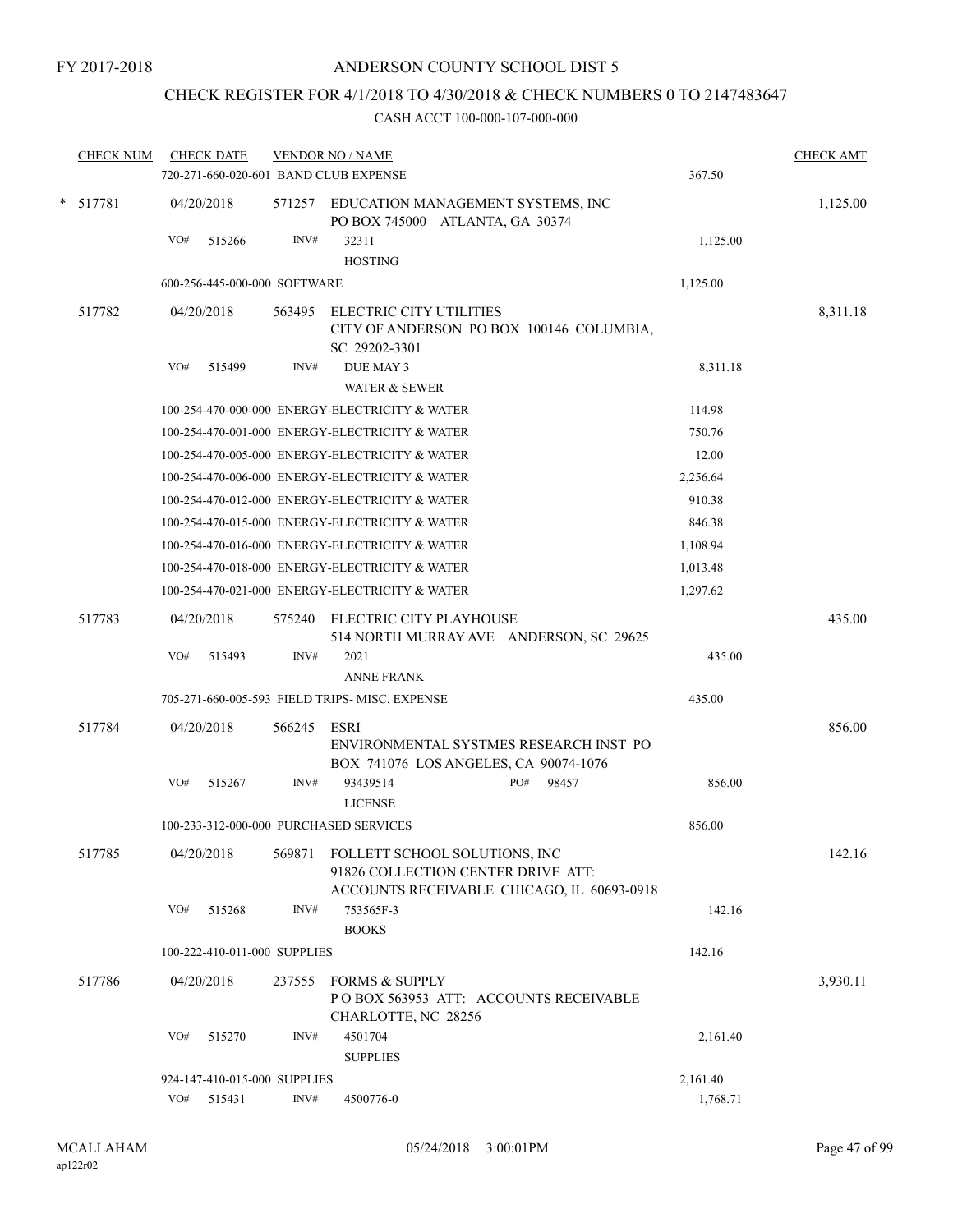### ANDERSON COUNTY SCHOOL DIST 5

### CHECK REGISTER FOR 4/1/2018 TO 4/30/2018 & CHECK NUMBERS 0 TO 2147483647

| <b>CHECK NUM</b> | <b>CHECK DATE</b>            |        | <b>VENDOR NO / NAME</b><br><b>CHAIRS</b>                                                              |              |           | <b>CHECK AMT</b> |
|------------------|------------------------------|--------|-------------------------------------------------------------------------------------------------------|--------------|-----------|------------------|
|                  |                              |        | 719-271-660-019-201 MISCELLANEOUS EXPENSE                                                             |              | 1,768.71  |                  |
| 517787           | 04/20/2018                   | 565534 | FROEHLING & ROBERTSON, INC<br>3015 DUMBARTON ROAD ATT: ACCOUNTS<br>RECEIVABLE RICHMOND, VA 23228-5831 |              |           | 7,889.00         |
|                  | VO#<br>515271                | INV#   | 151739<br>151740                                                                                      | PO#<br>98117 | 7,889.00  |                  |
|                  |                              |        | 505-271-540-002-BSC BASEBALL&SOFTBALL COMPLEX                                                         |              | 4,017.00  |                  |
|                  |                              |        | 505-271-540-003-BSC BASEBALL&SOFTBALL COMPLEX                                                         |              | 3,872.00  |                  |
| 517788           | 04/20/2018                   | 570843 | <b>GATEWAY SUPPLY CO</b><br>CORPORATE OFFICES P.O. BOX 2826 COLUMBIA,<br>SC 29202                     |              |           | 173.74           |
|                  | VO#<br>515301                | INV#   | S4251370<br><b>SUPPLIES</b>                                                                           |              | 173.74    |                  |
|                  |                              |        | 100-254-410-001-400 HVAC/ELECTRICAL/PLUMBING                                                          |              | 37.45     |                  |
|                  |                              |        | 100-254-410-010-400 HVAC/ELECTRICAL/PLUMBING                                                          |              | 120.44    |                  |
|                  |                              |        | 100-254-410-017-400 HVAC/ELECTRICAL/PLUMBING                                                          |              | 15.85     |                  |
| 517789           | 04/20/2018                   | 571892 | <b>GEORGIA AQUARIUM GROUP SALES</b><br>225 BAKER STREET NW ATLANTA, GA 30313                          |              |           | 2,832.31         |
|                  | VO#<br>515429                | INV#   | 63724<br><b>CENTERVILLE</b>                                                                           |              | 2,832.31  |                  |
|                  |                              |        | 707-190-660-007-352 FIELD TRIPS GRADE 2 EXPENSE                                                       |              | 2,832.31  |                  |
| 517790           | 04/20/2018                   | 249700 | GLENN PLUMBING COMPANY, INC<br>481 EAST WHITNER STREET ATT: ACCOUNTS<br>RECEIVABLE ANDERSON, SC 29624 |              |           | 22,661.32        |
|                  | VO#<br>515272                | INV#   | 0418081<br><b>SOUTHWOOD</b>                                                                           | PO#<br>98028 | 20,480.00 |                  |
|                  |                              |        | 515-256-540-021-FAN GREASE TRAP INTERCEPTOR                                                           |              | 20,480.00 |                  |
|                  | VO#<br>515294                | INV#   | 0318271<br><b>MCCANTS</b>                                                                             |              | 220.66    |                  |
|                  |                              |        | 100-254-323-005-400 CONTR SERV-HVAC/ELECT/PLUMBING                                                    |              | 220.66    |                  |
|                  | VO#<br>515295                | INV#   | 0418082<br><b>MCCANTS</b>                                                                             |              | 1,750.00  |                  |
|                  |                              |        | 100-254-323-005-400 CONTR SERV-HVAC/ELECT/PLUMBING                                                    |              | 1,750.00  |                  |
|                  | VO#<br>515298                | INV#   | 0318272<br>NEW PROSPECT                                                                               |              | 210.66    |                  |
|                  |                              |        | 100-254-323-010-400 CONTR SERV-HVAC/ELECT/PLUMBING                                                    |              | 210.66    |                  |
| 517791           | 04/20/2018                   | 572373 | <b>GREY HOUSE PUBLISHING</b><br>PO BOX 56 AMENIA, NY 12501-0056                                       |              |           | 179.10           |
|                  | VO#<br>515378                | INV#   | 347901<br><b>YEARBOOK</b>                                                                             | PO#<br>98310 | 179.10    |                  |
|                  | 100-222-410-002-000 SUPPLIES |        |                                                                                                       |              | 179.10    |                  |
| 517792           | 04/20/2018                   |        | 566478 GT SYSTEMS                                                                                     |              |           | 4,575.00         |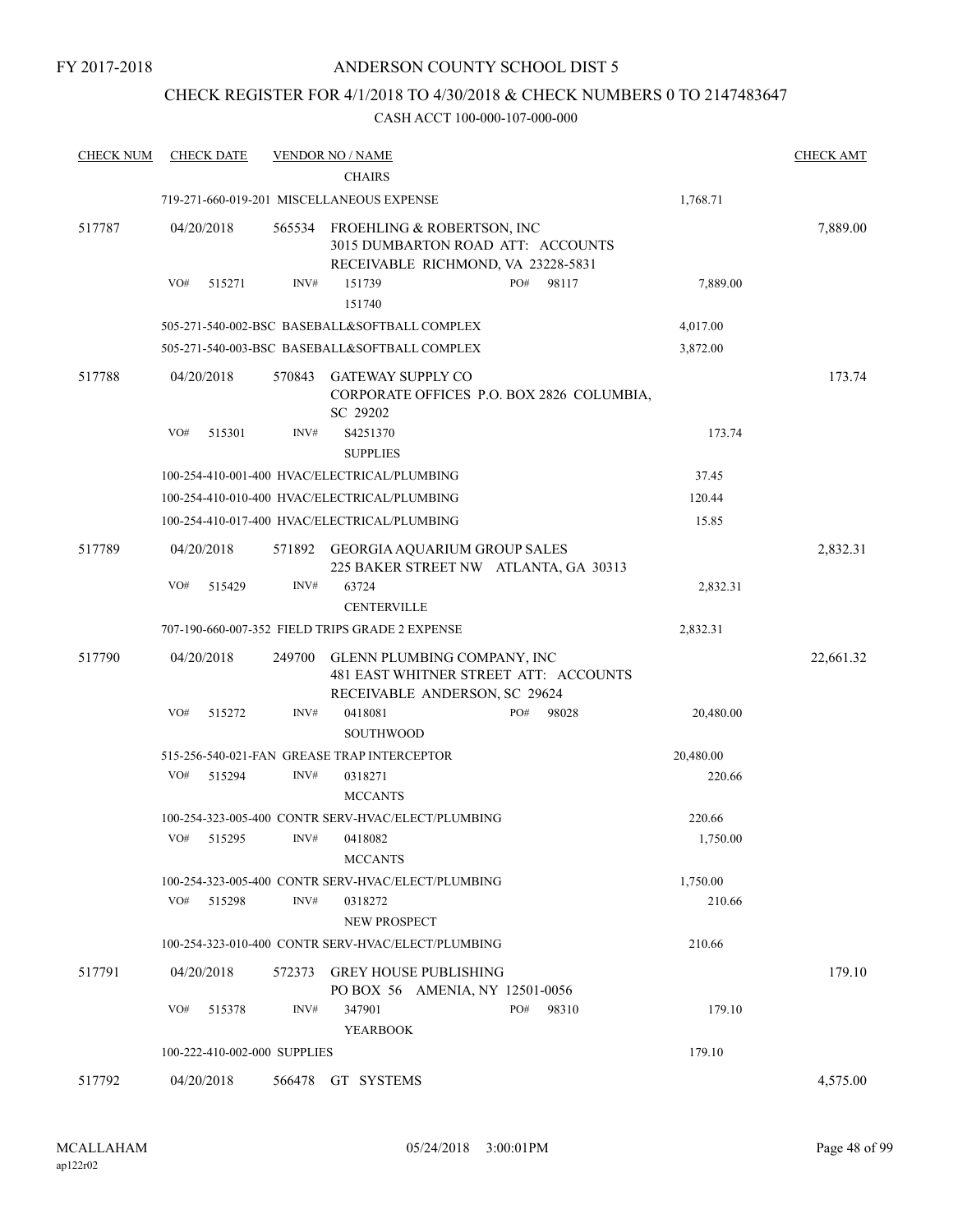### CHECK REGISTER FOR 4/1/2018 TO 4/30/2018 & CHECK NUMBERS 0 TO 2147483647

| <b>CHECK NUM</b> |     | <b>CHECK DATE</b>            |      | <b>VENDOR NO / NAME</b>                                                              |     |       |           | <b>CHECK AMT</b> |
|------------------|-----|------------------------------|------|--------------------------------------------------------------------------------------|-----|-------|-----------|------------------|
|                  |     |                              |      | 166 PARNELL BRIDGE ROAD ATT: ACCOUNTS                                                |     |       |           |                  |
|                  |     |                              |      | RECEIVABLE MARIETTA, SC 29661                                                        |     |       |           |                  |
|                  | VO# | 515497                       | INV# | MWX14<br>MIDWAY ELEM                                                                 | PO# | 98280 | 4,575.00  |                  |
|                  |     |                              |      | 397-112-445-017-000 SMARTBOARD INSTALLATION                                          |     |       | 4,575.00  |                  |
| 517793           |     | 04/20/2018                   |      | 264114 HEINEMANN                                                                     |     |       |           | 21,084.71        |
|                  |     |                              |      | 15963 COLLECTIONS CENTER DRIVE ATT:<br>ACCOUNTS RECEIVABLE CHICAGO, IL 60693         |     |       |           |                  |
|                  | VO# | 515274                       | INV# | PO 98430                                                                             | PO# | 98430 | 21,084.71 |                  |
|                  |     |                              |      | <b>BOOKS</b>                                                                         |     |       |           |                  |
|                  |     | 387-224-410-000-ELA SUPPLIES |      |                                                                                      |     |       | 21,084.71 |                  |
| 517794           |     | 04/20/2018                   |      | 573279 HERSHEY CREAMERY COMPANY<br>301 S CAMERON STREET HARRISBURG, PA<br>17101-2815 |     |       |           | 1,878.42         |
|                  | VO# | 515208                       | INV# | 12793462                                                                             |     |       | 32.40     |                  |
|                  |     |                              |      | <b>TL HANNA</b>                                                                      |     |       |           |                  |
|                  |     | 600-256-460-002-000 FOOD     |      |                                                                                      |     |       | 32.40     |                  |
|                  |     | VO# 515209                   | INV# | 12848852                                                                             |     |       | 106.56    |                  |
|                  |     |                              |      | <b>MCCANTS</b>                                                                       |     |       |           |                  |
|                  |     | 600-256-460-005-000 FOOD     |      |                                                                                      |     |       | 106.56    |                  |
|                  |     | VO# 515210                   | INV# | 12799905                                                                             |     |       | 408.42    |                  |
|                  |     |                              |      | 12845000                                                                             |     |       |           |                  |
|                  |     | 600-256-460-006-000 FOOD     |      |                                                                                      |     |       | 185.04    |                  |
|                  |     | 600-256-460-006-000 FOOD     |      |                                                                                      |     |       | 223.38    |                  |
|                  |     | VO# 515211                   | INV# | 12799835                                                                             |     |       | 457.68    |                  |
|                  |     |                              |      | <b>CENTERVILLE</b>                                                                   |     |       |           |                  |
|                  |     | 600-256-460-007-000 FOOD     |      |                                                                                      |     |       | 457.68    |                  |
|                  |     | VO# 515212                   | INV# | 12803185                                                                             |     |       | 316.98    |                  |
|                  |     |                              |      | <b>MCLEES ELEM</b>                                                                   |     |       |           |                  |
|                  |     | 600-256-460-008-000 FOOD     |      |                                                                                      |     |       | 316.98    |                  |
|                  |     | VO# 515213                   | INV# | 12796667                                                                             |     |       | 59.76     |                  |
|                  |     |                              |      | <b>GLENVIEW</b>                                                                      |     |       |           |                  |
|                  |     | 600-256-460-020-000 FOOD     |      |                                                                                      |     |       | 59.76     |                  |
|                  | VO# | 515214                       | INV# | 12800625                                                                             |     |       | 143.94    |                  |
|                  |     |                              |      | <b>SOUTHWOOD</b>                                                                     |     |       |           |                  |
|                  |     | 600-256-460-021-000 FOOD     |      |                                                                                      |     |       | 143.94    |                  |
|                  | VO# | 515219                       | INV# | 12790264<br>12836082                                                                 |     |       | 275.28    |                  |
|                  |     |                              |      | 712-271-660-012-391 ICE CREAM SALES EXPENSE                                          |     |       | 162.24    |                  |
|                  |     |                              |      | 712-271-660-012-391 ICE CREAM SALES EXPENSE                                          |     |       | 113.04    |                  |
|                  | VO# | 515433                       | INV# | 0012891223                                                                           |     |       | 77.40     |                  |
|                  |     |                              |      | <b>ICE CREAM</b>                                                                     |     |       |           |                  |
|                  |     |                              |      | 719-271-660-019-391 ICE CREAM SALES EXPENSE                                          |     |       | 77.40     |                  |
| * 517796         |     | 04/20/2018                   |      | 568245 HILTON GARDEN INN                                                             |     |       |           | 856.80           |
|                  |     |                              |      | 8910 FARROW ROAD COLUMBIA, SC 29203                                                  |     |       |           |                  |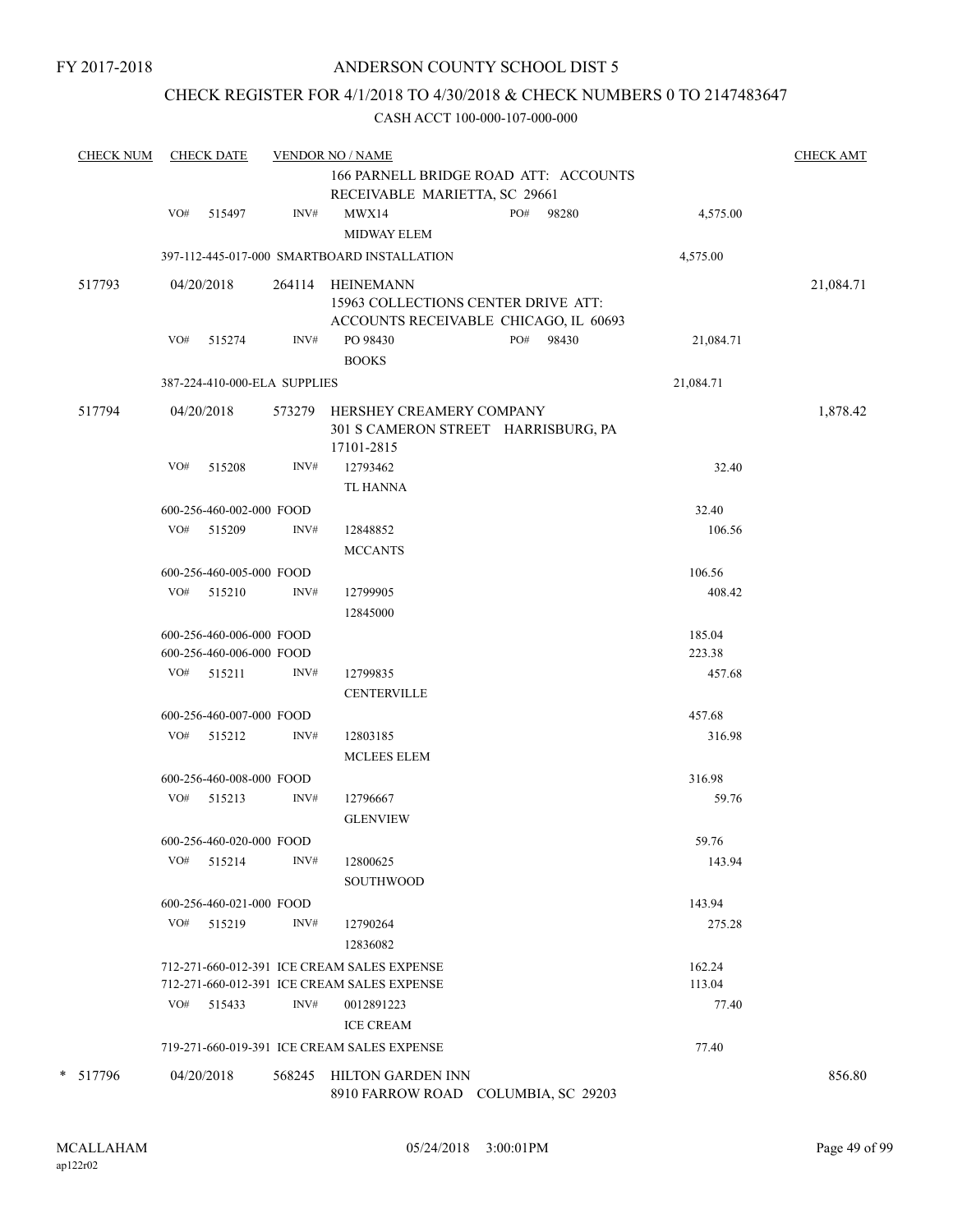# CHECK REGISTER FOR 4/1/2018 TO 4/30/2018 & CHECK NUMBERS 0 TO 2147483647

| <b>CHECK NUM</b> |     | <b>CHECK DATE</b> |                                    | <b>VENDOR NO / NAME</b>                                                                  |          | <b>CHECK AMT</b> |
|------------------|-----|-------------------|------------------------------------|------------------------------------------------------------------------------------------|----------|------------------|
|                  | VO# | 515481            | INV#                               | 3441643943<br><b>SHANNON RICE</b>                                                        | 856.80   |                  |
|                  |     |                   |                                    | 100-255-333-000-000 TRIPS AND CONFERENCES                                                | 856.80   |                  |
| 517797           |     | 04/20/2018        | 268000                             | HOFFMAN & HOFFMAN, INC<br>PO BOX 896000 ATT: ACCOUNTS RECEIVABLE<br>CHARLOTTE, NC 28289  |          | 331.09           |
|                  | VO# | 515289            | INV#                               | 440699<br><b>ROOF FAN</b>                                                                | 331.09   |                  |
|                  |     |                   |                                    | 100-254-323-011-BUD CONTRACTED SERVICES                                                  | 331.09   |                  |
| 517798           |     | 04/20/2018        |                                    | 282620 IONOSPHERE TOURS<br>307 N. MAIN STREET ANDERSON, SC 29621                         |          | 2,400.00         |
|                  | VO# | 515276            | INV#                               | 6086<br>HOMELAND PARK                                                                    | 2,400.00 |                  |
|                  |     |                   |                                    | 711-271-660-011-352 FIELD TRIPS GRADE 2 EXPENSE                                          | 2,400.00 |                  |
| 517799           |     | 04/20/2018        |                                    | 564696 JOHNSTONE SUPPLY<br>POBOX 17466 GREENVILLE, SC 29606                              |          | 251.06           |
|                  | VO# | 515287            | INV#                               | 4003001<br><b>SUPPLIES</b>                                                               | 251.06   |                  |
|                  |     |                   |                                    | 100-254-410-019-400 HVAC/ELECTRICAL/PLUMBING                                             | 251.06   |                  |
| 517800           |     | 04/20/2018        |                                    | 300176 JOSTENS INC<br>21336 NETWORK PLACE ATT: ACCOUNTS<br>RECEIVABLE CHICAGO, IL 60673  |          | 3,513.31         |
|                  | VO# | 515277            | INV#                               | 21277359<br><b>DIPLOMAS</b>                                                              | 313.31   |                  |
|                  |     |                   |                                    | 100-114-410-000-000 SUPPLIES AND MATERIALS                                               | 313.31   |                  |
|                  | VO# | 515278            | INV#                               | <b>YEARBOOK</b><br><b>SOUTHWOOD</b>                                                      | 3,200.00 |                  |
|                  |     |                   |                                    | 721-190-660-021-552 YEARBOOK EXPENSE                                                     | 3,200.00 |                  |
| 517801           |     | 04/20/2018        |                                    | 572859 LIFETOUCH NATIONAL SCHOOL STUDIOS<br>PO BOX 46993 EDEN PRAIRIE, MN 55344-9728     |          | 2,259.00         |
|                  | VO# | 515279            | INV#                               | 11534818<br>NEW PROSPECT                                                                 | 2,259.00 |                  |
|                  |     |                   |                                    | 710-271-660-010-240 YEARBOOK EXPENSE                                                     | 2,259.00 |                  |
| *<br>517803      |     | 04/20/2018        | 329401                             | <b>LOWES BUSINESS ACCOUNT</b><br>PO BOX 530954 CREDIT SERVICES ATLANTA, GA<br>30353-0954 |          | 2,012.85         |
|                  | VO# | 515281            | INV#                               | 913568<br>913891                                                                         | 73.69    |                  |
|                  |     |                   | 325-115-410-000-0CO SUPPLIES (C/O) |                                                                                          | 73.69    |                  |
|                  | VO# | 515370            | INV#                               | 7288008<br><b>PURCHASES</b>                                                              | 1,939.16 |                  |
|                  |     |                   |                                    | 100-254-410-000-000 CUSTODIAL SUPPLIES                                                   | 70.25    |                  |
|                  |     |                   |                                    | 100-254-410-000-001 MAINT. SUPPLIES-STRUCTURES                                           | 220.39   |                  |
|                  |     |                   |                                    | 100-254-410-000-100 SMALL EQUIPMENT                                                      | 455.39   |                  |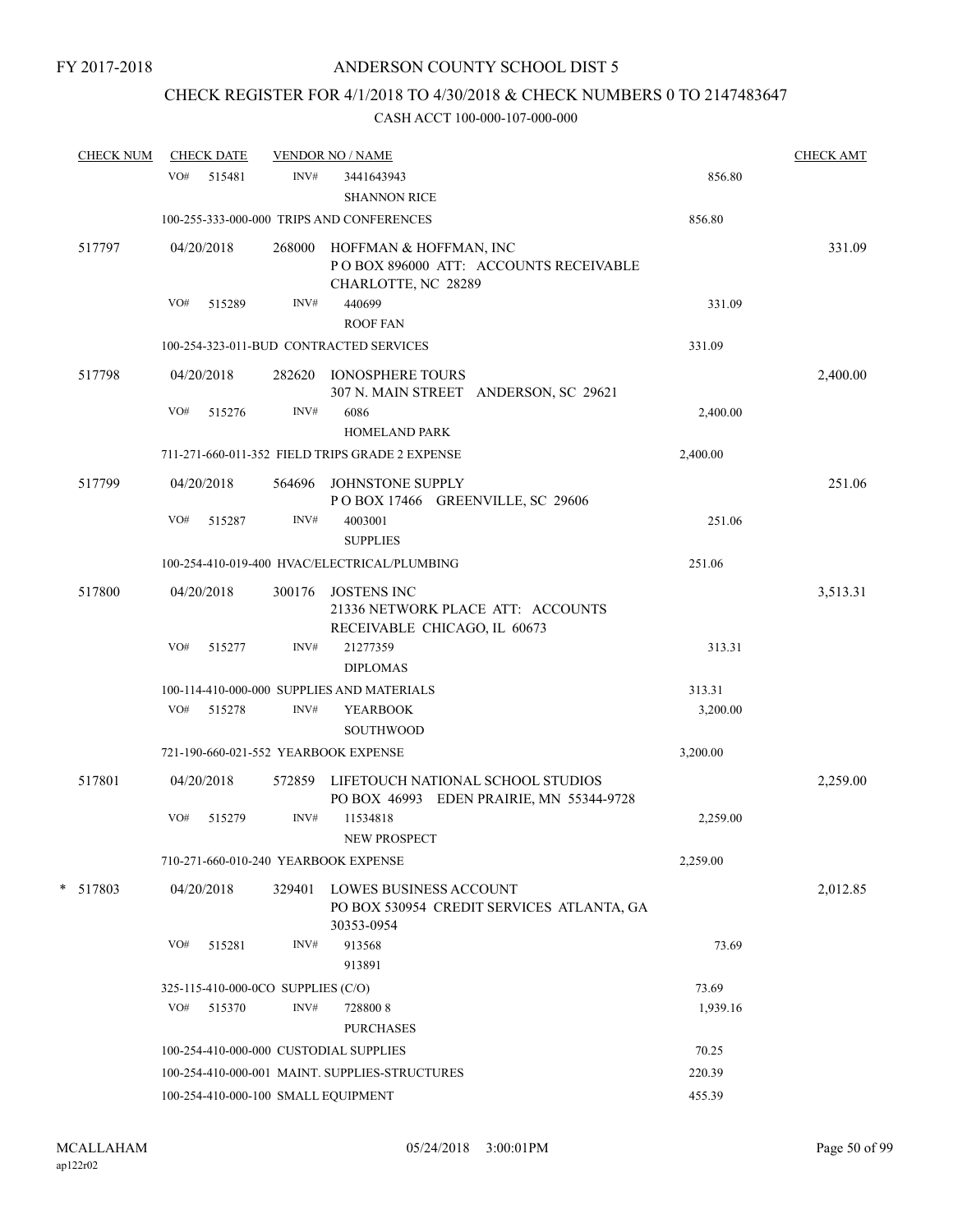### CHECK REGISTER FOR 4/1/2018 TO 4/30/2018 & CHECK NUMBERS 0 TO 2147483647

| <u>CHECK NUM</u> | <b>CHECK DATE</b> |                                   |        | <b>VENDOR NO / NAME</b>                                                                          |              |          | <b>CHECK AMT</b> |
|------------------|-------------------|-----------------------------------|--------|--------------------------------------------------------------------------------------------------|--------------|----------|------------------|
|                  |                   | 100-254-410-000-400 HVAC SUPPLIES |        |                                                                                                  |              | 31.42    |                  |
|                  |                   |                                   |        | 100-254-410-001-001 SUPPLIES - MAINTENANCE                                                       |              | 97.48    |                  |
|                  |                   |                                   |        | 100-254-410-001-400 HVAC/ELECTRICAL/PLUMBING                                                     |              | 13.18    |                  |
|                  |                   |                                   |        | 100-254-410-002-001 SUPPLIES - MAINTENANCE                                                       |              | 200.24   |                  |
|                  |                   |                                   |        | 100-254-410-003-001 SUPPLIES - MAINTENANCE                                                       |              | 36.44    |                  |
|                  |                   |                                   |        | 100-254-410-006-001 SUPPLIES - MAINTENANCE                                                       |              | 46.21    |                  |
|                  |                   |                                   |        | 100-254-410-006-400 HVAC/ELECTRICAL/PLUMBING                                                     |              | 42.64    |                  |
|                  |                   |                                   |        | 100-254-410-007-001 SUPPLIES - MAINTENANCE                                                       |              | 17.27    |                  |
|                  |                   |                                   |        | 100-254-410-009-001 SUPPLIES - MAINTENANCE                                                       |              | 25.13    |                  |
|                  |                   | 100-254-410-009-BUD SUPPLIES      |        |                                                                                                  |              | 82.11    |                  |
|                  |                   |                                   |        | 100-254-410-010-400 HVAC/ELECTRICAL/PLUMBING                                                     |              | 1.93     |                  |
|                  |                   |                                   |        | 100-254-410-012-001 SUPPLIES - MAINTENANCE                                                       |              | 205.76   |                  |
|                  |                   |                                   |        | 100-254-410-014-001 SUPPLIES - MAINTENANCE                                                       |              | 30.23    |                  |
|                  |                   | 100-254-410-014-BUD SUPPLIES      |        |                                                                                                  |              | 39.47    |                  |
|                  |                   |                                   |        | 100-254-410-016-001 SUPPLIES - MAINTENANCE                                                       |              | 94.79    |                  |
|                  |                   |                                   |        | 100-254-410-017-001 SUPPLIES - MANTENANCE                                                        |              | 69.64    |                  |
|                  |                   |                                   |        | 100-254-410-018-001 SUPPLIES - MAINTENANCE                                                       |              | 54.44    |                  |
|                  |                   |                                   |        | 100-254-410-019-400 HVAC/ELECTRICAL/PLUMBING                                                     |              | 36.12    |                  |
|                  |                   |                                   |        | 100-254-410-020-001 SUPPLIES - MAINTENANCE                                                       |              | 37.61    |                  |
|                  |                   |                                   |        | 100-254-410-020-400 HVAC/ELECTRICAL/PLUMBING                                                     |              | 9.76     |                  |
|                  |                   |                                   |        | 600-256-323-005-000 REPAIRS TO EQUIPMENT                                                         |              | 21.26    |                  |
| 517804           | 04/20/2018        |                                   | 573745 | MARCH OF DIMES<br>37 VILLA RD SUITE 317 B-123 GREENVILLE, SC<br>29615                            |              |          | 1,252.01         |
|                  | VO#               | 515282                            | INV#   | <b>DONATION</b><br>WHITEHALL                                                                     |              | 1,252.01 |                  |
|                  |                   |                                   |        | 719-271-660-019-397 MARCH OF DIMES EXPENSE                                                       |              | 1,252.01 |                  |
| 517805           | 04/20/2018        |                                   | 575225 | MARRIOTT NASHVILLE<br>201 8TH AVENUE SOUTH NASHVILLE, TN 37203                                   |              |          | 1,238.94         |
|                  | VO#               | 515283                            | INV#   | 32KP2FDV<br>MALISSA BROCK                                                                        | PO#<br>98564 | 1,238.94 |                  |
|                  |                   |                                   |        | 100-221-333-000-ELE TRIPS AND CONFERENCES                                                        |              | 1,238.94 |                  |
| 517806           | 04/20/2018        |                                   |        | 574634 MCKENZIE, EDWARD^^<br>964 JESSE BYRD RD HARTSVILLE, SC 29550                              |              |          | 2,300.00         |
|                  | VO#               | 515286                            | INV#   | 205<br>CAMERA REMOVAL/INSTALL                                                                    |              | 2,300.00 |                  |
|                  |                   |                                   |        | 100-255-323-000-000 CONTRACTED SERVICES                                                          |              | 2,300.00 |                  |
| 517807           | 04/20/2018        |                                   | 349701 | MED CENTRAL HEALTH RESOURCES<br>3424 CLEMSON BLVD ATT: ACCOUNTS<br>RECEIVABLE ANDERSON, SC 29621 |              |          | 595.00           |
|                  | VO#               | 515288                            | INV#   | 48356<br><b>LOUDERMILK</b>                                                                       |              | 65.00    |                  |
|                  |                   |                                   |        | 100-255-323-000-000 CONTRACTED SERVICES                                                          |              | 65.00    |                  |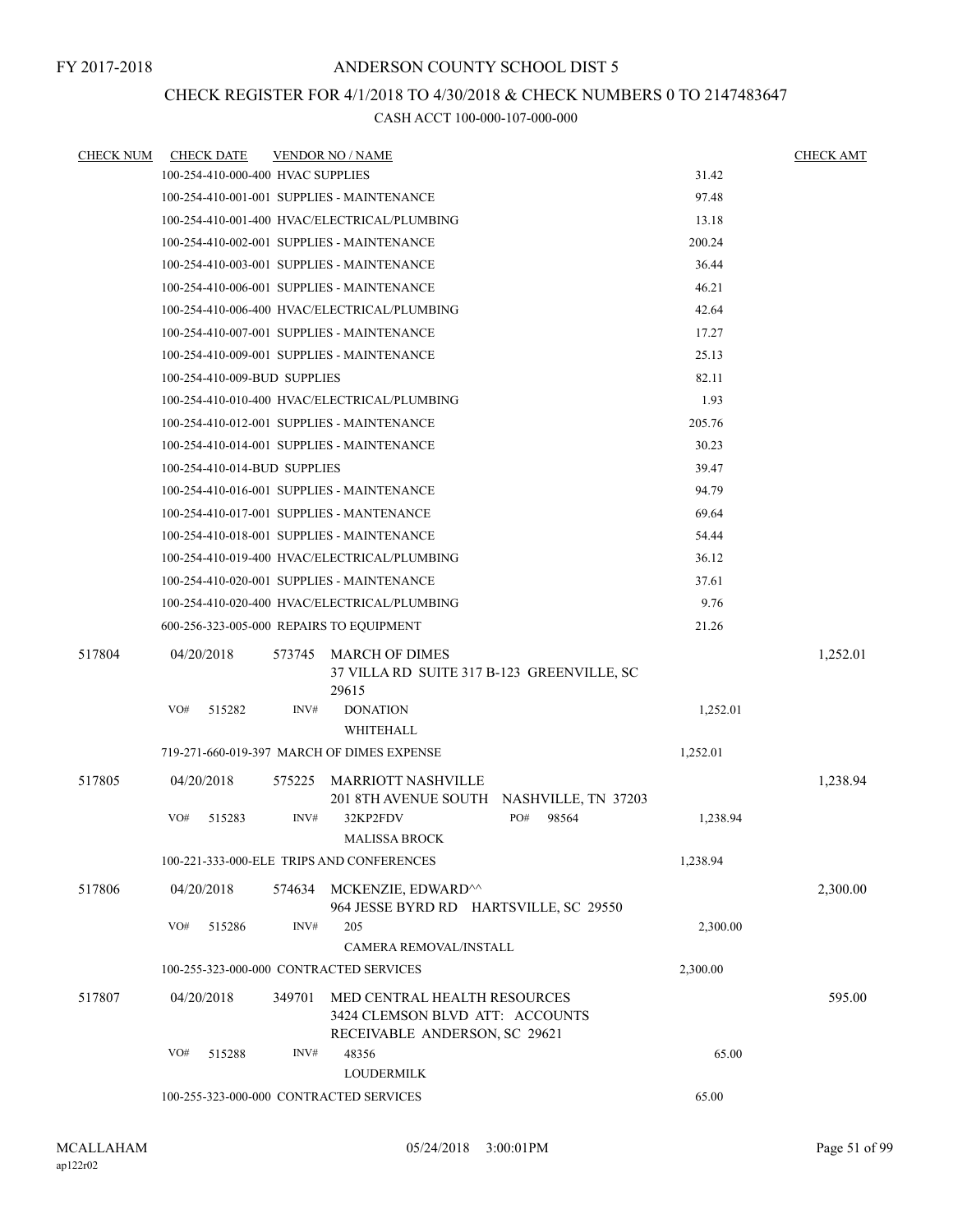# CHECK REGISTER FOR 4/1/2018 TO 4/30/2018 & CHECK NUMBERS 0 TO 2147483647

| <b>CHECK NUM</b> | <b>CHECK DATE</b>            |        | <b>VENDOR NO / NAME</b>                                                                             |        | <b>CHECK AMT</b> |
|------------------|------------------------------|--------|-----------------------------------------------------------------------------------------------------|--------|------------------|
|                  | VO#<br>515290                | INV#   | 4495<br><b>EARLE</b>                                                                                | 65.00  |                  |
|                  |                              |        | 100-255-323-000-000 CONTRACTED SERVICES                                                             | 65.00  |                  |
|                  | VO#<br>515291                | INV#   | 53933<br><b>SANTOS</b>                                                                              | 85.00  |                  |
|                  |                              |        | 100-255-323-000-000 CONTRACTED SERVICES                                                             | 85.00  |                  |
|                  | VO#<br>515292                | INV#   | 53933                                                                                               | 20.00  |                  |
|                  |                              |        | <b>SANTOS</b>                                                                                       |        |                  |
|                  |                              |        | 100-255-323-000-000 CONTRACTED SERVICES                                                             | 20.00  |                  |
|                  | VO#<br>515293                | INV#   | 4781                                                                                                | 65.00  |                  |
|                  |                              |        | <b>MCCLAIN</b>                                                                                      |        |                  |
|                  |                              |        | 100-255-323-000-000 CONTRACTED SERVICES                                                             | 65.00  |                  |
|                  | VO#<br>515296                | INV#   | 53944                                                                                               | 105.00 |                  |
|                  |                              |        | <b>WHITWORTH</b>                                                                                    |        |                  |
|                  |                              |        | 100-255-323-000-000 CONTRACTED SERVICES                                                             | 105.00 |                  |
|                  | VO# 515297                   | INV#   | 13144                                                                                               | 85.00  |                  |
|                  |                              |        | <b>MARSHALL</b>                                                                                     |        |                  |
|                  |                              |        | 100-255-323-000-000 CONTRACTED SERVICES                                                             | 85.00  |                  |
|                  | VO#<br>515299                | INV#   | 20387                                                                                               | 20.00  |                  |
|                  |                              |        | <b>RODGERS</b>                                                                                      |        |                  |
|                  |                              |        | 100-255-323-000-000 CONTRACTED SERVICES                                                             | 20.00  |                  |
|                  | VO#<br>515300                | INV#   | 20387                                                                                               | 85.00  |                  |
|                  |                              |        | <b>RODGERS</b>                                                                                      |        |                  |
|                  |                              |        | 100-255-323-000-000 CONTRACTED SERVICES                                                             | 85.00  |                  |
| 517808           | 04/20/2018                   | 573349 | MEDSHORE AMBULANCE SERVICE<br>EXPLORER POST 224 1011 ELLA STREET<br>ANDERSON, SC 29621              |        | 595.00           |
|                  | VO#<br>515302                | INV#   | 915                                                                                                 | 595.00 |                  |
|                  |                              |        | <b>GLENVIEW FOOTBALL</b>                                                                            |        |                  |
|                  |                              |        | 720-271-660-020-663 ATHLETIC GENERAL EXPENSE                                                        | 595.00 |                  |
| 517809           | 04/20/2018                   | 352100 | MEREDITH BATTERY SERVICE<br>1802 WEST WHITNER STREET ATT: ACCOUNTS<br>RECEIVABLE ANDERSON, SC 29624 |        | 369.65           |
|                  | VO#<br>515284                | INV#   | 99276<br><b>BATTERIES</b>                                                                           | 260.70 |                  |
|                  | 100-254-410-005-000 SUPPLIES |        |                                                                                                     | 260.70 |                  |
|                  | VO#<br>515285                | INV#   | 99320                                                                                               | 108.95 |                  |
|                  |                              |        | <b>BATTERIES</b>                                                                                    |        |                  |
|                  |                              |        | 100-254-412-000-001 TRUCK SERVICE - MAINTENANCE                                                     | 108.95 |                  |
| 517810           | 04/20/2018                   | 568048 | MERL'S COUNTERTOPS, INC<br>104 HIGHWAY 201 ABBEVILLE, SC 29620                                      |        | 661.14           |
|                  | VO#<br>515280                | INV#   | 130699<br><b>CENTERVILLE</b>                                                                        | 661.14 |                  |
|                  | 100-254-410-007-BUD SUPPLIES |        |                                                                                                     | 661.14 |                  |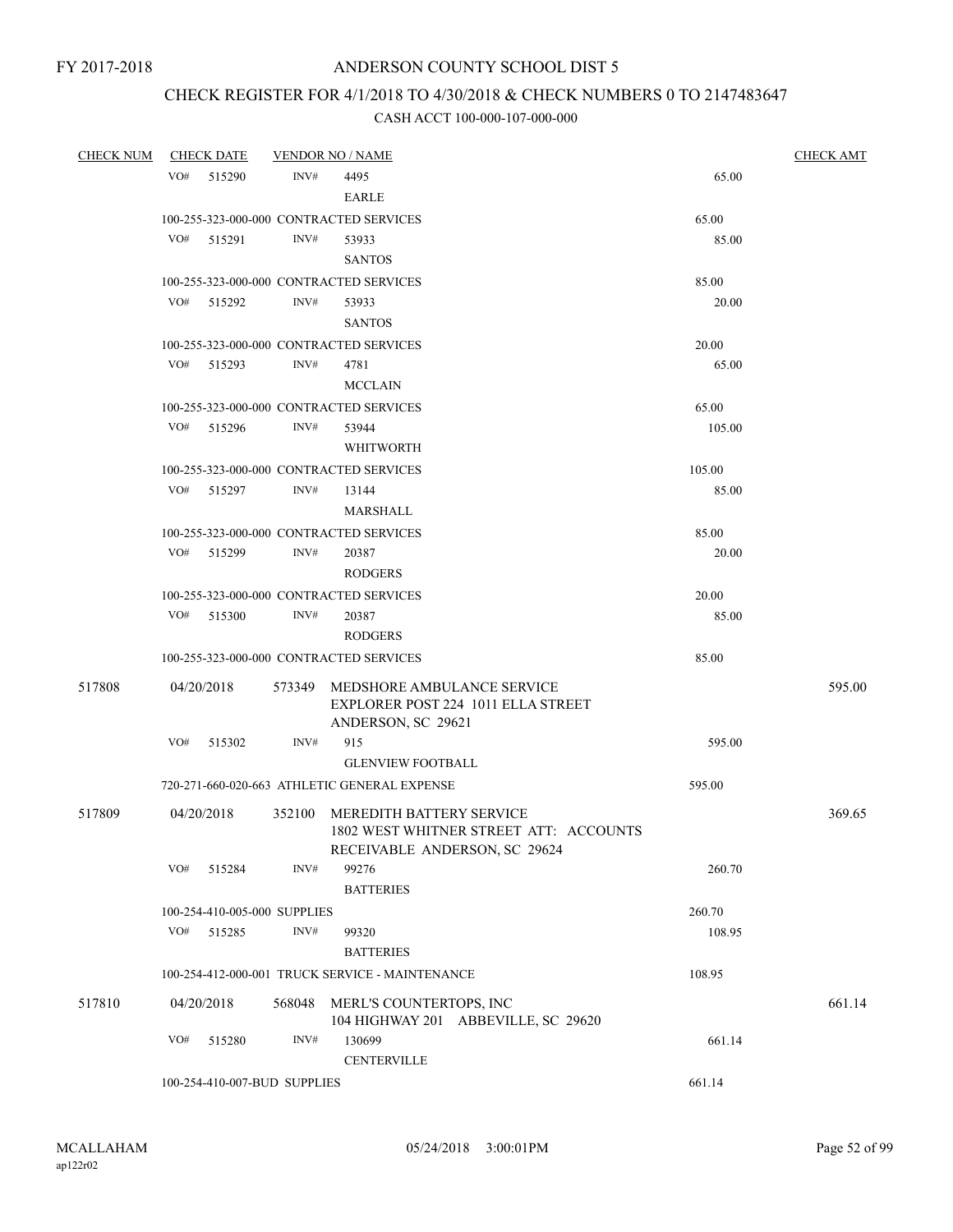### ANDERSON COUNTY SCHOOL DIST 5

# CHECK REGISTER FOR 4/1/2018 TO 4/30/2018 & CHECK NUMBERS 0 TO 2147483647

| <b>CHECK NUM</b> | <b>CHECK DATE</b>                    |        | <b>VENDOR NO / NAME</b>                                                 |                                          |          | <b>CHECK AMT</b> |
|------------------|--------------------------------------|--------|-------------------------------------------------------------------------|------------------------------------------|----------|------------------|
| 517811           | 04/20/2018                           | 569461 | METROGROUP, INC<br>CITY, NY 11101                                       | 50-23 TWENTY-THIRD STREET LONG ISLAND    |          | 2,251.66         |
|                  | VO#<br>515303                        | INV#   | 550323<br><b>SERVICE</b>                                                | PO#<br>97174                             | 2,251.66 |                  |
|                  |                                      |        | 100-254-323-000-600 MAINTENANCE SERVICES                                |                                          | 2,251.66 |                  |
| 517812           | 04/20/2018                           | 358500 | MINUTEMAN PRESS<br>RECEIVABLE ANDERSON, SC 29621-4108                   | 3308 NORTH MAIN STREET ATT: ACCOUNTS     |          | 623.51           |
|                  | VO#<br>515432                        | INV#   | 83578<br><b>DRY ERASE</b>                                               |                                          | 623.51   |                  |
|                  |                                      |        | 719-271-660-019-201 MISCELLANEOUS EXPENSE                               |                                          | 623.51   |                  |
| 517813           | 04/20/2018                           | 575141 | MORLEY ATHLETIC SUPPLY CO INC                                           | 208 DIVISION STREET AMSTERDAM, NY 12010  |          | 1,326.00         |
|                  | VO#<br>515305                        | INV#   | DM-351<br><b>WATER STATION</b>                                          | PO#<br>98351                             | 1,326.00 |                  |
|                  |                                      |        | 100-271-410-005-000 MIDDLE SCHOOL SUPPLIES                              |                                          | 1,326.00 |                  |
| 517814           | 04/20/2018                           | 573801 | <b>MUSICAL INNOVATIONS</b><br>29607-5917                                | 150-G TANNER RD AT BUTLER GREENVILLE, SC |          | 299.51           |
|                  | VO#<br>515381                        | INV#   | 280797<br><b>ACCT 17540</b>                                             |                                          | 299.51   |                  |
|                  |                                      |        | 817-112-410-014-000 SUPPLIES AND MATERIALS                              |                                          | 299.51   |                  |
| 517815           | 04/20/2018                           | 574388 | NAPA AUTO PARTS                                                         | 508 SOUTH MAIN ST ANDERSON, SC 29624     |          | 628.98           |
|                  | VO#<br>515311                        | INV#   | 5229<br><b>SUPPLIES</b>                                                 |                                          | 628.98   |                  |
|                  | 325-115-410-000-0CO SUPPLIES (C/O)   |        |                                                                         |                                          | 157.03   |                  |
|                  |                                      |        | 701-271-660-001-862 AUTO MECHANICS EXPENSE                              |                                          | 471.95   |                  |
| 517816           | 04/20/2018                           |        | 575242 NATIONAL ART HONOR SOCIETY<br>901 PRINCE ST ALEXANDRIA, VA 22314 |                                          |          | 182.99           |
|                  | VO#<br>515503                        | INV#   | ID 5915114<br>SOUTHWOOD                                                 |                                          | 182.99   |                  |
|                  | 721-190-660-021-644 ART HIGH EXPENSE |        |                                                                         |                                          | 182.99   |                  |
| 517817           | 04/20/2018                           |        | 574487 NORTH POINTE PETTY CASH                                          |                                          |          | 325.00           |
|                  | VO#<br>515313                        | INV#   | <b>CASH BOX</b><br>PETTY CASH                                           |                                          | 325.00   |                  |
|                  | 713-271-660-013-220 MUSIC EXPENSE    |        |                                                                         |                                          | 25.00    |                  |
|                  | 713-271-660-013-228 ART EXPENSE      |        |                                                                         |                                          | 300.00   |                  |
| 517818           | 04/20/2018                           | 570060 | O'DELL OIL CO, INC<br>BELTON, SC 29627                                  | POBOX 96 ATT: ACCOUNTS RECEIVABLE        |          | 732.14           |
|                  | VO#<br>515275                        | INV#   | 1392200                                                                 |                                          | 732.14   |                  |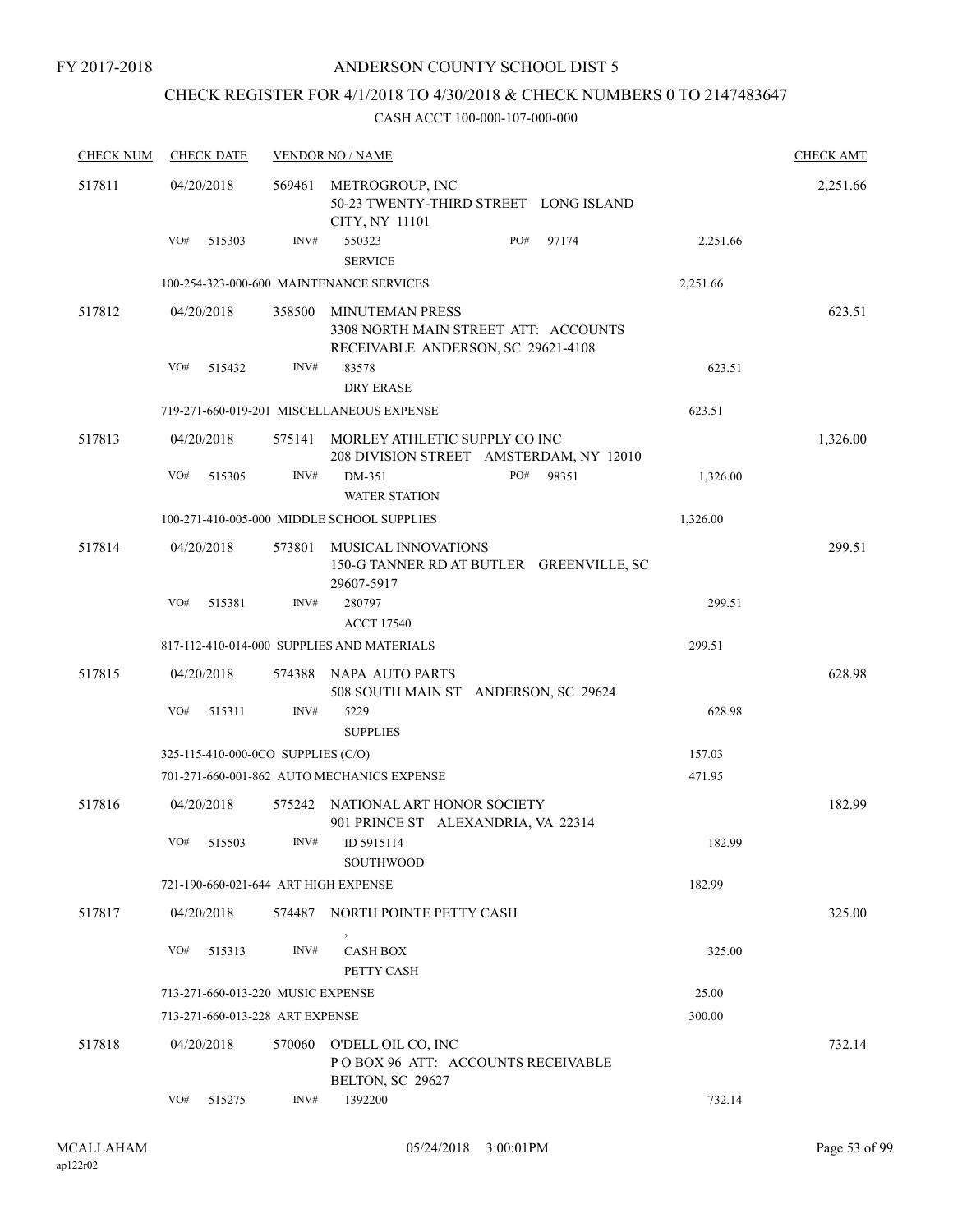### CHECK REGISTER FOR 4/1/2018 TO 4/30/2018 & CHECK NUMBERS 0 TO 2147483647

| <b>CHECK NUM</b> | <b>CHECK DATE</b> |                                     | <b>VENDOR NO / NAME</b>                                                                                            |     |       |        | <b>CHECK AMT</b> |
|------------------|-------------------|-------------------------------------|--------------------------------------------------------------------------------------------------------------------|-----|-------|--------|------------------|
|                  |                   |                                     | <b>FUEL</b>                                                                                                        |     |       |        |                  |
|                  |                   |                                     | 100-254-410-020-400 HVAC/ELECTRICAL/PLUMBING                                                                       |     |       | 732.14 |                  |
| 517819           | 04/20/2018        |                                     | 389900 OFFICE DEPOT<br>POBOX 1413 CHARLOTTE, NC 28201-1413                                                         |     |       |        | 574.39           |
|                  | VO#               | 515315<br>INV#                      | 114484711001                                                                                                       |     |       | 95.44  |                  |
|                  |                   |                                     | <b>SUPPLIES</b>                                                                                                    |     |       |        |                  |
|                  |                   | 124-114-410-024-000 SUPPLIES        |                                                                                                                    |     |       | 95.44  |                  |
|                  | VO# 515317        | INV#                                | 116095754001                                                                                                       |     |       | 51.98  |                  |
|                  |                   |                                     | <b>SUPPLIES</b>                                                                                                    |     |       |        |                  |
|                  |                   | 100-113-410-020-000 SUPPLIES        |                                                                                                                    |     |       | 51.98  |                  |
|                  | VO# 515319        | INV#                                | 116094777001                                                                                                       |     |       | 25.41  |                  |
|                  |                   |                                     | <b>SUPPLIES</b>                                                                                                    |     |       |        |                  |
|                  |                   |                                     | 720-271-660-020-493 SCHOOL/CLASS DONATIONS EXPENSE                                                                 |     |       | 25.41  |                  |
|                  | VO#<br>515321     | INV#                                | 2120346125                                                                                                         |     |       | 51.48  |                  |
|                  |                   |                                     | <b>SUPPLIES</b>                                                                                                    |     |       |        |                  |
|                  |                   | 100-233-410-000-000 SUPPLIES        |                                                                                                                    |     |       | 51.48  |                  |
|                  | VO# 515322        | INV#                                | 118431273001                                                                                                       | PO# | 98434 | 101.54 |                  |
|                  |                   |                                     | <b>SUPPLIES</b>                                                                                                    |     |       |        |                  |
|                  |                   | 100-221-410-000-ELE SUPPLIES        |                                                                                                                    |     |       | 101.54 |                  |
|                  | VO# 515324        | INV#                                | 118850006001                                                                                                       |     |       | 61.89  |                  |
|                  |                   |                                     | 118850235001                                                                                                       |     |       |        |                  |
|                  |                   | 100-113-410-010-000 SUPPLIES        |                                                                                                                    |     |       | 61.89  |                  |
|                  | VO# 515325        | INV#                                | 117416991001                                                                                                       |     |       | 70.79  |                  |
|                  |                   |                                     | 117417164001, 117417165001                                                                                         |     |       |        |                  |
|                  |                   | 100-112-410-007-000 SUPPLIES        |                                                                                                                    |     |       | 29.41  |                  |
|                  |                   | 100-112-410-007-000 SUPPLIES        |                                                                                                                    |     |       | 5.87   |                  |
|                  |                   | 100-112-410-007-000 SUPPLIES        |                                                                                                                    |     |       | 35.51  |                  |
|                  | VO# 515379        | INV#                                | 117762047001                                                                                                       |     |       | 115.86 |                  |
|                  |                   |                                     | <b>SUPPLIES</b>                                                                                                    |     |       |        |                  |
|                  |                   | 100-112-410-019-0RE RELATED ARTS    |                                                                                                                    |     |       | 115.86 |                  |
| 517820           | 04/20/2018        |                                     | 573133 PALMETTO BOYS STATE POST #14<br>LIEUTENANT COMMANDER RANDY SMITH 106<br>RUSTIC LANE ANDERSON, SC 29621-2225 |     |       |        | 600.00           |
|                  | VO# 515479        | INV#                                | <b>SPONSORSHIP</b><br>TLH & WHS                                                                                    |     |       | 600.00 |                  |
|                  |                   |                                     | 100-114-410-000-000 SUPPLIES AND MATERIALS                                                                         |     |       | 600.00 |                  |
|                  |                   |                                     |                                                                                                                    |     |       |        |                  |
| 517821           | 04/20/2018        |                                     | 564798 PARTSMASTER                                                                                                 |     |       |        | 386.63           |
|                  |                   |                                     | PO BOX 971342 DALLAS, TX 75397-1342                                                                                |     |       |        |                  |
|                  | VO#               | INV#<br>515269                      | 23269136                                                                                                           |     |       | 177.39 |                  |
|                  |                   |                                     | <b>DOOR INSTALL</b>                                                                                                |     |       |        |                  |
|                  |                   |                                     | 100-254-410-001-001 SUPPLIES - MAINTENANCE                                                                         |     |       | 177.39 |                  |
|                  | VO#               | INV#<br>515273                      | 23269135                                                                                                           |     |       | 209.24 |                  |
|                  |                   |                                     | <b>SUPPLIES</b>                                                                                                    |     |       |        |                  |
|                  |                   | 100-254-410-000-100 SMALL EQUIPMENT |                                                                                                                    |     |       | 209.24 |                  |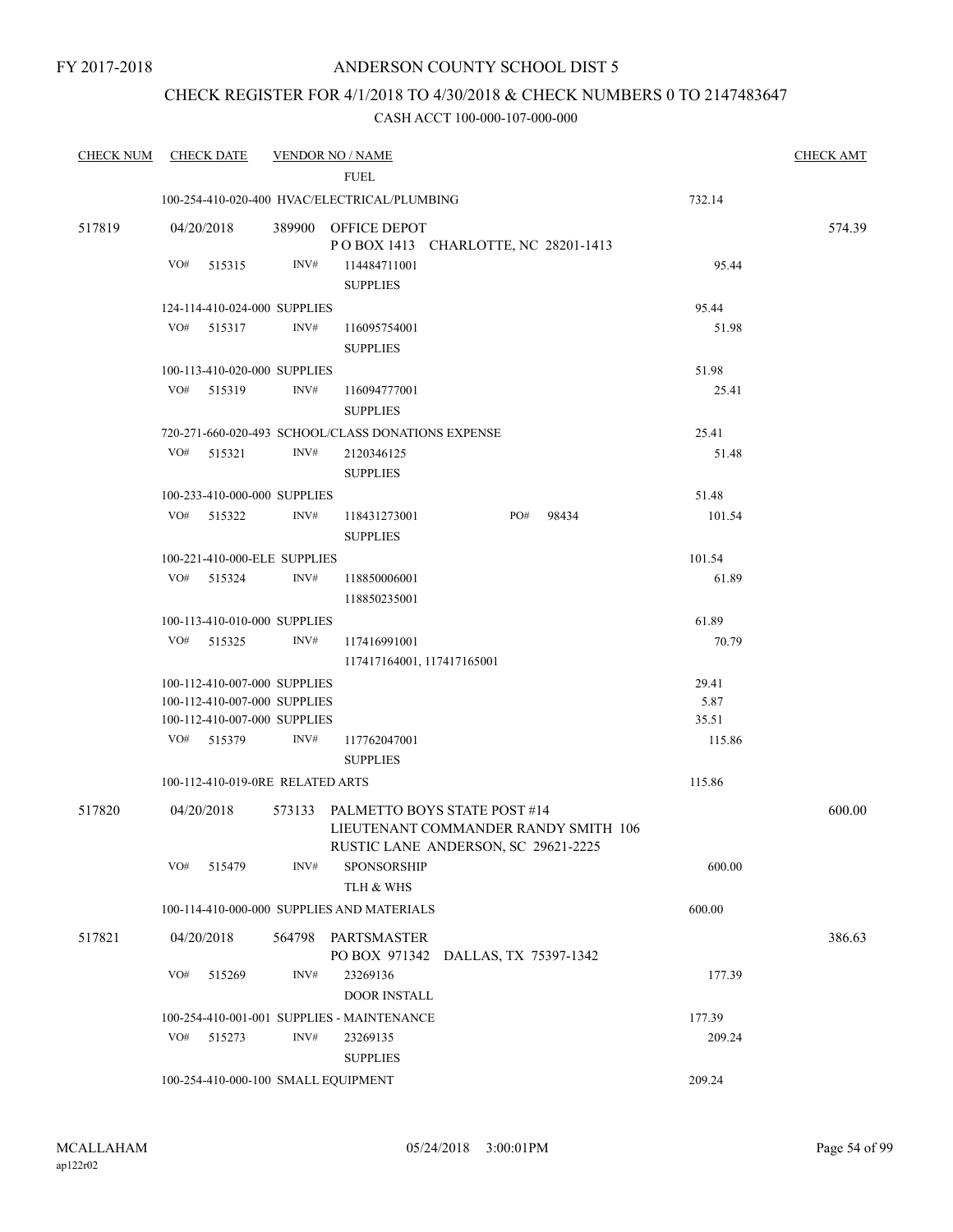### ANDERSON COUNTY SCHOOL DIST 5

# CHECK REGISTER FOR 4/1/2018 TO 4/30/2018 & CHECK NUMBERS 0 TO 2147483647

|        | <b>CHECK NUM</b> |     | <b>CHECK DATE</b>            |        | <b>VENDOR NO / NAME</b>                                                                         |     |       |          | <b>CHECK AMT</b> |
|--------|------------------|-----|------------------------------|--------|-------------------------------------------------------------------------------------------------|-----|-------|----------|------------------|
| 517822 |                  |     | 04/20/2018                   | 394675 | PIP PRINTING<br>1005 NORTH FANT STREET ATT: ACCOUNTS<br>RECEIVABLE ANDERSON, SC 29621           |     |       |          | 589.69           |
|        |                  | VO# | 515327                       | INV#   | 96474<br><b>POSTER</b>                                                                          | PO# | 98524 | 589.69   |                  |
|        |                  |     | 100-221-410-000-ELE SUPPLIES |        |                                                                                                 |     |       | 589.69   |                  |
|        | 517823           |     | 04/20/2018                   | 416350 | PRESENTATION SYSTEMS SOUTH, INC<br>POBOX 3872 ATT: ACCOUNTS RECEIVABLE<br>MOORESVILLE, NC 28117 |     |       |          | 559.47           |
|        |                  | VO# | 515329                       | INV#   | 181025                                                                                          |     |       | 559.47   |                  |
|        |                  |     |                              |        | <b>TONER</b>                                                                                    |     |       |          |                  |
|        |                  |     | 100-115-410-003-000 SUPPLIES |        |                                                                                                 |     |       | 559.47   |                  |
|        | 517824           |     | 04/20/2018                   | 574687 | PRIORITY ONE SECURITY<br>18 INTERCHANGE BLVD., SUITE B GREENVILLE,<br>SC 29607                  |     |       |          | 1,305.00         |
|        |                  | VO# | 515330                       | INV#   | 1667357<br><b>MONITORING</b>                                                                    | PO# | 97378 | 1,305.00 |                  |
|        |                  |     |                              |        | 100-254-323-000-600 MAINTENANCE SERVICES                                                        |     |       | 1,305.00 |                  |
|        | 517825           |     | 04/20/2018                   |        | 574018 PSA HEALTHCARE<br>PEDIATRIC SERVICES OF AMERICA PO BOX 102714<br>ATLANTA, GA 30368-2714  |     |       |          | 6,678.80         |
|        |                  | VO# | 515475                       | INV#   | 309338<br><b>SERVICE</b>                                                                        | PO# | 97328 | 3,356.40 |                  |
|        |                  |     |                              |        | 203-215-313-000-000 O&M/ PT/ ESL SERVICES                                                       |     |       | 3,356.40 |                  |
|        |                  | VO# | 515476                       | INV#   | 309338<br><b>SERVICE</b>                                                                        | PO# | 97328 | 3,322.40 |                  |
|        |                  |     |                              |        | 203-215-313-000-000 O&M/ PT/ ESL SERVICES                                                       |     |       | 3,322.40 |                  |
|        | * 517827         |     | 04/20/2018                   | 573501 | QUALITY CARE PRESSURE CLEANING<br>210 SPRINGSIDE CIRCLE ANDERSON, SC 29625                      |     |       |          | 450.00           |
|        |                  | VO# | 515474                       | INV#   | 5185<br><b>MARCH 2018</b>                                                                       | PO# | 97459 | 450.00   |                  |
|        |                  |     |                              |        | 100-255-323-000-000 CONTRACTED SERVICES                                                         |     |       | 450.00   |                  |
|        | 517828           |     | 04/20/2018                   | 571719 | <b>REPUBLIC SERVICES #744</b><br>PO BOX 9001099 LOUISVILLE, KY 40290-1099                       |     |       |          | 7,890.78         |
|        |                  | VO# | 515380                       | INV#   | 0744-001782867<br><b>SERVICE</b>                                                                | PO# | 97134 | 7,890.78 |                  |
|        |                  |     |                              |        | 100-254-323-000-600 MAINTENANCE SERVICES                                                        |     |       | 567.22   |                  |
|        |                  |     |                              |        | 100-254-323-001-600 MAINTENANCE SERVICES                                                        |     |       | 631.65   |                  |
|        |                  |     |                              |        | 100-254-323-002-600 MAINTENANCE SERVICES                                                        |     |       | 595.34   |                  |
|        |                  |     |                              |        | 100-254-323-003-600 MAINTENANCE SERVICES                                                        |     |       | 663.32   |                  |
|        |                  |     |                              |        | 100-254-323-005-600 MAINTENANCE SERVICES                                                        |     |       | 561.35   |                  |
|        |                  |     |                              |        | 100-254-323-006-600 MAINTENANCE SERVICES                                                        |     |       | 457.32   |                  |
|        |                  |     |                              |        | 100-254-323-007-600 MAINTENANCE SERVICES                                                        |     |       | 228.66   |                  |
|        |                  |     |                              |        | 100-254-323-008-600 MAINTENANCE SERVICES                                                        |     |       | 275.01   |                  |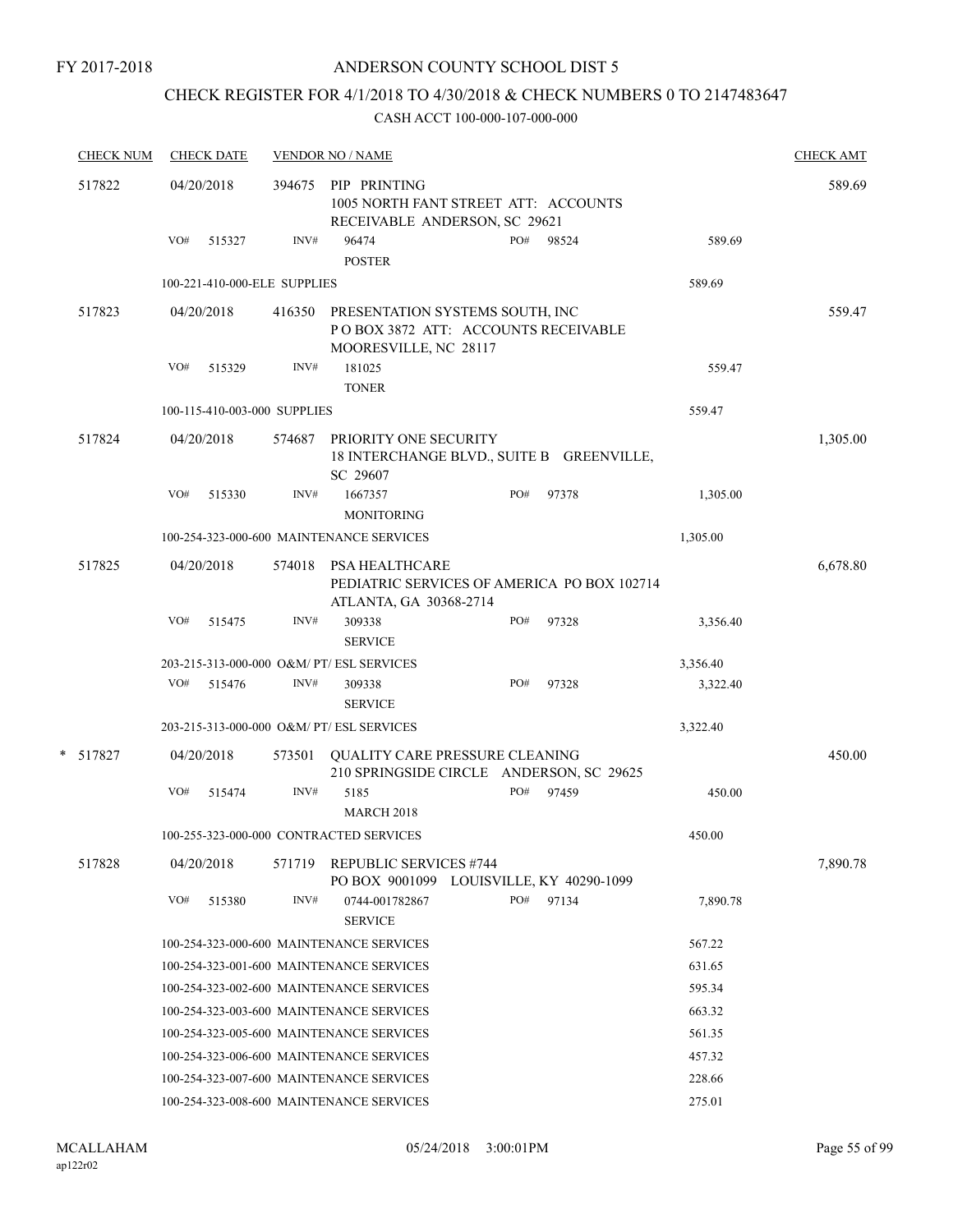#### CHECK REGISTER FOR 4/1/2018 TO 4/30/2018 & CHECK NUMBERS 0 TO 2147483647

| <b>CHECK NUM</b> | <b>CHECK DATE</b> |                                  |        | <b>VENDOR NO / NAME</b>                                                                            |          | <b>CHECK AMT</b> |
|------------------|-------------------|----------------------------------|--------|----------------------------------------------------------------------------------------------------|----------|------------------|
|                  |                   |                                  |        | 100-254-323-009-600 MAINTENANCE SERVICES                                                           | 228.66   |                  |
|                  |                   |                                  |        | 100-254-323-010-600 MAINTENANCE SERVICES                                                           | 228.66   |                  |
|                  |                   |                                  |        | 100-254-323-011-600 MAINTENANCE SERVICES                                                           | 228.66   |                  |
|                  |                   |                                  |        | 100-254-323-012-600 MAINTENANCE SERVICES                                                           | 400.67   |                  |
|                  |                   |                                  |        | 100-254-323-013-600 MAINTENANCE SERVICES                                                           | 228.66   |                  |
|                  |                   |                                  |        | 100-254-323-014-600 MAINTENANCE SERVICES                                                           | 228.66   |                  |
|                  |                   |                                  |        | 100-254-323-015-600 MAINTENANCE SERVICES                                                           | 228.66   |                  |
|                  |                   |                                  |        | 100-254-323-016-600 MAINTENANCE SERVICES                                                           | 228.66   |                  |
|                  |                   |                                  |        | 100-254-323-017-600 MAINTENANCE SERVICES                                                           | 275.01   |                  |
|                  |                   |                                  |        | 100-254-323-018-600 MAINTENANCE SERVICES                                                           | 228.66   |                  |
|                  |                   |                                  |        | 100-254-323-019-600 MAINTENANCE SERVICES                                                           | 228.66   |                  |
|                  |                   |                                  |        | 100-254-323-020-600 MAINTENANCE SERVICES                                                           | 457.32   |                  |
|                  |                   |                                  |        | 100-254-323-021-600 MAINTENANCE SERVICES                                                           | 548.99   |                  |
|                  |                   |                                  |        | 100-254-323-023-600 MAINTENANCE SERVICES                                                           | 170.98   |                  |
| 517829           | 04/20/2018        |                                  | 575241 | RIGHT DECISIONS PRODUCTIONS, LLC<br>PO BOX 836 COLUMBIA, SC 29201                                  |          | 369.00           |
|                  | VO#               | 515494                           | INV#   | 4117<br><b>BRIAN WILLIAMS</b>                                                                      | 369.00   |                  |
|                  |                   |                                  |        | 311-224-312-010-000 PURCHASED SERVICES                                                             | 369.00   |                  |
| 517830           | 04/20/2018        |                                  | 567525 | ROWLAND MECHANICAL                                                                                 |          | 5,698.40         |
|                  | VO#               | 515332                           | INV#   | 206 SADDLE TRAIL ANDERSON, SC 29621<br>8382-8396<br><b>REPAIRS</b>                                 | 5,698.40 |                  |
|                  |                   |                                  |        | 100-255-323-000-ACT ACTIVITY BUS CONTRACTED SERVICES                                               | 5,698.40 |                  |
|                  |                   |                                  |        |                                                                                                    |          |                  |
| 517831           | 04/20/2018        |                                  | 572780 | SAFETY & COMPLIANCE MGMT INC<br>P.O. BOX 615 ROCK SPRING, GA 30739                                 |          | 987.60           |
|                  | VO#               | 515335                           | INV#   | 25512<br><b>DRUG SCREENING</b>                                                                     | 987.60   |                  |
|                  |                   | 100-271-312-002-TST DRUG TESTING |        |                                                                                                    | 493.80   |                  |
|                  |                   | 100-271-312-003-TST DRUG TESTING |        |                                                                                                    | 493.80   |                  |
| 517832           | 04/20/2018        |                                  | 567200 | <b>SCAAE</b><br>C/O CLAIR HAMMONDS, TREASURER 700<br>GARDNER LACY RD MYRTLE BEACH, SC 29579        |          | 370.00           |
|                  | VO#               | 515337                           | INV#   | <b>WILKINS</b><br><b>LAURITZEN</b>                                                                 | 370.00   |                  |
|                  |                   |                                  |        | 207-224-333-000-004 TRIPS & CONFERENCES                                                            | 370.00   |                  |
| 517833           | 04/20/2018        |                                  | 462725 | SCHOLASTIC BOOK CLUBS, INC<br>POBOX 3745 ATT: ACCOUNTS RECEIVABLE<br>JEFFERSON CITY, MO 65102-3720 |          | 4,623.91         |
|                  | VO#               | 515341                           | INV#   | W3815833BF<br><b>CENTERVILLE</b>                                                                   | 4,623.91 |                  |
|                  |                   |                                  |        | 707-190-660-007-305 LIBRARY EXPENSE                                                                | 4,623.91 |                  |
|                  |                   |                                  |        |                                                                                                    |          |                  |
| 517834           | 04/20/2018        |                                  |        | 567435 SCHOLASTIC INC                                                                              |          | 421.00           |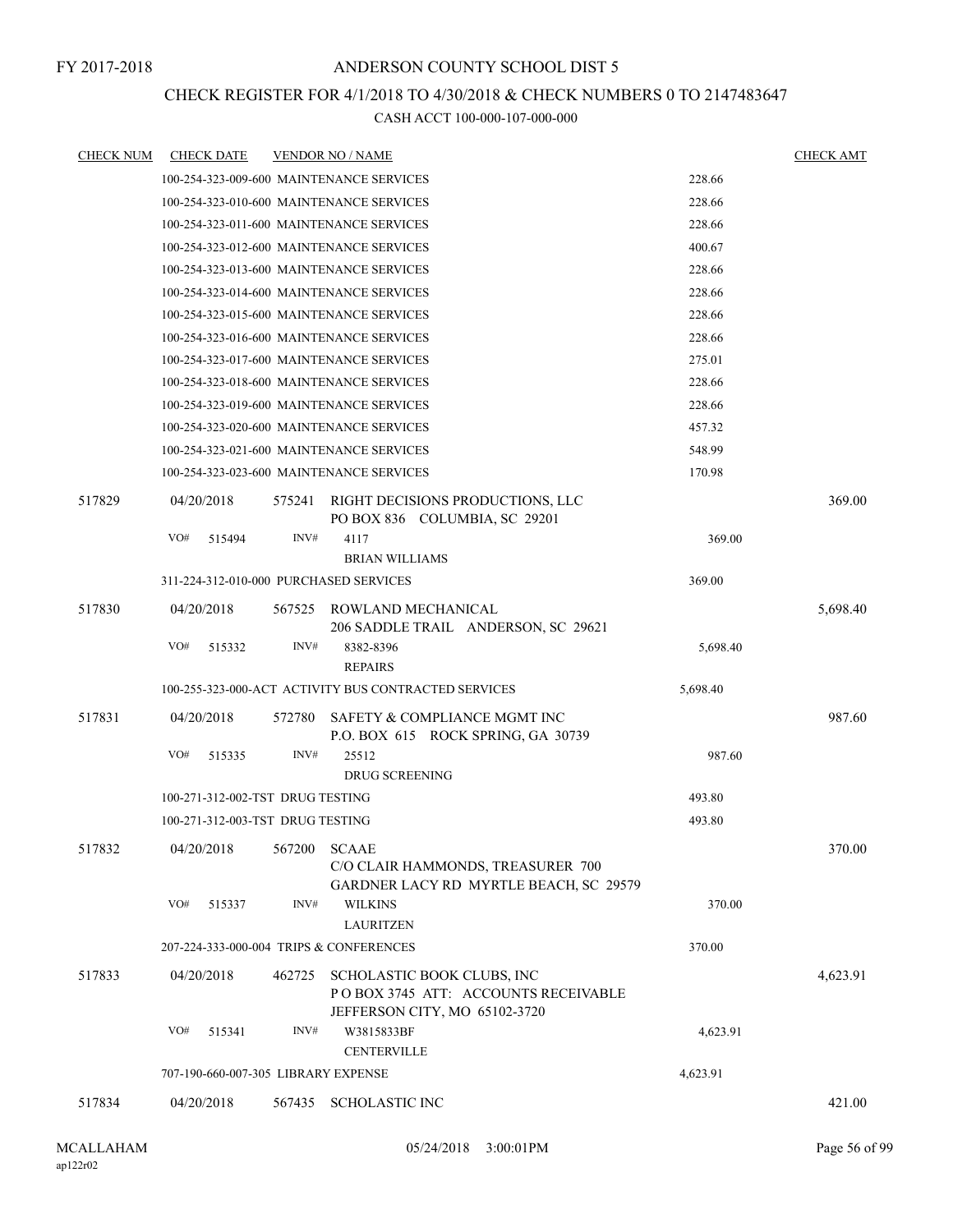### CHECK REGISTER FOR 4/1/2018 TO 4/30/2018 & CHECK NUMBERS 0 TO 2147483647

| <b>CHECK NUM</b> |     | <b>CHECK DATE</b> |                              | <b>VENDOR NO / NAME</b>                                                                                         |                 | <b>CHECK AMT</b> |
|------------------|-----|-------------------|------------------------------|-----------------------------------------------------------------------------------------------------------------|-----------------|------------------|
|                  |     |                   |                              | POBOX 3720 ATT: ACCOUNTS RECEIVABLE<br>JEFFERSON CITY, MO 65102-3720                                            |                 |                  |
|                  | VO# | 515339            | $\text{INV}\#$               | 50450695-50450409<br><b>NEW PROSPECT</b>                                                                        | 421.00          |                  |
|                  |     |                   |                              | 900-112-416-010-DCB TEACHER GRANT - BROWN                                                                       | 421.00          |                  |
| 517835           |     | 04/20/2018        | 568215                       | <b>SCHOOL LABELS.COM INC</b><br>POBOX 2547 ATT: ACCOUNTS RECEIVABLE<br>CUMMING, GA 30028                        |                 | 159.99           |
|                  | VO# | 515344            | INV#                         | 13794<br><b>VISITOR LABELS</b>                                                                                  | 159.99          |                  |
|                  |     |                   | 100-211-410-005-000 SUPPLIES |                                                                                                                 | 159.99          |                  |
| 517836           |     | 04/20/2018        | 463590                       | SCHOOLMATE.COM<br>POBOX 2110 ATT: ACCOUNTS RECEIVABLE<br>KEARNEY, NE 68848-2110                                 |                 | 945.00           |
|                  | VO# | 515345            | INV#                         | PO#<br>IN000485303<br><b>PLANNERS</b>                                                                           | 98326<br>945.00 |                  |
|                  |     |                   | 201-188-410-019-000 SUPPLIES |                                                                                                                 | 945.00          |                  |
| 517837           |     | 04/20/2018        |                              | 570099 SCHOOL SPECIALTY, INC.<br>32656 COLLECTION CENTER DR. ATT:<br>ACCOUNTS RECEIVABLE CHICAGO, IL 60693-0656 |                 | 559.11           |
|                  | VO# | 515346            | INV#                         | 208120128451<br><b>SUPPLIES</b>                                                                                 | 559.11          |                  |
|                  |     |                   |                              | 100-114-410-002-VEN SUPPLY-ADDT'L FOR LOST VENDING                                                              | 559.11          |                  |
| * 517839         |     | 04/20/2018        |                              | 469775 SEVEN OAKS DOORS & HARDWARE, INC<br>POBOX 280 ATT: ACCOUNTS RECEIVABLE<br>OAKBORO, NC 28129              |                 | 494.34           |
|                  | VO# | 515260            | INV#                         | 974543<br><b>SUPPLIES</b>                                                                                       | 297.46          |                  |
|                  |     |                   |                              | 100-254-410-023-001 SUPPLIES-MAINTENANCE                                                                        | 297.46          |                  |
|                  | VO# | 515261            | INV#                         | 974047<br><b>HINGE</b>                                                                                          | 196.88          |                  |
|                  |     |                   |                              | 100-254-410-003-001 SUPPLIES - MAINTENANCE                                                                      | 196.88          |                  |
| * 517841         |     | 04/20/2018        | 573290                       | SHADETREE GRAPHICS, LLC<br>147 POWELL RD. ANDERSON, SC 29625                                                    |                 | 358.50           |
|                  | VO# | 515348            | INV#                         | 2018-602<br><b>MIDWAY</b>                                                                                       | 358.50          |                  |
|                  |     |                   |                              | 717-190-660-017-284 DRAMA CLUB EXPENSE                                                                          | 358.50          |                  |
| 517842           |     | 04/20/2018        | 570059                       | <b>SHARP BUSINESS SYSTEMS</b><br>DEPT 1216 PO BOX 121216 DALLAS, TX<br>75312-1216                               |                 | 1,072.56         |
|                  | VO# | 515259            | INV#                         | 9001085033<br><b>COPIES</b>                                                                                     | 12.39           |                  |
|                  |     |                   |                              | 100-254-410-000-055 OFFICE SUPPLIES & FURNITURE                                                                 | 12.39           |                  |
|                  | VO# | 515350            | INV#                         | 9001114262<br><b>MCLEES</b>                                                                                     | 263.43          |                  |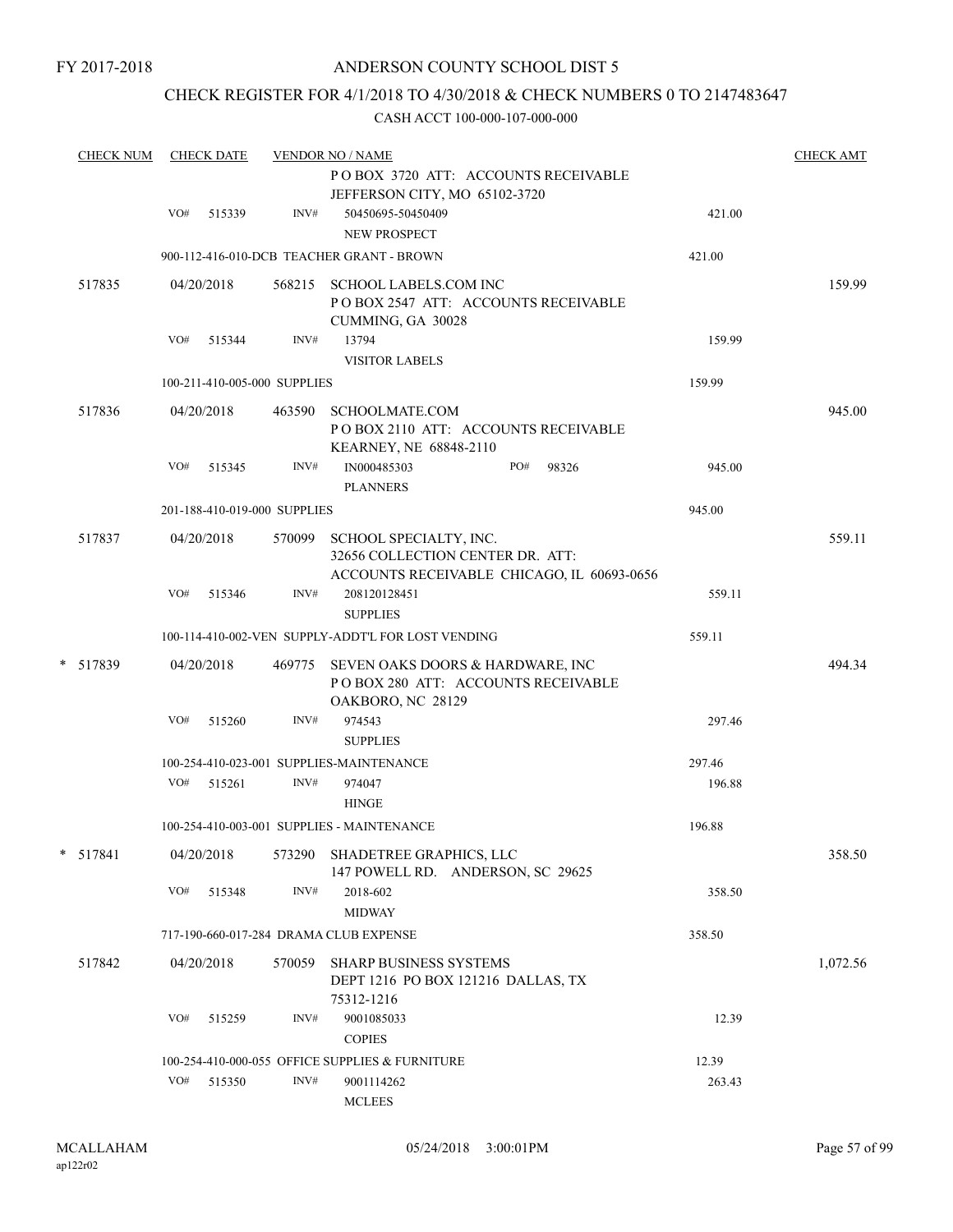### CHECK REGISTER FOR 4/1/2018 TO 4/30/2018 & CHECK NUMBERS 0 TO 2147483647

| <b>CHECK NUM</b> |     | <b>CHECK DATE</b>                  |        | <b>VENDOR NO / NAME</b>                                                            |        | <b>CHECK AMT</b> |
|------------------|-----|------------------------------------|--------|------------------------------------------------------------------------------------|--------|------------------|
|                  |     | 708-271-660-008-362 COPIER EXPENSE |        |                                                                                    | 263.43 |                  |
|                  |     | VO# 515351                         | INV#   | 9001116915                                                                         | 47.97  |                  |
|                  |     |                                    |        | <b>MCLEES</b>                                                                      |        |                  |
|                  |     | 708-271-660-008-362 COPIER EXPENSE |        |                                                                                    | 47.97  |                  |
|                  |     | VO# 515352                         | INV#   | 9001109945                                                                         | 119.32 |                  |
|                  |     |                                    |        | 9001086491                                                                         |        |                  |
|                  |     | 723-190-660-023-913 COPIER EXPENSE |        |                                                                                    | 119.32 |                  |
|                  |     | VO# 515353                         | INV#   | 9001096160<br><b>VARENNES</b>                                                      | 128.83 |                  |
|                  |     |                                    |        | 201-112-490-016-000 OTHER/COPIER COST                                              | 128.83 |                  |
|                  |     | VO# 515355                         | INV#   | 9001114272                                                                         | 500.62 |                  |
|                  |     |                                    |        | <b>MCCANTS</b>                                                                     |        |                  |
|                  |     |                                    |        | 100-113-410-005-VEN SUPPLY-ADDT'L FOR LOST VENDING                                 | 500.62 |                  |
| 517843           |     | 04/20/2018                         |        | 575232 SHARPERSON, CARL^^<br>501-8 OLD GREENVILLE HWY PMB 325<br>CLEMSON, SC 29631 |        | 200.00           |
|                  |     | $VO#$ 515425                       | INV#   | E00001<br><b>BOOKS</b>                                                             | 200.00 |                  |
|                  |     | 100-233-410-000-000 SUPPLIES       |        |                                                                                    | 200.00 |                  |
| * 517845         |     | 04/20/2018                         | 568954 | <b>SHRED A WAY</b><br>PO BOX 51132 ATT: ACCOUNTS RECEIVABLE                        |        | 173.00           |
|                  | VO# | 515356                             | INV#   | PIEDMONT, SC 29673<br>A59456<br><b>SHREDDING</b>                                   | 140.00 |                  |
|                  |     | 100-115-410-003-000 SUPPLIES       |        |                                                                                    | 140.00 |                  |
|                  | VO# | 515434                             | INV#   | A59813<br><b>SHREDDING</b>                                                         | 33.00  |                  |
|                  |     |                                    |        | 719-271-660-019-201 MISCELLANEOUS EXPENSE                                          | 33.00  |                  |
| 517846           |     | 04/20/2018                         |        | 473315 SIGNARAMA                                                                   |        | 458.03           |
|                  |     |                                    |        | 4130 CLEMSON BLVD SUITE A ANDERSON, SC<br>29621                                    |        |                  |
|                  | VO# | 515241                             | INV#   | 9362<br><b>WESTSIDE</b>                                                            | 98.95  |                  |
|                  |     |                                    |        | 100-254-410-003-001 SUPPLIES - MAINTENANCE                                         | 98.95  |                  |
|                  |     | VO# 515243                         | INV#   | 9392<br><b>CONFERENCE ROOM</b>                                                     | 81.86  |                  |
|                  |     |                                    |        | 100-254-410-000-001 MAINT. SUPPLIES-STRUCTURES                                     | 81.86  |                  |
|                  | VO# | 515246                             | INV#   | 9343                                                                               | 151.65 |                  |
|                  |     |                                    |        | <b>NEVITT FOREST</b>                                                               |        |                  |
|                  |     |                                    |        | 100-254-410-012-001 SUPPLIES - MAINTENANCE                                         | 151.65 |                  |
|                  |     | VO# 515247                         | INV#   | 9361                                                                               | 96.30  |                  |
|                  |     |                                    |        | CONCORD                                                                            |        |                  |
|                  |     |                                    |        | 100-254-410-009-001 SUPPLIES - MAINTENANCE                                         | 96.30  |                  |
|                  | VO# | 515249                             | INV#   | 9211                                                                               | 29.27  |                  |
|                  |     |                                    |        | TRUCK ID TAG                                                                       |        |                  |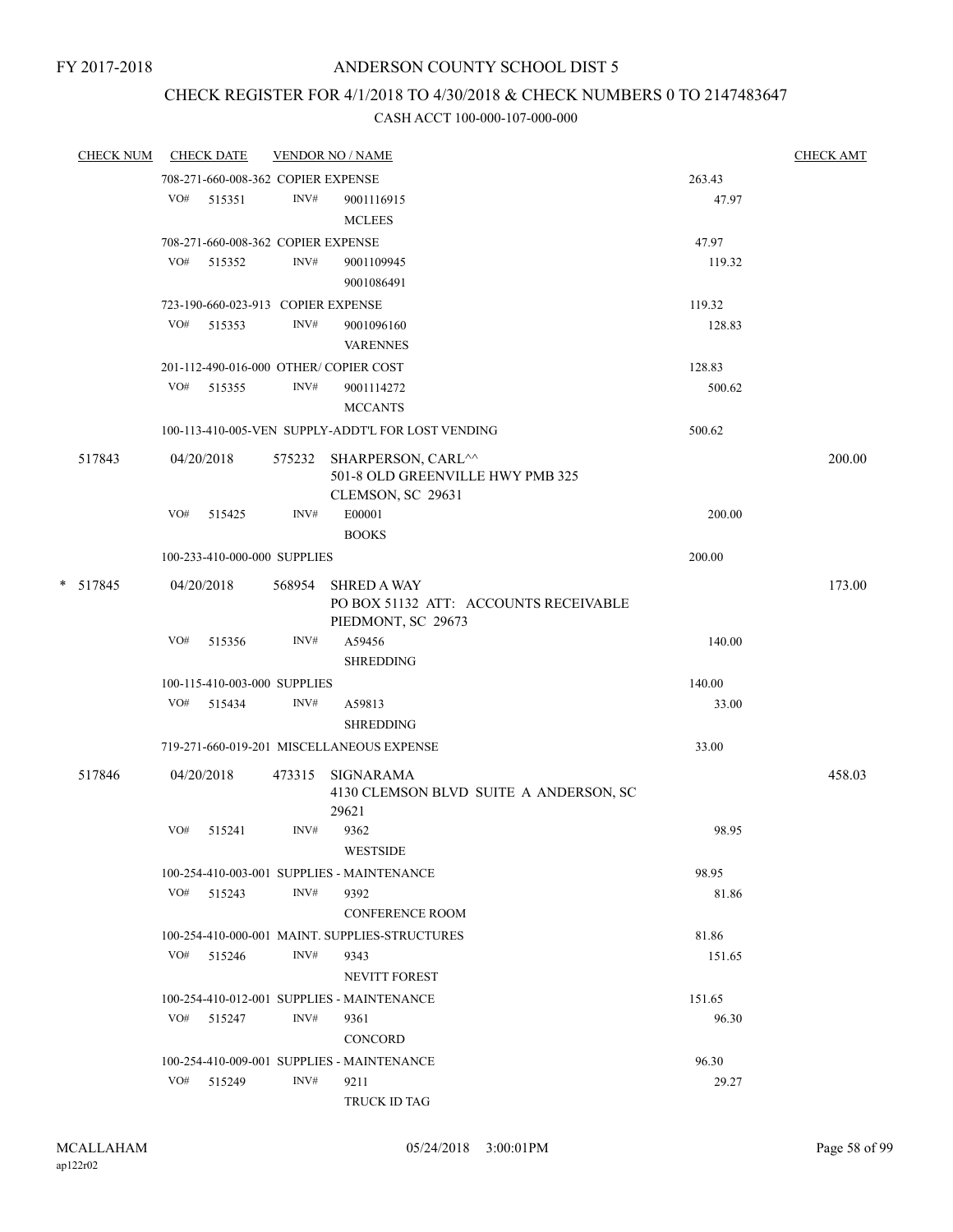### CHECK REGISTER FOR 4/1/2018 TO 4/30/2018 & CHECK NUMBERS 0 TO 2147483647

| <b>CHECK NUM</b> |     | <b>CHECK DATE</b>                  |        | <b>VENDOR NO / NAME</b>                                                                     |     |                    |           | <b>CHECK AMT</b> |
|------------------|-----|------------------------------------|--------|---------------------------------------------------------------------------------------------|-----|--------------------|-----------|------------------|
|                  |     |                                    |        | 100-254-410-000-001 MAINT. SUPPLIES-STRUCTURES                                              |     |                    | 29.27     |                  |
| 517847           |     | 04/20/2018                         | 571007 | SIMPLIFIED OFFICE SYSTEMS<br>6220 BUSH RIVER ROAD COLUMBIA, SC 29212                        |     |                    |           | 1,042.30         |
|                  | VO# | 515357                             | INV#   | 180205-0021<br><b>VARENNES</b>                                                              |     |                    | 1,042.30  |                  |
|                  |     |                                    |        | 201-112-490-016-000 OTHER/ COPIER COST                                                      |     |                    | 1,042.30  |                  |
| 517848           |     | 04/20/2018                         | 574710 | <b>SOLIANT HEALTH</b><br>DEPT. CH 14430 PALATINE, IL 60055-4330                             |     |                    |           | 2,437.50         |
|                  | VO# | 515473                             | INV#   | 9544230<br><b>THERAPY</b>                                                                   | PO# | 97427              | 2,437.50  |                  |
|                  |     |                                    |        | 100-126-312-000-000 PURCHASED SERVICES                                                      |     |                    | 2,437.50  |                  |
| 517849           |     | 04/20/2018                         |        | 575184 SOUTHEASTERN GROCERS, LLC<br>PO BOX 7078 CROSS LANES, WV 25356                       |     |                    |           | 110.68           |
|                  | VO# | 515358                             | INV#   | 6031723001003349<br><b>SUPPLIES</b>                                                         |     |                    | 110.68    |                  |
|                  |     | 325-115-410-000-0CO SUPPLIES (C/O) |        |                                                                                             |     |                    | 110.68    |                  |
| 517850           |     | 04/20/2018                         | 569589 | <b>SREB</b><br>592 TENTH ST, NW ATTN: HSTW STAFF<br>DEVELOPMENT CONF ATLANTA, GA 30318-5776 |     |                    |           | 13,290.00        |
|                  | VO# | 515359                             | INV#   | 17/18-3-SCCON<br><b>TRAINING</b>                                                            | PO# | 97716              | 10,890.00 |                  |
|                  |     |                                    |        | 267-224-312-000-P19 CONTRACTED-MATH/ SREB                                                   |     |                    | 10,890.00 |                  |
|                  | VO# | 515360                             | INV#   | 00141582<br><b>HSTW SUMMER CONF</b>                                                         | PO# | 98433              | 2,400.00  |                  |
|                  |     |                                    |        | 100-115-332-001-CAR IN-DISTRICT TRAVEL                                                      |     |                    | 400.00    |                  |
|                  |     |                                    |        | 378-224-333-001-000 TRIPS AND CONFERENCES                                                   |     |                    | 2,000.00  |                  |
| 517851           |     | 04/20/2018                         | 574643 | STEGALL, JOANNA <sup>^^</sup><br>402 N. MAIN STREET #405                                    |     | ANDERSON, SC 29621 |           | 8,000.00         |
|                  | VO# | 515374                             | INV#   | 1002<br>CONSULTANT                                                                          | PO# | 98520              | 8,000.00  |                  |
|                  |     |                                    |        | 387-224-312-000-MAP PURCHASED SERVICES                                                      |     |                    | 8,000.00  |                  |
| 517852           |     | 04/20/2018                         | 489575 | <b>STONEY'S MUFFLER</b><br>205 HIGHWAY 28 BY-PASS ANDERSON, SC 29624                        |     |                    |           | 175.00           |
|                  | VO# | 515239                             | INV#   | 1892<br><b>REPAIR</b>                                                                       |     |                    | 175.00    |                  |
|                  |     |                                    |        | 100-254-412-000-001 TRUCK SERVICE - MAINTENANCE                                             |     |                    | 175.00    |                  |
| 517853           |     | 04/20/2018                         | 567940 | STRAWBRIDGE STUDIOS, INC<br>POBOX 3005 ATT: ACCOUNTS RECEIVABLE<br>DURHAM, NC 27715         |     |                    |           | 1,138.93         |
|                  | VO# | 515430                             | INV#   | 70874<br><b>WEST MARKET</b>                                                                 |     |                    | 1,138.93  |                  |
|                  |     |                                    |        | 718-271-660-018-230 PICTURES EXPENSE                                                        |     |                    | 1,138.93  |                  |
| * 517855         |     | 04/20/2018                         |        | 569972 SUNFLOWER CAFE                                                                       |     |                    |           | 441.35           |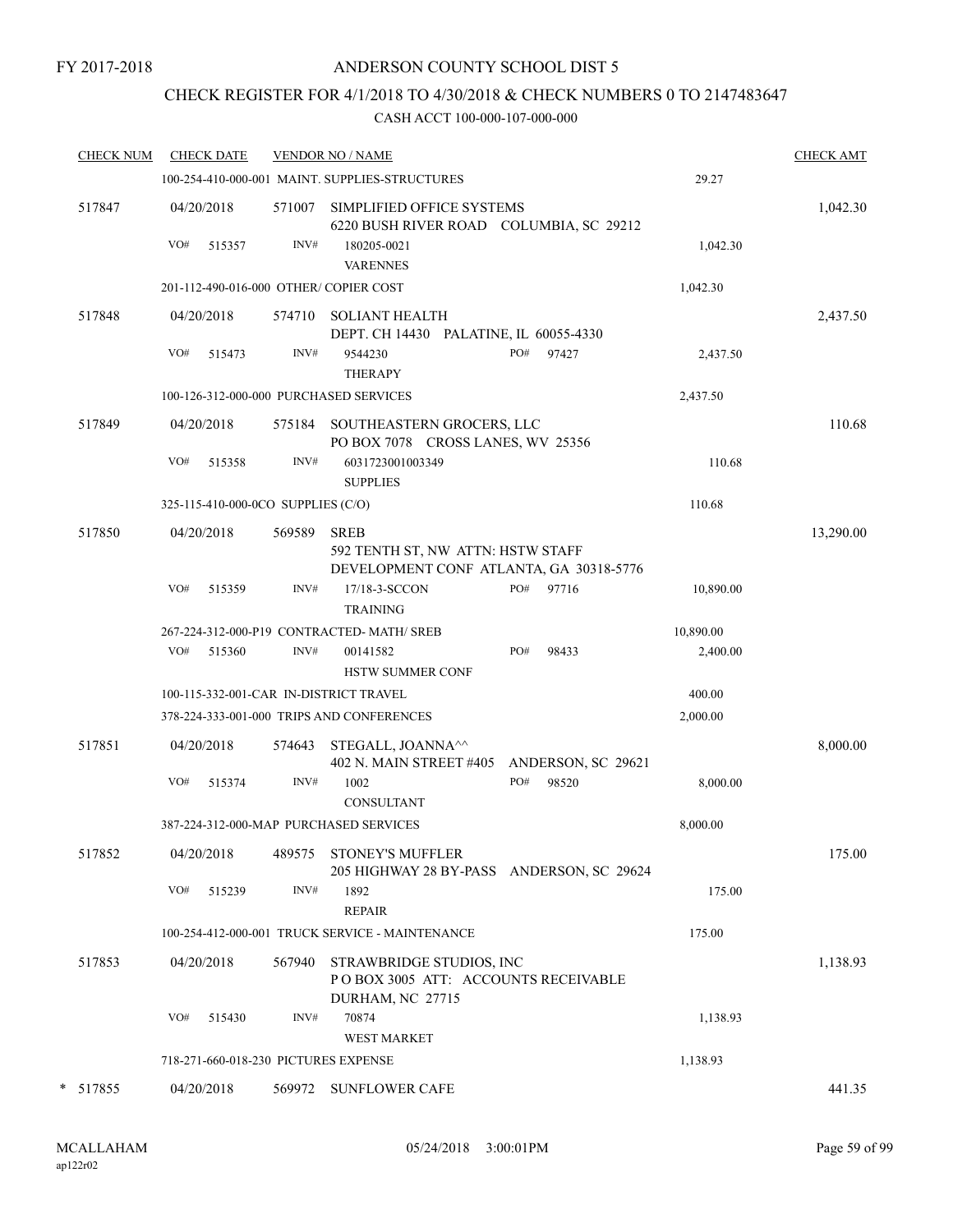#### CHECK REGISTER FOR 4/1/2018 TO 4/30/2018 & CHECK NUMBERS 0 TO 2147483647

| <b>CHECK NUM</b> |     | <b>CHECK DATE</b>            |        | <b>VENDOR NO / NAME</b>                                       |     |                                           |          | <b>CHECK AMT</b> |
|------------------|-----|------------------------------|--------|---------------------------------------------------------------|-----|-------------------------------------------|----------|------------------|
|                  |     |                              |        |                                                               |     | 2366 ASHLEY RIVER RD CHARLESTON, SC 29414 |          |                  |
|                  | VO# | 515502                       | INV#   | JAG<br><b>BREAKFAST 4/26</b>                                  |     |                                           | 441.35   |                  |
|                  |     |                              |        | 100-223-333-000-JAG TRIPS AND CONFERENCES-JAG                 |     |                                           | 441.35   |                  |
| 517856           |     | 04/20/2018                   | 572995 | <b>SUPPLYWORKS</b><br>PO BOX 742604 ATLANTA, GA 30374-2604    |     |                                           |          | 756.34           |
|                  | VO# | 515229                       | INV#   | 435880851<br><b>SUPPLIES</b>                                  |     |                                           | 285.56   |                  |
|                  |     | 100-254-410-002-000 SUPPLIES |        |                                                               |     |                                           | 142.78   |                  |
|                  |     | 100-254-410-003-000 SUPPLIES |        |                                                               |     |                                           | 142.78   |                  |
|                  |     | VO# 515231                   | INV#   | 434043790<br><b>SUPPLIES</b>                                  |     |                                           | 470.78   |                  |
|                  |     | 100-254-410-002-000 SUPPLIES |        |                                                               |     |                                           | 235.39   |                  |
|                  |     | 100-254-410-003-000 SUPPLIES |        |                                                               |     |                                           | 235.39   |                  |
| * 517859         |     | 04/20/2018                   |        | 573274 THE DIOCESE OF SC<br>29455                             |     | 2810 SEABROOK ISLAND RD. JOHNS ISLAND, SC |          | 1,750.00         |
|                  | VO# | 515437                       | INV#   | <b>BARRIER ISLAND</b><br><b>CALHOUN</b>                       |     |                                           | 1,750.00 |                  |
|                  |     |                              |        | 714-271-660-014-355 FIELD TRIPS GRADE 5 EXPENSE               |     |                                           | 1,750.00 |                  |
| 517860           |     | 04/20/2018                   | 563611 | THE GREENVILLE ZOO<br>29601                                   |     | 150 CLEVELAND PARK DRIVE GREENVILLE, SC   |          | 493.50           |
|                  | VO# | 515438                       | INV#   | WHE042618                                                     |     |                                           | 493.50   |                  |
|                  |     |                              |        | WHITEHALL                                                     |     |                                           |          |                  |
|                  |     |                              |        | 719-271-660-019-352 FIELD TRIPS GRADE 2 EXPENSE               |     |                                           | 493.50   |                  |
| * 517862         |     | 04/20/2018                   | 504870 | THYSSENKRUPP ELEVATOR CORP<br>ATLANTA, GA 31193-3004          |     | PO BOX 933004 ATT: ACCOUNTS RECEIVABLE    |          | 2,763.77         |
|                  | VO# | 515349                       | INV#   | 3003818536<br>CUST #86124                                     | PO# | 97129                                     | 493.88   |                  |
|                  |     |                              |        | 100-254-323-003-600 MAINTENANCE SERVICES                      |     |                                           | 493.88   |                  |
|                  | VO# | 515364                       | INV#   | 3003818543<br><b>SERVICE</b>                                  | PO# | 97132                                     | 1,080.07 |                  |
|                  |     |                              |        | 100-254-323-002-600 MAINTENANCE SERVICES                      |     |                                           | 1,080.07 |                  |
|                  | VO# | 515365                       | INV#   | 3003820343<br><b>SERVICE</b>                                  | PO# | 97130                                     | 594.91   |                  |
|                  |     |                              |        | 100-254-323-003-600 MAINTENANCE SERVICES                      |     |                                           | 594.91   |                  |
|                  | VO# | 515366                       | INV#   | 3003820344<br><b>SERVICE</b>                                  | PO# | 97131                                     | 594.91   |                  |
|                  |     |                              |        | 100-254-323-003-600 MAINTENANCE SERVICES                      |     |                                           | 594.91   |                  |
| 517863           |     | 04/20/2018                   | 571417 | TNT SCHOOL SUPPLIES, INC<br>PO BOX 1007 DAWSONVILLE, GA 30534 |     |                                           |          | 119.80           |
|                  | VO# | 515367                       | INV#   | 56246                                                         |     |                                           | 119.80   |                  |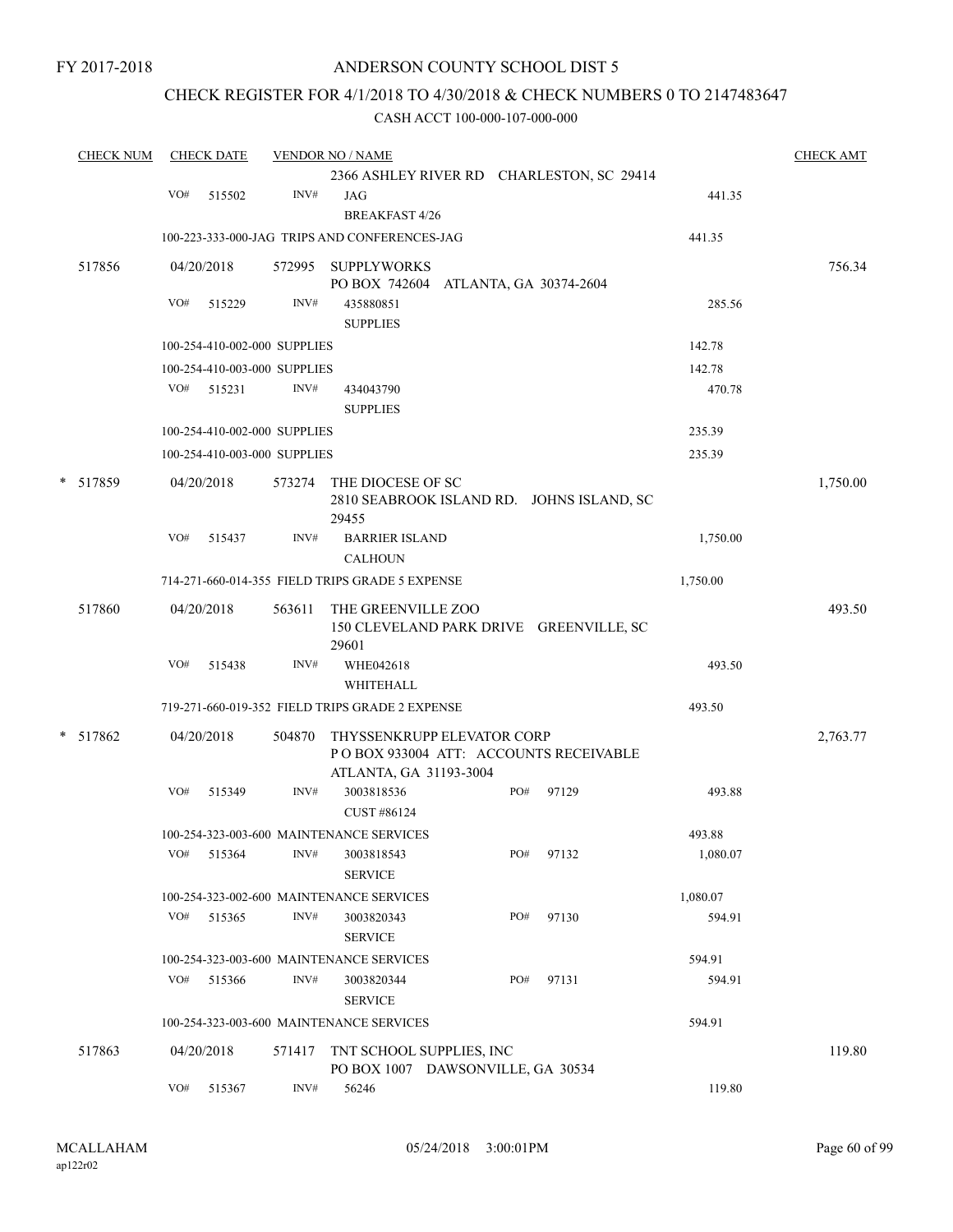### CHECK REGISTER FOR 4/1/2018 TO 4/30/2018 & CHECK NUMBERS 0 TO 2147483647

| <b>CHECK NUM</b> | <b>CHECK DATE</b>                        |        | <b>VENDOR NO / NAME</b>                                                  |     |           |           | <b>CHECK AMT</b> |
|------------------|------------------------------------------|--------|--------------------------------------------------------------------------|-----|-----------|-----------|------------------|
|                  |                                          |        | <b>PENCILS</b>                                                           |     |           |           |                  |
|                  |                                          |        | 712-271-660-012-360 SCHOOL STORE/COUNCIL EXPENSE                         |     |           | 119.80    |                  |
| 517864           | 04/20/2018                               |        | 572513 UNITED LASER<br>P.O. BOX 6889 FLORENCE, SC 29501                  |     |           |           | 640.46           |
|                  | VO#<br>515368                            | INV#   | 158558<br>NEVITT FOREST                                                  |     | PO# 98458 | 381.99    |                  |
|                  | 201-112-445-012-000 TECHNOLOGY SUPPLIES  |        |                                                                          |     |           | 381.99    |                  |
|                  | VO#<br>515369                            | INV#   | 159237                                                                   | PO# | 98513     | 202.23    |                  |
|                  |                                          |        | NEVITT FOREST                                                            |     |           |           |                  |
|                  |                                          |        | 201-112-410-012-000 SUPPLIES AND MATERIALS                               |     |           | 202.23    |                  |
|                  | VO#<br>515371                            | INV#   | 159288<br><b>WHS</b>                                                     |     |           | 56.24     |                  |
|                  | 100-115-410-003-000 SUPPLIES             |        |                                                                          |     |           | 56.24     |                  |
| 517865           | 04/20/2018                               |        | 573815 UNITED REFRIGERATION, INC<br>PO BOX 740703 ATLANTA, GA 30374-0703 |     |           |           | 372.59           |
|                  | VO#<br>515222                            | INV#   | 61443125<br><b>SUPPLIES</b>                                              |     |           | 14.01     |                  |
|                  |                                          |        | 100-254-410-005-400 HVAC/ELECTRICAL/PLUMBING                             |     |           | 14.01     |                  |
|                  | VO#<br>515223                            | INV#   | 61473550<br><b>SUPPLIES</b>                                              |     |           | 65.10     |                  |
|                  | 600-256-323-002-000 REPAIRS TO EQUIPMENT |        |                                                                          |     |           | 65.10     |                  |
|                  | VO# 515224                               | INV#   | 61325024<br><b>SUPPLIES</b>                                              |     |           | 108.46    |                  |
|                  |                                          |        | 100-254-410-002-400 HVAC/ELECTRICAL/PLUMBING                             |     |           | 54.23     |                  |
|                  |                                          |        | 100-254-410-011-400 HVAC/ELECTRICAL/PLUMBING                             |     |           | 54.23     |                  |
|                  | VO#<br>515225                            | INV#   | 61610501                                                                 |     |           | 75.97     |                  |
|                  |                                          |        | <b>SUPPLIES</b>                                                          |     |           |           |                  |
|                  |                                          |        | 100-254-410-001-400 HVAC/ELECTRICAL/PLUMBING                             |     |           | 75.97     |                  |
|                  | VO#<br>515226                            | INV#   | 61562355<br><b>SUPPLIES</b>                                              |     |           | 89.76     |                  |
|                  |                                          |        | 100-254-410-002-400 HVAC/ELECTRICAL/PLUMBING                             |     |           | 89.76     |                  |
|                  | VO# 515227                               | INV#   | 61551867                                                                 |     |           | 19.29     |                  |
|                  |                                          |        | <b>SUPPLIES</b>                                                          |     |           |           |                  |
|                  |                                          |        | 100-254-410-002-400 HVAC/ELECTRICAL/PLUMBING                             |     |           | 9.64      |                  |
|                  |                                          |        | 100-254-410-003-400 HVAC/ELECTRICAL/PLUMBING                             |     |           | 9.65      |                  |
| 517866           | 04/20/2018                               | 570642 | <b>UPSTATE SEPTIC TANK</b><br>200 FORD ST GREER, SC 29650                |     |           |           | 26,050.00        |
|                  | VO#<br>515501                            | INV#   | PO 98030                                                                 | PO# | 98030     | 26,050.00 |                  |
|                  |                                          |        | <b>SERVICE &amp; REPAIR</b>                                              |     |           |           |                  |
|                  |                                          |        | 100-254-323-001-400 CONTR SERV-HVAC/ELECT/PLUMBING                       |     |           | 0.00      |                  |
|                  |                                          |        | 515-256-323-003-FAN CONTRACTED SERVICES                                  |     |           | 5,100.00  |                  |
|                  |                                          |        | 515-256-323-005-FAN CONTRACTED SERVICES                                  |     |           | 3,850.00  |                  |
|                  |                                          |        | 515-256-323-012-FAN CONTRACTED SERVICES                                  |     |           | 4,400.00  |                  |
|                  |                                          |        | 515-256-323-014-FAN CONTRACTED SERVICES                                  |     |           | 4,600.00  |                  |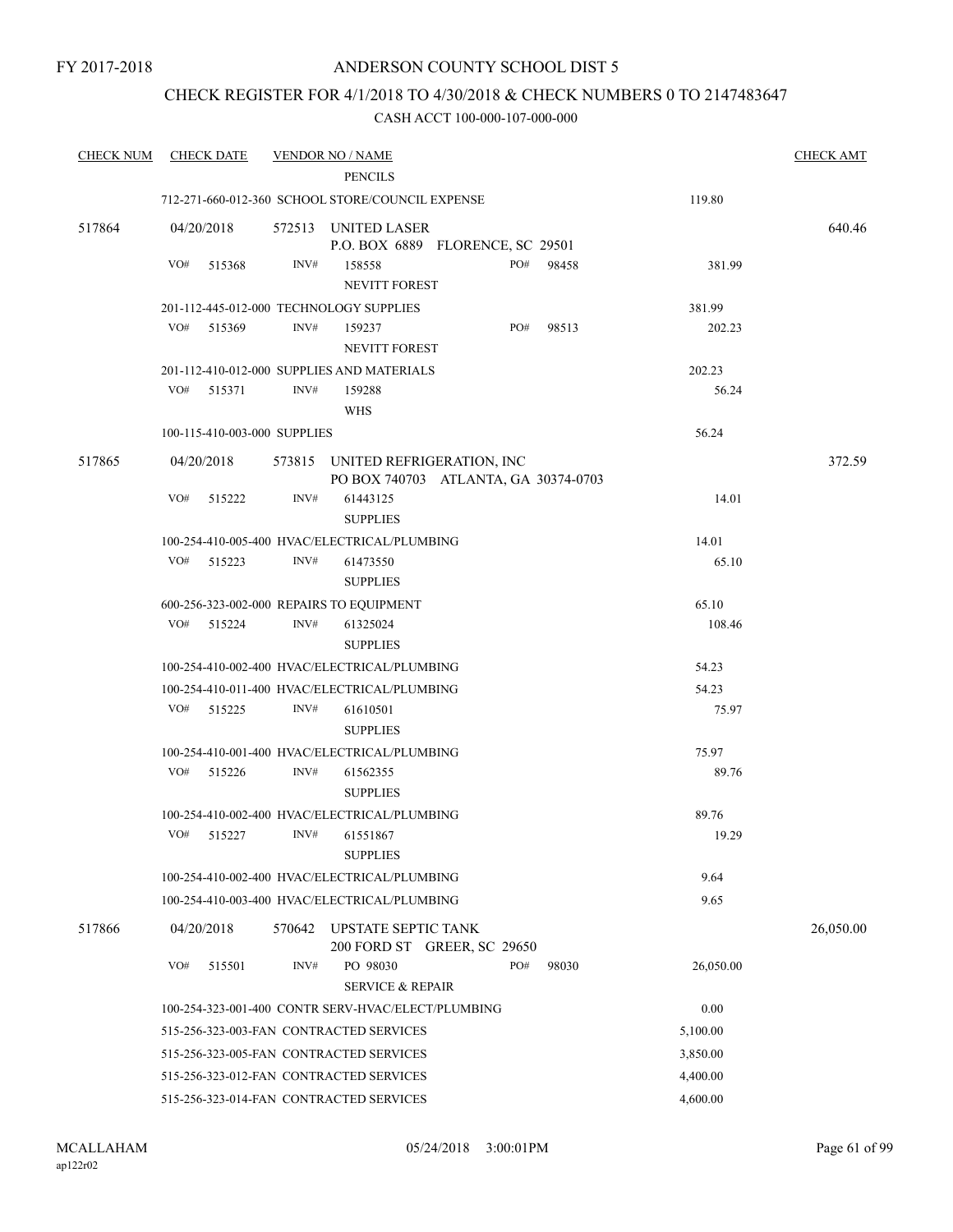# CHECK REGISTER FOR 4/1/2018 TO 4/30/2018 & CHECK NUMBERS 0 TO 2147483647

| <b>CHECK NUM</b> | <b>CHECK DATE</b>                        |                               | <b>VENDOR NO / NAME</b>                  |                                     |          | <b>CHECK AMT</b> |  |  |  |  |
|------------------|------------------------------------------|-------------------------------|------------------------------------------|-------------------------------------|----------|------------------|--|--|--|--|
|                  |                                          |                               | 515-256-323-017-FAN CONTRACTED SERVICES  |                                     | 2,800.00 |                  |  |  |  |  |
|                  |                                          |                               | 515-256-323-019-FAN CONTRACTED SERVICES  |                                     | 4,900.00 |                  |  |  |  |  |
|                  |                                          |                               | 515-256-323-020-FAN CONTRACTED SERVICES  |                                     | 400.00   |                  |  |  |  |  |
| 517867           | 04/20/2018                               | 574511                        | VERIFIED SERVICES LTD, LLC               | 518 COUNTRY MDWS ANDERSON, SC 29626 |          | 4,515.59         |  |  |  |  |
|                  | VO#<br>515216                            | INV#                          | VSSC180021<br><b>MCCANTS</b>             |                                     | 850.00   |                  |  |  |  |  |
|                  |                                          |                               | 515-256-323-005-FAN CONTRACTED SERVICES  |                                     | 850.00   |                  |  |  |  |  |
|                  | VO#<br>515218                            | INV#                          | VSSC180019<br><b>CALHOUN</b>             |                                     | 1,237.92 |                  |  |  |  |  |
|                  |                                          | 100-254-410-014-BUD SUPPLIES  |                                          |                                     | 1,237.92 |                  |  |  |  |  |
|                  | VO#<br>515372                            | INV#                          | VSSC180020<br><b>CALHOUN</b>             | PO#<br>98482                        | 2,427.67 |                  |  |  |  |  |
|                  |                                          |                               | 600-256-323-014-000 REPAIRS TO EQUIPMENT |                                     | 2,427.67 |                  |  |  |  |  |
| 517868           | 04/20/2018                               | 519401                        | <b>VERIZON</b>                           |                                     |          | 5,520.41         |  |  |  |  |
|                  |                                          |                               |                                          | POBOX 660108 DALLAS, TX 75266-0652  |          |                  |  |  |  |  |
|                  | VO#<br>515207                            | INV#                          | 9804195433<br>PHONE SERVICE              |                                     | 5,520.41 |                  |  |  |  |  |
|                  |                                          | 100-266-340-000-000 TELEPHONE |                                          |                                     | 4,182.95 |                  |  |  |  |  |
|                  |                                          | 100-266-340-001-000 TELEPHONE |                                          |                                     | 118.04   |                  |  |  |  |  |
|                  |                                          | 100-266-340-002-000 TELEPHONE |                                          |                                     | 141.65   |                  |  |  |  |  |
|                  |                                          | 100-266-340-003-000 TELEPHONE | 106.66                                   |                                     |          |                  |  |  |  |  |
|                  |                                          | 100-266-340-006-000 TELEPHONE |                                          |                                     | 70.75    |                  |  |  |  |  |
|                  |                                          | 100-266-340-007-000 TELEPHONE |                                          |                                     | 66.65    |                  |  |  |  |  |
|                  |                                          | 100-266-340-008-000 TELEPHONE |                                          |                                     | 66.65    |                  |  |  |  |  |
|                  |                                          | 100-266-340-009-000 TELEPHONE |                                          |                                     | 66.65    |                  |  |  |  |  |
|                  |                                          | 100-266-340-010-000 TELEPHONE |                                          |                                     | 13.32    |                  |  |  |  |  |
|                  |                                          | 100-266-340-012-000 TELEPHONE |                                          |                                     | 13.32    |                  |  |  |  |  |
|                  |                                          | 100-266-340-013-000 TELEPHONE |                                          |                                     | 13.32    |                  |  |  |  |  |
|                  |                                          | 100-266-340-014-000 TELEPHONE |                                          |                                     | 66.65    |                  |  |  |  |  |
|                  |                                          | 100-266-340-015-000 TELEPHONE |                                          |                                     | 79.97    |                  |  |  |  |  |
|                  |                                          | 100-266-340-016-000 TELEPHONE |                                          |                                     | 53.33    |                  |  |  |  |  |
|                  |                                          | 100-266-340-017-000 TELEPHONE |                                          |                                     | 76.65    |                  |  |  |  |  |
|                  |                                          | 100-266-340-018-000 TELEPHONE |                                          |                                     | 13.32    |                  |  |  |  |  |
|                  |                                          | 100-266-340-019-000 TELEPHONE | 13.32                                    |                                     |          |                  |  |  |  |  |
|                  |                                          | 100-266-340-020-000 TELEPHONE | 17.42                                    |                                     |          |                  |  |  |  |  |
|                  | 283-126-321-000-000 CELL PHONES<br>88.40 |                               |                                          |                                     |          |                  |  |  |  |  |
|                  |                                          | 338-221-340-000-EAR TELEPHONE |                                          |                                     | 38.07    |                  |  |  |  |  |
|                  |                                          | 600-256-340-000-000 TELEPHONE |                                          |                                     | 159.99   |                  |  |  |  |  |
|                  |                                          |                               | 900-188-340-000-006 HOMELESS TELEPHONE   |                                     | 53.33    |                  |  |  |  |  |
| 517869           | 04/20/2018                               |                               |                                          | 524353 WAL-MART COMMUNITY/GEMB      |          | 1,350.04         |  |  |  |  |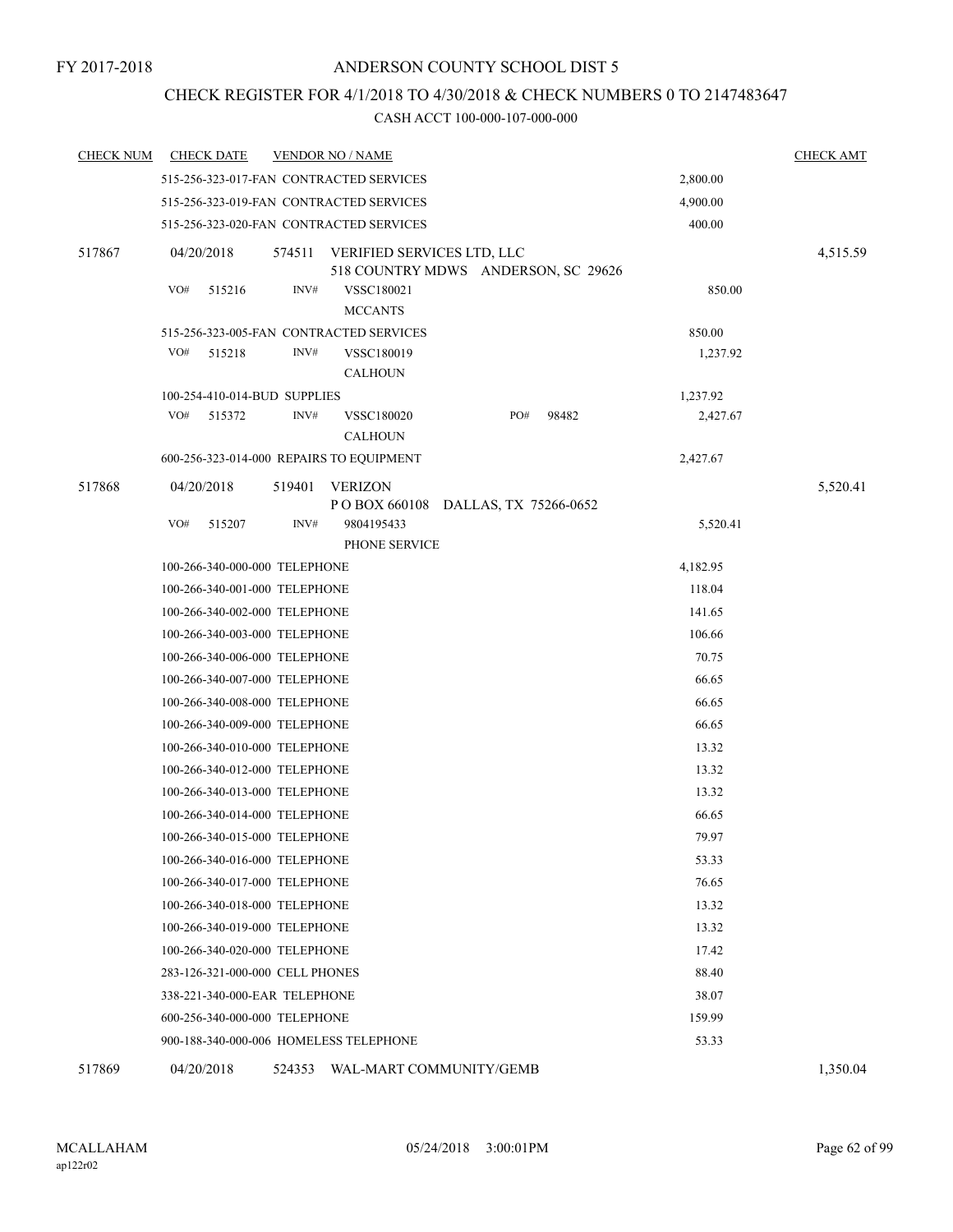### CHECK REGISTER FOR 4/1/2018 TO 4/30/2018 & CHECK NUMBERS 0 TO 2147483647

| <b>CHECK NUM</b> | <b>CHECK DATE</b>                                            |        | <b>VENDOR NO / NAME</b>                                                    |                 | <b>CHECK AMT</b> |
|------------------|--------------------------------------------------------------|--------|----------------------------------------------------------------------------|-----------------|------------------|
|                  |                                                              |        | PO BOX 530934 ATT: ACCOUNTS RECEIVABLE                                     |                 |                  |
|                  |                                                              |        | ATLANTA, GA 30353-0934                                                     |                 |                  |
|                  | VO#<br>515373                                                | INV#   | 20215316                                                                   | 1,350.04        |                  |
|                  |                                                              |        | <b>ROBERT ANDERSON</b>                                                     |                 |                  |
|                  | 100-113-410-006-000 SUPPLIES                                 |        |                                                                            | 22.28           |                  |
|                  | 100-113-410-006-000 SUPPLIES                                 |        |                                                                            | 36.30           |                  |
|                  | 100-113-410-006-000 SUPPLIES<br>100-113-410-006-000 SUPPLIES |        |                                                                            | 11.46<br>117.12 |                  |
|                  | 100-113-410-006-000 SUPPLIES                                 |        |                                                                            | 17.46           |                  |
|                  | 201-188-410-006-000 SUPPLIES/ PRINTING                       |        |                                                                            | 225.81          |                  |
|                  | 706-271-660-006-442 SPECIAL ED EXPENSE                       |        |                                                                            | 66.60           |                  |
|                  | 706-271-660-006-442 SPECIAL ED EXPENSE                       |        |                                                                            | 102.71          |                  |
|                  |                                                              |        | 706-271-660-006-583 WASHINGTON FIELD TRIP EXPENSE                          | 558.17          |                  |
|                  |                                                              |        | 706-271-660-006-583 WASHINGTON FIELD TRIP EXPENSE                          | 22.33           |                  |
|                  |                                                              |        | 706-271-660-006-583 WASHINGTON FIELD TRIP EXPENSE                          | 4.24            |                  |
|                  |                                                              |        | 706-271-660-006-583 WASHINGTON FIELD TRIP EXPENSE                          | 165.56          |                  |
| 517870           | 04/20/2018                                                   | 527500 | WAYNE'S OVERHEAD DOORS, INC                                                |                 | 200.25           |
|                  |                                                              |        | 3021 WHITEHALL ROAD ATT: ACCOUNTS                                          |                 |                  |
|                  |                                                              |        | RECEIVABLE ANDERSON, SC 29626                                              |                 |                  |
|                  | VO#<br>515217                                                | INV#   | 147623                                                                     | 200.25          |                  |
|                  |                                                              |        | <b>SERVICE</b>                                                             |                 |                  |
|                  | 100-254-323-000-001 CONTRACT SRVS                            |        |                                                                            | 200.25          |                  |
| 517871           | 04/20/2018                                                   |        | 573864 WELLS FARGO VENDOR FIN SERV<br>PO BOX 105710 ATLANTA, GA 30348-5710 |                 | 653.98           |
|                  | VO#<br>515375                                                | INV#   | 68237377                                                                   | 260.22          |                  |
|                  |                                                              |        | NEW PROSPECT                                                               |                 |                  |
|                  | 201-112-490-010-000 COPIER COST                              |        |                                                                            | 260.22          |                  |
|                  | VO#<br>515376                                                | INV#   | 68244777                                                                   | 219.35          |                  |
|                  |                                                              |        | <b>NEVITT FOREST</b>                                                       |                 |                  |
|                  | 201-112-490-012-000 COPIER COST                              |        |                                                                            | 219.35          |                  |
|                  | VO#<br>515377                                                | INV#   | 68228502                                                                   | 174.41          |                  |
|                  |                                                              |        | <b>ADULT ED</b>                                                            |                 |                  |
|                  | 723-190-660-023-913 COPIER EXPENSE                           |        |                                                                            | 174.41          |                  |
| *<br>517873      | 04/24/2018                                                   | 573046 | <b>AG PARTS</b>                                                            |                 | 540.00           |
|                  |                                                              |        | 220 HUFF AVE, SUITE 400 GREENSBURG, PA                                     |                 |                  |
|                  |                                                              |        | 15601                                                                      |                 |                  |
|                  | VO#<br>515510                                                | INV#   | PO#<br>1280588<br>98530                                                    | 540.00          |                  |
|                  |                                                              |        | <b>TECH REPAIRS</b>                                                        |                 |                  |
|                  | 100-266-314-000-000 REPAIRS TO EQUIPMENT                     |        |                                                                            | 540.00          |                  |
| * 517875         | 04/24/2018                                                   | 566585 | <b>BANK OF AMERICA</b>                                                     |                 | 9,959.06         |
|                  |                                                              |        | PO BOX 15731 ATT: ACCOUNTS RECEIVABLE                                      |                 |                  |
|                  |                                                              |        | WILMINGTON, DE 19886-5731                                                  |                 |                  |
|                  | VO#<br>515512                                                | INV#   | <b>PURCHASES</b>                                                           | 9,959.06        |                  |
|                  |                                                              |        | 8355, 7779, 7426                                                           |                 |                  |
|                  |                                                              |        | 201-112-410-012-000 SUPPLIES AND MATERIALS                                 | 94.57           |                  |
|                  |                                                              |        | 201-112-410-012-000 SUPPLIES AND MATERIALS                                 | 121.01          |                  |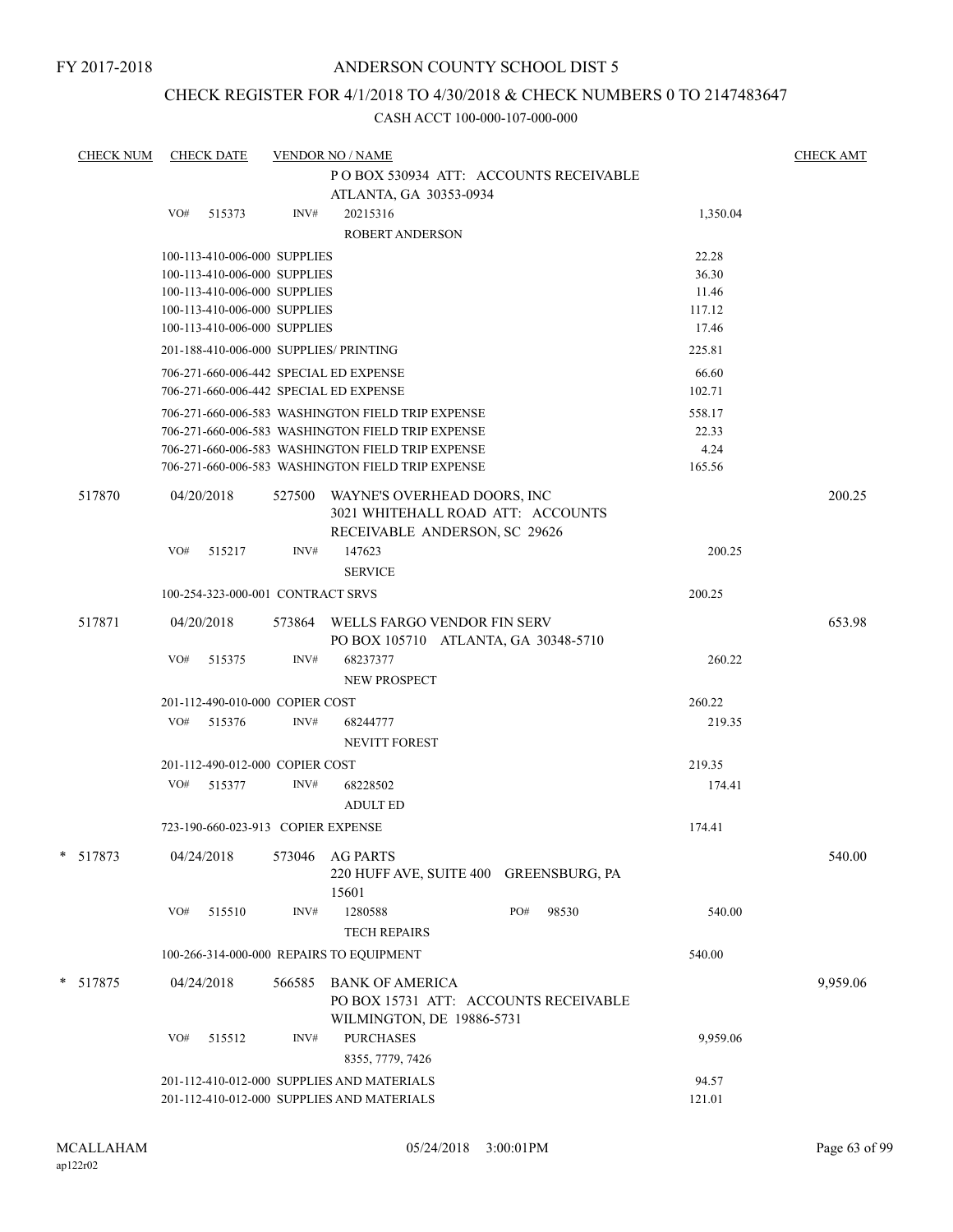### CHECK REGISTER FOR 4/1/2018 TO 4/30/2018 & CHECK NUMBERS 0 TO 2147483647

| <b>CHECK NUM</b> | <b>CHECK DATE</b>                                                                |        | <b>VENDOR NO / NAME</b>                                          |          |       |                  | <b>CHECK AMT</b> |
|------------------|----------------------------------------------------------------------------------|--------|------------------------------------------------------------------|----------|-------|------------------|------------------|
|                  |                                                                                  |        | 201-112-410-012-000 SUPPLIES AND MATERIALS                       |          |       | $-94.57$         |                  |
|                  |                                                                                  |        | 201-112-410-012-000 SUPPLIES AND MATERIALS                       |          |       | 94.04            |                  |
|                  | 201-112-410-019-000 Supplies                                                     |        |                                                                  |          |       | 66.56            |                  |
|                  | 201-112-410-019-000 Supplies                                                     |        |                                                                  |          |       | 78.05            |                  |
|                  | 201-112-410-019-000 Supplies                                                     |        |                                                                  |          |       | 24.78            |                  |
|                  | 201-112-410-019-000 Supplies                                                     |        |                                                                  |          |       | 579.05           |                  |
|                  | 201-112-410-019-000 Supplies                                                     |        |                                                                  |          |       | 45.28<br>37.03   |                  |
|                  | 201-112-410-019-000 Supplies<br>201-112-445-012-000 TECHNOLOGY SUPPLIES          |        |                                                                  |          |       | 245.02           |                  |
|                  |                                                                                  |        | 201-113-410-006-000 SUPPLIES AND MATERIALS                       |          |       | 109.90           |                  |
|                  |                                                                                  |        | 201-223-410-000-000 SUPPLIES- ADMIN (GENERAL/PD)                 |          |       | 446.07           |                  |
|                  | 201-224-410-010-000 PD SUPPLIES                                                  |        | 22.21                                                            |          |       |                  |                  |
|                  | 201-224-410-010-000 PD SUPPLIES                                                  |        |                                                                  |          |       | 66.54            |                  |
|                  |                                                                                  |        |                                                                  |          |       |                  |                  |
|                  | 201-224-410-019-000 SUPPLIES- PROF DEV<br>201-224-410-019-000 SUPPLIES- PROF DEV |        |                                                                  |          |       | 274.49<br>180.31 |                  |
|                  | 201-224-410-019-000 SUPPLIES- PROF DEV                                           |        |                                                                  |          |       | 152.19           |                  |
|                  | 232-188-410-000-000 SUPPLIES                                                     |        |                                                                  |          |       | 916.26           |                  |
|                  |                                                                                  |        | 329-271-312-000-000 PUPIL ACTIV/FIELD TRIPS-WBL                  |          |       | 5,141.08         |                  |
|                  |                                                                                  |        | 900-188-313-000-006 HOMELESS STUDENT SERVICES/TUTORS             |          |       | 74.85            |                  |
|                  | 900-188-410-000-006 HOMELESS SUPPLIES                                            |        |                                                                  |          |       | 1,284.34         |                  |
|                  |                                                                                  |        |                                                                  |          |       |                  |                  |
| 517876           | 04/24/2018                                                                       | 575249 | <b>BEE WELL HONEY</b><br>PO BOX 732 PICKENS, SC 29671            |          |       |                  | 620.00           |
|                  | VO#<br>515552                                                                    | INV#   | 8758                                                             |          |       | 620.00           |                  |
|                  |                                                                                  |        | <b>CALHOUN</b>                                                   |          |       |                  |                  |
|                  |                                                                                  |        | 714-271-660-014-353 FIELD TRIPS GRADE 3 EXPENSE                  |          |       | 120.00           |                  |
|                  |                                                                                  |        | 900-113-410-014-MCT TEACHER GRANT - TARBERT                      |          |       | 500.00           |                  |
| 517877           | 04/24/2018                                                                       | 201391 | <b>BLICK ART MATERIALS</b>                                       |          |       |                  | 307.19           |
|                  |                                                                                  |        | 6910 EAGLE WAY CHICAGO, IL 60670-1069                            |          |       |                  |                  |
|                  | VO#<br>515513                                                                    | INV#   | PO 98418<br>WHITEHALL ELEM                                       | PO#      | 98418 | 307.19           |                  |
|                  | 100-112-410-019-0RE RELATED ARTS                                                 |        |                                                                  |          |       | 27.65            |                  |
|                  | 100-112-410-019-0RE RELATED ARTS                                                 |        |                                                                  |          |       | 212.40           |                  |
|                  | 100-112-410-019-0RE RELATED ARTS                                                 |        |                                                                  |          |       | 67.14            |                  |
| 517878           | 04/24/2018                                                                       | 574045 | <b>BORDEN DAIRY COMPANY</b><br>PO BOX 933179 CLEVELAND, OH 44193 |          |       |                  | 33,992.73        |
|                  | VO#<br>515553                                                                    | INV#   | 138365/138385<br>MILK                                            |          |       | 33,992.73        |                  |
|                  | 600-256-460-002-000 FOOD                                                         |        |                                                                  |          |       | 1,206.99         |                  |
|                  | 600-256-460-003-000 FOOD                                                         |        |                                                                  |          |       | 1,252.83         |                  |
|                  | 600-256-460-005-000 FOOD                                                         |        |                                                                  |          |       | 1,350.03         |                  |
|                  | 600-256-460-006-000 FOOD                                                         |        |                                                                  |          |       | 3,744.70         |                  |
|                  | 600-256-460-007-000 FOOD                                                         |        |                                                                  |          |       | 2,344.80         |                  |
|                  | 600-256-460-008-000 FOOD                                                         |        |                                                                  |          |       | 1,891.36         |                  |
|                  | 600-256-460-009-000 FOOD                                                         |        |                                                                  | 1,539.09 |       |                  |                  |
|                  |                                                                                  |        |                                                                  |          |       |                  |                  |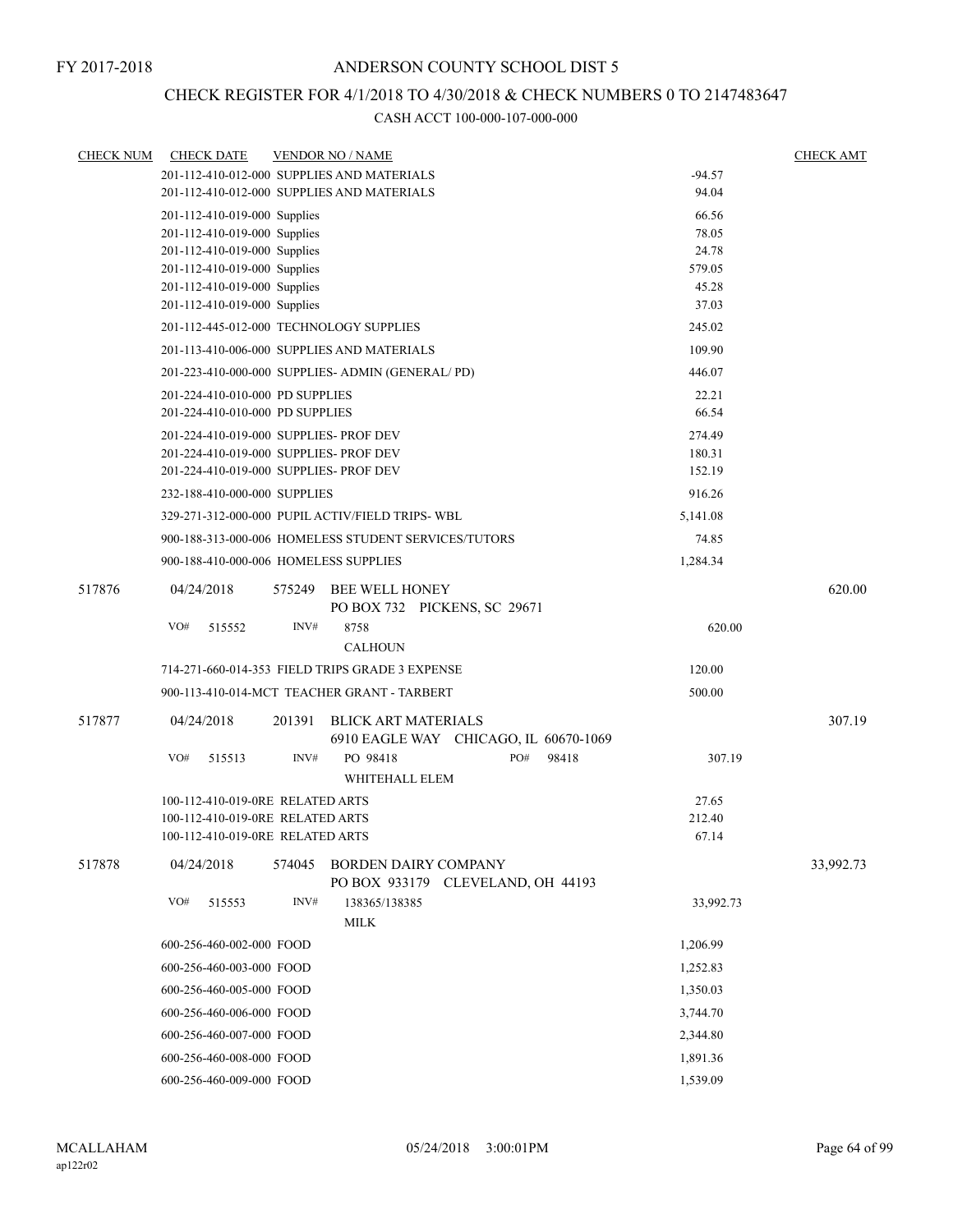# CHECK REGISTER FOR 4/1/2018 TO 4/30/2018 & CHECK NUMBERS 0 TO 2147483647

| <b>CHECK NUM</b> |            | <b>CHECK DATE</b>               |        | <b>VENDOR NO / NAME</b>                                              |                                          |           | <b>CHECK AMT</b> |
|------------------|------------|---------------------------------|--------|----------------------------------------------------------------------|------------------------------------------|-----------|------------------|
|                  |            | 600-256-460-010-000 FOOD        |        |                                                                      |                                          | 2,786.83  |                  |
|                  |            | 600-256-460-011-000 FOOD        |        |                                                                      |                                          | 2,274.71  |                  |
|                  |            | 600-256-460-012-000 FOOD        |        |                                                                      |                                          | 2,085.78  |                  |
|                  |            | 600-256-460-013-000 FOOD        |        |                                                                      |                                          | 1,496.72  |                  |
|                  |            | 600-256-460-014-000 FOOD        |        |                                                                      |                                          | 2,384.35  |                  |
|                  |            | 600-256-460-015-000 FOOD        |        |                                                                      |                                          | 834.49    |                  |
|                  |            | 600-256-460-016-000 FOOD        |        |                                                                      |                                          | 1,571.93  |                  |
|                  |            | 600-256-460-017-000 FOOD        |        |                                                                      |                                          | 1,608.10  |                  |
|                  |            | 600-256-460-018-000 FOOD        |        |                                                                      |                                          | 1,121.82  |                  |
|                  |            | 600-256-460-019-000 FOOD        |        |                                                                      |                                          | 2,355.33  |                  |
|                  |            | 600-256-460-020-000 FOOD        |        |                                                                      |                                          | 1,197.42  |                  |
|                  |            | 600-256-460-021-000 FOOD        |        |                                                                      |                                          | 945.45    |                  |
| 517879           |            | 04/24/2018                      | 574473 | CHICK-FIL-A                                                          |                                          |           | 270.75           |
|                  |            |                                 |        |                                                                      | 901 HARDEN STREET COLUMBIA, SC 29205     |           |                  |
|                  | VO#        | 515514                          | INV#   | ORD 2293436                                                          |                                          | 270.75    |                  |
|                  |            |                                 |        | <b>CALHOUN ELEM</b>                                                  |                                          |           |                  |
|                  |            |                                 |        | 714-271-660-014-352 FIELD TRIPS GRADE 2 EXPENSE                      |                                          | 270.75    |                  |
| 517880           |            | 04/24/2018                      | 574473 | CHICK-FIL-A                                                          |                                          |           | 397.11           |
|                  |            |                                 |        | 901 HARDEN STREET COLUMBIA, SC 29205                                 |                                          |           |                  |
|                  | VO#        | 515515                          | INV#   | ORD 2293188                                                          |                                          | 397.11    |                  |
|                  |            |                                 |        | <b>CALHOUN ELEM</b>                                                  |                                          |           |                  |
|                  |            |                                 |        | 714-271-660-014-352 FIELD TRIPS GRADE 2 EXPENSE                      |                                          | 397.11    |                  |
| 517881           |            | 04/24/2018                      | 565639 | DATA RECOGNITION CORP                                                | BIN#131410 P.O. BOX 1414 MINNEAPOLIS, MN |           | 283.72           |
|                  |            |                                 |        | 55480-1414                                                           |                                          |           |                  |
|                  | VO#        | 515516                          | INV#   | 111574<br><b>SUPPLIES</b>                                            |                                          | 283.72    |                  |
|                  |            |                                 |        | 723-190-660-023-911 MISCELLANEOUS- ADULT ED EXPENSE                  |                                          | 283.72    |                  |
| 517882           |            | 04/24/2018                      | 567489 | DE LAGE LANDEN                                                       |                                          |           | 207.58           |
|                  |            |                                 |        |                                                                      | POBOX 41602 PHILADELPHIA, PA 19101-1602  |           |                  |
|                  | VO#        | 515517                          | INV#   | 58835791                                                             |                                          | 103.79    |                  |
|                  |            |                                 |        | <b>COPIER</b>                                                        |                                          |           |                  |
|                  |            | 201-112-490-011-000 COPIER COST |        |                                                                      |                                          | 103.79    |                  |
|                  | VO#        | 515518                          | INV#   | 58711392<br><b>COPIER</b>                                            |                                          | 103.79    |                  |
|                  |            | 201-112-490-010-000 COPIER COST |        |                                                                      |                                          | 103.79    |                  |
|                  |            |                                 |        |                                                                      |                                          |           |                  |
| * 517884         |            | 04/24/2018                      | 571257 | EDUCATION MANAGEMENT SYSTEMS, INC<br>PO BOX 745000 ATLANTA, GA 30374 |                                          |           | 12,985.00        |
|                  | VO#        | 515520                          | INV#   | 32310<br><b>RENEWAL</b>                                              | PO#<br>98561                             | 12,985.00 |                  |
|                  |            | 600-256-445-000-000 SOFTWARE    |        |                                                                      |                                          | 12,985.00 |                  |
|                  |            |                                 |        |                                                                      |                                          |           |                  |
| 517885           | 04/24/2018 |                                 | 235550 | FLINN SCIENTIFIC INC                                                 |                                          |           | 501.03           |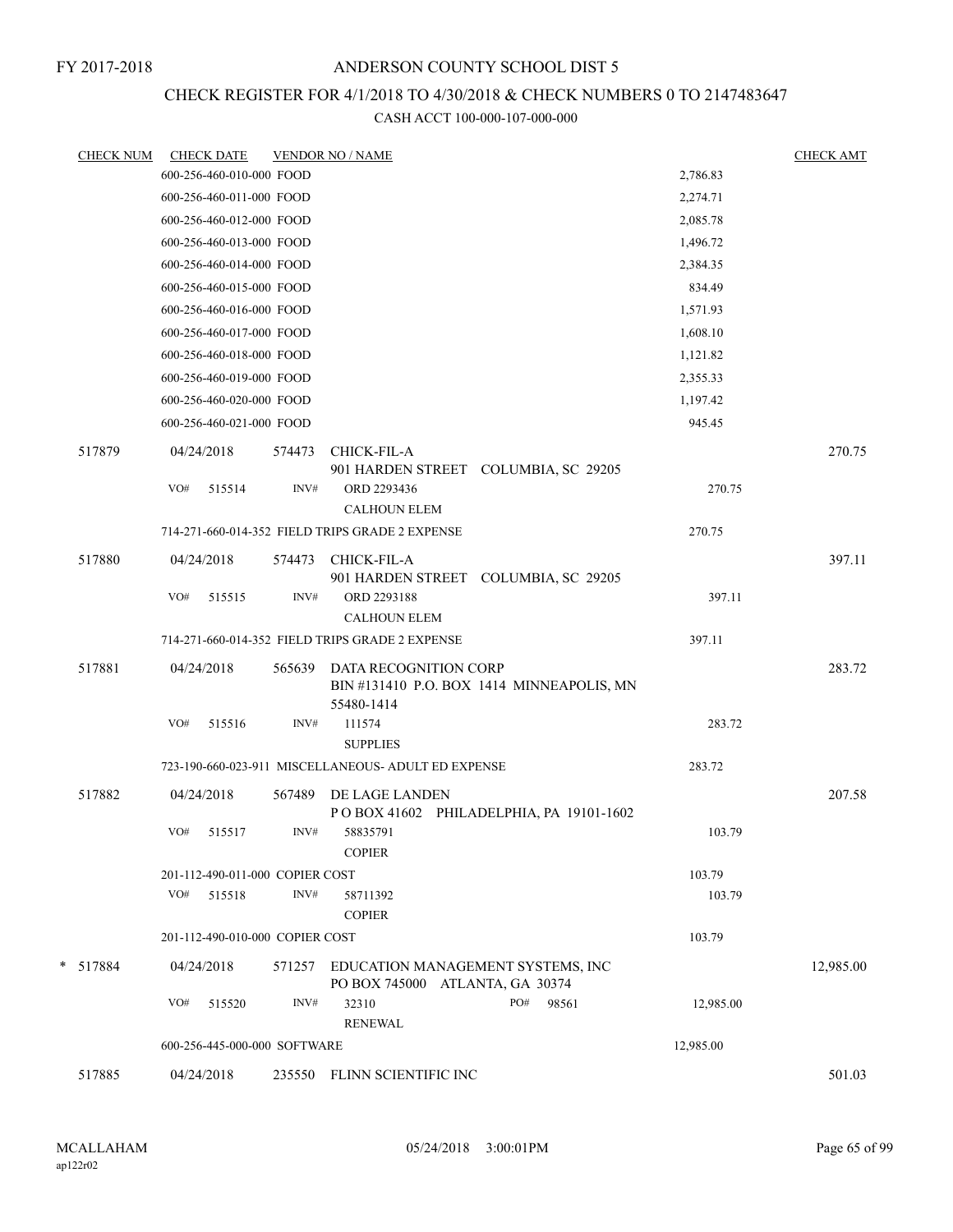### ANDERSON COUNTY SCHOOL DIST 5

### CHECK REGISTER FOR 4/1/2018 TO 4/30/2018 & CHECK NUMBERS 0 TO 2147483647

| <b>CHECK NUM</b> |     | <b>CHECK DATE</b> |                                                              | <b>VENDOR NO / NAME</b>                                                    | PO BOX 71721 ATT: ACCOUNTS RECEIVABLE      |                    | <b>CHECK AMT</b> |
|------------------|-----|-------------------|--------------------------------------------------------------|----------------------------------------------------------------------------|--------------------------------------------|--------------------|------------------|
|                  |     |                   |                                                              | CHICAGO, IL 60694-1721                                                     |                                            |                    |                  |
|                  | VO# | 515521            | INV#                                                         | 2198426<br><b>SUPPLIES</b>                                                 |                                            | 501.03             |                  |
|                  |     |                   |                                                              | 100-114-410-002-SCI SCIENCE MATERIALS                                      |                                            | 501.03             |                  |
| 517886           |     | 04/24/2018        | 569871                                                       | FOLLETT SCHOOL SOLUTIONS, INC<br>91826 COLLECTION CENTER DRIVE ATT:        | ACCOUNTS RECEIVABLE CHICAGO, IL 60693-0918 |                    | 1,353.02         |
|                  | VO# | 515522            | INV#                                                         | 777315<br><b>WESTSIDE</b>                                                  | PO#<br>98139                               | 1,353.02           |                  |
|                  |     |                   | 100-222-410-003-000 SUPPLIES<br>100-222-410-003-000 SUPPLIES |                                                                            |                                            | 1,050.87<br>302.15 |                  |
| 517887           |     | 04/24/2018        |                                                              | 237555 FORMS & SUPPLY                                                      | POBOX 563953 ATT: ACCOUNTS RECEIVABLE      |                    | 3,610.25         |
|                  | VO# | 515523            | INV#                                                         | CHARLOTTE, NC 28256<br>4508651<br><b>FURNITURE</b>                         | PO#<br>98297                               | 3,610.25           |                  |
|                  |     |                   | 100-233-410-005-FUR FURNITURE                                |                                                                            |                                            | 3,610.25           |                  |
| 517888           |     | 04/24/2018        |                                                              | 574279 HALLIGAN MAHONEY & WILLIAMS<br>PO BOX 11367 COLUMBIA, SC 29211-1367 |                                            |                    | 3,487.50         |
|                  | VO# | 515524            | INV#                                                         | 12028<br><b>MARCH SERVICES</b>                                             |                                            | 3,487.50           |                  |
|                  |     |                   | 100-231-319-000-000 LEGAL FEES                               |                                                                            |                                            | 3,487.50           |                  |
| 517889           |     | 04/24/2018        | 575248                                                       | HAPPY DONKEY MEXICAN GRILL<br>3230 SOUTH MAIN ST ANDERSON, SC 29624        |                                            |                    | 580.00           |
|                  | VO# | 515525            | INV#                                                         | PROM FOOD<br><b>ROBERT ANDERSON</b>                                        |                                            | 580.00             |                  |
|                  |     |                   | 706-271-660-006-607 DANCE EXPENSE                            |                                                                            |                                            | 580.00             |                  |
| 517890           |     | 04/24/2018        | 574071                                                       | <b>HEALTHIEST YOU</b><br>CA 91185-4542                                     | C/O TELADOC, INC DEPT LA 24542 PASADENA,   |                    | 3,012.00         |
|                  | VO# | 515526            | INV#                                                         | APRIL 2018<br>ID HY2534                                                    |                                            | 3,012.00           |                  |
|                  |     |                   |                                                              | 100-000-450-000-000 MISC. DEDUCTIONS                                       |                                            | 3,012.00           |                  |
| 517891           |     | 04/24/2018        | 304900                                                       | KAPLAN EARLY LEARNING COMPANY                                              | PO BOX 890575 ATT: ACCOUNTS RECEIVABLE     |                    | 116.60           |
|                  | VO# | 515527            | INV#                                                         | CHARLOTTE, NC 28289-0575<br>4740970<br><b>SUPPLIES</b>                     |                                            | 116.60             |                  |
|                  |     |                   |                                                              | 718-271-660-018-201 MISCELLANEOUS EXPENSE                                  |                                            | 116.60             |                  |
| * 517893         |     | 04/24/2018        | 573943                                                       | <b>LOCKE DESIGN</b><br>118 HAMMETT ACRES ANDERSON, SC 29621                |                                            |                    | 4,370.00         |
|                  | VO# | 515528            | INV#                                                         | 4/9/18<br><b>BILLBOARDS</b>                                                | PO#<br>98545                               | 4,370.00           |                  |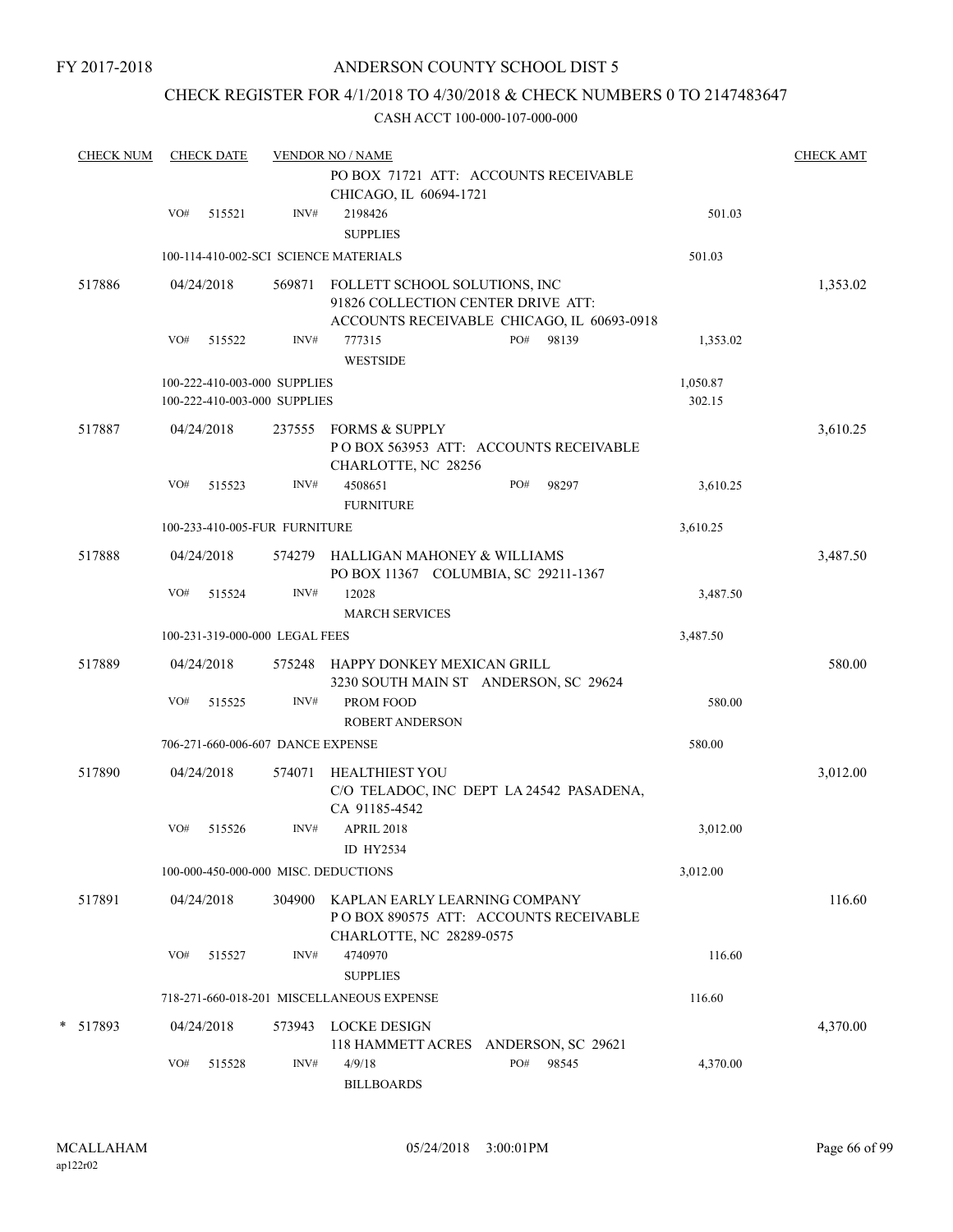# CHECK REGISTER FOR 4/1/2018 TO 4/30/2018 & CHECK NUMBERS 0 TO 2147483647

| <b>CHECK NUM</b> |     | <b>CHECK DATE</b>                                            |        | <b>VENDOR NO / NAME</b>                                                                                   |     |  |       |                    | <b>CHECK AMT</b> |
|------------------|-----|--------------------------------------------------------------|--------|-----------------------------------------------------------------------------------------------------------|-----|--|-------|--------------------|------------------|
|                  |     |                                                              |        | 600-256-410-000-REF SUPPLIES/ UNIFORMS                                                                    |     |  |       | 4,370.00           |                  |
| 517894           |     | 04/24/2018                                                   | 569988 | MCMILLAN PAZDAN SMITH, LLC<br>DEPT 999450 PO BOX 537044 ATLANTA, GA<br>30353-9450                         |     |  |       |                    | 48,234.83        |
|                  | VO# | 515529                                                       | INV#   | 1800791<br>PROJ# 017296                                                                                   |     |  |       | 4,595.87           |                  |
|                  |     |                                                              |        | 515-253-529-003-FAC STADIUM BATHROOM RENOVATIONS                                                          |     |  |       | 4,595.87           |                  |
|                  | VO# | 515530                                                       | INV#   | 01800796<br>PROJ# 017396                                                                                  |     |  |       | 14,211.37          |                  |
|                  |     |                                                              |        | 505-271-540-002-BSC BASEBALL&SOFTBALL COMPLEX                                                             |     |  |       | 7,105.69           |                  |
|                  |     |                                                              |        | 505-271-540-003-BSC BASEBALL&SOFTBALL COMPLEX                                                             |     |  |       | 7,105.68           |                  |
|                  | VO# | 515531                                                       | INV#   | 01800790<br>PROJ# 016456                                                                                  |     |  |       | 8,690.52           |                  |
|                  |     |                                                              |        | 515-253-531-002-FAC COOLING TOWER/CHILLER                                                                 |     |  |       | 4,345.26           |                  |
|                  |     |                                                              |        | 515-253-531-003-FAC Cooling Tower/Chiller/Top Units                                                       |     |  |       | 4,345.26           |                  |
|                  | VO# | 515532                                                       | INV#   | 01800787<br>PROJ# 015013                                                                                  |     |  |       | 20,737.07          |                  |
|                  |     | 515-253-520-031-CAR CAREER CENTER                            |        |                                                                                                           |     |  |       | 20,737.07          |                  |
| 517895           |     | 04/24/2018                                                   | 355525 | MIDAMERICA BOOKS<br>POBOX 3232 ATT: ACCOUNTS RECEIVABLE<br>MANKATO, MN 56002                              |     |  |       |                    | 137.89           |
|                  | VO# | 515533                                                       | INV#   | 442471<br><b>NEVITT FOREST</b>                                                                            | PO# |  | 98432 | 137.89             |                  |
|                  |     | 100-222-410-012-000 SUPPLIES<br>100-222-410-012-000 SUPPLIES |        |                                                                                                           |     |  |       | 179.50<br>$-41.61$ |                  |
| 517896           |     | 04/24/2018                                                   | 570874 | <b>NEW READERS PRESS</b><br>104 MARCELLUS STREET PUBLISHING DIVISION<br>OF PROLITERACY SYRACUSE, NY 13204 |     |  |       |                    | 905.00           |
|                  | VO# | 515534                                                       | INV#   | 8650290<br><b>SUPPLIES</b>                                                                                |     |  |       | 905.00             |                  |
|                  |     |                                                              |        | 723-190-660-023-911 MISCELLANEOUS- ADULT ED EXPENSE                                                       |     |  |       | 905.00             |                  |
| 517897           |     | 04/24/2018                                                   |        | 394675 PIP PRINTING<br>1005 NORTH FANT STREET ATT: ACCOUNTS<br>RECEIVABLE ANDERSON, SC 29621              |     |  |       |                    | 988.48           |
|                  | VO# | 515536                                                       | INV#   | 96722<br>THE WIZ                                                                                          |     |  |       | 988.48             |                  |
|                  |     |                                                              |        | 721-190-660-021-647 DRAMA HIGH EXPENSE                                                                    |     |  |       | 988.48             |                  |
| 517898           |     | 04/24/2018                                                   | 426200 | QUILL CORPORATION<br>PO BOX 37600 ATT: ACCOUNTS RECEIVABLE<br>PHILADELPHIA, PA 19101-0600                 |     |  |       |                    | 1,180.41         |
|                  | VO# | 515537                                                       | INV#   | 5461437<br><b>SUPPLIES</b>                                                                                | PO# |  | 98336 | 224.69             |                  |
|                  |     | 397-113-410-005-000 SUPPLIES                                 |        |                                                                                                           |     |  |       |                    |                  |
|                  | VO# | 515538                                                       | INV#   | 5428131<br><b>SUPPLIES</b>                                                                                | PO# |  | 98322 | 224.69<br>955.72   |                  |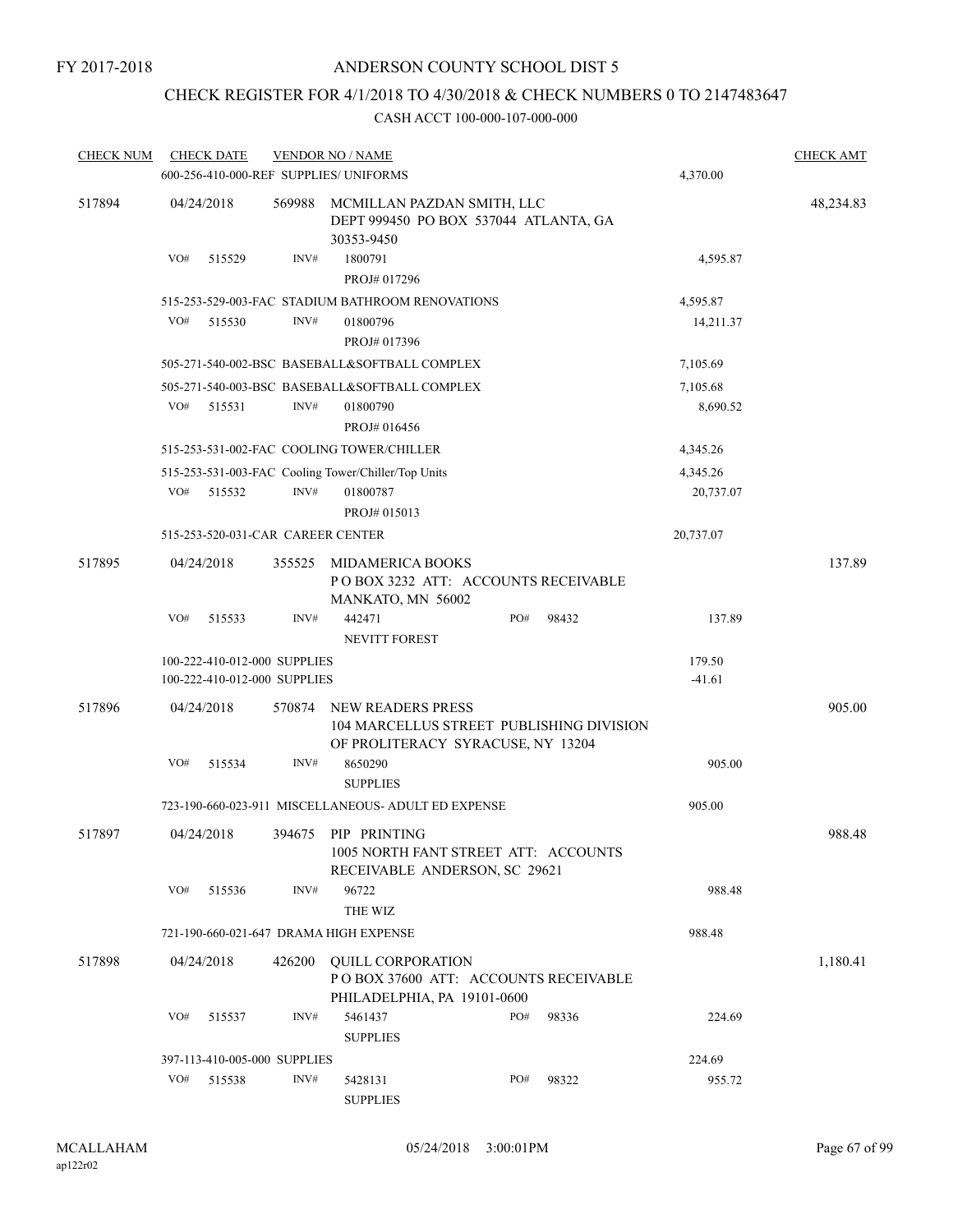### ANDERSON COUNTY SCHOOL DIST 5

# CHECK REGISTER FOR 4/1/2018 TO 4/30/2018 & CHECK NUMBERS 0 TO 2147483647

| <b>CHECK NUM</b> |     | <b>CHECK DATE</b>                                            |        | <b>VENDOR NO / NAME</b>                                                                                   |     |           |                 | <b>CHECK AMT</b> |
|------------------|-----|--------------------------------------------------------------|--------|-----------------------------------------------------------------------------------------------------------|-----|-----------|-----------------|------------------|
|                  |     | 397-113-410-005-000 SUPPLIES                                 |        |                                                                                                           |     |           | 955.72          |                  |
| 517899           |     | 04/24/2018                                                   |        | 569972 RAY GROVE<br>184 CIVIC CENTER BLVD ANDERSON, SC 29625                                              |     |           |                 | 559.09           |
|                  | VO# | 515508                                                       | INV#   | 100<br><b>NEVITT FOREST</b>                                                                               |     |           | 559.09          |                  |
|                  |     |                                                              |        | 201-188-410-012-000 SUPPLIES AND MATERIALS                                                                |     |           | 559.09          |                  |
| 517900           |     | 04/24/2018                                                   |        | 569972 SAMUEL KENNEDY<br>217 LIBBY LANE MAULDIN, SC 29662                                                 |     |           |                 | 146.81           |
|                  | VO# | 515509                                                       | INV#   | THE WIZ<br><b>REIMBURSEMENT</b>                                                                           |     |           | 146.81          |                  |
|                  |     |                                                              |        | 721-190-660-021-647 DRAMA HIGH EXPENSE                                                                    |     |           | 146.81          |                  |
| 517901           |     | 04/24/2018                                                   |        | 462725 SCHOLASTIC BOOK CLUBS, INC<br>POBOX 3745 ATT: ACCOUNTS RECEIVABLE<br>JEFFERSON CITY, MO 65102-3720 |     |           |                 | 1,500.00         |
|                  | VO# | 515539                                                       | INV#   | 23365999<br><b>SUPPLIES</b>                                                                               | PO# | 98410     | 1,500.00        |                  |
|                  |     | 397-112-410-010-000 SUPPLIES                                 |        |                                                                                                           |     |           | 1,500.00        |                  |
| 517902           |     | 04/24/2018                                                   | 570099 | SCHOOL SPECIALTY, INC.<br>32656 COLLECTION CENTER DR. ATT:<br>ACCOUNTS RECEIVABLE CHICAGO, IL 60693-0656  |     |           |                 | 554.40           |
|                  | VO# | 515540                                                       | INV#   | 208120100412<br>208120047285                                                                              | PO# | 98298     | 554.40          |                  |
|                  |     | 924-147-410-019-000 SUPPLIES<br>924-147-410-019-000 SUPPLIES |        |                                                                                                           |     |           | 44.56<br>509.84 |                  |
| 517903           |     | 04/24/2018                                                   | 572126 | SERVICE ASSOCIATES, INC<br>807 BURKE STREET WINSTON SALEM, NC 27101                                       |     |           |                 | 1,856.00         |
|                  | VO# | 515541                                                       | INV#   | 4614<br><b>ERATE</b>                                                                                      | PO# | 97966     | 1,856.00        |                  |
|                  |     |                                                              |        | 850-266-410-000-000 SUPPLIES AND MATERIALS                                                                |     |           | 1,856.00        |                  |
| 517904           |     | 04/24/2018                                                   | 574710 | <b>SOLIANT HEALTH</b><br>DEPT. CH 14430 PALATINE, IL 60055-4330                                           |     |           |                 | 2,242.50         |
|                  |     | VO# 515542                                                   | INV#   | 9579092<br><b>SERVICE</b>                                                                                 |     | PO# 97427 | 2,242.50        |                  |
|                  |     |                                                              |        | 100-126-312-000-000 PURCHASED SERVICES                                                                    |     |           | 2,242.50        |                  |
| * 517907         |     | 04/24/2018                                                   | 563611 | THE GREENVILLE ZOO<br>150 CLEVELAND PARK DRIVE GREENVILLE, SC<br>29601                                    |     |           |                 | 743.75           |
|                  | VO# | 515544                                                       | INV#   | <b>SOUTH FANT</b><br><b>FIELD TRIP</b>                                                                    |     |           | 743.75          |                  |
|                  |     |                                                              |        | 715-271-660-015-357 FIELD TRIPS EXPENSE                                                                   |     |           | 743.75          |                  |
| 517908           |     | 04/24/2018                                                   | 566496 | THE PEACE CENTER<br>300 SOUTH MAIN ST GREENVILLE, SC 29601                                                |     |           |                 | 270.00           |
|                  | VO# | 515545                                                       | INV#   | 848353<br><b>DEPOSIT</b>                                                                                  |     |           | 270.00          |                  |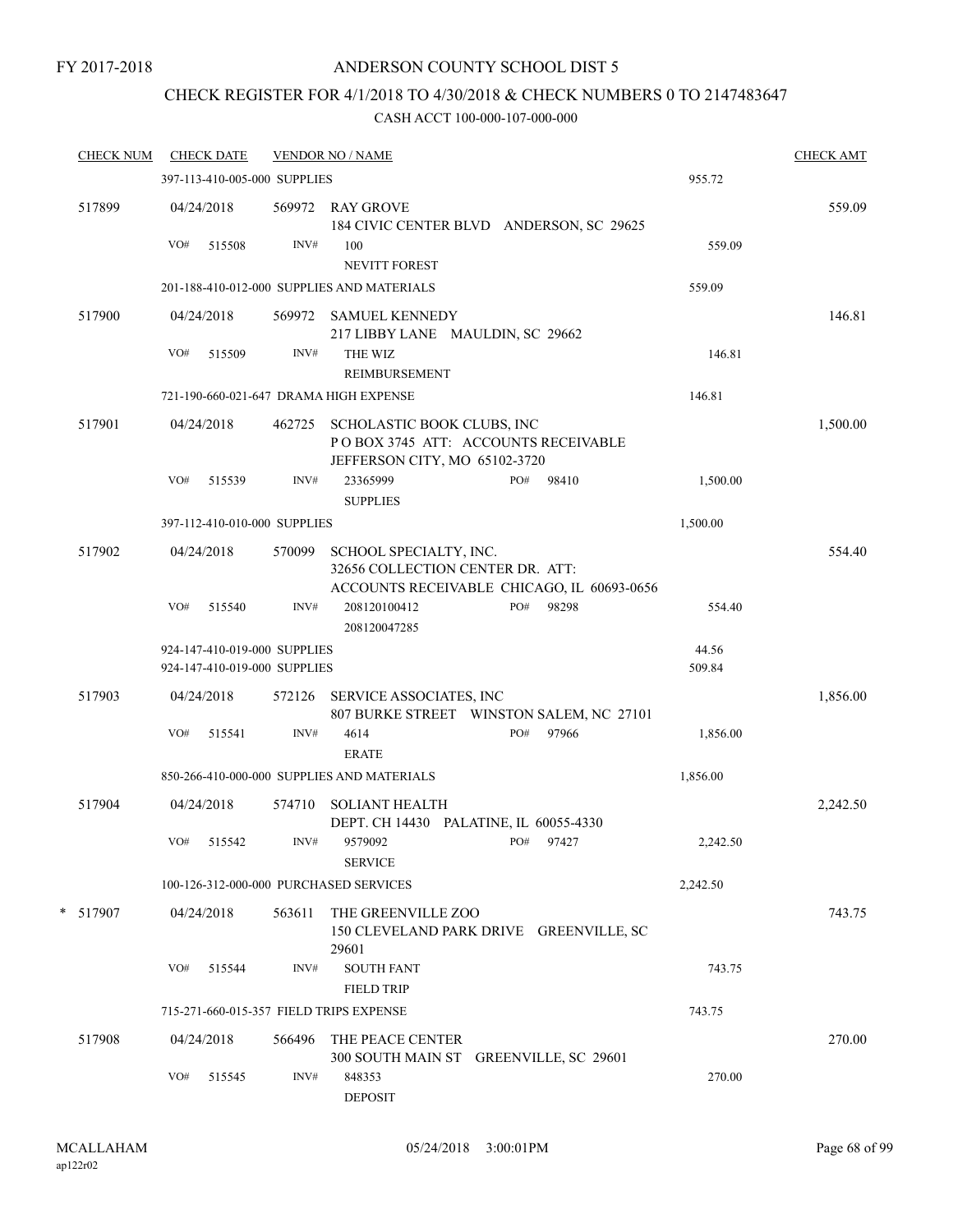### CHECK REGISTER FOR 4/1/2018 TO 4/30/2018 & CHECK NUMBERS 0 TO 2147483647

| <b>CHECK NUM</b> |     | <b>CHECK DATE</b>            |        | <b>VENDOR NO / NAME</b>                                                                    |     |       |           | <b>CHECK AMT</b> |
|------------------|-----|------------------------------|--------|--------------------------------------------------------------------------------------------|-----|-------|-----------|------------------|
|                  |     |                              |        | 708-271-660-008-355 FIELD TRIPS GRADE 5 EXPENSE                                            |     |       | 270.00    |                  |
| $*$ 517910       |     | 04/24/2018                   | 497150 | T L HANNA HIGH SCHOOL<br>2600 HWY 81 NORTH ANDERSON, SC 29621                              |     |       |           | 250.00           |
|                  | VO# | 515546                       | INV#   | <b>TRACK</b>                                                                               |     |       | 250.00    |                  |
|                  |     |                              |        | <b>HILL ELECTRIC</b>                                                                       |     |       |           |                  |
|                  |     |                              |        | 705-001-790-005-411 MISCELLANEOUS INCOME                                                   |     |       | 250.00    |                  |
| 517911           |     | 04/24/2018                   | 563377 | UNIFIED AV SYSTEMS<br>DBA: MULTI MEDIA SERVICES 161 AUSTIN<br>AVENUE NE MARIETTA, GA 30060 |     |       |           | 1,068.93         |
|                  | VO# | 515547                       | INV#   | 333482<br><b>MICROPHONE</b>                                                                | PO# | 98350 | 1,068.93  |                  |
|                  |     | 397-113-410-005-000 SUPPLIES |        |                                                                                            |     |       | 1,068.93  |                  |
| 517912           |     | 04/24/2018                   | 572416 | <b>VARIDESK</b><br>GEMMY INDUSTRIES CORP 117 WRANGLER                                      |     |       |           | 1,895.00         |
|                  | VO# | 515548                       | INV#   | DRIVE SUITE 100 COPPELL, TX 75019<br>2-648006<br><b>PRO 30</b>                             | PO# | 98257 | 1,500.00  |                  |
|                  |     | 397-114-410-003-000 SUPPLIES |        |                                                                                            |     |       | 1,500.00  |                  |
|                  | VO# | 515549                       | INV#   | 2-649782<br><b>PRO 36</b>                                                                  | PO# | 98255 | 395.00    |                  |
|                  |     | 100-114-410-003-000 SUPPLIES |        |                                                                                            |     |       | 395.00    |                  |
| $*$ 517914       |     | 04/24/2018                   | 524353 | WAL-MART COMMUNITY/GEMB<br>PO BOX 530934 ATT: ACCOUNTS RECEIVABLE                          |     |       |           | 327.98           |
|                  | VO# | 515550                       | INV#   | ATLANTA, GA 30353-0934<br>20226024<br><b>HOMELAND PARK</b>                                 |     |       | 327.98    |                  |
|                  |     | 201-188-410-011-000 SUPPLIES |        |                                                                                            |     |       | 106.39    |                  |
|                  |     |                              |        | 711-271-660-011-201 MISCELLANEOUS EXPENSE                                                  |     |       | 221.59    |                  |
| 517915           |     | 04/24/2018                   | 529150 | <b>WEST MUSIC</b><br>PO BOX 5521 ATT: ACCOUNTS RECEIVABLE<br>CORALVILLE, IA 52241          |     |       |           | 10,621.12        |
|                  | VO# | 515551                       | INV#   | 1591582<br>1584920                                                                         | PO# | 98402 | 10.621.12 |                  |
|                  |     | 397-112-410-012-000 SUPPLIES |        |                                                                                            |     |       | 10,621.12 |                  |
| 517916           |     | 04/27/2018                   | 565078 | <b>ADDIS AUTO UPHOLSTERY</b><br>97 QUINN STREET ATT: ACCOUNTS RECEIVABLE                   |     |       |           | 600.00           |
|                  | VO# | 515648                       | INV#   | ANDERSON, SC 29625<br>04/17/18                                                             |     |       | 600.00    |                  |
|                  |     | 100-254-410-007-BUD SUPPLIES |        | <b>CENTERVILLE</b>                                                                         |     |       | 600.00    |                  |
|                  |     |                              |        |                                                                                            |     |       |           |                  |
| 517917           |     | 04/27/2018                   | 112250 | ANDERSON COUNTY FINANCE DEPT<br>POBOX 8002 ATT: KIM MARTIN ANDERSON, SC<br>29622-8002      |     |       |           | 57,102.48        |
|                  | VO# | 515567                       | INV#   | <b>MARCH 2018</b>                                                                          | PO# | 97692 | 57,102.48 |                  |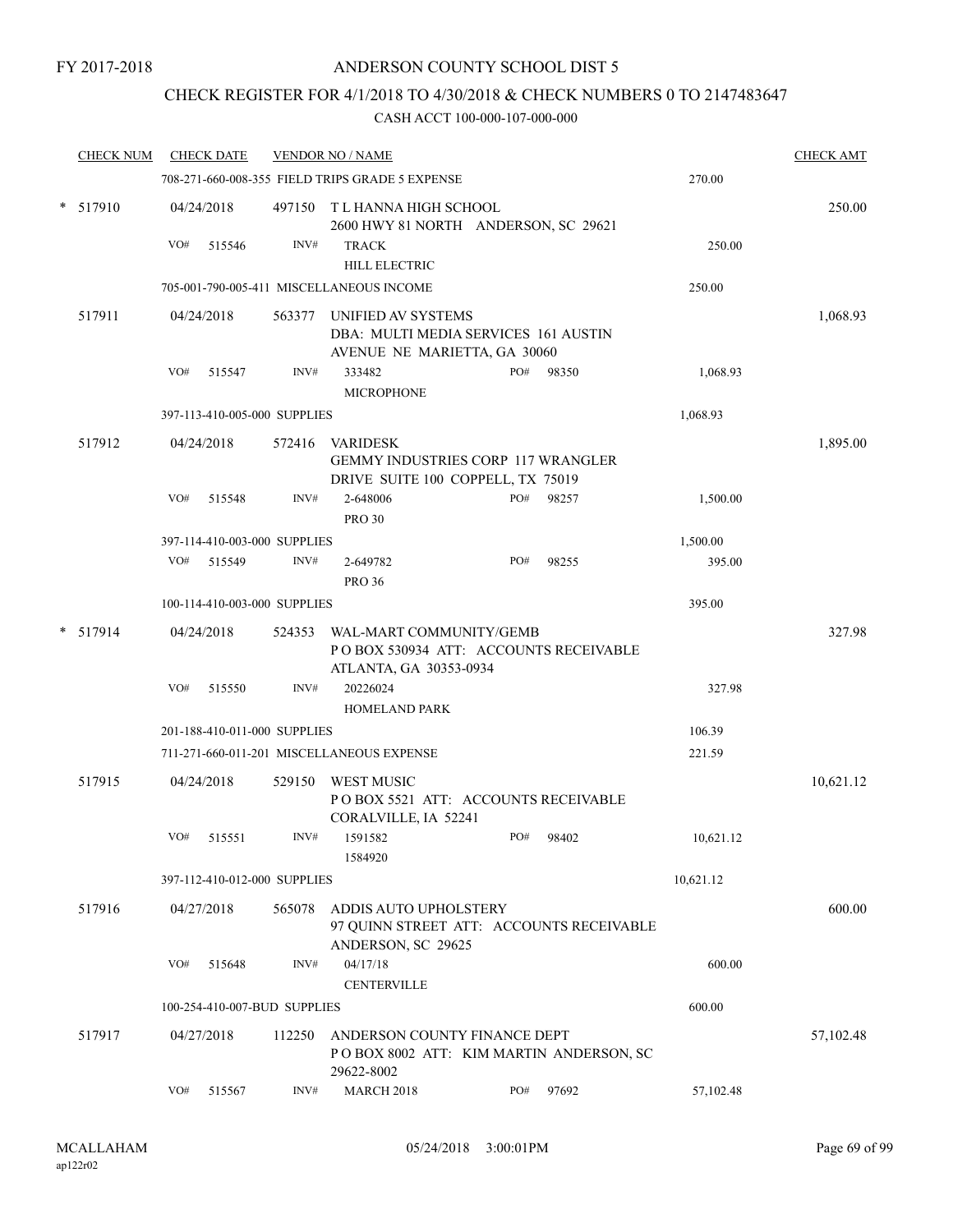### CHECK REGISTER FOR 4/1/2018 TO 4/30/2018 & CHECK NUMBERS 0 TO 2147483647

| <b>CHECK NUM</b> |     | <b>CHECK DATE</b>               |        | <b>VENDOR NO / NAME</b><br><b>SRO GRANT</b>                                                                    |              |           | <b>CHECK AMT</b> |
|------------------|-----|---------------------------------|--------|----------------------------------------------------------------------------------------------------------------|--------------|-----------|------------------|
|                  |     |                                 |        | 100-258-312-000-000 CONTRACTED SERVICES - RESOURCE OFFR                                                        |              | 57,102.48 |                  |
| 517918           |     | 04/27/2018                      |        | 570950 ANDERSON COUNTY SHERIFF'S OFFICE<br>ATTN: RICHARD BRYSON PO BOX 5497<br>ANDERSON, SC 29623              |              |           | 542.50           |
|                  | VO# | 515801                          | INV#   | 04/12-04/17/18                                                                                                 |              | 542.50    |                  |
|                  |     |                                 |        | <b>SECURITY</b>                                                                                                |              |           |                  |
|                  |     |                                 |        | 100-271-312-003-000 ADDITIONAL SECURITY                                                                        |              | 472.50    |                  |
|                  |     |                                 |        | 713-271-660-013-201 MISCELLANEOUS EXPENSE                                                                      |              | 70.00     |                  |
| 517919           |     | 04/27/2018                      |        | 575267 ANDERSON PROSTHETICS & ORTHOTICS, LLC<br>1113 NORTH FANT STREET ANDERSON, SC 29621                      |              |           | 165.71           |
|                  | VO# | 515619                          | INV#   | 12070<br><b>HELMENT</b>                                                                                        |              | 165.71    |                  |
|                  |     |                                 |        | 283-213-410-000-000 NURSING SUPPLIES                                                                           |              | 165.71    |                  |
| 517920           |     | 04/27/2018                      |        | 114225 ANDERSON RESTAURANT EQUIPMENT<br>112 EAST MAULDIN STREET ATT: ACCOUNTS<br>RECEIVABLE ANDERSON, SC 29621 |              |           | 1,205.87         |
|                  | VO# | 515568                          | INV#   | 49526<br><b>SUPPLIES</b>                                                                                       |              | 157.29    |                  |
|                  |     | 600-256-410-000-000 SUPPLIES    |        |                                                                                                                |              | 157.29    |                  |
|                  |     | VO# 515569                      | INV#   | 48389                                                                                                          |              | 14.77     |                  |
|                  |     |                                 |        | <b>SUPPLIES</b>                                                                                                |              |           |                  |
|                  |     | 600-256-410-000-000 SUPPLIES    |        |                                                                                                                |              | 14.77     |                  |
|                  |     | VO# 515570                      | INV#   | 49525<br><b>SUPPLIES</b>                                                                                       |              | 238.76    |                  |
|                  |     | 600-256-410-000-000 SUPPLIES    |        |                                                                                                                |              | 238.76    |                  |
|                  | VO# | 515571                          | INV#   | 48388<br><b>SUPPLIES</b>                                                                                       |              | 795.05    |                  |
|                  |     | 600-256-410-000-000 SUPPLIES    |        |                                                                                                                |              | 795.05    |                  |
| 517921           |     | 04/27/2018                      | 115176 | ANDERSON SCHOOL DISTRICT FOUR<br>PO BOX 545 ATTN: CRISTY JABLONSKI<br>PENDLETON, SC 29670                      |              |           | 514.57           |
|                  | VO# | 515658                          | INV#   | 422<br><b>STEPHEN BROCK</b>                                                                                    | PO#<br>98611 | 514.57    |                  |
|                  |     | 225-224-120-000-000 SUBS FOR PD |        |                                                                                                                |              | 455.00    |                  |
|                  |     |                                 |        | 225-224-210-000-000 SOCIAL SECURITY                                                                            |              | 34.79     |                  |
|                  |     | 225-224-220-000-000 RETIREMENT  |        |                                                                                                                |              | 24.78     |                  |
| * 517923         |     | 04/27/2018                      | 575254 | AUSTIN, MATTHEW^^<br>904 JEFFERS ROAD ELGIN, SC 29045                                                          |              |           | 500.00           |
|                  | VO# | 515676                          | INV#   | THE WIZ<br>ORCHESTRA PLAYER                                                                                    |              | 500.00    |                  |
|                  |     |                                 |        | 721-190-660-021-647 DRAMA HIGH EXPENSE                                                                         |              | 500.00    |                  |
| 517924           |     | 04/27/2018                      |        | 569220 AUTECH                                                                                                  |              |           | 1,077.02         |
|                  |     |                                 |        |                                                                                                                |              |           |                  |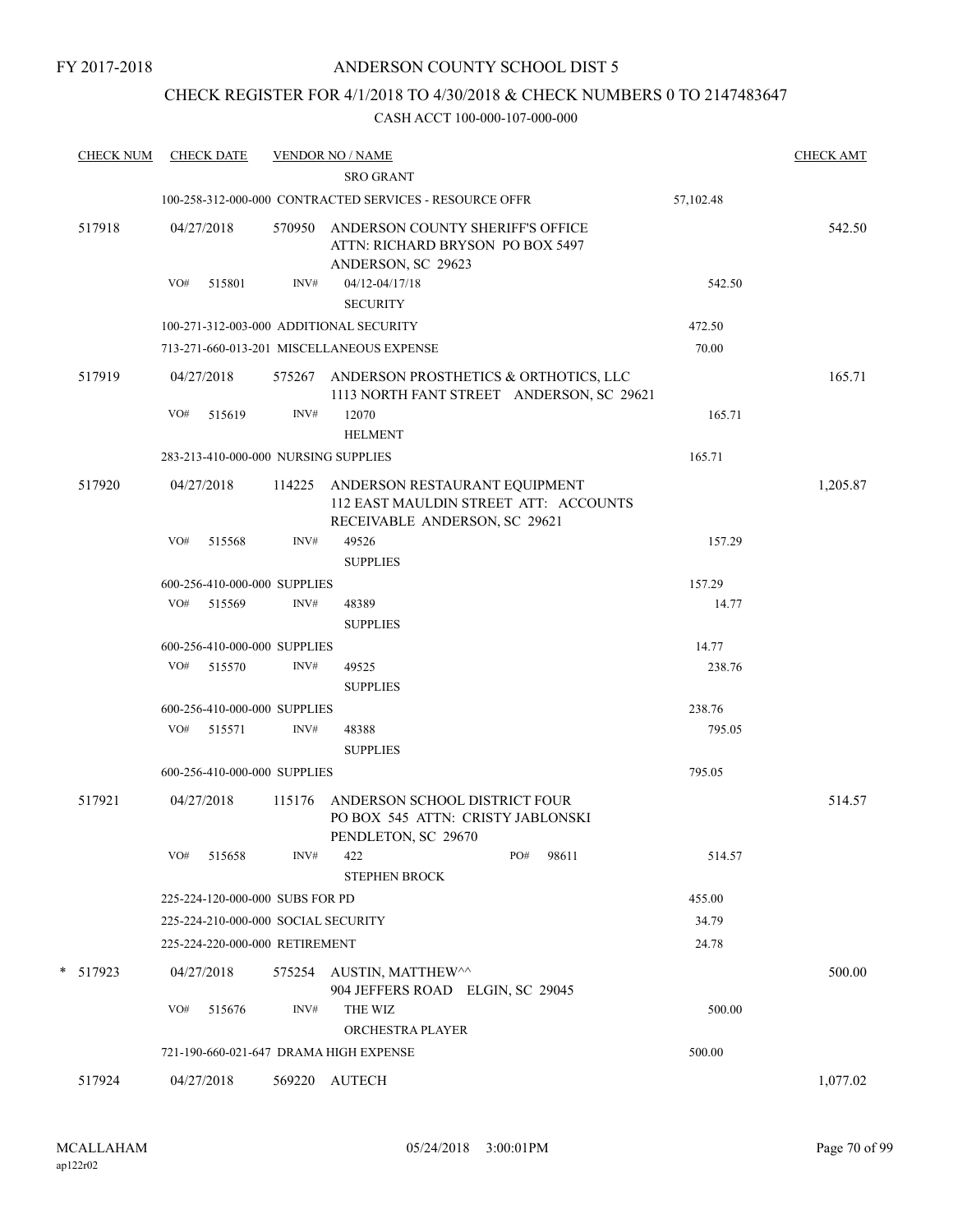#### CHECK REGISTER FOR 4/1/2018 TO 4/30/2018 & CHECK NUMBERS 0 TO 2147483647

| <b>CHECK NUM</b> |     | <b>CHECK DATE</b> |                              | <b>VENDOR NO / NAME</b><br>POBOX 248 ATT: ACCOUNTS RECEIVABLE                                             |     |        |          | <b>CHECK AMT</b> |
|------------------|-----|-------------------|------------------------------|-----------------------------------------------------------------------------------------------------------|-----|--------|----------|------------------|
|                  |     |                   |                              | WILLIAMSTON, SC 29697                                                                                     |     |        |          |                  |
|                  | VO# | 515649            | INV#                         | 6570<br><b>GLENVIEW</b>                                                                                   |     |        | 975.62   |                  |
|                  |     |                   | 100-254-410-020-BUD SUPPLIES |                                                                                                           |     | 975.62 |          |                  |
|                  | VO# | 515650            | INV#                         | 6589<br><b>TLH</b>                                                                                        |     |        | 101.40   |                  |
|                  |     |                   |                              | 100-254-323-002-400 CONTR SERV-HVAC/ELECT/PLUMBING                                                        |     |        | 101.40   |                  |
| 517925           |     | 04/27/2018        | 575161                       | AVID CENTER - SI PAYMENT<br>DEPT 270 PO BOX 509015 SAN DIEGO, CA<br>92150-9015                            |     |        |          | 795.00           |
|                  | VO# | 515573            | $\text{INV}\#$               | 2201<br><b>REGISTRATION</b>                                                                               | PO# | 98508  | 795.00   |                  |
|                  |     |                   | 312-266-312-000-000 PROF DEV |                                                                                                           |     |        | 795.00   |                  |
| 517926           |     | 04/27/2018        | 573110                       | <b>BCM CORP</b><br>741 SOUTH FULTON AVENUE MOUNT VERNON,<br>NY 10550                                      |     |        |          | 256.00           |
|                  | VO# | 515730            | INV#                         | 362917<br><b>CHAINS</b>                                                                                   | PO# | 98450  | 256.00   |                  |
|                  |     |                   | 201-112-410-019-000 Supplies |                                                                                                           |     |        | 256.00   |                  |
| 517927           |     | 04/27/2018        | 575261                       | BECKUM, CASEY^^<br>241 SPRINGWOOD DR AIKEN, SC 29803                                                      |     |        |          | 200.00           |
|                  | VO# | 515669            | INV#                         | THE WIZ<br>ORCHESTRA PLAYER                                                                               |     |        | 200.00   |                  |
|                  |     |                   |                              | 721-190-660-021-647 DRAMA HIGH EXPENSE                                                                    |     |        | 200.00   |                  |
| 517928           |     | 04/27/2018        |                              | 567918 BERNHARDT HOUSE OF VIOLINS LLC<br>5 CATEECHEE AVE ATT: ACCOUNTS RECEIVABLE<br>GREENVILLE, SC 29605 |     |        |          | 119.18           |
|                  | VO# | 515754            | INV#                         | 145221<br><b>SOUTHWOOD</b>                                                                                |     |        | 119.18   |                  |
|                  |     |                   | 817-113-410-021-000 SUPPLIES |                                                                                                           |     |        | 119.18   |                  |
| $*$ 517930       |     | 04/27/2018        |                              | 141695 BONITZ FLOORING GROUP, INC.<br>POBOX 82 ATT: ACCOUNTS RECEIVABLE<br>COLUMBIA, SC 29202             |     |        |          | 555.00           |
|                  | VO# | 515642            | INV#                         | 283567<br><b>REPAIR</b>                                                                                   |     |        | 555.00   |                  |
|                  |     |                   |                              | 100-254-323-008-001 CONTRACTED SERVICES                                                                   |     |        | 555.00   |                  |
| 517931           |     | 04/27/2018        | 143400                       | BOUND TO STAY BOUND BOOKS, INC<br>PO BOX 870950 KANSAS CITY, MO 64187-0950                                |     |        |          | 1,417.33         |
|                  | VO# | 515718            | INV#                         | 500921<br><b>BOOKS</b>                                                                                    | PO# | 98420  | 1,417.33 |                  |
|                  |     |                   | 100-222-410-012-BUD SUPPLIES |                                                                                                           |     |        | 1,417.33 |                  |
| * 517934         |     | 04/27/2018        |                              | 152495 CAMCOR, INC                                                                                        |     |        |          | 657.25           |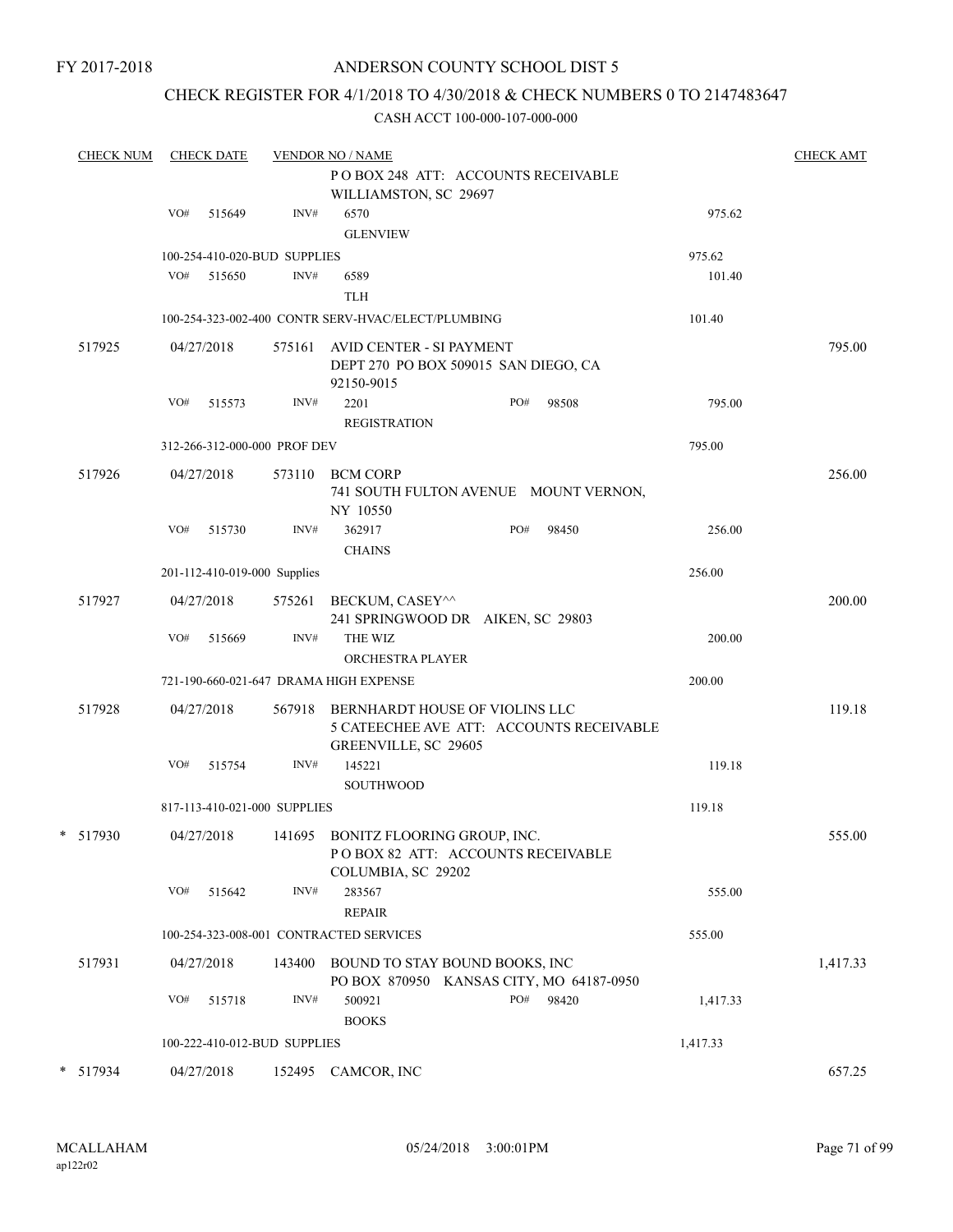### CHECK REGISTER FOR 4/1/2018 TO 4/30/2018 & CHECK NUMBERS 0 TO 2147483647

| <b>CHECK NUM</b> |     | <b>CHECK DATE</b>        |                                | <b>VENDOR NO / NAME</b>                                                                               |     |       |          | <b>CHECK AMT</b> |
|------------------|-----|--------------------------|--------------------------------|-------------------------------------------------------------------------------------------------------|-----|-------|----------|------------------|
|                  |     |                          |                                | POBOX 1899 ATT: ACCOUNTS RECEIVABLE<br>BURLINGTON, NC 27216-1899                                      |     |       |          |                  |
|                  | VO# | 515574                   | INV#                           | 2444973<br><b>TECH</b>                                                                                | PO# | 98574 | 657.25   |                  |
|                  |     |                          |                                | 100-266-314-000-000 REPAIRS TO EQUIPMENT                                                              |     |       | 657.25   |                  |
| 517935           |     | 04/27/2018               |                                | 575266 CAMPBELL, DAVID <sup>^^</sup><br>3300 POINSETT HIGHWAY GREENVILLE, SC<br>29613                 |     |       |          | 500.00           |
|                  | VO# | 515664                   | INV#                           | THE WIZ                                                                                               |     |       | 500.00   |                  |
|                  |     |                          |                                | ORCHESTRA PLAYER                                                                                      |     |       |          |                  |
|                  |     |                          |                                | 721-190-660-021-647 DRAMA HIGH EXPENSE                                                                |     |       | 500.00   |                  |
| 517936           |     | 04/27/2018               |                                | 155900 CAROLINA BIOLOGICAL SUPPLY<br>POBOX 60232 ATT: ACCOUNTS RECEIVABLE<br>CHARLOTTE, NC 28260-0232 |     |       |          | 712.86           |
|                  | VO# | 515758                   | INV#                           | PO 98506<br><b>SUPPLIES</b>                                                                           | PO# | 98506 | 712.86   |                  |
|                  |     |                          |                                | 326-112-410-000-000 SCIENCE KITS SUPPLIES                                                             |     |       | 712.86   |                  |
| 517937           |     | 04/27/2018               | 156900                         | CAROLINA PRODUCE COMPANY<br>POBOX 3849 ATT: ACCOUNTS RECEIVABLE<br>ANDERSON, SC 29622                 |     |       |          | 2,989.00         |
|                  | VO# | 515575                   | INV#                           | 47407 FFV<br><b>HOMELAND PARK</b>                                                                     |     |       | 1,462.00 |                  |
|                  |     |                          | 600-256-460-011-FFV FOOD- FFVP |                                                                                                       |     |       | 1,462.00 |                  |
|                  | VO# | 515576                   | INV#                           | 47382 FFV                                                                                             |     |       | 1,130.00 |                  |
|                  |     |                          |                                | <b>NEVITT FOREST</b>                                                                                  |     |       |          |                  |
|                  |     |                          | 600-256-460-012-FFV FOOD- FFVP |                                                                                                       |     |       | 1,130.00 |                  |
|                  | VO# | 515577                   | INV#                           | 752802<br><b>CENTERVILLE</b>                                                                          |     |       | 16.00    |                  |
|                  |     | 600-256-460-007-000 FOOD |                                |                                                                                                       |     |       | 16.00    |                  |
|                  | VO# | 515578                   | INV#                           | 752978                                                                                                |     |       | 18.00    |                  |
|                  |     |                          |                                | <b>CALHOUN</b>                                                                                        |     |       |          |                  |
|                  |     | 600-256-460-014-000 FOOD |                                |                                                                                                       |     |       | 18.00    |                  |
|                  |     | VO# 515579 INV#          |                                | 752900<br><b>HOMELAND PARK</b>                                                                        |     |       | 310.00   |                  |
|                  |     | 600-256-460-011-000 FOOD |                                |                                                                                                       |     |       | 310.00   |                  |
|                  | VO# | 515580                   | INV#                           | 752723<br><b>ROBERT ANDERSON</b>                                                                      |     |       | 53.00    |                  |
|                  |     | 600-256-460-006-000 FOOD |                                |                                                                                                       |     |       | 53.00    |                  |
| 517938           |     | 04/27/2018               | 573302                         | CAROWINDS 2018 FESTIVAL OF MUSIC<br>PO BOX 410289 CHARLOTTE, NC 28273-0289                            |     |       |          | 1,326.50         |
|                  | VO# | 515794                   | INV#                           | 05/10/18<br><b>SOUTHWOOD</b>                                                                          |     |       | 1,326.50 |                  |
|                  |     |                          |                                | 721-190-660-021-637 BAND MS/HS EXPENSE                                                                |     |       | 1,326.50 |                  |
| 517939           |     | 04/27/2018               |                                | 566288 CES CITY ELECTRIC ACCTS                                                                        |     |       |          | 300.83           |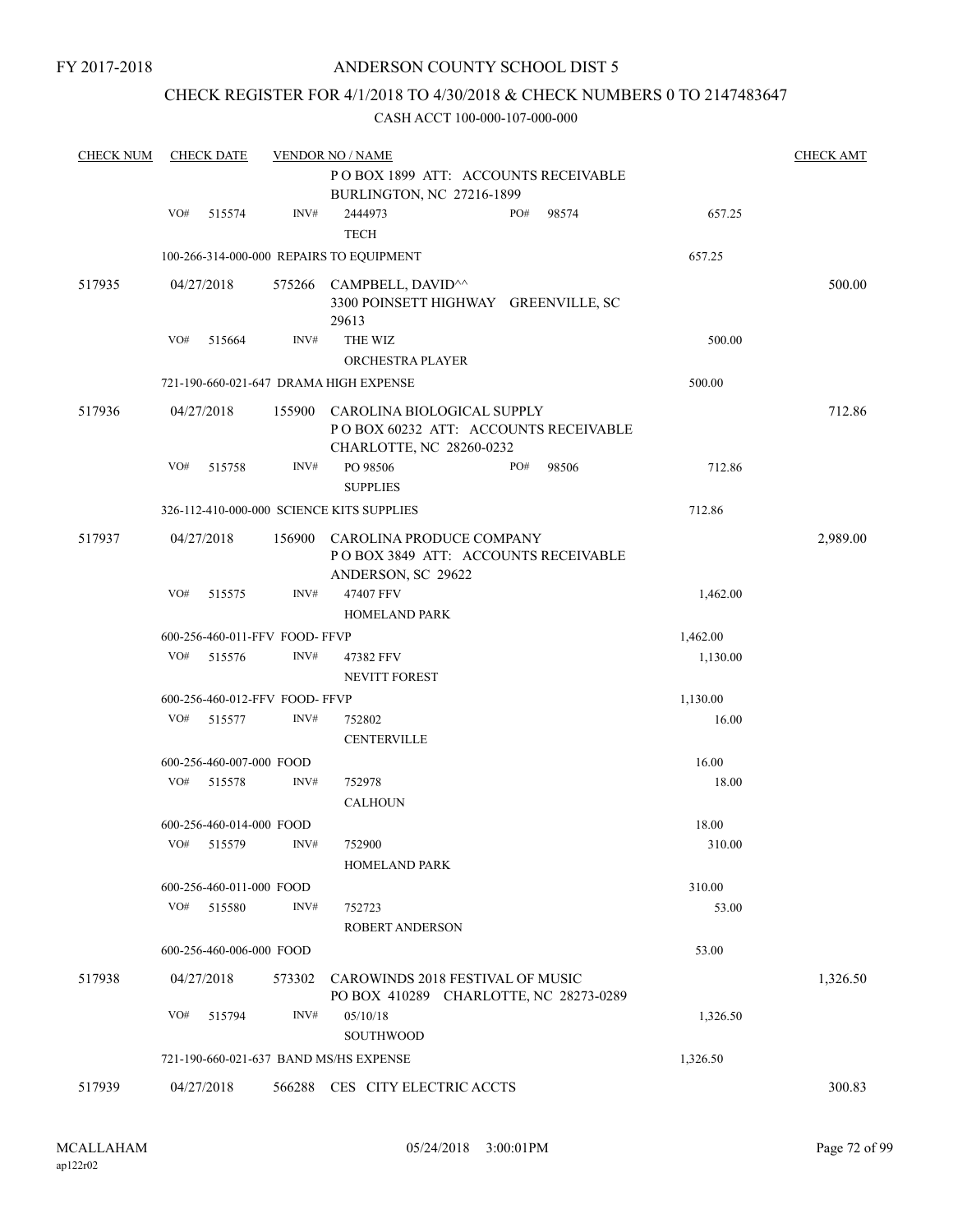FY 2017-2018

# ANDERSON COUNTY SCHOOL DIST 5

# CHECK REGISTER FOR 4/1/2018 TO 4/30/2018 & CHECK NUMBERS 0 TO 2147483647

| <b>CHECK NUM</b> |     | <b>CHECK DATE</b>                 |        | <b>VENDOR NO / NAME</b>                                                                        |          | <b>CHECK AMT</b> |
|------------------|-----|-----------------------------------|--------|------------------------------------------------------------------------------------------------|----------|------------------|
|                  |     |                                   |        | P.O. BOX 71465 ATT: ACCOUNTS RECEIVABLE                                                        |          |                  |
|                  |     |                                   |        | NORTH CHARLESTON, SC 29415                                                                     |          |                  |
|                  | VO# | 515639                            | INV#   | 136583<br><b>SUPPLIES</b>                                                                      | 65.83    |                  |
|                  |     | 100-254-410-000-400 HVAC SUPPLIES |        |                                                                                                | 65.83    |                  |
|                  | VO# | 515640                            | INV#   | 136667                                                                                         | 235.00   |                  |
|                  |     |                                   |        | <b>SUPPLIES</b>                                                                                |          |                  |
|                  |     | 100-254-410-000-400 HVAC SUPPLIES |        |                                                                                                | 21.21    |                  |
|                  |     |                                   |        | 100-254-410-002-400 HVAC/ELECTRICAL/PLUMBING                                                   | 21.37    |                  |
|                  |     |                                   |        | 100-254-410-003-400 HVAC/ELECTRICAL/PLUMBING                                                   | 21.38    |                  |
|                  |     |                                   |        | 100-254-410-005-400 HVAC/ELECTRICAL/PLUMBING                                                   | 21.38    |                  |
|                  |     |                                   |        | 100-254-410-006-400 HVAC/ELECTRICAL/PLUMBING                                                   | 21.38    |                  |
|                  |     |                                   |        | 100-254-410-009-400 HVAC/ELECTRICAL/PLUMBING                                                   | 21.38    |                  |
|                  |     |                                   |        | 100-254-410-014-400 HVAC/ELECTRICAL/PLUMBING                                                   | 21.38    |                  |
|                  |     |                                   |        | 100-254-410-015-400 HVAC/ELECTRICAL/PLUMBING                                                   | 21.38    |                  |
|                  |     |                                   |        | 100-254-410-016-400 HVAC/ELECTRICAL/PLUMBING                                                   | 21.38    |                  |
|                  |     |                                   |        | 100-254-410-019-400 HVAC/ELECTRICAL/PLUMBING                                                   | 21.38    |                  |
|                  |     |                                   |        | 100-254-410-020-400 HVAC/ELECTRICAL/PLUMBING                                                   | 21.38    |                  |
| 517940           |     | 04/27/2018                        | 569437 | CHASTAIN, DENNIS L<br>CHASTAIN'S HEATING & AIR 3553 KEYS STREET<br>ANDERSON, SC 29624          |          | 195.00           |
|                  |     | VO# 515722                        | INV#   | 627845                                                                                         | 195.00   |                  |
|                  |     |                                   |        | PORTA POTTIES                                                                                  |          |                  |
|                  |     |                                   |        | 100-255-323-000-000 CONTRACTED SERVICES                                                        | 195.00   |                  |
| 517941           |     | 04/27/2018                        | 574473 | CHICK-FIL-A<br>901 HARDEN STREET COLUMBIA, SC 29205                                            |          | 844.83           |
|                  | VO# | 515805                            | INV#   | 5452671<br><b>SOUTHWOOD</b>                                                                    | 844.83   |                  |
|                  |     |                                   |        | 721-190-660-021-585 FIELD TRIPS- GR. 6 EXPENSE                                                 | 844.83   |                  |
| 517942           |     | 04/27/2018                        | 570581 | CITY OF ANDERSON POLICE DEPT<br>401 SOUTH MAIN ST ANDERSON, SC 29624                           |          | 546.53           |
|                  |     | VO# 515800                        |        | $INV#$ 04/17-04/19/18<br><b>SECURITY</b>                                                       | 546.53   |                  |
|                  |     |                                   |        | 100-181-312-000-000 PURCHASED SERVICES                                                         | 546.53   |                  |
| 517943           |     | 04/27/2018                        |        | 574099 CLARION HOTEL & CONFERENCE CENTER<br>124 WALDEN'S MAIN STREET PIGEON FORGE, TN<br>37863 |          | 5,163.50         |
|                  | VO# | 515827                            | INV#   | 3153654<br>SOUTHWOOD                                                                           | 5,163.50 |                  |
|                  |     |                                   |        | 721-190-660-021-585 FIELD TRIPS- GR. 6 EXPENSE                                                 | 5,163.50 |                  |
| * 517946         |     | 04/27/2018                        |        | 565014 COTHRAN, STEVE G.**<br>355 KNOLLWOOD DRIVE ANDERSON, SC 29625                           |          | 171.00           |
|                  | VO# | 515556                            | INV#   | APRIL 17 WHS<br><b>OFFICIAL</b>                                                                | 109.00   |                  |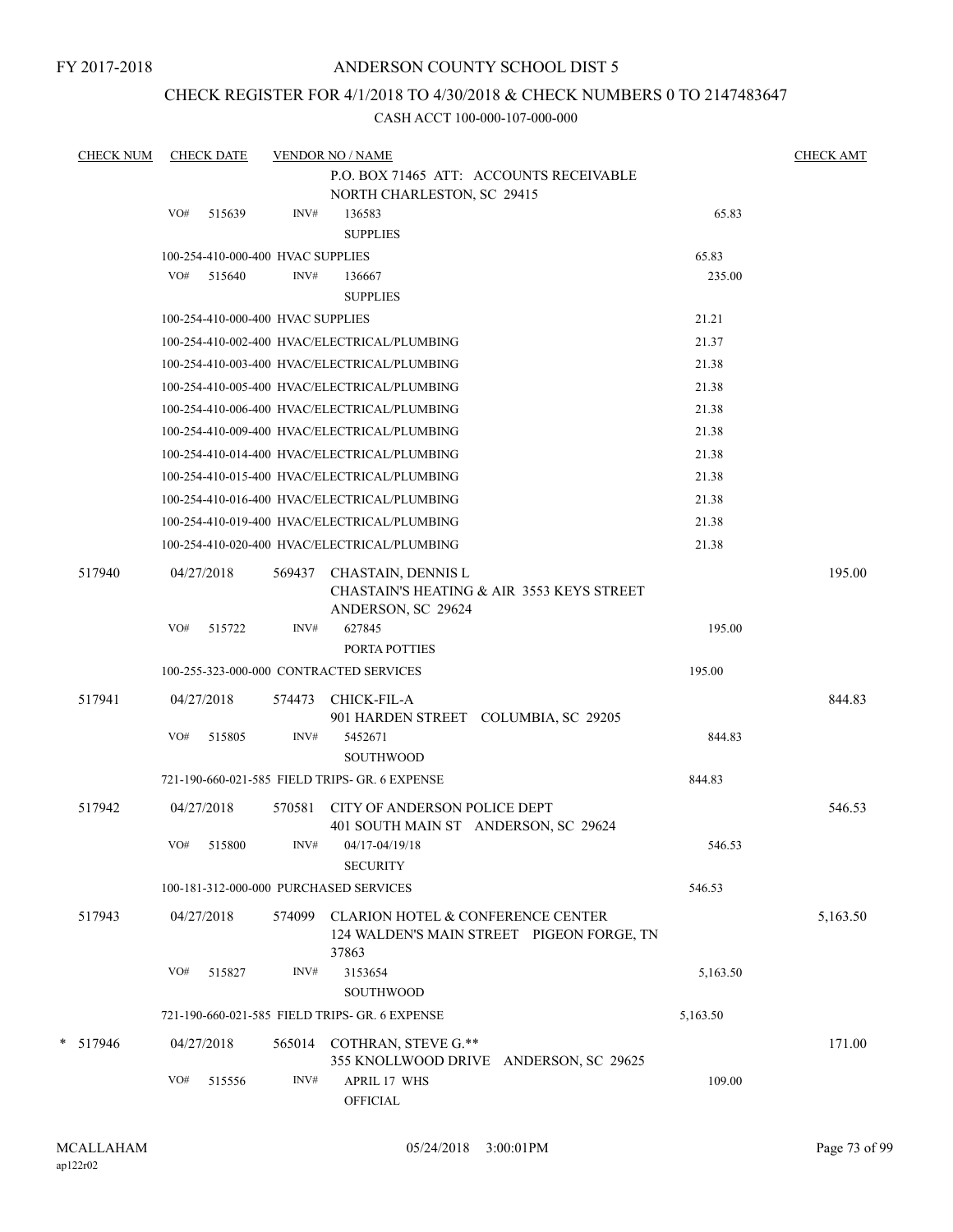# CHECK REGISTER FOR 4/1/2018 TO 4/30/2018 & CHECK NUMBERS 0 TO 2147483647

| <b>CHECK NUM</b> |     | <b>CHECK DATE</b>            |        | <b>VENDOR NO / NAME</b>                                                                |                 | <b>CHECK AMT</b> |
|------------------|-----|------------------------------|--------|----------------------------------------------------------------------------------------|-----------------|------------------|
|                  | VO# | 515558                       | INV#   | 100-271-312-003-000 ADDITIONAL SECURITY<br><b>APRIL19 WHS</b>                          | 109.00<br>62.00 |                  |
|                  |     |                              |        | <b>OFFICIAL</b><br>100-271-312-003-000 ADDITIONAL SECURITY                             | 62.00           |                  |
| 517947           |     | 04/27/2018                   |        | 575265 CULWELL, JOHN^^                                                                 |                 | 500.00           |
|                  | VO# | 515665                       | INV#   | 101 CHERRY TREE CT ANDERSON, SC 29621<br>THE WIZ<br><b>ORCHESTRA PLAYER</b>            | 500.00          |                  |
|                  |     |                              |        | 721-190-660-021-647 DRAMA HIGH EXPENSE                                                 | 500.00          |                  |
| * 517949         |     | 04/27/2018                   |        | 575262 DAY, NATHAN <sup>^^</sup><br>303 CHURCH ST CENTRAL, SC 29630                    |                 | 500.00           |
|                  | VO# | 515668                       | INV#   | THE WIZ<br>ORCHESTRA PLAYER                                                            | 500.00          |                  |
|                  |     |                              |        | 721-190-660-021-647 DRAMA HIGH EXPENSE                                                 | 500.00          |                  |
| 517950           |     | 04/27/2018                   |        | 575258 DAY, TIMOTHY^^<br>103 GREGORY ST CLEMSON, SC 29631                              |                 | 500.00           |
|                  | VO# | 515672                       | INV#   | THE WIZ<br><b>ORCHESTRA PLAYER</b>                                                     | 500.00          |                  |
|                  |     |                              |        | 721-190-660-021-647 DRAMA HIGH EXPENSE                                                 | 500.00          |                  |
| 517951           |     | 04/27/2018                   | 567489 | DE LAGE LANDEN<br>POBOX 41602 PHILADELPHIA, PA 19101-1602                              |                 | 127.31           |
|                  | VO# | 515652                       | INV#   | 58907635<br><b>NORTH POINTE</b>                                                        | 127.31          |                  |
|                  |     |                              |        | 713-271-660-013-201 MISCELLANEOUS EXPENSE                                              | 127.31          |                  |
| 517952           |     | 04/27/2018                   | 199000 | DEMCO, INC<br>POBOX 8048 MADISON, WI 53708-8048                                        |                 | 488.91           |
|                  | VO# | 515716                       | INV#   | PO#<br>98308<br>6356176<br><b>SUPPLIES</b>                                             | 488.91          |                  |
|                  |     | 100-222-410-008-000 SUPPLIES |        |                                                                                        | 488.91          |                  |
| 517953           |     | 04/27/2018                   | 572420 | DENDY, JOHN F <sup>^^</sup><br>100 STAUNTON COURT GREENVILLE, SC 29611                 |                 | 127.90           |
|                  | VO# | 515557                       | INV#   | <b>APRIL 17 WHS</b><br><b>OFFICIAL</b>                                                 | 127.90          |                  |
|                  |     |                              |        | 100-271-312-003-000 ADDITIONAL SECURITY                                                | 127.90          |                  |
| * 517955         |     | 04/27/2018                   | 575281 | DOLLYWOOD GROUP SALES<br>2700 DOLLYWOOD PARKS BLVE PIDEON FORGE,<br>TN 37863           |                 | 5,921.33         |
|                  | VO# | 515829                       | INV#   | SOUS4193903<br>SOUTHWOOD                                                               | 5,921.33        |                  |
|                  |     |                              |        | 721-190-660-021-585 FIELD TRIPS- GR. 6 EXPENSE                                         | 5,921.33        |                  |
| 517956           |     | 04/27/2018                   | 211302 | <b>DUKE ENERGY</b><br>POBOX 70516 ATT: ACCOUNTS RECEIVABLE<br>CHARLOTTE, NC 28272-0516 |                 | 18,225.67        |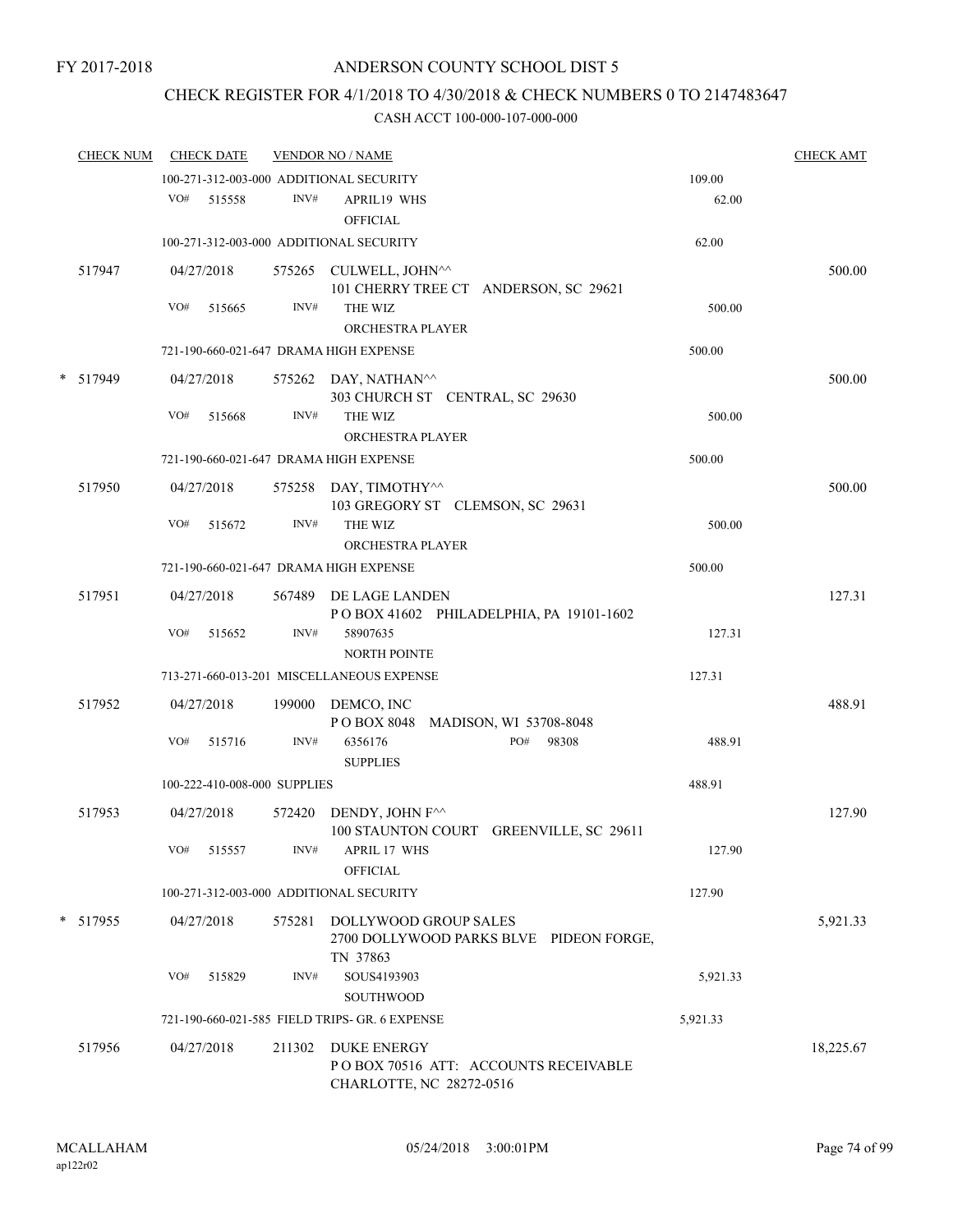# CHECK REGISTER FOR 4/1/2018 TO 4/30/2018 & CHECK NUMBERS 0 TO 2147483647

| <b>CHECK NUM</b> |     | <b>CHECK DATE</b>            |        | <b>VENDOR NO / NAME</b>                                                                                                  |  |     |           |           | <b>CHECK AMT</b> |
|------------------|-----|------------------------------|--------|--------------------------------------------------------------------------------------------------------------------------|--|-----|-----------|-----------|------------------|
|                  | VO# | 515830                       | INV#   | 04/18/18<br><b>ELECTRICITY</b>                                                                                           |  |     |           | 18,225.67 |                  |
|                  |     |                              |        | 100-254-470-001-000 ENERGY-ELECTRICITY & WATER                                                                           |  |     |           | 4,602.57  |                  |
|                  |     |                              |        | 100-254-470-002-000 ENERGY-ELECTRICITY & WATER                                                                           |  |     |           | 164.21    |                  |
|                  |     |                              |        | 100-254-470-005-000 ENERGY-ELECTRICITY & WATER                                                                           |  |     |           | 79.40     |                  |
|                  |     |                              |        |                                                                                                                          |  |     |           |           |                  |
|                  |     |                              |        | 100-254-470-007-000 ENERGY-ELECTRICITY & WATER                                                                           |  |     |           | 3,631.86  |                  |
|                  |     |                              |        | 100-254-470-008-000 ENERGY-ELECTRICITY & WATER                                                                           |  |     |           | 32.67     |                  |
|                  |     |                              |        | 100-254-470-009-000 ENERGY-ELECTRICITY & WATER                                                                           |  |     |           | 26.95     |                  |
|                  |     |                              |        | 100-254-470-010-000 ENERGY-ELECTRICITY & WATER                                                                           |  |     |           | 4,553.21  |                  |
|                  |     |                              |        | 100-254-470-014-000 ENERGY-ELECTRICITY & WATER                                                                           |  |     |           | 37.91     |                  |
|                  |     |                              |        | 100-254-470-019-000 ENERGY-ELECTRICITY & WATER                                                                           |  |     |           | 3,363.29  |                  |
|                  |     |                              |        | 100-254-470-023-000 ENERGY-ELECTRICITY & WATER                                                                           |  |     |           | 1,733.60  |                  |
| * 517958         |     | 04/27/2018                   | 563495 | ELECTRIC CITY UTILITIES<br>CITY OF ANDERSON PO BOX 100146 COLUMBIA,<br>SC 29202-3301                                     |  |     |           |           | 3,716.85         |
|                  | VO# | 515793                       | INV#   | 04/21/18<br><b>WATER/SEWER</b>                                                                                           |  |     |           | 3,716.85  |                  |
|                  |     |                              |        | 100-254-470-005-000 ENERGY-ELECTRICITY & WATER                                                                           |  |     |           | 1,804.11  |                  |
|                  |     |                              |        | 100-254-470-009-000 ENERGY-ELECTRICITY & WATER                                                                           |  |     |           | 884.62    |                  |
|                  |     |                              |        | 100-254-470-014-000 ENERGY-ELECTRICITY & WATER                                                                           |  |     |           | 1,028.12  |                  |
|                  |     |                              |        |                                                                                                                          |  |     |           |           |                  |
| * 517961         |     | 04/27/2018                   | 575251 | EPPERSON, VIVIAN^^<br>131 BAGWELL RD PIEDMONT RD, SC 29673                                                               |  |     |           |           | 200.00           |
|                  | VO# | 515678                       | INV#   | THE WIZ<br>ORCHESTRA PLAYER                                                                                              |  |     |           | 200.00    |                  |
|                  |     |                              |        | 721-190-660-021-647 DRAMA HIGH EXPENSE                                                                                   |  |     |           | 200.00    |                  |
| 517962           |     | 04/27/2018                   | 575252 | EPPERSON, CAITLIN^^<br>131 BAGWELL RD PIEDMONT, SC 29673                                                                 |  |     |           |           | 200.00           |
|                  | VO# | 515679                       | INV#   | THE WIZ<br>ORCHESTRA PLAYER                                                                                              |  |     |           | 200.00    |                  |
|                  |     |                              |        | 721-190-660-021-647 DRAMA HIGH EXPENSE                                                                                   |  |     |           | 200.00    |                  |
| 517963           |     | 04/27/2018                   |        | 569871 FOLLETT SCHOOL SOLUTIONS, INC<br>91826 COLLECTION CENTER DRIVE ATT:<br>ACCOUNTS RECEIVABLE CHICAGO, IL 60693-0918 |  |     |           |           | 1,790.65         |
|                  |     | VO# 515582                   | INV#   | 803037<br><b>CALHOUN</b>                                                                                                 |  |     | PO# 98357 | 178.53    |                  |
|                  |     | 100-222-410-014-000 SUPPLIES |        |                                                                                                                          |  |     |           | 178.53    |                  |
|                  |     | VO# 515583                   | INV#   | 811298<br><b>WESTSIDE</b>                                                                                                |  | PO# | 98376     | 479.10    |                  |
|                  |     | 100-222-410-003-000 SUPPLIES |        |                                                                                                                          |  |     |           | 423.13    |                  |
|                  |     | 100-222-410-003-000 SUPPLIES |        |                                                                                                                          |  |     |           | 50.97     |                  |
|                  |     | 100-222-410-003-000 SUPPLIES |        |                                                                                                                          |  |     |           | 5.00      |                  |
|                  |     | VO# 515584                   | INV#   | 814524<br><b>GLENVIEW</b>                                                                                                |  | PO# | 98437     | 950.06    |                  |
|                  |     | 100-222-410-020-000 SUPPLIES |        |                                                                                                                          |  |     |           | 780.27    |                  |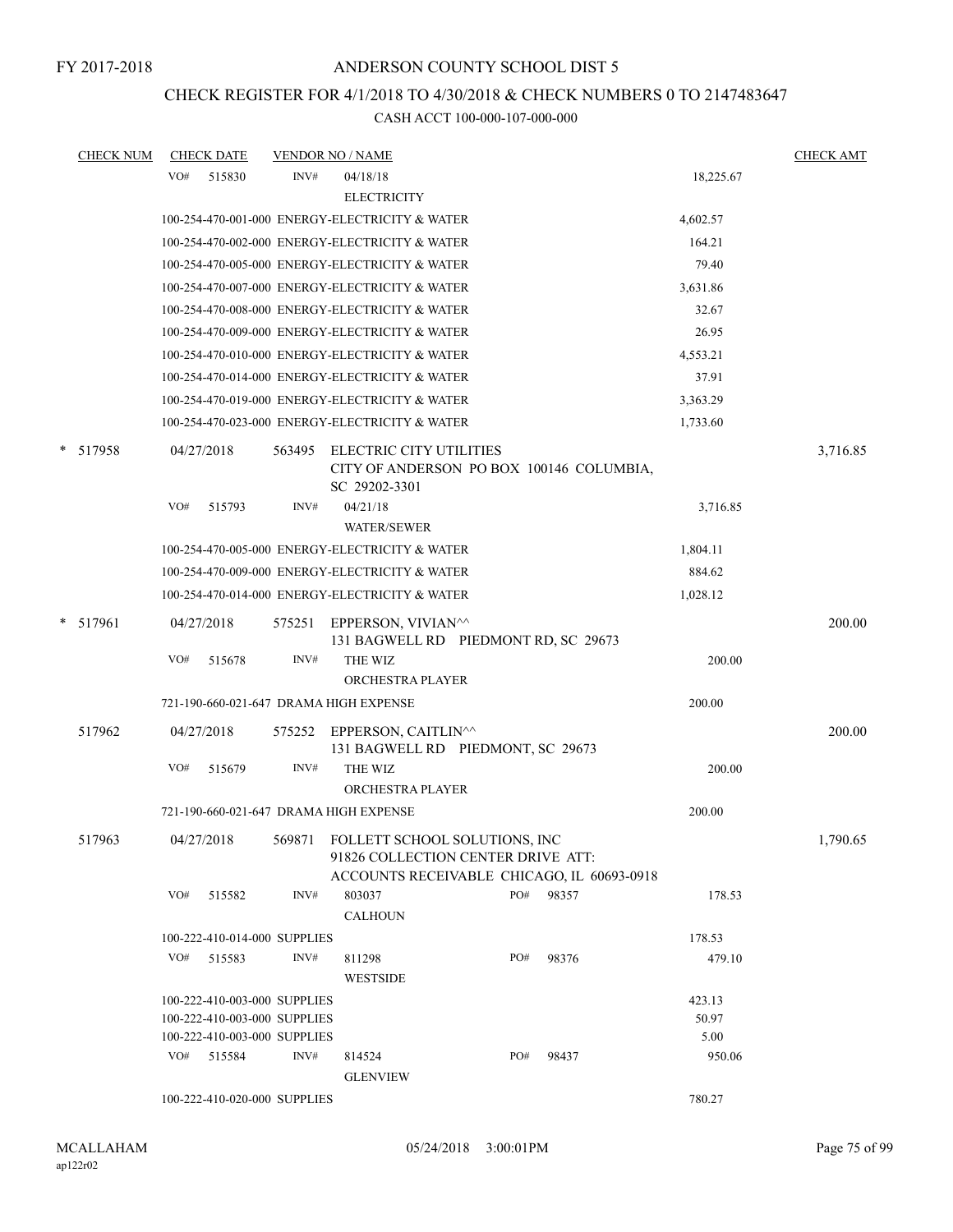# CHECK REGISTER FOR 4/1/2018 TO 4/30/2018 & CHECK NUMBERS 0 TO 2147483647

| <b>CHECK NUM</b> |     | <b>CHECK DATE</b>                          |                | <b>VENDOR NO / NAME</b>                                                                     |     |       |           | <b>CHECK AMT</b> |
|------------------|-----|--------------------------------------------|----------------|---------------------------------------------------------------------------------------------|-----|-------|-----------|------------------|
|                  |     | 100-222-410-020-000 SUPPLIES               |                |                                                                                             |     |       | 169.79    |                  |
|                  | VO# | 515715                                     | INV#           | 814980<br><b>BOOKS</b>                                                                      | PO# | 98438 | 182.96    |                  |
|                  |     | 100-222-410-005-000 SUPPLIES               |                |                                                                                             |     |       | 182.96    |                  |
| 517964           |     | 04/27/2018                                 | 237555         | FORMS & SUPPLY                                                                              |     |       |           | 34,418.23        |
|                  |     |                                            |                | POBOX 563953 ATT: ACCOUNTS RECEIVABLE<br>CHARLOTTE, NC 28256                                |     |       |           |                  |
|                  | VO# | 515656                                     | INV#           | 4558158<br><b>SUPPLIES</b>                                                                  |     |       | 153.04    |                  |
|                  |     |                                            |                | 714-271-660-014-201 MISCELLANEOUS EXPENSE                                                   |     |       | 153.04    |                  |
|                  | VO# | 515711                                     | INV#           | 4534400<br>4543438                                                                          | PO# | 98470 | 513.26    |                  |
|                  |     | 100-257-410-000-000 SUPPLIES               |                |                                                                                             |     |       | 513.26    |                  |
|                  | VO# | 515712                                     | INV#           | 4550942<br><b>SUPPLIES</b>                                                                  | PO# | 98519 | 339.34    |                  |
|                  |     | 100-115-410-001-000 SUPPLIES               |                |                                                                                             |     |       | 339.34    |                  |
|                  | VO# | 515713                                     | INV#           | 4541600<br><b>SUPPLIES</b>                                                                  | PO# | 98479 | 405.80    |                  |
|                  |     |                                            |                | 100-113-410-005-VEN SUPPLY-ADDT'L FOR LOST VENDING                                          |     |       | 405.80    |                  |
|                  | VO# | 515717                                     | INV#           | 4565974<br><b>SUPPLIES</b>                                                                  | PO# | 98590 | 213.21    |                  |
|                  |     | 100-211-410-005-000 SUPPLIES               |                |                                                                                             |     |       | 213.21    |                  |
|                  | VO# | 515732                                     | INV#           | 4535944<br><b>SUPPLIES</b>                                                                  | PO# | 98452 | 331.36    |                  |
|                  |     |                                            |                | 201-113-410-006-000 SUPPLIES AND MATERIALS                                                  |     |       | 331.36    |                  |
|                  | VO# | 515734                                     | INV#           | 4480167<br><b>SUPPLIES</b>                                                                  | PO# | 98174 | 23.75     |                  |
|                  |     | 100-252-410-000-000 SUPPLIES AND MATERIALS | 23.75          |                                                                                             |     |       |           |                  |
|                  | VO# | 515746                                     | $\text{INV}\#$ | 4520520<br>WHS FIELD HOUSE                                                                  | PO# | 98375 | 27,042.16 |                  |
|                  |     | 100-271-410-003-FUR SUPPLIES               |                |                                                                                             |     |       | 27,042.16 |                  |
|                  | VO# | 515771                                     | INV#           | 4511837<br>CONCORD                                                                          |     |       | 5,396.31  |                  |
|                  |     |                                            |                | 709-271-660-009-201 MISCELLANEOUS EXPENSE                                                   |     |       | 5,396.31  |                  |
| 517965           |     | 04/27/2018                                 |                | 575263 GARNER, YOULANDA <sup>^^</sup><br>328 INDIGO CIRCLE ANDERSON, SC 29625               |     |       |           | 200.00           |
|                  | VO# | 515667                                     | INV#           | THE WIZ<br>ORCHESTRA PLAYER                                                                 |     |       | 200.00    |                  |
|                  |     |                                            |                | 721-190-660-021-647 DRAMA HIGH EXPENSE                                                      |     |       | 200.00    |                  |
| 517966           |     | 04/27/2018                                 | 241365         | G&G SALES AND SERVICE<br>3359 KENNERLY ROAD ATT: ACCOUNTS<br>RECEIVABLE IRMO, SC 29063-8505 |     |       |           | 13,887.00        |
|                  | VO# | 515643                                     | INV#           | 4288<br><b>TLH</b>                                                                          | PO# | 98377 | 13,887.00 |                  |
|                  |     | 100-271-410-002-GYM SUPPLIES               |                |                                                                                             |     |       | 13,887.00 |                  |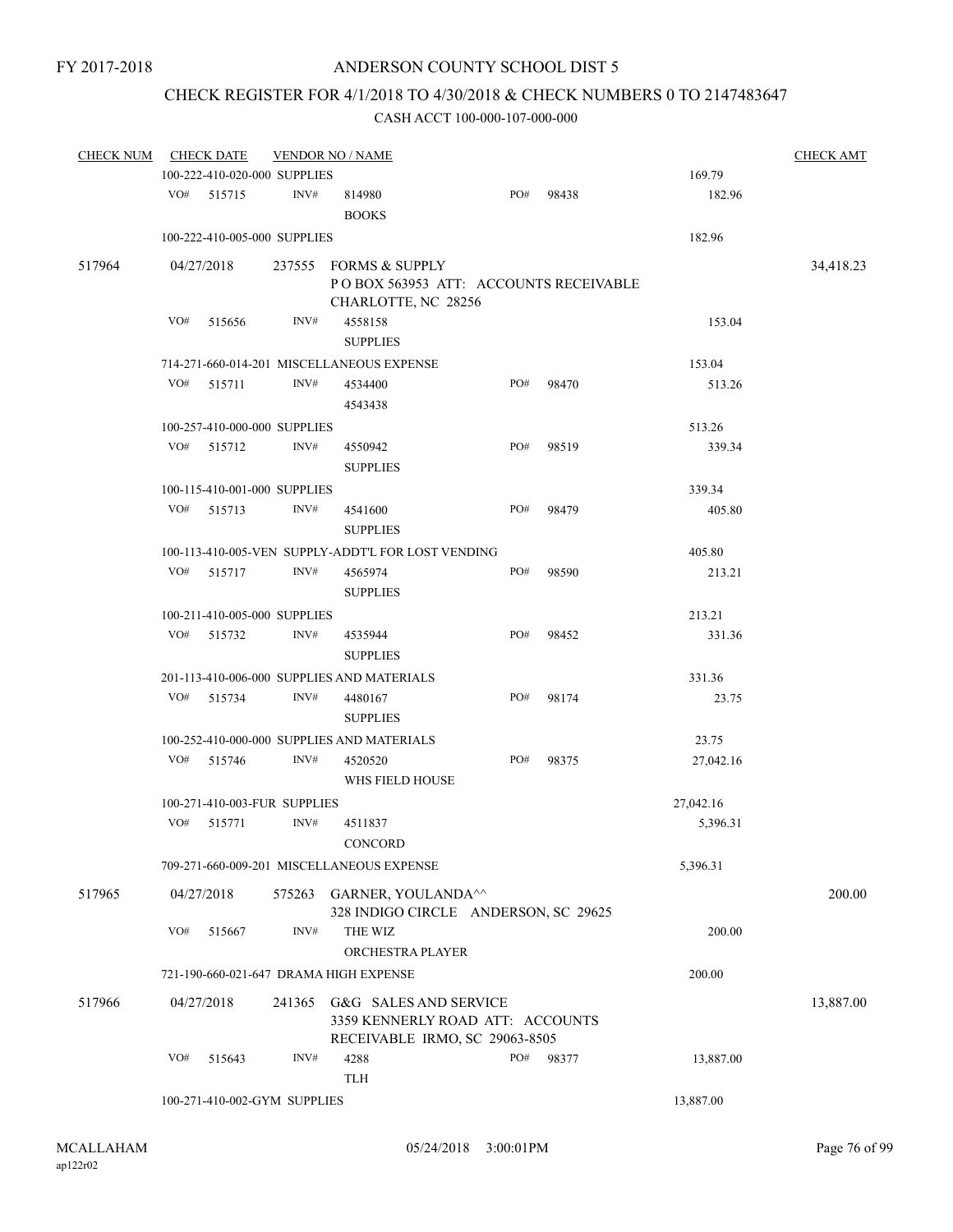# CHECK REGISTER FOR 4/1/2018 TO 4/30/2018 & CHECK NUMBERS 0 TO 2147483647

|   | <b>CHECK NUM</b> |     | <b>CHECK DATE</b> |                  | <b>VENDOR NO / NAME</b>                                                             |          | <b>CHECK AMT</b> |
|---|------------------|-----|-------------------|------------------|-------------------------------------------------------------------------------------|----------|------------------|
|   | 517968           |     | 04/27/2018        |                  | 573736 GREAT AMERICAN OPPORTUNITES, INC<br>PO BOX 306047 NASHVILLE, TN 37230-0647   |          | 4,301.84         |
|   |                  | VO# | 515763            | INV#             | 914362240<br><b>TUMBLER FUNDRAISER</b>                                              | 4,301.84 |                  |
|   |                  |     |                   |                  | 720-271-660-020-604 CHORUS CLUB EXPENSE                                             | 4,301.84 |                  |
|   | 517970           |     | 04/27/2018        |                  | 259175 HAMMOND, GORDON <sup>^^</sup><br>2014 EDGEWOOD AVENUE ANDERSON, SC 29625     |          | 179.00           |
|   |                  | VO# | 515561            | INV#             | <b>APRIL17 WHS</b><br><b>OFFICIAL</b>                                               | 61.00    |                  |
|   |                  |     |                   |                  | 100-271-312-003-000 ADDITIONAL SECURITY                                             | 61.00    |                  |
|   |                  | VO# | 515565            | INV#             | APRIL12 WHS<br><b>OFFICIAL</b>                                                      | 118.00   |                  |
|   |                  |     |                   |                  | 100-271-312-003-000 ADDITIONAL SECURITY                                             | 118.00   |                  |
|   | 517971           |     | 04/27/2018        |                  | 575264 HANNER, JORDAN^^<br>119 SHIRE DRIVE ANDERSON, SC 29621                       |          | 500.00           |
|   |                  | VO# | 515666            | $\mathrm{INV}\#$ | THE WIZ<br>ORCHESTRA PLAYER                                                         | 500.00   |                  |
|   |                  |     |                   |                  | 721-190-660-021-647 DRAMA HIGH EXPENSE                                              | 500.00   |                  |
|   | 517972           |     | 04/27/2018        |                  | 566044 HAWKINS, GREGORY **<br>1106 GILREATH ROAD ANDERSON, SC 29621                 |          | 118.00           |
|   |                  | VO# | 515564            | INV#             | APRIL12 WHS<br><b>OFFICIAL</b>                                                      | 118.00   |                  |
|   |                  |     |                   |                  | 100-271-312-003-000 ADDITIONAL SECURITY                                             | 118.00   |                  |
|   | * 517974         |     | 04/27/2018        |                  | 571944 HONORS GRADUATION<br>50 CHURCH STREET AMERICAN FORK, UT 84003                |          | 155.69           |
|   |                  | VO# | 515655            | INV#             | 88111                                                                               | 155.69   |                  |
|   |                  |     |                   |                  | <b>AVCC</b>                                                                         |          |                  |
|   |                  |     |                   |                  | 701-271-660-001-823 COSMETOLOGY EXPENSE                                             | 155.69   |                  |
| * | 517978           |     | 04/27/2018        |                  | 282620 IONOSPHERE TOURS<br>307 N. MAIN STREET ANDERSON, SC 29621                    |          | 320.00           |
|   |                  | VO# | 515739            | INV#             | 16680<br><b>GLENVIEW</b>                                                            | 320.00   |                  |
|   |                  |     |                   |                  | 720-271-660-020-587 FIELD TRIPS- GR. 8 EXPENSE                                      | 320.00   |                  |
|   | 517979           |     | 04/27/2018        |                  | 276355 IPC SUPPLY, INC<br>POBOX 1987 ATT: ACCOUNTS RECEIVABLE<br>ANDERSON, SC 29622 |          | 882.75           |
|   |                  | VO# | 515707            | INV#             | 33356<br>PO#<br>98580<br><b>SUPPLIES</b>                                            | 882.75   |                  |
|   |                  |     |                   |                  | 100-000-170-000-000 WAREHOUSE INVENTORY                                             | 882.75   |                  |
|   | 517980           |     | 04/27/2018        |                  | 574381 JACOBS, IRA^^                                                                |          | 250.00           |
|   |                  | VO# | 515742            | INV#             | 3733 WEST END AVE #202 NASHVILLE, TN 37205<br><b>MARCH 26</b>                       | 250.00   |                  |
|   |                  |     |                   |                  | <b>HONORS CHOIR</b>                                                                 |          |                  |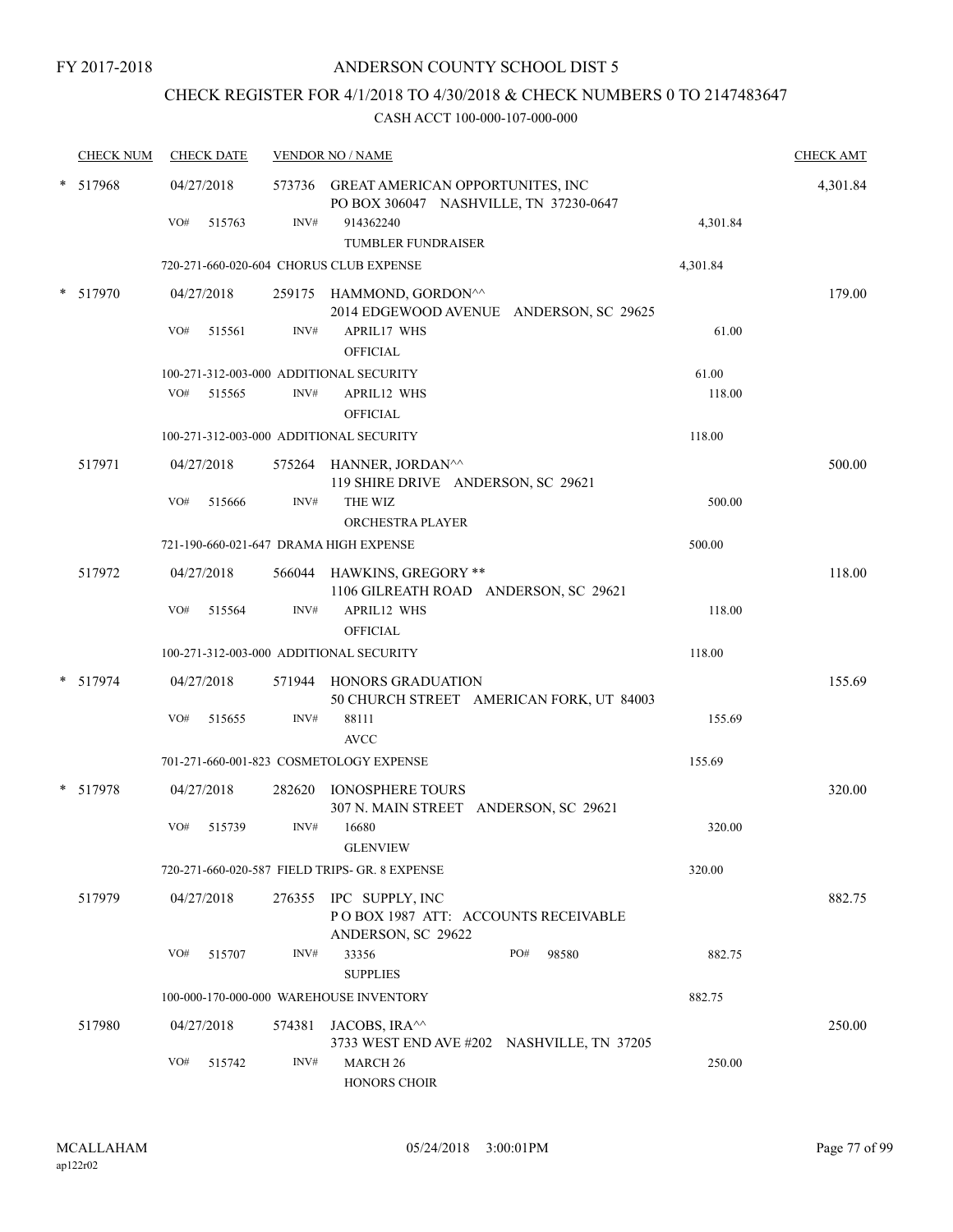# CHECK REGISTER FOR 4/1/2018 TO 4/30/2018 & CHECK NUMBERS 0 TO 2147483647

| <b>CHECK NUM</b> |     | <b>CHECK DATE</b>                 |        | <b>VENDOR NO / NAME</b>                                                                                    |                   |       |           | <b>CHECK AMT</b> |
|------------------|-----|-----------------------------------|--------|------------------------------------------------------------------------------------------------------------|-------------------|-------|-----------|------------------|
|                  |     |                                   |        | 717-190-660-017-335 CHORUS CLUB EXPENSE                                                                    |                   |       | 250.00    |                  |
| 517981           |     | 04/27/2018                        |        | 288120 JAMES M PLEASANTS CO, INC<br>POBOX 890396 CHARLOTTE, NC 28289                                       |                   |       |           | 762.18           |
|                  | VO# | 515586                            | INV#   | 00848774<br><b>SUPPLIES</b>                                                                                |                   |       | 98.56     |                  |
|                  |     |                                   |        | 600-256-323-018-000 REPAIRS TO EQUIPMENT                                                                   |                   |       | 98.56     |                  |
|                  | VO# | 515587                            | INV#   | 00849064<br><b>SUPPLIES</b>                                                                                |                   |       | 663.62    |                  |
|                  |     |                                   |        | 600-256-323-018-000 REPAIRS TO EQUIPMENT                                                                   |                   |       | 663.62    |                  |
| 517982           |     | 04/27/2018                        | 565309 | JEAN'S BUS SERVICE, INC<br>207 FURMAN HALL ROAD ATT: ACCOUNTS<br>RECEIVABLE GREENVILLE, SC 29609           |                   |       |           | 8,880.00         |
|                  | VO# | 515773                            | INV#   | 14736<br><b>CENTERVILLE</b>                                                                                |                   |       | 4,140.00  |                  |
|                  |     |                                   |        | 707-190-660-007-353 FIELD TRIPS GRADE 3 EXPENSE                                                            |                   |       | 4,140.00  |                  |
|                  | VO# | 515804                            | INV#   | Q12690<br><b>SOUTHWOOD</b>                                                                                 |                   |       | 4,740.00  |                  |
|                  |     |                                   |        | 721-190-660-021-585 FIELD TRIPS- GR. 6 EXPENSE                                                             |                   |       | 4,740.00  |                  |
| 517983           |     | 04/27/2018                        | 298850 | JOHNSON CONTROLS<br>POBOX 730068 ATT: ACCOUNTS RECEIVABLE<br>DALLAS, TX 75373                              |                   |       |           | 15,633.25        |
|                  | VO# | 515645                            | INV#   | 163820074547<br><b>SERVICE</b>                                                                             | PO#               | 97123 | 15,633.25 |                  |
|                  |     |                                   |        | 100-254-312-000-000 PURCHASED SERVICES-JCI                                                                 |                   |       | 15,633.25 |                  |
| *<br>517986      |     | 04/27/2018                        | 300176 | <b>JOSTENS INC</b><br>21336 NETWORK PLACE ATT: ACCOUNTS<br>RECEIVABLE CHICAGO, IL 60673                    |                   |       |           | 670.51           |
|                  | VO# | 515589                            | INV#   | 713769<br><b>GRADUATION</b>                                                                                | PO#               | 98225 | 670.51    |                  |
|                  |     | 100-221-410-000-ELE SUPPLIES      |        |                                                                                                            |                   |       | 670.51    |                  |
| * 517988         |     | 04/27/2018                        | 305300 | <b>KATHY'S ENTERPRISES</b><br>500 MT LEBANON CHURCH ROAD ATT:<br>ACCOUNTS RECEIVABLE GREER, SC 29651       |                   |       |           | 2,334.67         |
|                  | VO# | 515719                            | INV#   | 4615<br><b>SUPPLIES</b>                                                                                    | PO#               | 98291 | 2,334.67  |                  |
|                  |     | 100-114-410-002-001 BAND SUPPLIES |        |                                                                                                            |                   |       | 2,334.67  |                  |
| * 517991         |     | 04/27/2018                        | 569972 | MAGIQUEST<br>PO BOX 1517                                                                                   | SEYMOUR, TN 37865 |       |           | 691.46           |
|                  | VO# | 515825                            | INV#   | 06/01/18<br>SOUTHWOOD                                                                                      |                   |       | 691.46    |                  |
|                  |     |                                   |        | 721-190-660-021-585 FIELD TRIPS- GR. 6 EXPENSE                                                             |                   |       | 691.46    |                  |
| 517992           |     | 04/27/2018                        | 342700 | MASTERCRAFT RENOVATION SYSTEMS, LLC<br>6136 BUSH RIVER ROAD ATT: ACCOUNTS<br>RECEIVABLE COLUMBIA, SC 29212 |                   |       |           | 850.00           |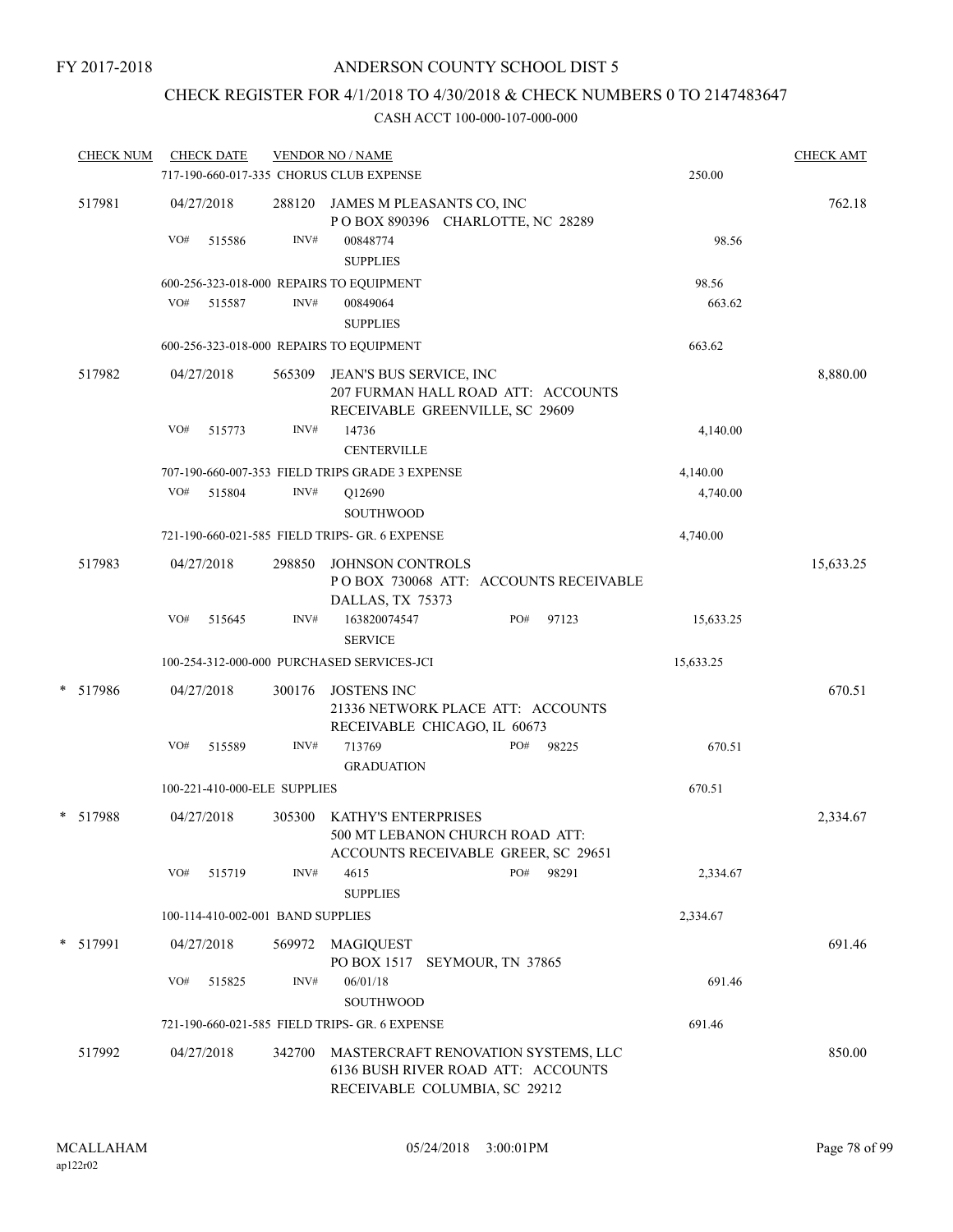# CHECK REGISTER FOR 4/1/2018 TO 4/30/2018 & CHECK NUMBERS 0 TO 2147483647

| <b>CHECK NUM</b> |     | <b>CHECK DATE</b>             |        | <b>VENDOR NO / NAME</b>                                                                                     |     |                                      |           | <b>CHECK AMT</b> |
|------------------|-----|-------------------------------|--------|-------------------------------------------------------------------------------------------------------------|-----|--------------------------------------|-----------|------------------|
|                  | VO# | 515789                        | INV#   | SL4544<br><b>INSPECTIONS</b>                                                                                |     |                                      | 850.00    |                  |
|                  |     |                               |        | 100-254-323-002-001 CONTRACTED SERVICES                                                                     |     |                                      | 425.00    |                  |
|                  |     |                               |        | 100-254-323-003-001 CONTRACTED SERVICES                                                                     |     |                                      | 425.00    |                  |
| 517993           |     | 04/27/2018                    | 571109 | McG MECHANICAL, INC.<br>29625                                                                               |     | 2000 PEARMAN DAIRY ROAD ANDERSON, SC |           | 18,310.00        |
|                  | VO# | 515646                        | INV#   | 6489                                                                                                        | PO# | 98417                                | 18,310.00 |                  |
|                  |     |                               |        | <b>HEAT PUMP</b>                                                                                            |     |                                      |           |                  |
|                  |     | 100-254-540-000-AIR HVAC UNIT |        |                                                                                                             |     |                                      | 18,310.00 |                  |
| 517994           |     | 04/27/2018                    | 349701 | MED CENTRAL HEALTH RESOURCES<br>3424 CLEMSON BLVD ATT: ACCOUNTS<br>RECEIVABLE ANDERSON, SC 29621            |     |                                      |           | 130.00           |
|                  | VO# | 515723                        | INV#   | 36768<br><b>SAYLORS</b>                                                                                     |     |                                      | 65.00     |                  |
|                  |     |                               |        | 100-255-323-000-000 CONTRACTED SERVICES                                                                     |     |                                      | 65.00     |                  |
|                  | VO# | 515724                        | INV#   | 25621<br><b>GEER</b>                                                                                        |     |                                      | 65.00     |                  |
|                  |     |                               |        | 100-255-323-000-000 CONTRACTED SERVICES                                                                     |     |                                      | 65.00     |                  |
|                  |     |                               |        |                                                                                                             |     |                                      |           |                  |
| 517995           |     | 04/27/2018                    | 382750 | NEW FOUNDATIONS CHILDREN & FAM SVCS INC<br>2300 STANDRIDGE ROAD ATT: DONNA<br>HARRINGTON ANDERSON, SC 29625 |     |                                      |           | 4,464.40         |
|                  | VO# | 515681                        | INV#   | 1561                                                                                                        | PO# | 98636                                | 4,464.40  |                  |
|                  |     |                               |        | <b>SALARIES</b>                                                                                             |     |                                      |           |                  |
|                  |     |                               |        | 221-113-312-NFH-000 COORD/FACIL/TUTORS                                                                      |     |                                      | 4,464.40  |                  |
| 517996           |     | 04/27/2018                    | 389900 | <b>OFFICE DEPOT</b><br>POBOX 1413 CHARLOTTE, NC 28201-1413                                                  |     |                                      |           | 4,686.49         |
|                  | VO# | 515590                        | INV#   | 2178881284<br><b>SUPPLIES</b>                                                                               | PO# | 98515                                | 482.76    |                  |
|                  |     | 100-255-410-000-000 SUPPLIES  |        |                                                                                                             |     |                                      | 482.76    |                  |
|                  | VO# | 515591                        | INV#   | 125733100001<br>125733164001                                                                                |     |                                      | 69.44     |                  |
|                  |     |                               |        | 723-190-660-023-911 MISCELLANEOUS- ADULT ED EXPENSE                                                         |     |                                      | 69.44     |                  |
|                  | VO# | 515592                        | INV#   | 124565024001<br><b>SUPPLIES</b>                                                                             |     |                                      | 187.79    |                  |
|                  |     | 600-256-410-000-000 SUPPLIES  |        |                                                                                                             |     |                                      | 187.79    |                  |
|                  | VO# | 515594                        | INV#   | 124433220001<br><b>SUPPLIES</b>                                                                             |     |                                      | 264.96    |                  |
|                  |     | 600-256-410-000-000 SUPPLIES  |        |                                                                                                             |     |                                      | 264.96    |                  |
|                  | VO# | 515595                        | INV#   | 2172731595<br><b>SUPPLIES</b>                                                                               |     |                                      | 50.36     |                  |
|                  |     | 100-232-410-000-000 SUPPLIES  |        |                                                                                                             |     |                                      | 50.36     |                  |
|                  | VO# | 515596                        | INV#   | 125172825001<br><b>SUPPLIES</b>                                                                             | PO# | 98527                                | 87.31     |                  |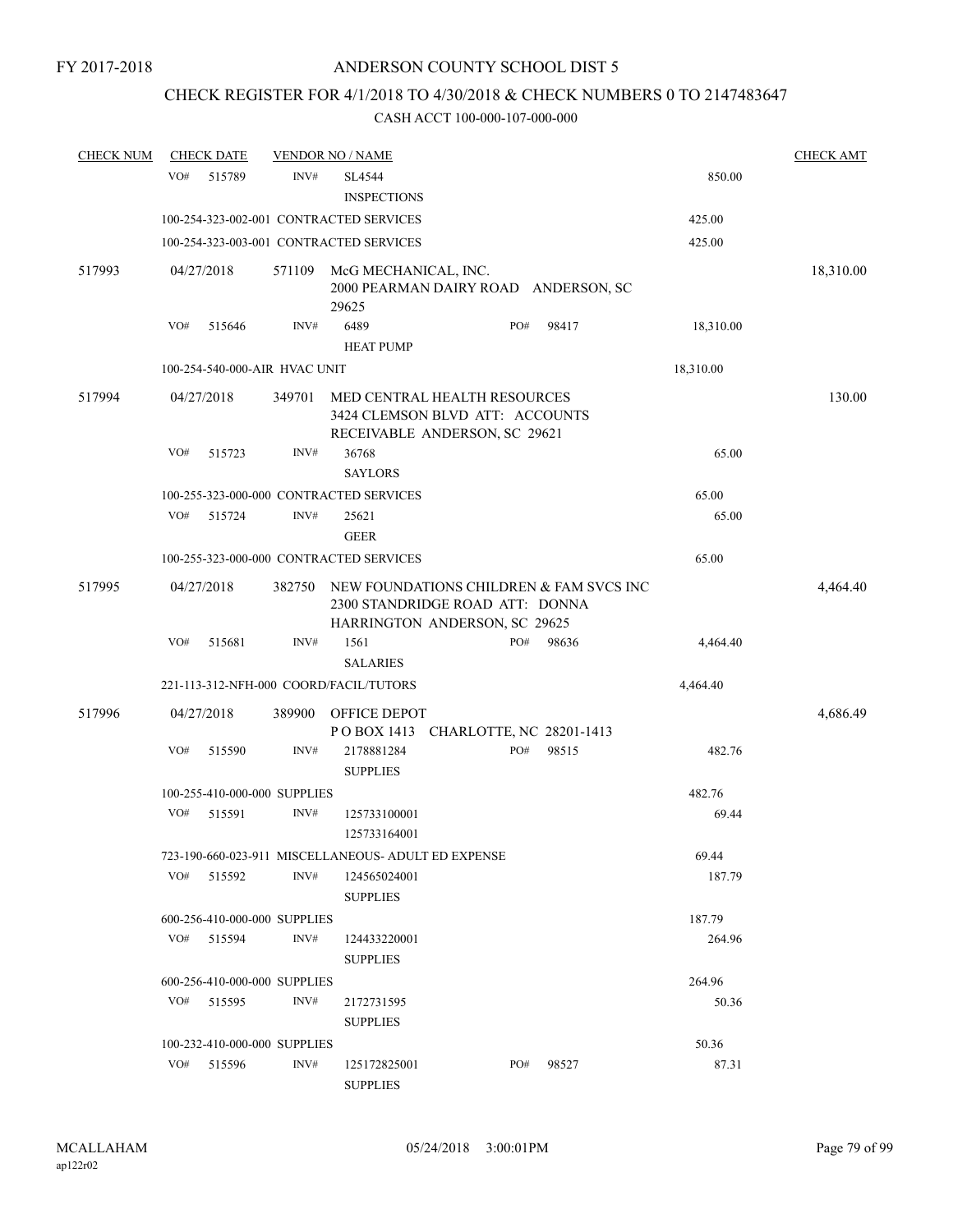# CHECK REGISTER FOR 4/1/2018 TO 4/30/2018 & CHECK NUMBERS 0 TO 2147483647

| <b>CHECK NUM</b> |     | <b>CHECK DATE</b>            |        | <b>VENDOR NO / NAME</b>                                                                            |     |       |          | <b>CHECK AMT</b> |
|------------------|-----|------------------------------|--------|----------------------------------------------------------------------------------------------------|-----|-------|----------|------------------|
|                  |     |                              |        | 100-221-410-000-TST SUPPLIES-TESTING                                                               |     |       | 87.31    |                  |
|                  | VO# | 515597                       | INV#   | 126104591001<br><b>SUPPLIES</b>                                                                    | PO# | 98551 | 1,676.69 |                  |
|                  |     |                              |        |                                                                                                    |     |       |          |                  |
|                  |     |                              |        | 100-221-410-000-TST SUPPLIES-TESTING                                                               |     |       | 1,676.69 |                  |
|                  | VO# | 515651                       | INV#   | 988904825001<br>118770053001                                                                       |     |       | 306.20   |                  |
|                  |     |                              |        | 713-271-660-013-201 MISCELLANEOUS EXPENSE                                                          |     |       | 306.20   |                  |
|                  | VO# | 515733                       | INV#   | 120121583001<br><b>SUPPLIES</b>                                                                    | PO# | 98453 | 661.50   |                  |
|                  |     |                              |        | 201-113-410-006-000 SUPPLIES AND MATERIALS                                                         |     |       | 661.50   |                  |
|                  | VO# | 515753                       | INV#   | 125007304001<br>125007133001                                                                       |     |       | 145.12   |                  |
|                  |     |                              |        |                                                                                                    |     |       | 145.12   |                  |
|                  |     | 124-114-410-024-000 SUPPLIES |        |                                                                                                    |     |       |          |                  |
|                  | VO# | 515756                       | INV#   | 125647435001<br><b>SUPPLIES</b>                                                                    |     |       | 398.58   |                  |
|                  |     | 100-112-410-007-000 SUPPLIES |        |                                                                                                    |     |       | 398.58   |                  |
|                  | VO# | 515757                       | INV#   | 126174541001<br><b>SUPPLIES</b>                                                                    |     |       | 355.78   |                  |
|                  |     | 100-113-410-010-000 SUPPLIES |        |                                                                                                    |     |       | 355.78   |                  |
| 517997           |     | 04/27/2018                   |        | 391100 OLD STONE TRACTOR CO, INC<br>PO BOX 13565 ATT: ACCOUNTS RECEIVABLE<br>ANDERSON, SC 29624    |     |       |          | 155.57           |
|                  | VO# | 515634                       | INV#   | CT91980<br><b>SUPPLIES</b>                                                                         |     |       | 81.78    |                  |
|                  |     |                              |        | 100-254-410-000-001 MAINT. SUPPLIES-STRUCTURES                                                     |     |       | 81.78    |                  |
|                  | VO# | 515635                       | INV#   | CT91993<br><b>SUPPLIES</b>                                                                         |     |       | 73.79    |                  |
|                  |     |                              |        | 100-254-410-000-001 MAINT. SUPPLIES-STRUCTURES                                                     |     |       | 73.79    |                  |
|                  |     |                              |        |                                                                                                    |     |       |          |                  |
| 517998           |     | 04/27/2018                   |        | 397270 PAPA JOHN'S PIZZA<br>401 VARDRY STREET GREENVILLE, SC 29601                                 |     |       |          | 423.00           |
|                  | VO# | 515618                       | INV#   | <b>FUNDRAISING CARDS</b><br><b>SOUTHWOOD</b>                                                       |     |       | 423.00   |                  |
|                  |     |                              |        | 721-190-660-021-641 CHORUS MIDDLE EXPENSE                                                          |     |       | 423.00   |                  |
| 517999           |     | 04/27/2018                   | 564424 | PARENTS AS TEACHERS NAT'L CENTER<br>2228 BALL DRIVE ATT: ACCOUNTS RECEIVABLE<br>ST LOUIS, MO 63146 |     |       |          | 975.00           |
|                  | VO# | 515725                       | INV#   | 672643<br><b>REGISTRATION</b>                                                                      | PO# | 98404 | 975.00   |                  |
|                  |     |                              |        | 990-139-410-000-000 SUPPLIES AND MATERIALS                                                         |     |       | 975.00   |                  |
|                  |     |                              |        |                                                                                                    |     |       |          |                  |
| 518000           |     | 04/27/2018                   | 575260 | PHAM, KEVIN^^<br>168 HAWK CREEK DRIVE SPARTANBURG, SC<br>29301                                     |     |       |          | 500.00           |
|                  | VO# | 515670                       | INV#   | THE WIZ<br>ORCHESTRA PLAYER                                                                        |     |       | 500.00   |                  |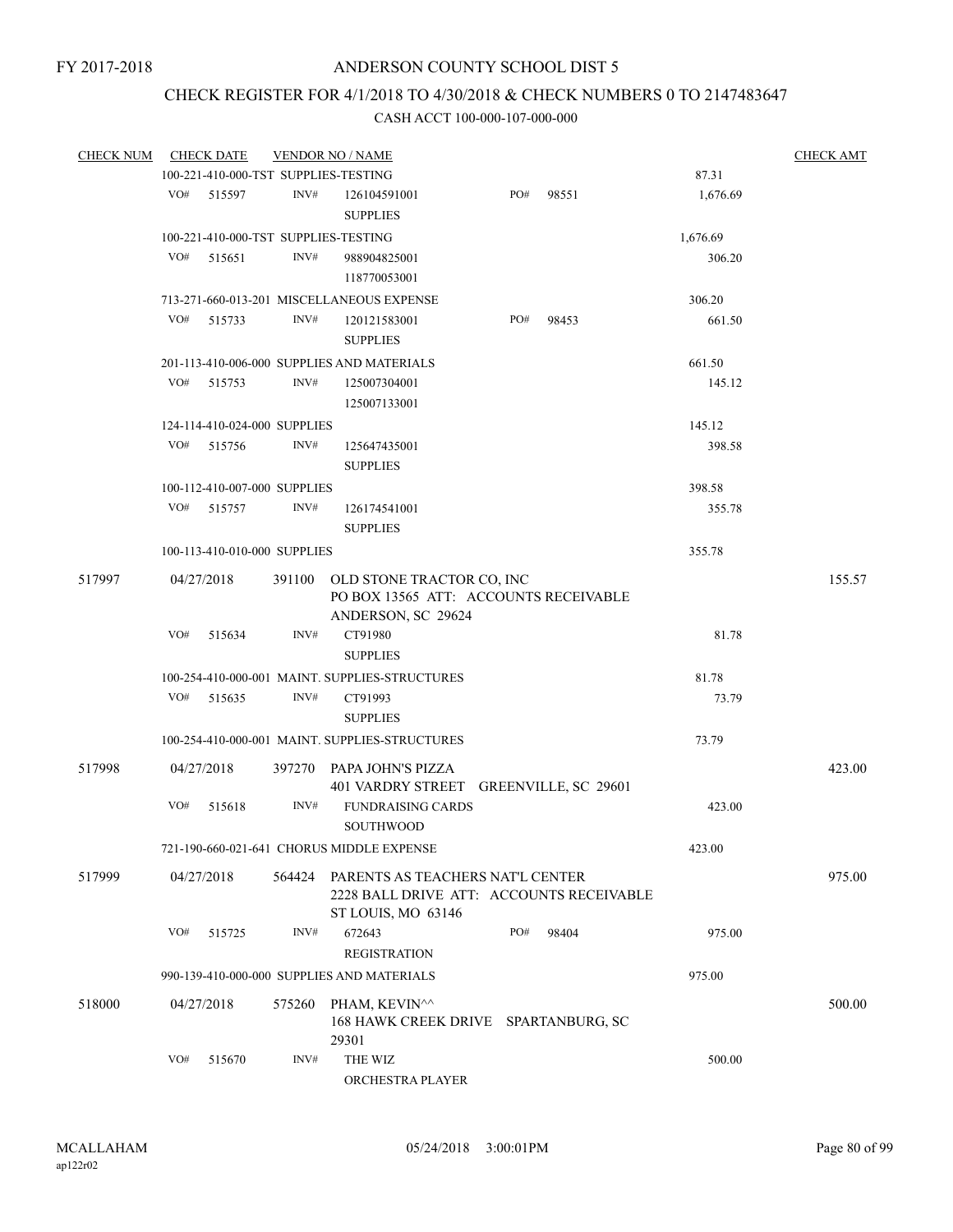# CHECK REGISTER FOR 4/1/2018 TO 4/30/2018 & CHECK NUMBERS 0 TO 2147483647

| <b>CHECK NUM</b> |     | <b>CHECK DATE</b>                  |                | <b>VENDOR NO / NAME</b><br>721-190-660-021-647 DRAMA HIGH EXPENSE |                                                                     |                                           | 500.00   | <b>CHECK AMT</b> |
|------------------|-----|------------------------------------|----------------|-------------------------------------------------------------------|---------------------------------------------------------------------|-------------------------------------------|----------|------------------|
| 518001           |     | 04/27/2018                         | 575259         | PHILLIPS, JULIANNA <sup>11</sup><br>29492                         |                                                                     | 1002 A SUMMERHAVEN PLACE CHARLESTON, SC   |          | 500.00           |
|                  | VO# | 515671                             | INV#           | THE WIZ<br>ORCHESTRA PLAYER                                       |                                                                     |                                           | 500.00   |                  |
|                  |     |                                    |                | 721-190-660-021-647 DRAMA HIGH EXPENSE                            |                                                                     |                                           | 500.00   |                  |
| $*$ 518003       | VO# | 04/27/2018<br>515792               | 568036<br>INV# | PIEDMONT NATURAL GAS<br>CHARLOTTE, NC 28201-1246<br>04/18/2018    | PO BOX 1246 ATT: ACCOUNTS RECEIVABLE                                |                                           | 8,861.60 | 8,861.60         |
|                  |     |                                    |                | <b>NATURAL GAS</b>                                                |                                                                     |                                           |          |                  |
|                  |     | 100-254-472-002-000 ENERGY-GAS     |                |                                                                   |                                                                     |                                           | 1,023.37 |                  |
|                  |     | 100-254-472-003-000 ENERGY-GAS     |                |                                                                   |                                                                     |                                           | 2,551.17 |                  |
|                  |     | 100-254-472-005-000 ENERGY-GAS     |                |                                                                   |                                                                     |                                           | 1,198.82 |                  |
|                  |     | 100-254-472-013-000 ENERGY-GAS     |                |                                                                   |                                                                     |                                           | 545.98   |                  |
|                  |     | 100-254-472-014-000 ENERGY-GAS     |                |                                                                   |                                                                     |                                           | 869.88   |                  |
|                  |     | 100-254-472-019-000 ENERGY-GAS     |                |                                                                   |                                                                     |                                           | 793.77   |                  |
|                  |     | 100-254-472-020-000 ENERGY-GAS     |                |                                                                   |                                                                     |                                           | 479.08   |                  |
|                  |     | 100-254-472-023-000 ENERGY-GAS     |                |                                                                   |                                                                     |                                           | 682.45   |                  |
|                  |     | 600-256-470-002-000 ENERGY         |                |                                                                   |                                                                     |                                           | 20.01    |                  |
|                  |     | 600-256-470-007-000 ENERGY         |                |                                                                   |                                                                     |                                           | 161.68   |                  |
|                  |     | 600-256-470-009-000 ENERGY         |                |                                                                   |                                                                     |                                           | 527.05   |                  |
|                  |     | 600-256-470-014-000 ENERGY         |                |                                                                   |                                                                     |                                           | 8.34     |                  |
| 518004           |     | 04/27/2018                         | 575168         | PLANETBULB.COM                                                    | 1100 MCALPINE AVE KANSAS CITY, KS 66105                             |                                           |          | 348.56           |
|                  | VO# | 515598                             | INV#           | 94538<br><b>BULBS</b>                                             | PO#                                                                 | 98587                                     | 348.56   |                  |
|                  |     |                                    |                | 100-266-314-000-000 REPAIRS TO EQUIPMENT                          |                                                                     |                                           | 348.56   |                  |
| * 518006         |     | 04/27/2018                         | 572955         | PSAT<br>60693                                                     |                                                                     | 12192 COLLECTION CENTER DRIVE CHICAGO, IL |          | 9,680.00         |
|                  | VO# | 515599                             | INV#           | 381870627B<br><b>FEES</b>                                         | PO#                                                                 | 98559                                     | 9,680.00 |                  |
|                  |     | 100-221-312-000-PSA PSAT payment   |                |                                                                   |                                                                     |                                           | 9,680.00 |                  |
| 518007           |     | 04/27/2018                         | 426200         | <b>QUILL CORPORATION</b>                                          | POBOX 37600 ATT: ACCOUNTS RECEIVABLE<br>PHILADELPHIA, PA 19101-0600 |                                           |          | 816.37           |
|                  | VO# | 515749                             | INV#           | 6289036<br>6360894                                                |                                                                     |                                           | 816.37   |                  |
|                  |     | 325-115-410-000-0CO SUPPLIES (C/O) |                |                                                                   |                                                                     |                                           | 816.37   |                  |
| * 518011         |     | 04/27/2018                         | 569643         |                                                                   | RELAY FOR LIFE OF ANDERSON                                          |                                           |          | 720.00           |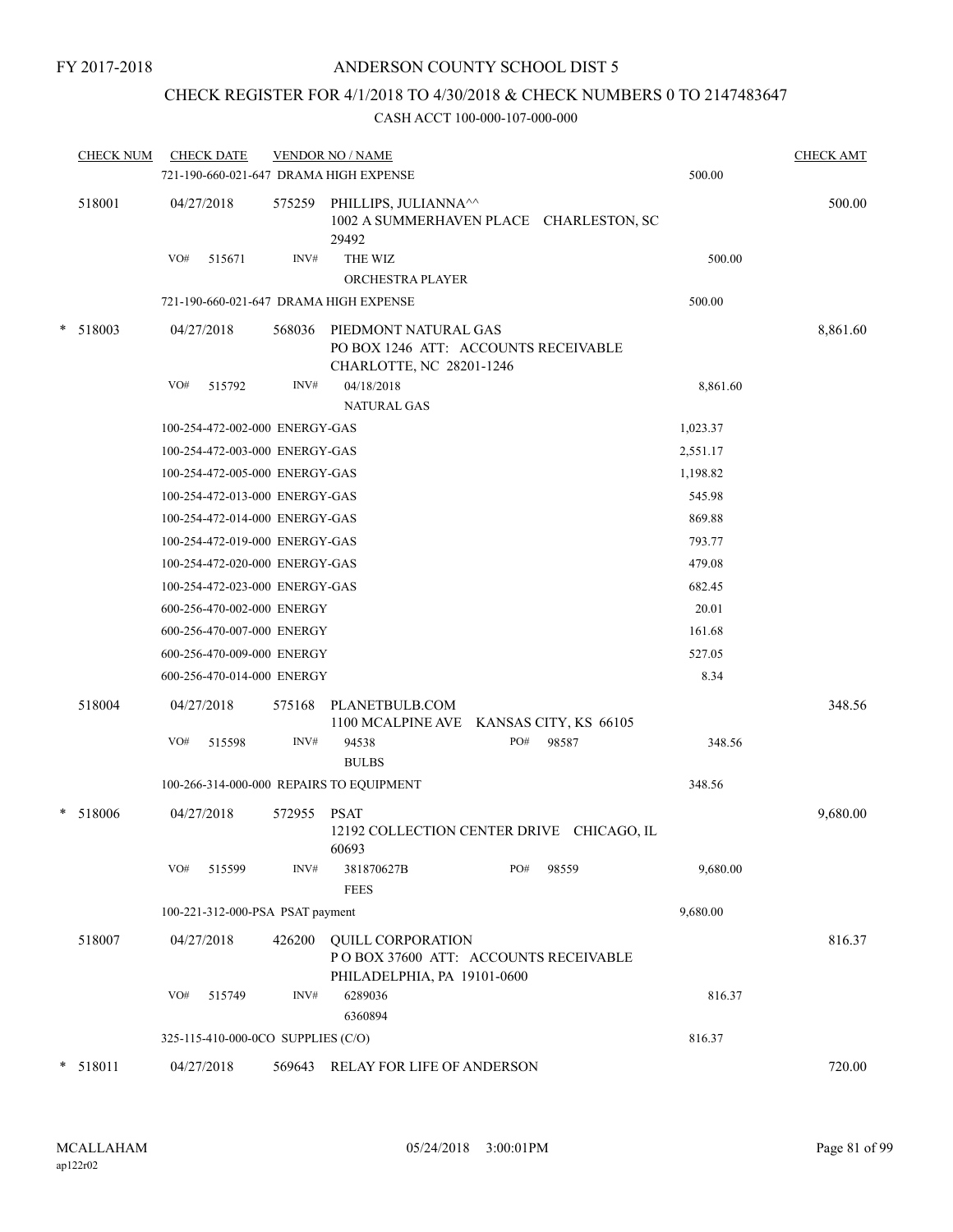# CHECK REGISTER FOR 4/1/2018 TO 4/30/2018 & CHECK NUMBERS 0 TO 2147483647

| <b>CHECK NUM</b> |     | <b>CHECK DATE</b> |        | <b>VENDOR NO / NAME</b>                                                          |        |       |          | <b>CHECK AMT</b> |
|------------------|-----|-------------------|--------|----------------------------------------------------------------------------------|--------|-------|----------|------------------|
|                  |     |                   |        | 154 MILESTON WAY ATT: KATIE CRISPIN<br>GREENVILLE, SC 29615                      |        |       |          |                  |
|                  | VO# | 515778            | INV#   | <b>RELAY FOR LIFE</b><br><b>CENTERVILLE</b>                                      |        |       | 720.00   |                  |
|                  |     |                   |        | 707-190-660-007-302 RELAY FOR LIFE EXPENSE                                       |        |       | 720.00   |                  |
| 518012           |     | 04/27/2018        | 573390 | RESCARE HOMECARE<br>PO BOX 2797 VALDOSTA, GA 31604-2797                          |        |       |          | 5,672.77         |
|                  | VO# | 515600            | INV#   | 07606300094359<br><b>SERVICE</b>                                                 | PO#    | 97700 | 927.66   |                  |
|                  |     |                   |        | 283-126-312-000-000 CONTRACTED SERVICES                                          |        |       | 927.66   |                  |
|                  | VO# | 515601            | INV#   | 07606300093970<br><b>SERVICE</b>                                                 | PO#    | 97700 | 1,060.18 |                  |
|                  |     |                   |        | 283-126-312-000-000 CONTRACTED SERVICES                                          |        |       | 1,060.18 |                  |
|                  | VO# | 515602            | INV#   | 07606300094857<br><b>SERVICE</b>                                                 | PO#    | 97700 | 876.35   |                  |
|                  |     |                   |        | 283-126-312-000-000 CONTRACTED SERVICES                                          |        |       | 876.35   |                  |
|                  | VO# | 515603            | INV#   | 07606300094848<br><b>SERVICE</b>                                                 | PO#    | 97700 | 987.49   |                  |
|                  |     |                   |        | 283-126-312-000-000 CONTRACTED SERVICES                                          |        |       | 987.49   |                  |
|                  | VO# | 515604            | INV#   | 07606300094350<br><b>SERVICE</b>                                                 | PO#    | 97700 | 914.82   |                  |
|                  |     |                   |        | 283-126-312-000-000 CONTRACTED SERVICES                                          |        |       | 914.82   |                  |
|                  | VO# | 515605            | INV#   | 07606300093961<br><b>SERVICE</b>                                                 | PO#    | 97700 | 906.27   |                  |
|                  |     |                   |        | 283-126-312-000-000 CONTRACTED SERVICES                                          |        |       | 906.27   |                  |
| 518013           |     | 04/27/2018        | 575257 | RICHEY, JONATHAN^^<br>2 CAROLINA OAKS DR CHESNEE, SC 29323                       |        |       |          | 500.00           |
|                  | VO# | 515673            | INV#   | THE WIZ<br>ORCHESTRA PLAYER                                                      |        |       | 500.00   |                  |
|                  |     |                   |        | 721-190-660-021-647 DRAMA HIGH EXPENSE                                           |        |       | 500.00   |                  |
| 518014           |     | 04/27/2018        | 567774 | RICH PRODUCTS CORP<br>POBOX 98333 ATT: ACCOUNTS RECEIVABLE<br>CHICAGO, IL 60693  |        |       |          | 2,507.00         |
|                  | VO# | 515593            | INV#   | 30207346<br><b>DONUT HOLES</b>                                                   |        |       | 2,507.00 |                  |
|                  |     |                   |        | 600-000-172-000-000 FOOD SERV INVEN. FOOD                                        |        |       | 2,507.00 |                  |
| 518015           |     | 04/27/2018        | 440950 | ROCHESTER 100 INC<br>POBOX 92801 ATT: ACCOUNTS RECEIVABLE<br>ROCHESTER, NY 14692 |        |       |          | 1,062.50         |
|                  | VO# | 515728            | INV#   | P84932<br><b>FOLDERS</b>                                                         | PO#    | 98468 | 937.50   |                  |
|                  |     |                   |        | 201-188-410-012-000 SUPPLIES AND MATERIALS                                       | 937.50 |       |          |                  |
|                  | VO# | 515729            | INV#   | P85032<br><b>FOLDERS</b>                                                         | PO#    | 98523 | 125.00   |                  |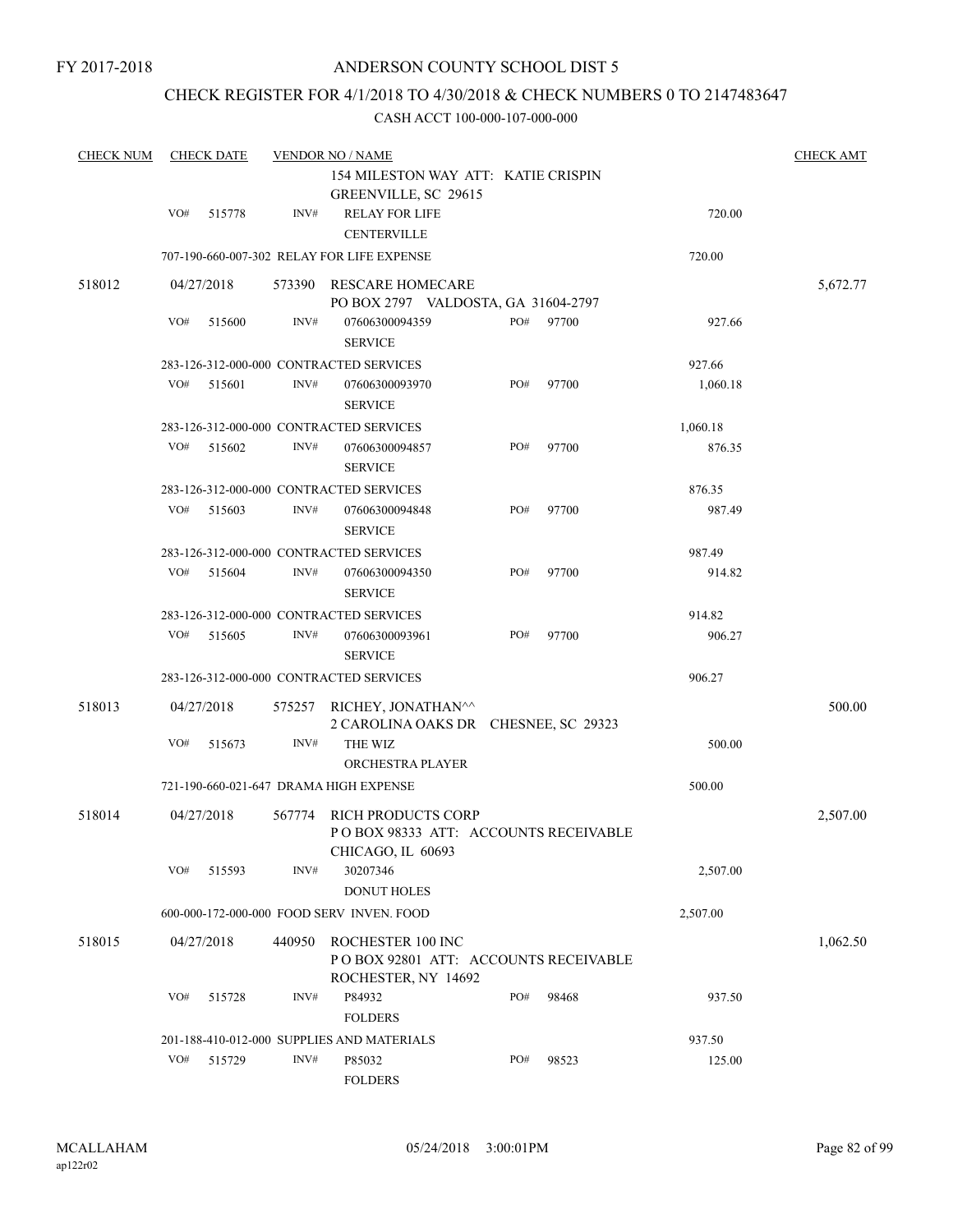# CHECK REGISTER FOR 4/1/2018 TO 4/30/2018 & CHECK NUMBERS 0 TO 2147483647

| <b>CHECK NUM</b> |     | <b>CHECK DATE</b>                   |                | <b>VENDOR NO / NAME</b><br>201-112-410-012-000 SUPPLIES AND MATERIALS                                      | 125.00 | <b>CHECK AMT</b> |           |           |
|------------------|-----|-------------------------------------|----------------|------------------------------------------------------------------------------------------------------------|--------|------------------|-----------|-----------|
| 518016           | VO# | 04/27/2018<br>515743                | INV#           | 569972 ROGER SIMMONS<br>308 HAYNIE PKWY BELTON, SC 29627<br><b>REIMBURSEMENT</b><br><b>GOOGLE APPS</b>     |        |                  | 150.00    | 150.00    |
|                  |     |                                     |                | 100-224-312-000-000 STAFF DEV. - PURCHASED SERVICES                                                        |        |                  | 150.00    |           |
| 518017           | VO# | 04/27/2018<br>515720                | 567525<br>INV# | ROWLAND MECHANICAL<br>206 SADDLE TRAIL ANDERSON, SC 29621<br>8397-8411                                     | PO#    | 98126            | 3,837.59  | 3,837.59  |
|                  |     |                                     |                | <b>SERVICE</b>                                                                                             |        |                  |           |           |
|                  |     |                                     |                | 100-255-323-000-ACT ACTIVITY BUS CONTRACTED SERVICES                                                       |        |                  | 3,837.59  |           |
| * 518019         |     | 04/27/2018                          |                | 567025 SAM'S CLUB<br>3812 LIBERTY HWY ANDERSON, SC 29621                                                   |        |                  |           | 136.37    |
|                  | VO# | 515660                              | INV#           | 27625<br><b>FAX N PULL</b>                                                                                 |        |                  | 136.37    |           |
|                  |     | 100-115-410-001-000 SUPPLIES        |                |                                                                                                            |        |                  | 136.37    |           |
| * 518021         |     | 04/27/2018                          | 462725         | SCHOLASTIC BOOK CLUBS, INC<br>POBOX 3745 ATT: ACCOUNTS RECEIVABLE<br>JEFFERSON CITY, MO 65102-3720         |        |                  |           | 7,215.42  |
|                  | VO# | 515654                              | INV#           | W3799440BF<br><b>NORTH POINTE</b>                                                                          |        |                  | 4,365.52  |           |
|                  |     | 713-271-660-013-305 LIBRARY EXPENSE |                |                                                                                                            |        |                  | 4,365.52  |           |
|                  | VO# | 515772                              | INV#           | 3879638<br>1533079                                                                                         |        |                  | 2,849.90  |           |
|                  |     | 706-271-660-006-519 LIBRARY EXPENSE |                |                                                                                                            |        |                  | 2,849.90  |           |
| 518022           |     | 04/27/2018                          | 570300         | SCHOOL DISTRICT OF PICKENS COUNTY<br>1348 GRIFFIN MILL ROAD ATT: STUDENT<br>SERVICES EASLEY, SC 29640-6997 |        |                  |           | 3,750.00  |
|                  | VO# | 515735                              | INV#           | <b>AMY RAMAGE</b><br><b>COHORT CLASS</b>                                                                   | PO#    | 98575            | 3,750.00  |           |
|                  |     |                                     |                | 100-224-312-000-000 STAFF DEV. - PURCHASED SERVICES                                                        |        |                  | 2,750.00  |           |
|                  |     |                                     |                | 267-264-312-000-RR1 HQ CERTIFICATIONS                                                                      |        |                  | 1,000.00  |           |
| * 518025         |     | 04/27/2018                          | 469775         | SEVEN OAKS DOORS & HARDWARE, INC<br>POBOX 280 ATT: ACCOUNTS RECEIVABLE<br>OAKBORO, NC 28129                |        |                  |           | 19,007.20 |
|                  | VO# | 515647                              | INV#           | 974510<br><b>WHS</b>                                                                                       | PO#    | 98301            | 19,007.20 |           |
|                  |     | 100-254-323-003-CAP DOORS           |                |                                                                                                            |        |                  | 19,007.20 |           |
| 518026           |     | 04/27/2018                          | 573290         | SHADETREE GRAPHICS, LLC<br>147 POWELL RD. ANDERSON, SC 29625                                               |        |                  |           | 1,564.80  |
|                  | VO# | 515774                              | INV#           | 2018-1231<br><b>TSHIRTS</b>                                                                                |        |                  | 1,564.80  |           |
|                  |     |                                     |                | 710-271-660-010-257 PE FOUNDATION EXPENSE                                                                  |        |                  | 1,564.80  |           |
| 518027           |     | 04/27/2018                          | 570059         | <b>SHARP BUSINESS SYSTEMS</b>                                                                              |        |                  |           | 2,055.76  |
|                  |     |                                     |                |                                                                                                            |        |                  |           |           |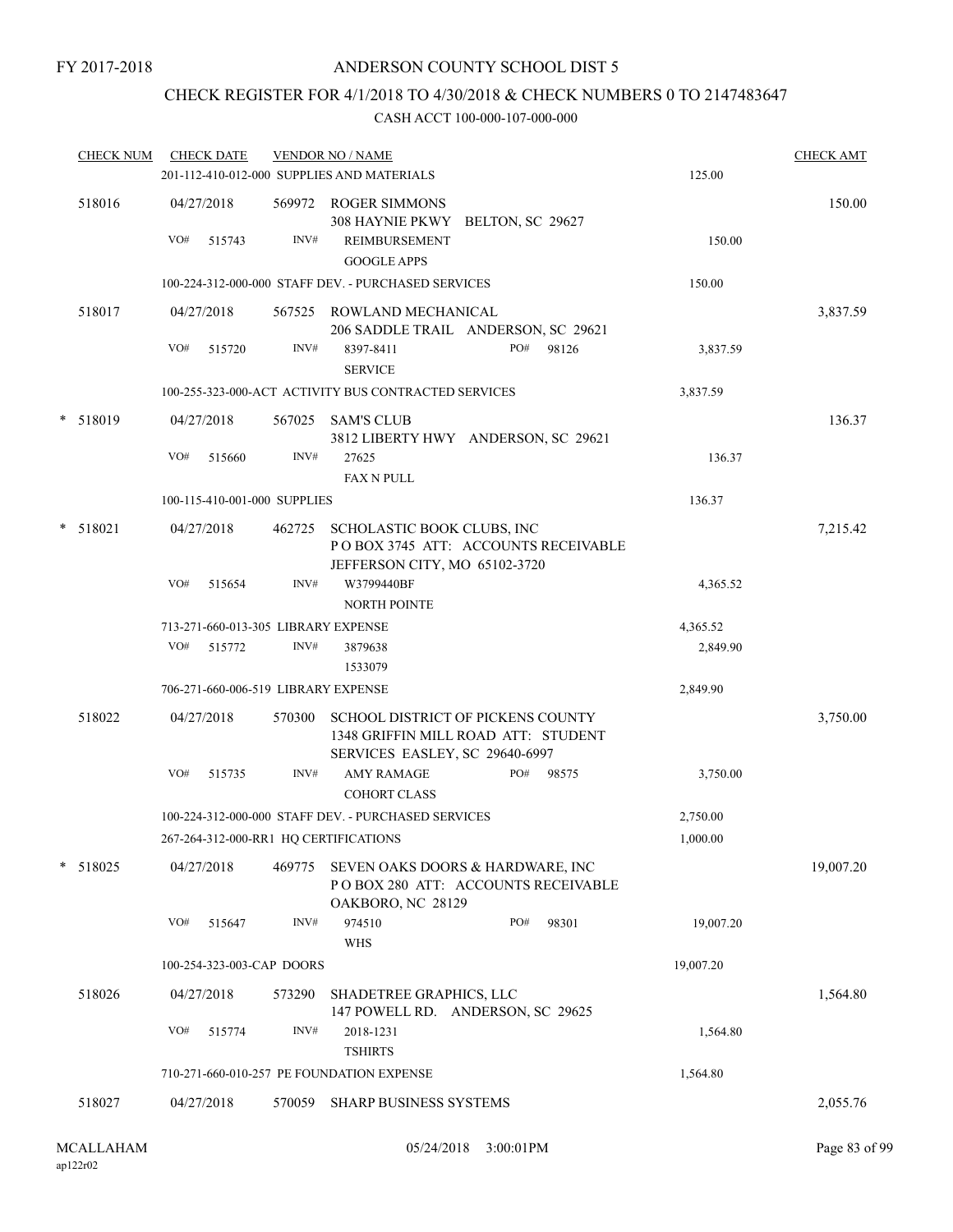# CHECK REGISTER FOR 4/1/2018 TO 4/30/2018 & CHECK NUMBERS 0 TO 2147483647

| <b>CHECK NUM</b> |     | <b>CHECK DATE</b>               |        | <b>VENDOR NO / NAME</b>                                              |           | <b>CHECK AMT</b> |
|------------------|-----|---------------------------------|--------|----------------------------------------------------------------------|-----------|------------------|
|                  |     |                                 |        | DEPT 1216 PO BOX 121216 DALLAS, TX                                   |           |                  |
|                  |     |                                 |        | 75312-1216                                                           |           |                  |
|                  | VO# | 515607                          | INV#   | 9001118230                                                           | 225.99    |                  |
|                  |     |                                 |        | WHITEHALL                                                            |           |                  |
|                  |     | 201-112-490-019-000 COPIER COST |        |                                                                      | 225.99    |                  |
|                  | VO# | 515608                          | INV#   | 9001118247                                                           | 136.14    |                  |
|                  |     |                                 |        | RAMS                                                                 |           |                  |
|                  |     | 201-113-490-006-000 COPIER COST |        |                                                                      | 136.14    |                  |
|                  | VO# | 515609                          | INV#   | 9001096359                                                           | 1,607.00  |                  |
|                  |     |                                 |        | <b>WHS</b>                                                           |           |                  |
|                  |     | 100-115-410-003-000 SUPPLIES    |        |                                                                      | 1,607.00  |                  |
|                  |     | VO# 515736                      | INV#   | 9001095934                                                           | 82.08     |                  |
|                  |     |                                 |        | D <sub>O</sub>                                                       |           |                  |
|                  |     |                                 |        | 100-252-360-000-000 PRINTING AND BINDING                             | 82.08     |                  |
|                  | VO# | 515737                          | INV#   | 9001095710                                                           | 4.55      |                  |
|                  |     |                                 |        | DO                                                                   |           |                  |
|                  |     |                                 |        | 100-252-360-000-000 PRINTING AND BINDING                             | 4.55      |                  |
| $*$ 518030       |     | 04/27/2018                      | 571007 | SIMPLIFIED OFFICE SYSTEMS<br>6220 BUSH RIVER ROAD COLUMBIA, SC 29212 |           | 1,152.27         |
|                  | VO# | 515659                          | INV#   | 180419                                                               | 430.61    |                  |
|                  |     |                                 |        | <b>WHS</b>                                                           |           |                  |
|                  |     | 100-115-410-003-000 SUPPLIES    |        |                                                                      | 430.61    |                  |
|                  | VO# | 515738                          | INV#   | 180416                                                               | 160.87    |                  |
|                  |     |                                 |        | <b>GLENVIEW</b>                                                      |           |                  |
|                  |     | 100-113-410-020-000 SUPPLIES    |        |                                                                      | 160.87    |                  |
|                  |     | VO# 515741                      | INV#   | 180409                                                               | 269.79    |                  |
|                  |     |                                 |        | <b>NORTH POINTE</b>                                                  |           |                  |
|                  |     |                                 |        | 713-271-660-013-201 MISCELLANEOUS EXPENSE                            | 269.79    |                  |
|                  | VO# | 515755                          | INV#   | 180418-0028                                                          | 291.00    |                  |
|                  |     |                                 |        | <b>SOUTHWOOD</b>                                                     |           |                  |
|                  |     | 100-114-410-021-000 SUPPLIES    |        |                                                                      | 291.00    |                  |
| 518031           |     | 04/27/2018                      | 475250 | <b>SKATELAND USA</b><br>4142 CLEMSON BLVD ANDERSON, SC 29621         |           | 240.00           |
|                  | VO# | 515663                          | INV#   | 4218<br>NEVIT FOREST                                                 | 240.00    |                  |
|                  |     |                                 |        | 712-271-660-012-355 FIELD TRIPS GRADE 5 EXPENSE                      | 240.00    |                  |
| 518032           |     | 04/27/2018                      | 563982 | SOUTHEASTERN PAPER GROUP                                             |           | 10,637.14        |
|                  |     |                                 |        | PO BOX 890671 ATT: ACCOUNTS RECEIVABLE<br>CHARLOTTE, NC 28289-0671   |           |                  |
|                  | VO# | 515708                          | INV#   | 41085555<br>PO#<br>98323<br><b>SUPPLIES</b>                          | 10,637.14 |                  |
|                  |     |                                 |        | 100-000-170-000-000 WAREHOUSE INVENTORY                              | 10,637.14 |                  |
| 518033           |     | 04/27/2018                      | 575282 | SOUTHEASTERN EQUIPMENT & SUPPLY, INC                                 |           | 191.69           |
|                  |     |                                 |        |                                                                      |           |                  |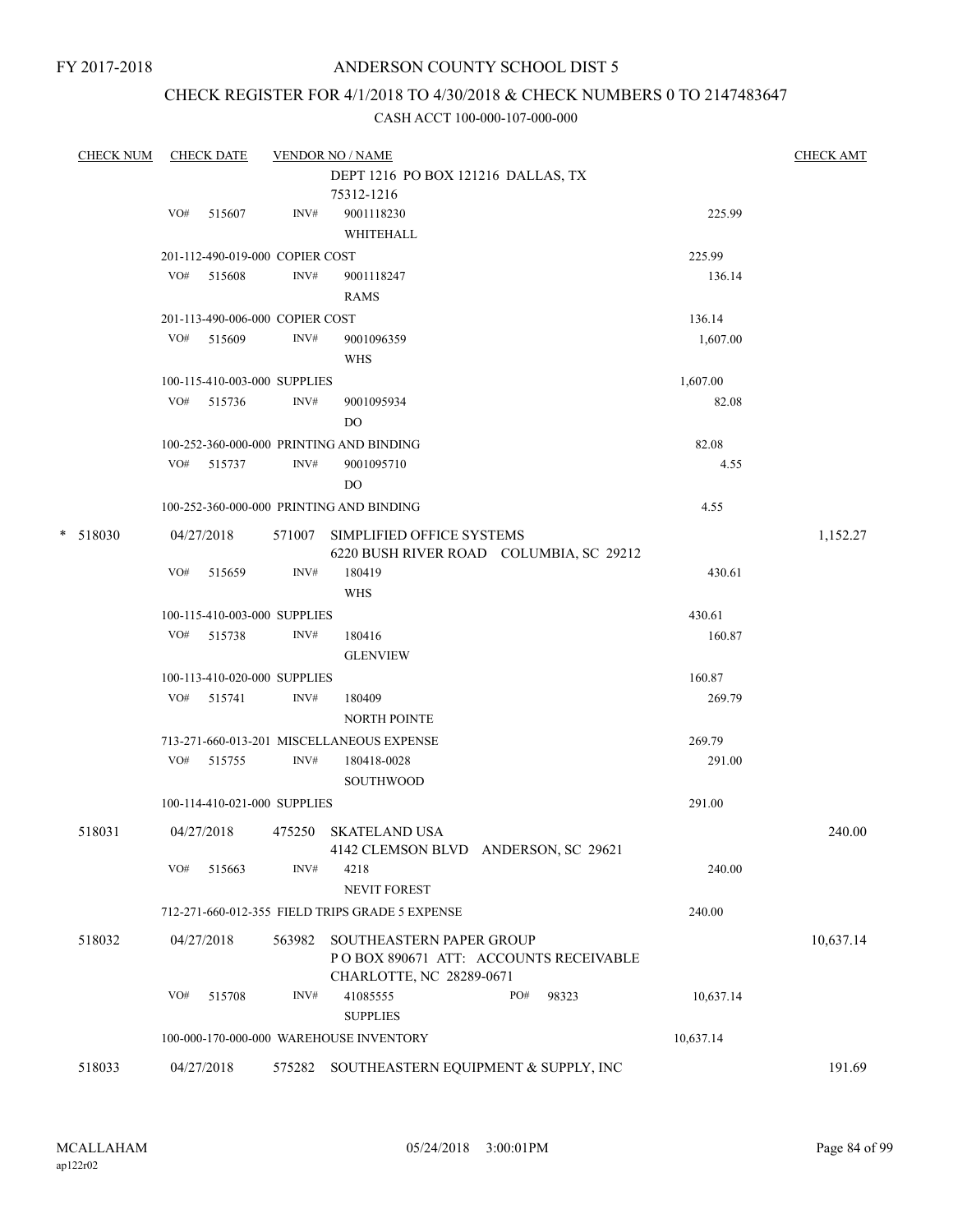# CHECK REGISTER FOR 4/1/2018 TO 4/30/2018 & CHECK NUMBERS 0 TO 2147483647

| <b>CHECK NUM</b> |     | <b>CHECK DATE</b>             |        | <b>VENDOR NO / NAME</b>                       |               | <b>CHECK AMT</b> |
|------------------|-----|-------------------------------|--------|-----------------------------------------------|---------------|------------------|
|                  |     |                               |        | 1919 OLD DUNBAR ROAD WEST COLUMBIA, SC        |               |                  |
|                  |     |                               |        | 29172                                         |               |                  |
|                  | VO# | 515828                        | INV#   | 860193                                        | 191.69        |                  |
|                  |     |                               |        | <b>SUPPLIES</b>                               |               |                  |
|                  |     |                               |        | 100-254-410-000-500 PEST MANAGEMENT           | 191.69        |                  |
| 518034           |     | 04/27/2018                    | 481650 | SOUTHERN STATES #71029 - FARM PLAN            |               | 120.83           |
|                  |     |                               |        | 4010 SOUTH MURRAY AVENUE ATT: ACCOUNTS        |               |                  |
|                  |     |                               |        | RECEIVABLE ANDERSON, SC 02962-4429            |               |                  |
|                  | VO# | 515750                        | INV#   | A416024                                       | 120.83        |                  |
|                  |     |                               |        | 1186993                                       |               |                  |
|                  |     |                               |        | 329-115-410-000-000 SUPPLIES- STATE EQUIPMENT | 120.83        |                  |
| 518035           |     | 04/27/2018                    | 575255 | SPARROW, ELIZABETH^^                          |               | 500.00           |
|                  |     |                               |        | 108 CHESTNUT ST MARS HILL, SC 28754           |               |                  |
|                  | VO# | 515675                        | INV#   | THE WIZ                                       | 500.00        |                  |
|                  |     |                               |        | ORCHESTRA PLAYER                              |               |                  |
|                  |     |                               |        | 721-190-660-021-647 DRAMA HIGH EXPENSE        | 500.00        |                  |
| 518036           |     | 04/27/2018                    | 564836 | <b>SPIRIT TELECOM</b>                         |               | 174.23           |
|                  |     |                               |        | PO BOX 603030 ATT: ACCOUNTS RECEIVABLE        |               |                  |
|                  |     |                               |        | CHARLOTTE, NC 28260-3030                      |               |                  |
|                  | VO# | 515790                        | INV#   | 1312236                                       | 174.23        |                  |
|                  |     |                               |        | <b>PHONES</b>                                 |               |                  |
|                  |     | 100-266-340-000-000 TELEPHONE |        |                                               | 4.69          |                  |
|                  |     | 100-266-340-000-000 TELEPHONE |        |                                               | 2.17<br>69.02 |                  |
|                  |     | 100-266-340-000-000 TELEPHONE |        |                                               |               |                  |
|                  |     | 100-266-340-001-000 TELEPHONE |        |                                               | 24.15         |                  |
|                  |     | 100-266-340-002-000 TELEPHONE |        |                                               | 10.95         |                  |
|                  |     | 100-266-340-003-000 TELEPHONE |        |                                               | 11.36         |                  |
|                  |     | 100-266-340-005-000 TELEPHONE |        |                                               | 0.30          |                  |
|                  |     | 100-266-340-007-000 TELEPHONE |        |                                               | 4.52          |                  |
|                  |     | 100-266-340-008-000 TELEPHONE |        |                                               | 6.99          |                  |
|                  |     | 100-266-340-009-000 TELEPHONE |        |                                               | 5.78          |                  |
|                  |     | 100-266-340-010-000 TELEPHONE |        |                                               | 3.80          |                  |
|                  |     | 100-266-340-011-000 TELEPHONE |        |                                               | 2.33          |                  |
|                  |     | 100-266-340-012-000 TELEPHONE |        |                                               | 5.97          |                  |
|                  |     | 100-266-340-014-000 TELEPHONE |        |                                               | 3.19          |                  |
|                  |     | 100-266-340-015-000 TELEPHONE |        |                                               | 4.07          |                  |
|                  |     | 100-266-340-016-000 TELEPHONE |        |                                               | 2.11          |                  |
|                  |     | 100-266-340-017-000 TELEPHONE |        |                                               | 6.56          |                  |
|                  |     | 100-266-340-018-000 TELEPHONE |        |                                               | 0.47          |                  |
|                  |     | 100-266-340-019-000 TELEPHONE |        |                                               | 4.38          |                  |
|                  |     | 100-266-340-021-000 TELEPHONE |        |                                               | 0.92          |                  |
|                  |     |                               |        |                                               |               |                  |
|                  |     | 124-266-340-024-000 TELEPHONE |        |                                               | 0.50          |                  |
| 518037           |     | 04/27/2018                    |        | 575253 STEWART, ASHLEY^^                      |               | 500.00           |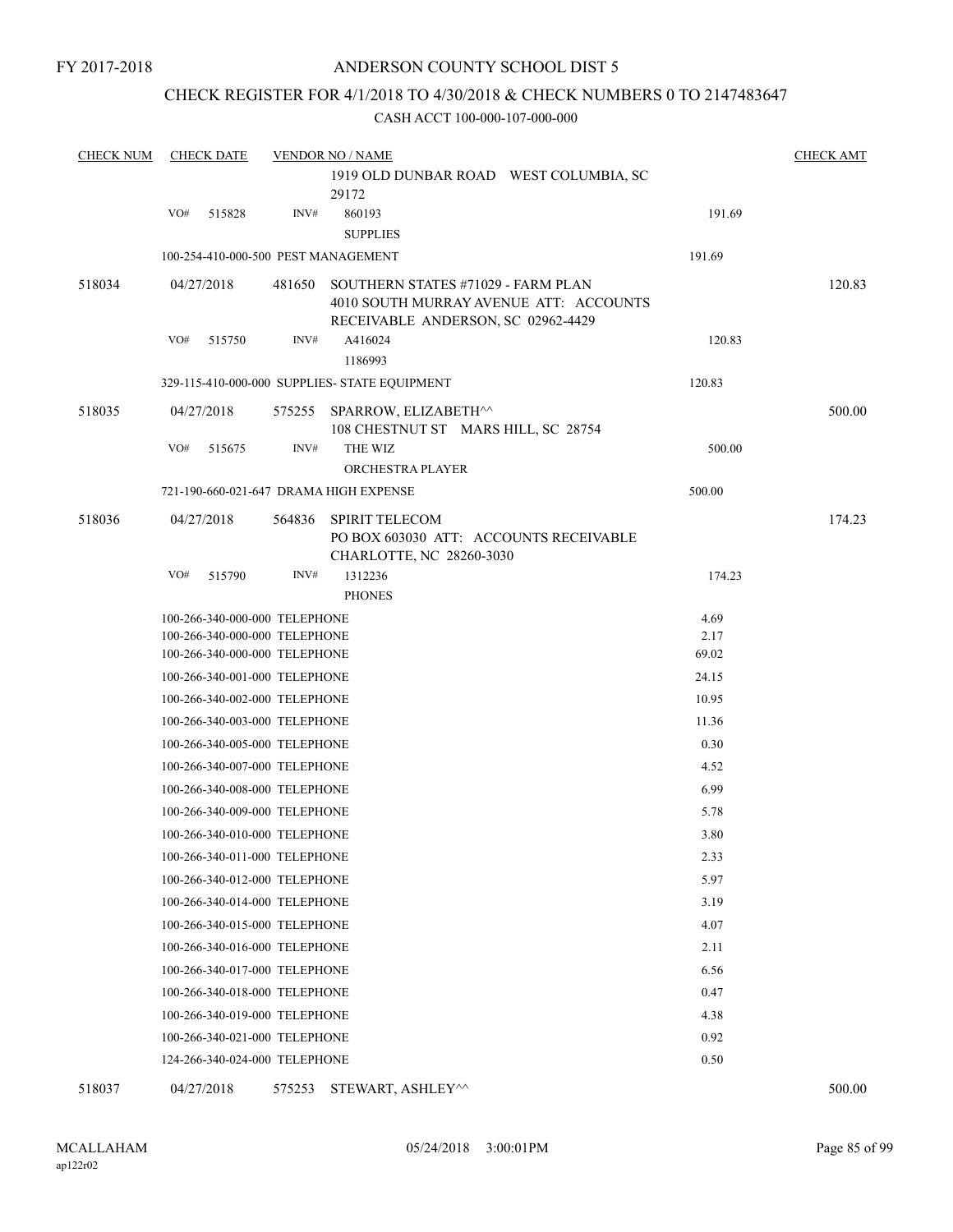### CHECK REGISTER FOR 4/1/2018 TO 4/30/2018 & CHECK NUMBERS 0 TO 2147483647

| <b>CHECK NUM</b> |     | <b>CHECK DATE</b> |                  | <b>VENDOR NO / NAME</b>                             | <b>CHECK AMT</b> |
|------------------|-----|-------------------|------------------|-----------------------------------------------------|------------------|
|                  |     |                   |                  | 2522 BOLLING PINES ROAD COLUMBIA, SC                |                  |
|                  |     |                   |                  | 29210                                               |                  |
|                  | VO# | 515677            | INV#             | THE WIZ                                             | 500.00           |
|                  |     |                   |                  | ORCHESTRA PLAYER                                    |                  |
|                  |     |                   |                  | 721-190-660-021-647 DRAMA HIGH EXPENSE              | 500.00           |
| 518038           |     | 04/27/2018        |                  | 572995 SUPPLYWORKS                                  | 6,347.18         |
|                  |     |                   |                  | PO BOX 742604<br>ATLANTA, GA 30374-2604             |                  |
|                  | VO# | 515706            | INV#             | PO#<br>98299<br>431565860                           | 1,137.62         |
|                  |     |                   |                  | 434043816                                           |                  |
|                  |     |                   |                  | 100-000-170-000-000 WAREHOUSE INVENTORY             | 1,137.62         |
|                  | VO# | 515709            | INV#             | 435700158<br>PO#<br>98514                           | 2,610.80         |
|                  |     |                   |                  | <b>SUPPLIES</b>                                     |                  |
|                  |     |                   |                  | 100-000-170-000-000 WAREHOUSE INVENTORY             | 2,610.80         |
|                  | VO# | 515710            | INV#             | PO#<br>98536<br>436211957                           | 2,598.76         |
|                  |     |                   |                  | <b>SUPPLIES</b>                                     |                  |
|                  |     |                   |                  | 100-000-170-000-000 WAREHOUSE INVENTORY             | 2,598.76         |
| 518039           |     | 04/27/2018        | 573549           | <b>TABLE ROCK STATE PARK</b>                        | 360.00           |
|                  |     |                   |                  | 158 E. ELLISON LANE PICKENS, SC 29671               |                  |
|                  | VO# | 515769            | $\mathrm{INV}\#$ | <b>FIELD TRIP</b>                                   | 360.00           |
|                  |     |                   |                  | <b>MIDWAY</b>                                       |                  |
|                  |     |                   |                  | 717-190-660-017-355 FIELD TRIPS GRADE 5 EXPENSE     | 360.00           |
| 518040           |     | 04/27/2018        | 571797           | THE BLECKLEY INN                                    | 141.51           |
|                  |     |                   |                  | 151 EAST CHURCH STREET ANDERSON, SC 29624           |                  |
|                  | VO# | 515684            | INV#             | 111657                                              | 141.51           |
|                  |     |                   |                  | <b>LAMINACK</b>                                     |                  |
|                  |     |                   |                  | 926-171-312-000-000 PURCHASED SERVICES              | 141.51           |
| 518041           |     | 04/27/2018        | 563611           | THE GREENVILLE ZOO                                  | 454.25           |
|                  |     |                   |                  | 150 CLEVELAND PARK DRIVE GREENVILLE, SC             |                  |
|                  |     |                   |                  | 29601                                               |                  |
|                  | VO# | 515657            | INV#             | <b>FIELD TRIP</b>                                   | 454.25           |
|                  |     |                   |                  | NEVITT FOREST                                       |                  |
|                  |     |                   |                  | 712-271-660-012-352 FIELD TRIPS GRADE 2 EXPENSE     | 454.25           |
| 518042           |     | 04/27/2018        | 563611           | THE GREENVILLE ZOO                                  | 644.50           |
|                  |     |                   |                  | 150 CLEVELAND PARK DRIVE GREENVILLE, SC             |                  |
|                  |     |                   |                  | 29601                                               |                  |
|                  | VO# | 515776            | INV#             | 4/27/18                                             | 644.50           |
|                  |     |                   |                  | <b>HOMELAND PARK</b>                                |                  |
|                  |     |                   |                  | 711-271-660-011-351 FIELD TRIPS GRADE 1 EXPENSE     | 644.50           |
| 518043           |     | 04/27/2018        | 563611           | THE GREENVILLE ZOO                                  | 200.00           |
|                  |     |                   |                  | 150 CLEVELAND PARK DRIVE GREENVILLE, SC             |                  |
|                  |     |                   |                  | 29601                                               |                  |
|                  | VO# | 515740            | INV#             | <b>FIELD TRIP</b>                                   | 200.00           |
|                  |     |                   |                  | <b>NORTH POINTE</b>                                 |                  |
|                  |     |                   |                  | 713-271-660-013-203 KINDERGARTEN SUPPLY FEE EXPENSE | 200.00           |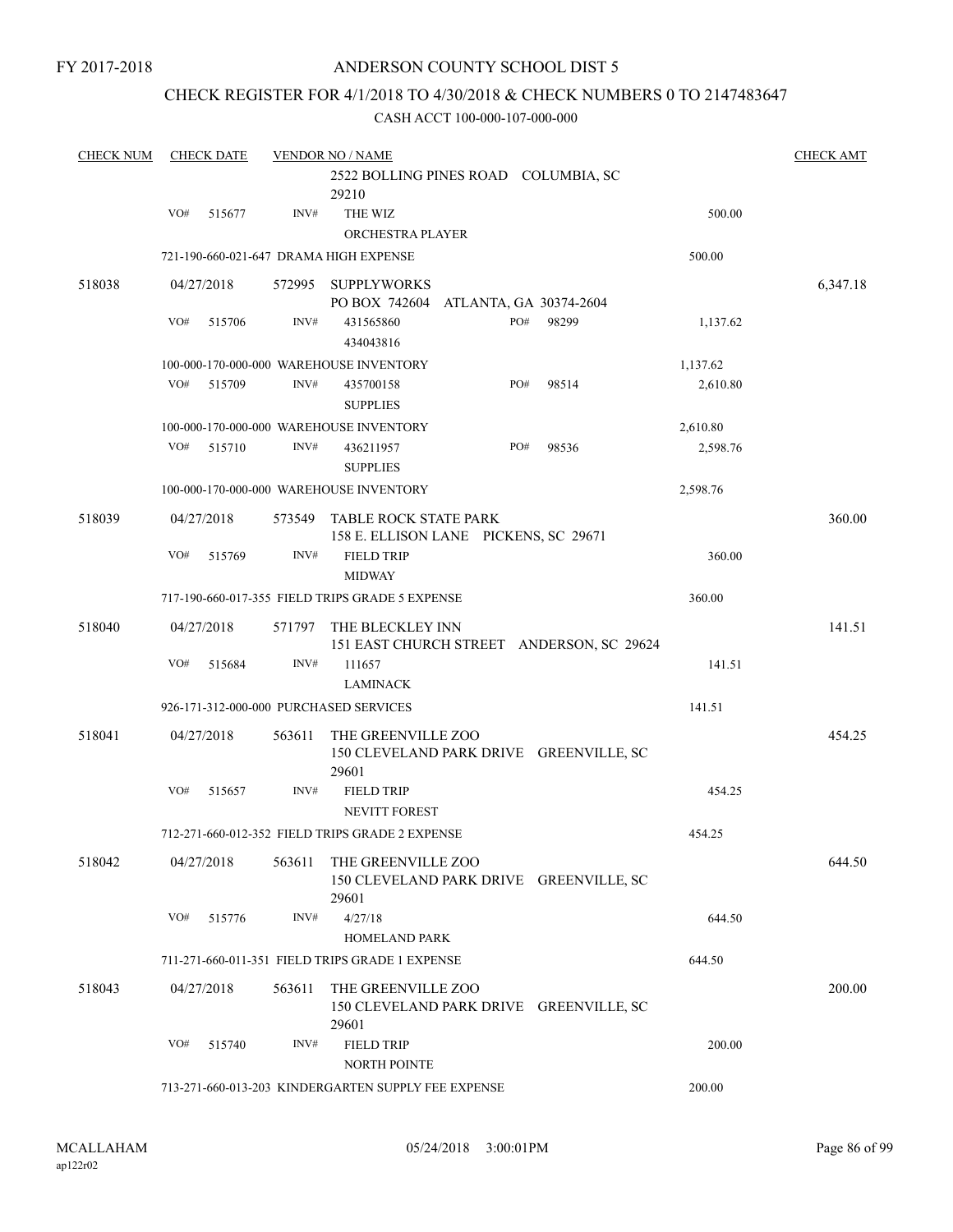# CHECK REGISTER FOR 4/1/2018 TO 4/30/2018 & CHECK NUMBERS 0 TO 2147483647

| <b>CHECK NUM</b> | <b>CHECK DATE</b> |                                        | <b>VENDOR NO / NAME</b>                                      |                                                   |        | <b>CHECK AMT</b> |
|------------------|-------------------|----------------------------------------|--------------------------------------------------------------|---------------------------------------------------|--------|------------------|
| * 518045         | 04/27/2018        |                                        | 574427 THE STORY SHIP, LLC                                   | 9945 WHITFIELD AVE SAVANNAH, GA 31406             |        | 795.00           |
|                  | VO#<br>515777     | INV#                                   | THE CIRCUS KING<br><b>CENTERVILLE</b>                        |                                                   | 795.00 |                  |
|                  |                   |                                        | 707-190-660-007-350 FIELD TRIPS KINDERGARTEN EXPENSE         |                                                   | 400.00 |                  |
|                  |                   |                                        | 707-190-660-007-351 FIELD TRIPS GRADE 1 EXPENSE              |                                                   | 395.00 |                  |
| 518046           | 04/27/2018        |                                        | 569972 TITANIC ATTRACTION                                    | 2134 PARKWAY PIGEON FORGE, TN 37863               |        | 787.50           |
|                  | VO#<br>515806     | INV#                                   | 1325<br>SOUTHWOOD                                            |                                                   | 787.50 |                  |
|                  |                   |                                        | 721-190-660-021-585 FIELD TRIPS- GR. 6 EXPENSE               |                                                   | 787.50 |                  |
| 518047           | 04/27/2018        |                                        | 564386 TRAINER'S WAREHOUSE<br>RECEIVABLE NATICK, MA 01760    | 89 WASHINGTON AVENUE ATT: ACCOUNTS                |        | 827.59           |
|                  | VO#<br>515612     | INV#                                   | 530564<br><b>SUPPLIES</b>                                    | PO# 98550                                         | 827.59 |                  |
|                  |                   | 600-256-410-000-REF SUPPLIES/ UNIFORMS |                                                              |                                                   | 827.59 |                  |
| 518048           | 04/27/2018        |                                        | 575080 TRIAD SPECIALTIES INC                                 | PO BOX 14009 AUGUSTA, GA 30919-0009               |        | 774.00           |
|                  | VO#<br>515633     | INV#                                   | 118233<br><b>SUPPLIES</b>                                    |                                                   | 774.00 |                  |
|                  |                   |                                        | 100-254-410-000-001 MAINT. SUPPLIES-STRUCTURES               |                                                   | 774.00 |                  |
| 518049           | 04/27/2018        |                                        | 571546 TUCKER MATERIALS, INC<br>P.O. BOX 8 MAULDIN, SC 29662 |                                                   |        | 145.75           |
|                  | VO#<br>515632     | INV#                                   | 7180571<br><b>TILE</b>                                       |                                                   | 145.75 |                  |
|                  |                   |                                        | 100-254-410-001-001 SUPPLIES - MAINTENANCE                   |                                                   | 145.75 |                  |
| 518050           | 04/27/2018        |                                        | 575219 TUMBL TRACK                                           | PO BOX 289 MOUNT PLEASANT, MI 48804-0289          |        | 875.13           |
|                  | VO#<br>515714     | INV#                                   | 172004<br><b>SUPPLIES</b>                                    | PO#<br>98528                                      | 875.13 |                  |
|                  |                   |                                        | 100-271-410-005-000 MIDDLE SCHOOL SUPPLIES                   |                                                   | 875.13 |                  |
| 518051           | 04/27/2018        |                                        | 575256 TURNER, LEIGHANNAH <sup>^^</sup>                      | 301 DUNCAN RD TRAVELERS REST, SC 29690            |        | 500.00           |
|                  | VO#<br>515674     | INV#                                   | THE WIZ<br>ORCHESTRA PLAYER                                  |                                                   | 500.00 |                  |
|                  |                   |                                        | 721-190-660-021-647 DRAMA HIGH EXPENSE                       |                                                   | 500.00 |                  |
| 518052           | 04/27/2018        | 569789                                 | UNIFIRST CORPORATION                                         | 322 STANDING SPRINGS COURT ATT: ACCOUNTS          |        | 939.56           |
|                  | VO#<br>515697     | INV#                                   | <b>VARIOUS</b><br>MAINTENANCE & CUSTODIAL                    | RECEIVABLE SIMPSONVILLE, SC 29680<br>PO#<br>97327 | 939.56 |                  |
|                  |                   |                                        | 100-254-410-000-075 UNIFORM PURCHASES                        |                                                   | 939.56 |                  |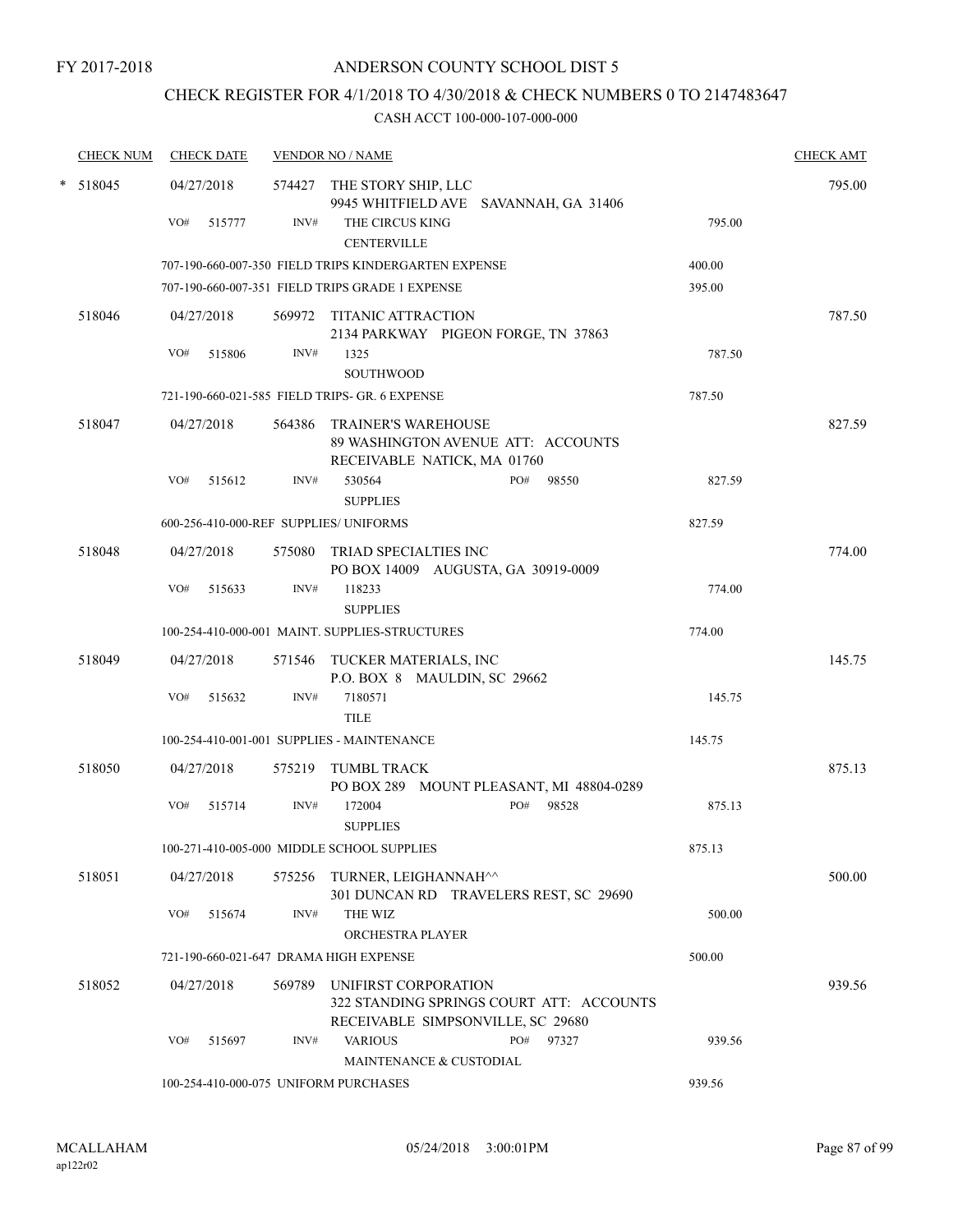# CHECK REGISTER FOR 4/1/2018 TO 4/30/2018 & CHECK NUMBERS 0 TO 2147483647

| <b>CHECK NUM</b> |     | <b>CHECK DATE</b>                 |        | <b>VENDOR NO / NAME</b>                        |                                                                                                   |       |        | <b>CHECK AMT</b> |
|------------------|-----|-----------------------------------|--------|------------------------------------------------|---------------------------------------------------------------------------------------------------|-------|--------|------------------|
| 518053           |     | 04/27/2018                        |        | 572513 UNITED LASER                            | P.O. BOX 6889 FLORENCE, SC 29501                                                                  |       |        | 887.03           |
|                  | VO# | 515653                            | INV#   | 157477<br><b>NORTH POINTE</b>                  |                                                                                                   |       | 802.50 |                  |
|                  |     |                                   |        | 713-271-660-013-201 MISCELLANEOUS EXPENSE      |                                                                                                   |       | 802.50 |                  |
|                  |     | VO# 515752                        | INV#   | 157514<br><b>TONER</b>                         |                                                                                                   |       | 84.53  |                  |
|                  |     | 124-114-410-024-000 SUPPLIES      |        |                                                |                                                                                                   |       | 84.53  |                  |
| * 518056         |     | 04/27/2018                        |        | 567862 USA TESTPREP INC                        | PO BOX 2906 TUCKER, GA 30085                                                                      |       |        | 1,950.00         |
|                  | VO# | 515727                            | INV#   | 26842<br><b>REVIEW</b>                         | PO#                                                                                               | 98499 | 975.00 |                  |
|                  |     |                                   |        | 201-112-445-010-000 TECHNOLOGY SUPPLIES        |                                                                                                   |       | 975.00 |                  |
|                  |     | VO# 515731                        | INV#   | 26844<br><b>REVIEW</b>                         | PO#                                                                                               | 98502 | 975.00 |                  |
|                  |     |                                   |        | 201-112-445-019-000 TECHNOLOGY SUPPLIES        |                                                                                                   |       | 975.00 |                  |
| * 518059         |     | 04/27/2018                        | 527500 |                                                | WAYNE'S OVERHEAD DOORS, INC<br>3021 WHITEHALL ROAD ATT: ACCOUNTS<br>RECEIVABLE ANDERSON, SC 29626 |       |        | 457.05           |
|                  | VO# | 515629                            | INV#   | 149380<br><b>REPAIR</b>                        |                                                                                                   |       | 256.80 |                  |
|                  |     |                                   |        | 100-254-410-000-001 MAINT. SUPPLIES-STRUCTURES |                                                                                                   |       | 256.80 |                  |
|                  |     | VO# 515630                        | INV#   | 149741                                         |                                                                                                   |       | 26.75  |                  |
|                  |     |                                   |        | <b>REPAIR</b>                                  |                                                                                                   |       |        |                  |
|                  |     |                                   |        | 100-254-410-003-001 SUPPLIES - MAINTENANCE     |                                                                                                   |       | 26.75  |                  |
|                  | VO# | 515631                            | INV#   | 149257<br><b>REPAIR</b>                        |                                                                                                   |       | 173.50 |                  |
|                  |     | 100-254-323-000-001 CONTRACT SRVS |        |                                                |                                                                                                   |       | 173.50 |                  |
| 518060           |     | 04/27/2018                        |        |                                                | 573864 WELLS FARGO VENDOR FIN SERV<br>PO BOX 105710 ATLANTA, GA 30348-5710                        |       |        | 258.94           |
|                  | VO# | 515614                            | INV#   | 68218966<br><b>HOMELAND PARK</b>               |                                                                                                   |       | 258.94 |                  |
|                  |     | 201-112-490-011-000 COPIER COST   |        |                                                |                                                                                                   |       | 258.94 |                  |
| 518061           |     | 04/27/2018                        | 529275 | <b>WESTAR TIRE</b><br>PO BOX 400               | 715 NORTH MURRAY ATT:<br>ACCOUNTS RECEIVABLE ANDERSON, SC 29622                                   |       |        | 145.52           |
|                  | VO# | 515628                            | INV#   | 143946<br><b>TIRE</b>                          |                                                                                                   |       | 145.52 |                  |
|                  |     |                                   |        | 100-254-410-000-001 MAINT. SUPPLIES-STRUCTURES |                                                                                                   |       | 145.52 |                  |
| 518062           |     | 04/27/2018                        | 531000 | WESTSIDE HIGH SCHOOL<br>29625                  | 806 PEARMAN DAIRY ROAD ANDERSON, SC                                                               |       |        | 1,032.21         |
|                  | VO# | 515661                            | INV#   | <b>CHECK 24372</b><br>REIMBURSEMENT            |                                                                                                   |       | 543.60 |                  |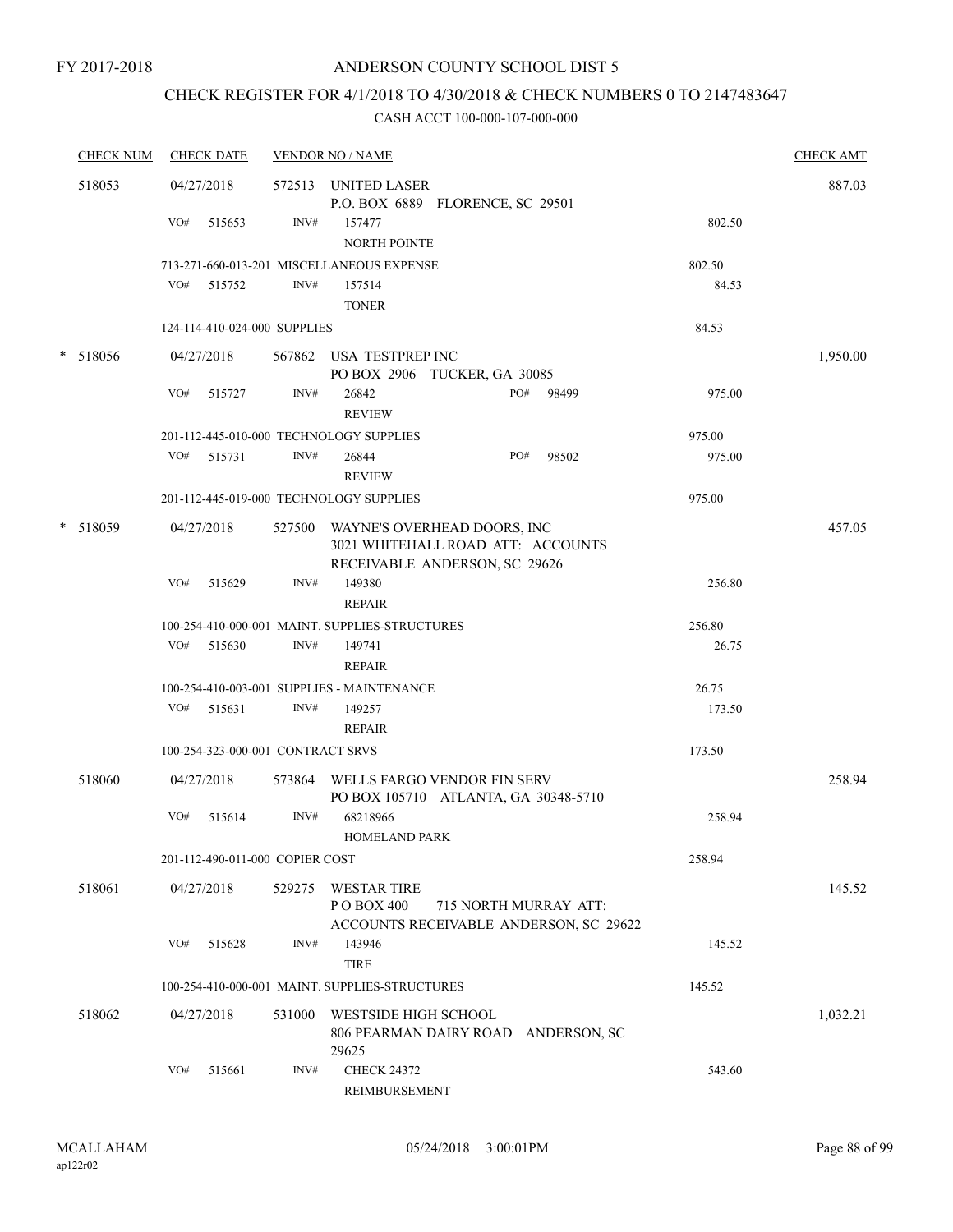# CHECK REGISTER FOR 4/1/2018 TO 4/30/2018 & CHECK NUMBERS 0 TO 2147483647

| <b>CHECK NUM</b> |     | <b>CHECK DATE</b>            |        | <b>VENDOR NO / NAME</b>                       |          | <b>CHECK AMT</b> |  |
|------------------|-----|------------------------------|--------|-----------------------------------------------|----------|------------------|--|
|                  |     | 100-271-410-003-000 SUPPLIES |        |                                               | 543.60   |                  |  |
|                  | VO# | 515662                       | INV#   | <b>CHECK 24369</b><br>REIMBURSEMENT           | 488.61   |                  |  |
|                  |     | 100-271-410-003-000 SUPPLIES |        |                                               | 488.61   |                  |  |
| 518063           |     | 04/27/2018                   |        | 531700 WHALEY FOODSERVICE                     |          | 719.64           |  |
|                  |     |                              |        | PO BOX 615 LEXINGTON, SC 29071                |          |                  |  |
|                  | VO# | 515615                       | INV#   | 1523001<br><b>SUPPLIES</b>                    | 113.39   |                  |  |
|                  |     |                              |        | 600-256-323-005-000 REPAIRS TO EQUIPMENT      | 113.39   |                  |  |
|                  |     | $VO#$ 515616                 | INV#   | 1521744                                       | 293.45   |                  |  |
|                  |     |                              |        | <b>SUPPLIES</b>                               |          |                  |  |
|                  |     |                              |        | 600-256-323-014-000 REPAIRS TO EQUIPMENT      | 293.45   |                  |  |
|                  | VO# | 515617                       | INV#   | 3517119<br><b>SUPPLIES</b>                    | 312.80   |                  |  |
|                  |     |                              |        | 600-256-323-003-000 REPAIRS TO EQUIPMENT      | 312.80   |                  |  |
| $*$ 1965         |     | 04/13/2018                   |        | 575109 EMPLOYEE VENDOR                        |          | 278.20 E         |  |
|                  |     |                              |        | 116 CROSSCREEK DRIVE ANDERSON, SC 29621       |          |                  |  |
|                  | VO# | 515017                       | INV#   | 03/28/18<br><b>COLUMBIA</b>                   | 136.96   |                  |  |
|                  |     |                              |        | 100-233-333-000-000 TRIPS AND CONFERENCES     | 136.96   |                  |  |
|                  | VO# | 515079                       | INV#   | 03/05-03/06/18<br><b>COLUMBIA</b>             | 141.24   |                  |  |
|                  |     |                              |        | 100-233-333-000-000 TRIPS AND CONFERENCES     | 141.24   |                  |  |
| 1966             |     | 04/13/2018                   | 147195 | EMPLOYEE VENDOR                               |          | 1,041.50 E       |  |
|                  |     |                              |        | 417 BLAIR STREET ANDERSON, SC 29625           |          |                  |  |
|                  | VO# | 515018                       | INV#   | 03/25-03/29/18<br><b>ARIZONA</b>              | 1,041.50 |                  |  |
|                  |     |                              |        | 356-223-333-000-000 TRIPS AND CONFERENCES     | 1,041.50 |                  |  |
| 1967             |     | 04/13/2018                   | 148353 | <b>EMPLOYEE VENDOR</b>                        |          | 250.00 E         |  |
|                  |     |                              |        | 116 STRATTON LANE ANDERSON, SC 29621          |          |                  |  |
|                  | VO# | 515020                       | INV#   | REIMBURSEMENT<br><b>FRIDGE</b>                | 250.00   |                  |  |
|                  |     |                              |        | 100-213-410-002-000 SUPPLIES-HEALTH SERVICE   | 250.00   |                  |  |
| $*$ 1971         |     | 04/13/2018                   |        | 573233 EMPLOYEE VENDOR                        |          | 133.38 E         |  |
|                  |     |                              |        | 2400 LANE AVENUE ANDERSON, SC 29621           |          |                  |  |
|                  | VO# | 515034                       | INV#   | <b>MARCH 2018</b><br><b>MILEAGE</b>           | 133.38   |                  |  |
|                  |     |                              |        | 100-266-332-000-000 IN-DISTRICT TRAVEL        | 133.38   |                  |  |
| $*$ 1982         |     | 04/13/2018                   | 572054 | EMPLOYEE VENDOR                               |          | $116.96$ E       |  |
|                  |     |                              |        | 227 LAUREL TRACE CIRCLE PIEDMONT, SC<br>29673 |          |                  |  |
|                  | VO# | 515043                       | INV#   | REIMBURSEMENT<br><b>SUPPLIES</b>              | 60.88    |                  |  |
|                  |     |                              |        | 721-190-660-021-647 DRAMA HIGH EXPENSE        | 60.88    |                  |  |
|                  |     |                              |        |                                               |          |                  |  |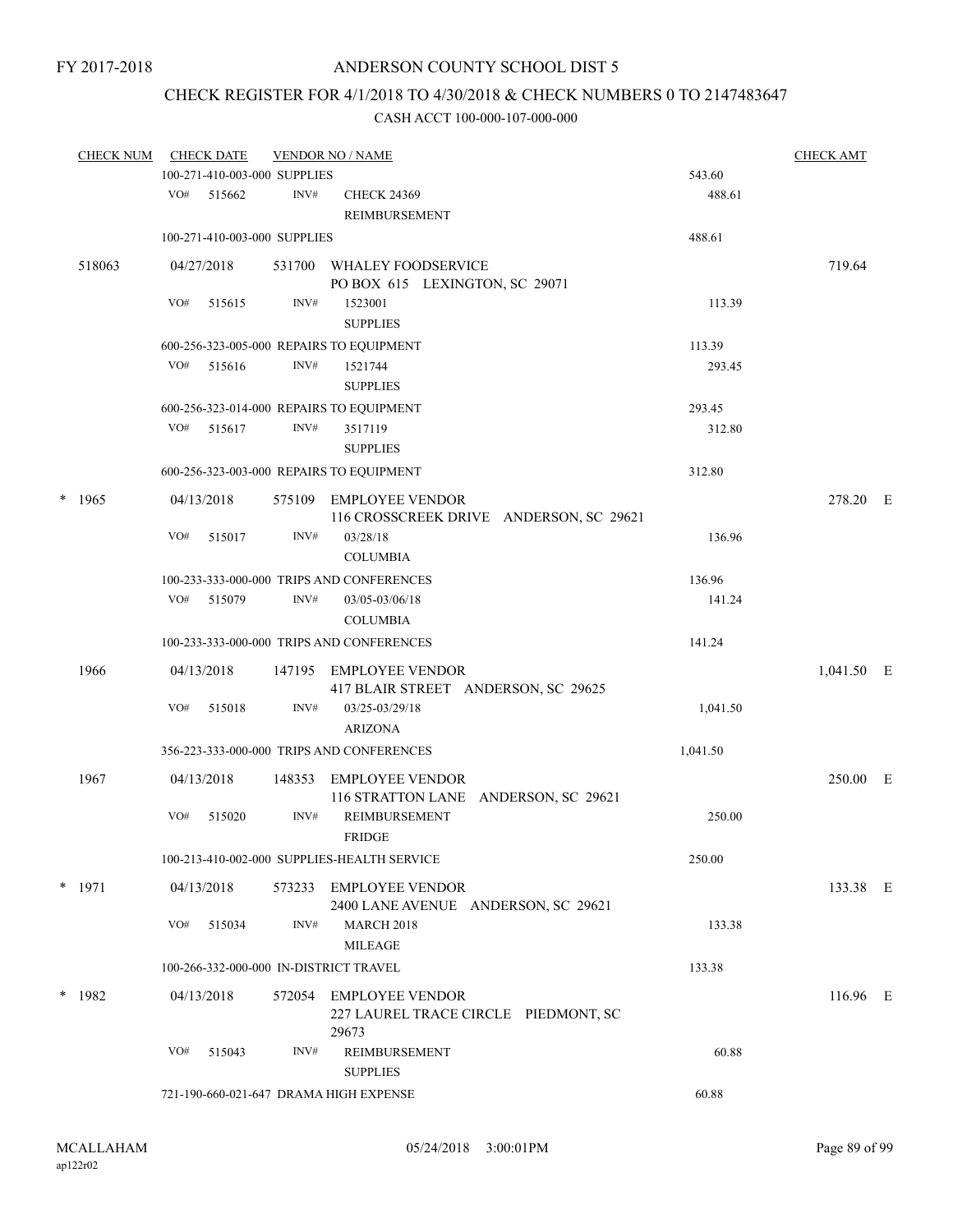# CHECK REGISTER FOR 4/1/2018 TO 4/30/2018 & CHECK NUMBERS 0 TO 2147483647

|        | <b>CHECK NUM</b> |            | <b>CHECK DATE</b> |                                     | <b>VENDOR NO / NAME</b>                                           |        | <b>CHECK AMT</b> |  |
|--------|------------------|------------|-------------------|-------------------------------------|-------------------------------------------------------------------|--------|------------------|--|
|        |                  | VO#        | 515056            | INV#                                | REIMBURSEMENT<br><b>SUPPLIES</b>                                  | 56.08  |                  |  |
|        |                  |            |                   |                                     | 721-190-660-021-647 DRAMA HIGH EXPENSE                            | 56.08  |                  |  |
| $\ast$ | 1988             | 04/13/2018 |                   |                                     | 346650 EMPLOYEE VENDOR<br>110 FIELDSTONE WAY ANDERSON, SC 29625   |        | 104.78 E         |  |
|        |                  | VO#        | 515082            | INV#                                | REIMBURSEMENT<br><b>LUNCH FOR SREB</b>                            | 104.78 |                  |  |
|        |                  |            |                   | 378-113-410-005-000 SUPPLIES        |                                                                   | 104.78 |                  |  |
| $\ast$ | 1990             | 04/13/2018 |                   |                                     | 574717 EMPLOYEE VENDOR<br>195 MORRIS DRIVE SENECA, SC 29678       |        | 317.68 E         |  |
|        |                  | VO#        | 515033            | INV#                                | <b>REIMBURSEMENT</b><br><b>SUPPLIES</b>                           | 61.90  |                  |  |
|        |                  |            |                   | 712-271-660-012-305 LIBRARY EXPENSE |                                                                   | 61.90  |                  |  |
|        |                  | VO#        | 515042            | INV#                                | REIMBURSEMENT<br><b>BOOKS</b>                                     | 160.00 |                  |  |
|        |                  |            |                   | 100-222-410-012-000 SUPPLIES        |                                                                   | 160.00 |                  |  |
|        |                  |            | $VO#$ 515081      | INV#                                | REIMBURSEMENT<br><b>SUPPLIES</b>                                  | 95.78  |                  |  |
|        |                  |            |                   |                                     | 201-112-410-012-000 SUPPLIES AND MATERIALS                        | 95.78  |                  |  |
|        | 1991             | 04/13/2018 |                   |                                     | 370175 EMPLOYEE VENDOR<br>427 BROADWAY LAKE RD ANDERSON, SC 29621 |        | 119.84 E         |  |
|        |                  | VO#        | 515028            | INV#                                | <b>MARCH 2018</b><br><b>MILEAGE</b>                               | 119.84 |                  |  |
|        |                  |            |                   |                                     | 329-271-312-000-000 PUPIL ACTIV/FIELD TRIPS- WBL                  | 119.84 |                  |  |
|        | 1992             | 04/13/2018 |                   |                                     | 572158 EMPLOYEE VENDOR<br>922 CAMEO COURT ANDERSON, SC 29621      |        | 174.45 E         |  |
|        |                  | VO#        | 515089            | INV#                                | REIMBURSEMENT<br><b>CHEER BANQUET</b>                             | 174.45 |                  |  |
|        |                  |            |                   |                                     | 720-271-660-020-611 PEP CLUB EXPENSE                              | 174.45 |                  |  |
|        | 1993             | 04/13/2018 |                   |                                     | 572025 EMPLOYEE VENDOR<br>105 HANOVER CIRCLE ANDERSON, SC 29621   |        | 505.19 E         |  |
|        |                  |            | VO# 515016        |                                     | $INV#$ 04/09-04/11/18<br><b>COLUMBIA</b>                          | 505.19 |                  |  |
|        |                  |            |                   |                                     | 100-263-333-000-000 TRIPS AND CONFERENCES                         | 505.19 |                  |  |
|        | 1994             | 04/13/2018 |                   |                                     | 574305 EMPLOYEE VENDOR<br>810 BRIARWOOD ROAD GREENWOOD, SC 29646  |        | 135.40 E         |  |
|        |                  | VO#        | 515087            | INV#                                | 03/17/18<br><b>COLUMBIA</b>                                       | 135.40 |                  |  |
|        |                  |            |                   |                                     | 207-224-333-000-004 TRIPS & CONFERENCES                           | 135.40 |                  |  |
|        | 1996             | 04/13/2018 |                   |                                     | 574722 EMPLOYEE VENDOR<br>402 CATHEY ROAD ANDERSON, SC 29621      |        | 447.68 E         |  |
|        |                  | VO#        | 515080            | INV#                                | 03/14-03/15/18<br><b>LEXINGTON</b>                                | 447.68 |                  |  |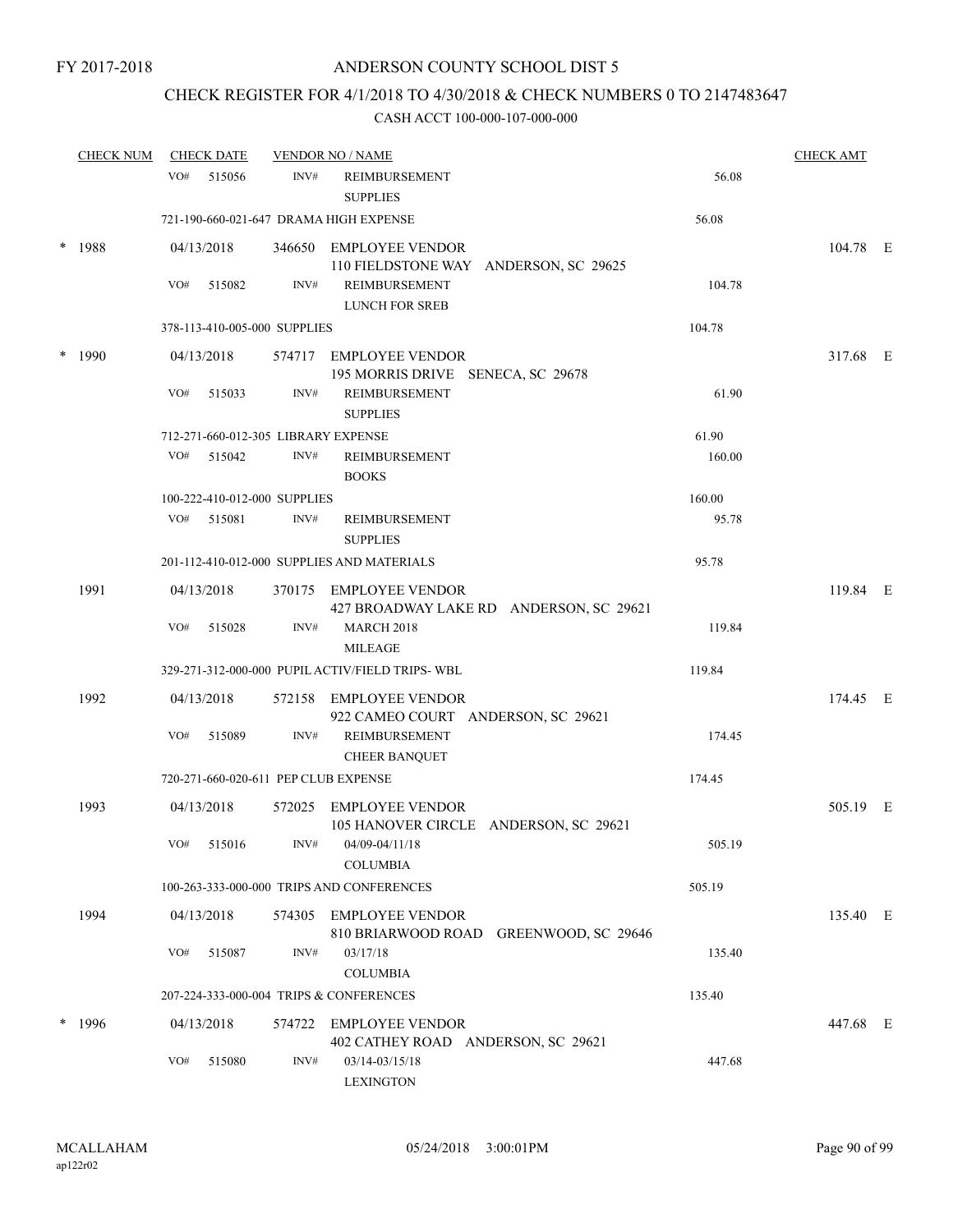# CHECK REGISTER FOR 4/1/2018 TO 4/30/2018 & CHECK NUMBERS 0 TO 2147483647

|        | <b>CHECK NUM</b> |     | <b>CHECK DATE</b>            |      | <b>VENDOR NO / NAME</b><br>309-113-333-021-000 TRIPS/ ACTIVITIES  |                                        | 447.68 | <b>CHECK AMT</b> |  |
|--------|------------------|-----|------------------------------|------|-------------------------------------------------------------------|----------------------------------------|--------|------------------|--|
|        | $*$ 2001         | VO# | 04/13/2018<br>515054         | INV# | 574599 EMPLOYEE VENDOR<br>REIMBURSEMENT<br><b>SUPPLIES</b>        | 110 LYTTLETON WAY ANDERSON, SC 29621   | 598.83 | 598.83 E         |  |
|        |                  |     |                              |      | 721-190-660-021-647 DRAMA HIGH EXPENSE                            |                                        | 598.83 |                  |  |
| $\ast$ | 2004             | VO# | 04/13/2018<br>515083         | INV# | 573636 EMPLOYEE VENDOR<br><b>REIMBURSEMENT</b><br><b>SUPPLIES</b> | 1509 HILLTOP DRIVE ANDERSON, SC 29621  | 485.22 | 485.22 E         |  |
|        |                  |     |                              |      | 717-190-660-017-251 SPECIAL OLYMPICS CLUB EXPENSE                 |                                        | 485.22 |                  |  |
| $\ast$ | 2008             |     | 04/20/2018                   |      | 573464 EMPLOYEE VENDOR                                            | 837 ALLISON CIRCLE ANDERSON, SC 29625  |        | 179.04 E         |  |
|        |                  | VO# | 515455                       | INV# | 03/19-03/20/18<br><b>COLUMBIA</b>                                 |                                        | 179.04 |                  |  |
|        |                  |     |                              |      | 100-224-333-000-000 TRIPS/CONFERENCES                             |                                        | 179.04 |                  |  |
|        | 2009             |     | 04/20/2018                   |      | 574673 EMPLOYEE VENDOR<br>29626                                   | 109 COUNTRY GARDEN LANE ANDERSON, SC   |        | 170.90 E         |  |
|        |                  | VO# | 515411                       | INV# | <b>REIMBURSEMENT</b><br><b>SUPPLIES</b>                           |                                        | 170.90 |                  |  |
|        |                  |     | 100-115-410-001-000 SUPPLIES |      |                                                                   |                                        | 170.90 |                  |  |
|        | 2010             |     | 04/20/2018                   |      | 574512 EMPLOYEE VENDOR                                            | 2001 RIDGEVIEW LANE SENECA, SC 29678   |        | 162.93 E         |  |
|        |                  | VO# | 515447                       | INV# | 04/09/18<br><b>COLUMBIA</b>                                       |                                        | 162.93 |                  |  |
|        |                  |     | 312-266-312-000-000 PROF DEV |      |                                                                   |                                        | 162.93 |                  |  |
|        | 2011             |     | 04/20/2018                   |      | 575238 EMPLOYEE VENDOR<br>129 VICTORIA WAY PIEDMONT, SC 29673     |                                        |        | 128.79 E         |  |
|        |                  | VO# | 515488                       | INV# | REIMBURSEMENT<br>THE WIZ                                          |                                        | 128.79 |                  |  |
|        |                  |     |                              |      | 721-190-660-021-647 DRAMA HIGH EXPENSE                            |                                        | 128.79 |                  |  |
|        | 2012             |     | 04/20/2018                   |      | 141800 EMPLOYEE VENDOR                                            | 509 WESTVIEW AVENUE ANDERSON, SC 29625 |        | 844.08 E         |  |
|        |                  | VO# | 515470                       | INV# | 04/11-04/13/18<br><b>ROCKHILL</b>                                 |                                        | 844.08 |                  |  |
|        |                  |     |                              |      | 207-224-333-000-004 TRIPS & CONFERENCES                           |                                        | 844.08 |                  |  |
|        | $*$ 2014         |     | 04/20/2018                   |      | 147200 EMPLOYEE VENDOR                                            | 3201 ALLEN AVENUE ANDERSON, SC 29624   |        | 508.50 E         |  |
|        |                  | VO# | 515472                       | INV# | 03/15-03/18/18<br><b>ATLANTA</b>                                  |                                        | 508.50 |                  |  |
|        |                  |     |                              |      | 267-224-333-000-PD5 TRIPS- SC STANDARDS                           |                                        | 508.50 |                  |  |
|        | 2015             |     | 04/20/2018                   |      | 565413 EMPLOYEE VENDOR                                            |                                        |        | 142.89 E         |  |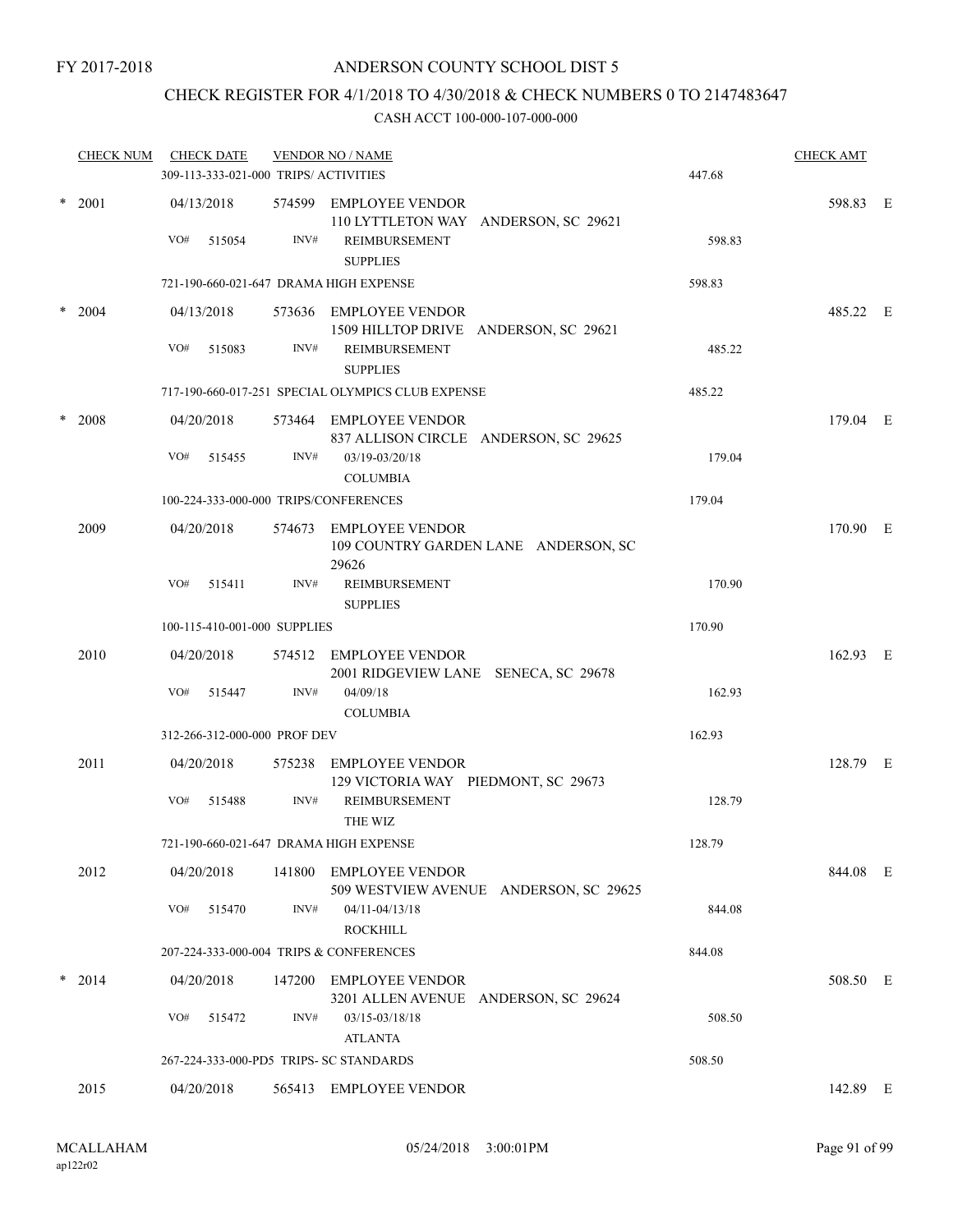# CHECK REGISTER FOR 4/1/2018 TO 4/30/2018 & CHECK NUMBERS 0 TO 2147483647

| <b>CHECK NUM</b> | <b>CHECK DATE</b> |               | <b>VENDOR NO / NAME</b>      |                                                                 |                                        | <b>CHECK AMT</b> |            |  |
|------------------|-------------------|---------------|------------------------------|-----------------------------------------------------------------|----------------------------------------|------------------|------------|--|
|                  |                   | VO#<br>515443 | INV#                         | 03/20/18<br><b>COLUMBIA</b>                                     | 104 QUEENSDALE END ANDERSON, SC 29621  | 142.89           |            |  |
|                  |                   |               |                              | 100-147-333-000-000 TRIPS AND CONFERENCES                       |                                        | 142.89           |            |  |
|                  | 2016              | 04/20/2018    |                              | 564711 EMPLOYEE VENDOR<br>1003 DICKERSON RD. ANDERSON, SC 29626 |                                        |                  | 154.47 E   |  |
|                  |                   | VO#<br>515461 | INV#                         | 04/16/18<br><b>COLUMBIA</b>                                     |                                        | 154.47           |            |  |
|                  |                   |               |                              | 100-264-333-000-000 TRIPS AND CONFERENCES                       |                                        | 154.47           |            |  |
| *                | 2019              | 04/20/2018    |                              | 574607 EMPLOYEE VENDOR                                          | 107 ALENE HILLS WAY ANDERSON, SC 29625 |                  | 149.89 E   |  |
|                  |                   | VO#<br>515445 | INV#                         | 03/28/18<br><b>COLUMBIA</b>                                     |                                        | 149.89           |            |  |
|                  |                   |               | 830-224-333-000-TLH TRAVEL   |                                                                 |                                        | 78.44            |            |  |
|                  |                   |               | 830-224-333-000-WHS TRAVEL   |                                                                 |                                        | 71.45            |            |  |
|                  | 2020              | 04/20/2018    |                              | 574515 EMPLOYEE VENDOR<br>3 CATALINA DRIVE GREENVILLE, SC 29609 |                                        |                  | 176.87 E   |  |
|                  |                   | VO#<br>515395 | INV#                         | $3/29 - 4/12/18$<br>MILEAGE                                     |                                        | 52.70            |            |  |
|                  |                   |               |                              | 600-256-333-000-000 TRIPS AND CONFERENCES                       |                                        | 52.70            |            |  |
|                  |                   | VO#<br>515460 | INV#                         | 04/16/18<br><b>COLUMBIA</b>                                     |                                        | 124.17           |            |  |
|                  |                   |               |                              | 600-256-333-000-000 TRIPS AND CONFERENCES                       |                                        | 124.17           |            |  |
|                  | 2021              | 04/20/2018    | 574860                       | EMPLOYEE VENDOR<br>4344 OLD MILL ROAD ANDERSON, SC 29621        |                                        |                  | 1,249.98 E |  |
|                  |                   | VO#<br>515448 | INV#                         | 03/23-03/26/18<br><b>BOSTON</b>                                 |                                        | 1,249.98         |            |  |
|                  |                   |               |                              | 201-224-333-010-000 TRIPS & CONFERENCES                         |                                        | 1,249.98         |            |  |
|                  | 2022              | 04/20/2018    |                              | 186050 EMPLOYEE VENDOR                                          | 114 DANDELION TRAIL ANDERSON, SC 29621 |                  | 238.61 E   |  |
|                  |                   | VO#<br>515456 | INV#                         | 04/17/18<br><b>CHARLESTON</b>                                   |                                        | 238.61           |            |  |
|                  |                   |               |                              | 817-112-333-014-000 TRIPS AND CONFERENCES                       |                                        | 238.61           |            |  |
|                  | $*$ 2028          | 04/20/2018    |                              | 564815 EMPLOYEE VENDOR<br>106 PROSPECT COURT ANDERSON, SC 29625 |                                        |                  | 643.37 E   |  |
|                  |                   | VO#<br>515421 | INV#                         | REIMBURSEMENT<br><b>DANCE OUTFITS</b>                           |                                        | 643.37           |            |  |
|                  |                   |               |                              | 309-113-410-021-000 SUPPLIES AND MATERIALS                      |                                        | 407.49           |            |  |
|                  |                   |               | 817-113-410-021-000 SUPPLIES |                                                                 |                                        | 235.88           |            |  |
|                  | 2029              | 04/20/2018    | 565738                       | <b>EMPLOYEE VENDOR</b>                                          | 100 LIMELIGHT DRIVE ANDERSON, SC 29621 |                  | 627.71 E   |  |
|                  |                   | VO#<br>515451 | INV#                         | 04/09-04/11/18<br><b>COLUMBIA</b>                               |                                        | 627.71           |            |  |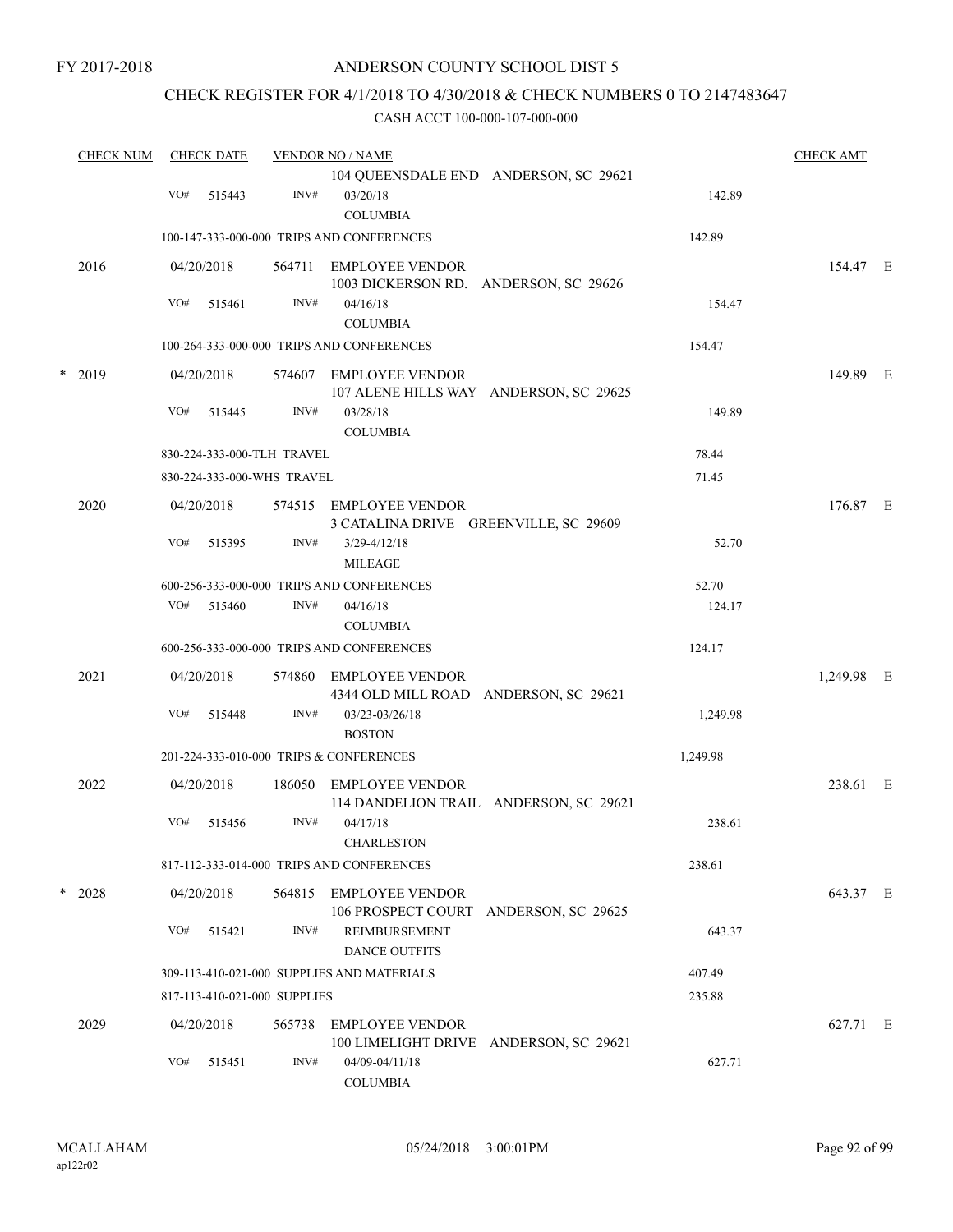# CHECK REGISTER FOR 4/1/2018 TO 4/30/2018 & CHECK NUMBERS 0 TO 2147483647

|        | <b>CHECK NUM</b> |            | <b>CHECK DATE</b> |                              | <b>VENDOR NO / NAME</b><br>100-254-333-000-OPS TRIPS-OPERATIONS   | 627.71 | <b>CHECK AMT</b> |  |
|--------|------------------|------------|-------------------|------------------------------|-------------------------------------------------------------------|--------|------------------|--|
|        | $*$ 2035         | 04/20/2018 |                   |                              | 307650 EMPLOYEE VENDOR<br>106 WYCOMBE DRIVE ANDERSON, SC 29621    |        | 264.32 E         |  |
|        |                  | VO#        | 515390            | INV#                         | NOV-MARCH<br><b>MILEAGE</b>                                       | 127.49 |                  |  |
|        |                  |            |                   |                              | 100-221-333-000-ELE TRIPS AND CONFERENCES                         | 127.49 |                  |  |
|        |                  |            | VO# 515441        | INV#                         | 04/09/18<br><b>COLUMBIA</b>                                       | 8.85   |                  |  |
|        |                  |            |                   |                              | 311-224-333-000-0BK TRIPS- BRENDA KELLEY                          | 8.85   |                  |  |
|        |                  |            | VO# 515453        | INV#                         | 04/13/18<br><b>COLUMBIA</b>                                       | 127.98 |                  |  |
|        |                  |            |                   |                              | 311-224-333-000-0BK TRIPS- BRENDA KELLEY                          | 127.98 |                  |  |
| $\ast$ | 2038             | 04/20/2018 |                   | 574761                       | <b>EMPLOYEE VENDOR</b><br>106 HARLOND DRIVE ANDERSON, SC 29621    |        | 132.90 E         |  |
|        |                  | VO#        | 515387            | INV#                         | <b>MARCH 2018</b><br><b>MILEAGE</b>                               | 132.90 |                  |  |
|        |                  |            |                   | 100-221-332-000-000 TRAVEL   |                                                                   | 132.90 |                  |  |
|        | $*$ 2041         | 04/20/2018 |                   |                              | 327400 EMPLOYEE VENDOR<br>208 MIRIAM RD. STARR, SC 29684          |        | 231.90 E         |  |
|        |                  | VO#        | 515386            | INV#                         | <b>MARCH 2018</b><br><b>MILEAGE</b>                               | 231.90 |                  |  |
|        |                  |            |                   | 100-221-332-000-000 TRAVEL   |                                                                   | 231.90 |                  |  |
|        | $*$ 2043         | 04/20/2018 |                   |                              | 574557 EMPLOYEE VENDOR<br>200 LOCKE ROAD BELTON, SD 29627         |        | 274.60 E         |  |
|        |                  | VO#        | 515422            | INV#                         | <b>REIMBURSEMENT</b><br><b>HEADSETS</b>                           | 274.60 |                  |  |
|        |                  |            |                   | 100-221-410-007-DIS SUPPLIES |                                                                   | 274.60 |                  |  |
| $\ast$ | 2046             | 04/20/2018 |                   |                              | 338700 EMPLOYEE VENDOR<br>1104 STRATFORD DRIVE ANDERSON, SC 29621 |        | 154.62 E         |  |
|        |                  | VO#        | 515388            | INV#                         | <b>MARCH 2018</b><br><b>MILEAGE</b>                               | 154.62 |                  |  |
|        |                  |            |                   | 100-221-332-000-000 TRAVEL   |                                                                   | 154.62 |                  |  |
|        | $*$ 2050         | 04/20/2018 |                   |                              | 571837 EMPLOYEE VENDOR<br>202 FOX CREEK RD ANDERSON, SC 29621     |        | 404.32 E         |  |
|        |                  | VO#        | 515450            | INV#                         | 03/15-03/16/18<br><b>COLUMBIA</b>                                 | 404.32 |                  |  |
|        |                  |            |                   |                              | 267-224-333-000-P15 TRIPS- NEW PRINC/ASST PRINC                   | 404.32 |                  |  |
|        | $*$ 2053         | 04/20/2018 |                   |                              | 575233 EMPLOYEE VENDOR<br>123 INDIAN TRAIL ANDERSON, SC 29625     |        | 122.00 E         |  |
|        |                  | VO#        | 515483            | INV#                         | 03/19-03/20/18<br><b>COLUMBIA</b>                                 | 42.00  |                  |  |
|        |                  |            |                   |                              | 100-224-333-000-000 TRIPS/CONFERENCES                             | 42.00  |                  |  |
|        |                  |            | VO# 515487        | INV#                         | REIMBURSEMENT<br>CLASS                                            | 80.00  |                  |  |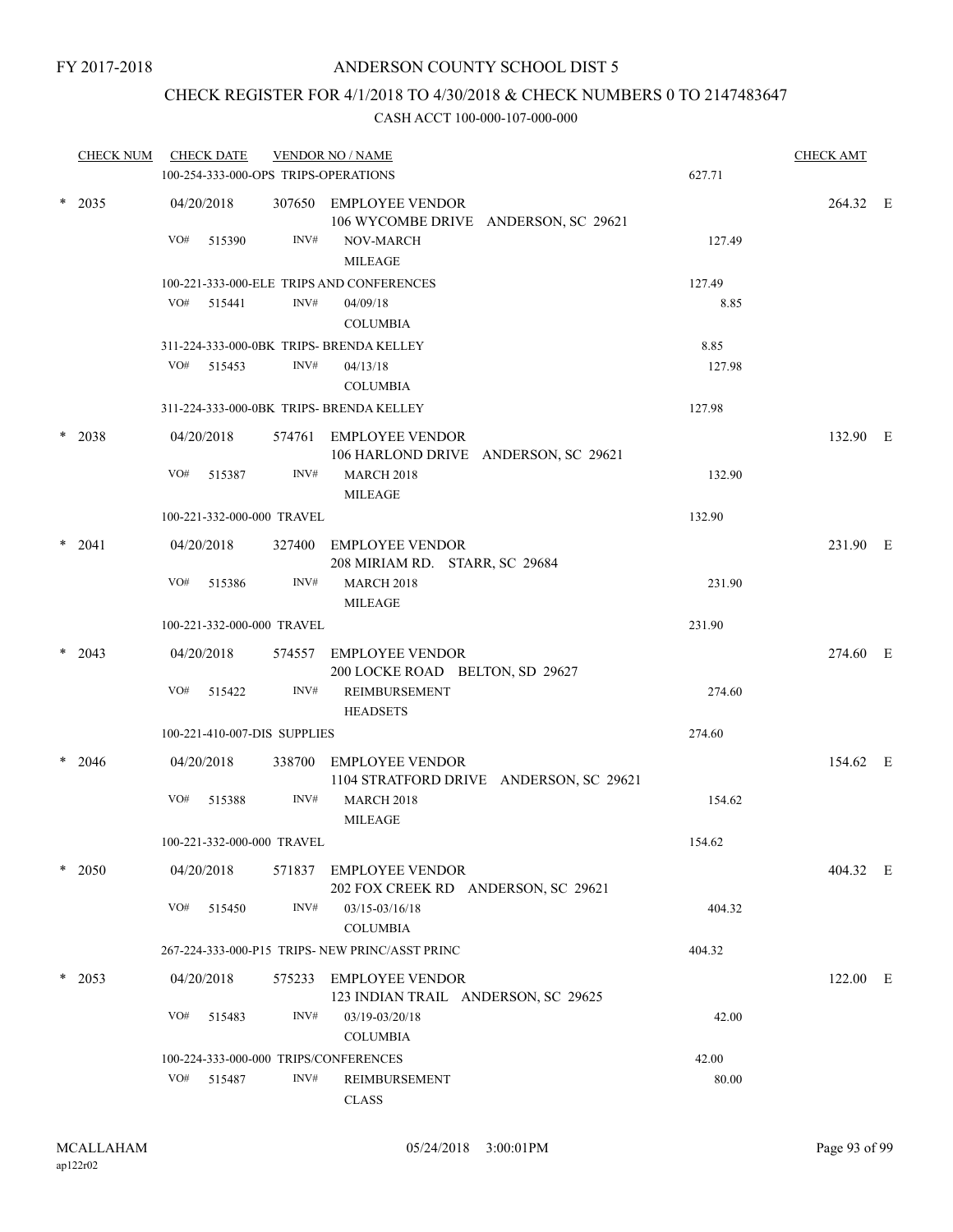# CHECK REGISTER FOR 4/1/2018 TO 4/30/2018 & CHECK NUMBERS 0 TO 2147483647

|        | <b>CHECK NUM</b> |     | <b>CHECK DATE</b> |                                  | <b>VENDOR NO / NAME</b>                                                       |          | <b>CHECK AMT</b> |  |
|--------|------------------|-----|-------------------|----------------------------------|-------------------------------------------------------------------------------|----------|------------------|--|
|        |                  |     |                   |                                  | 100-224-312-000-000 STAFF DEV. - PURCHASED SERVICES                           | 80.00    |                  |  |
| $\ast$ | 2057             |     | 04/20/2018        |                                  | 387100 EMPLOYEE VENDOR<br>1216 OAK HILL DRIVE ANDERSON, SC 29621              |          | 120.25 E         |  |
|        |                  | VO# | 515457            | INV#                             | 02/23-02/24/18<br><b>LEXINGTON</b>                                            | 120.25   |                  |  |
|        |                  |     |                   |                                  | 100-113-410-021-VEN SUPPLY-ADDT'L FOR LOST VENDING                            | 120.25   |                  |  |
|        | $*$ 2059         |     | 04/20/2018        |                                  | 571705 EMPLOYEE VENDOR<br>203 SAVANNAH DRIVE ANDERSON, SC 29621               |          | 149.99 E         |  |
|        |                  | VO# | 515409            | INV#                             | REIMBURSEMENT<br><b>ORCHESTRA</b>                                             | 149.99   |                  |  |
|        |                  |     |                   | 817-113-410-021-000 SUPPLIES     |                                                                               | 149.99   |                  |  |
|        | 2062             |     | 04/20/2018        |                                  | 573369 EMPLOYEE VENDOR<br>106 CRIPPLE CREEK ROAD ANDERSON, SC 29626           |          | 173.04 E         |  |
|        |                  | VO# | 515454            | INV#                             | 03/19-03/20/18<br><b>COLUMBIA</b>                                             | 173.04   |                  |  |
|        |                  |     |                   |                                  | 100-224-333-000-000 TRIPS/CONFERENCES                                         | 173.04   |                  |  |
|        | 2063             |     | 04/20/2018        |                                  | 574722 EMPLOYEE VENDOR<br>402 CATHEY ROAD ANDERSON, SC 29621                  |          | 1,832.10 E       |  |
|        |                  | VO# | 515423            | INV#                             | <b>REIMBURSEMENT</b><br><b>MATERIALS</b>                                      | 115.07   |                  |  |
|        |                  |     |                   |                                  | 100-113-410-021-INQ INQUIRY BASED LEARNING                                    | 115.07   |                  |  |
|        |                  | VO# | 515452            | INV#                             | 03/22-03/26/18<br><b>SEATTLE</b>                                              | 1,717.03 |                  |  |
|        |                  |     |                   |                                  | 311-224-333-000-SEC TRIPS AND CONFERENCES-SECOND ED                           | 1,717.03 |                  |  |
|        | 2066             |     | 04/20/2018        |                                  | 574513 EMPLOYEE VENDOR<br>115 VICKI COURT ANDERSON, SC 29624                  |          | 123.94 E         |  |
|        |                  | VO# | 515385            | INV#                             | <b>MARCH 2018</b><br><b>MILEAGE</b>                                           | 123.94   |                  |  |
|        |                  |     |                   | 100-221-332-000-000 TRAVEL       |                                                                               | 123.94   |                  |  |
| *      | 2070             |     | 04/20/2018        | 574928                           | <b>EMPLOYEE VENDOR</b><br>107 HILLCREST CIRCLE HONEA PATH, SD 29654           |          | 144.45 E         |  |
|        |                  | VO# | 515459            | INV#                             | 04/11/18<br><b>COLUMBIA</b>                                                   | 144.45   |                  |  |
|        |                  |     |                   |                                  | 311-224-312-006-000 PURCHASED SERVICES                                        | 144.45   |                  |  |
|        | $*$ 2072         |     | 04/20/2018        |                                  | 572170 EMPLOYEE VENDOR<br>715 W. WHITNER STREET ANDERSON, SC 29624            |          | 112.62 E         |  |
|        |                  | VO# | 515403            | INV#                             | <b>MARCH 2018</b><br><b>MILEAGE</b>                                           | 112.62   |                  |  |
|        |                  |     |                   | 283-223-333-000-000 TRIPS- ADMIN |                                                                               | 112.62   |                  |  |
|        | $*$ 2074         |     | 04/20/2018        | 575112                           | <b>EMPLOYEE VENDOR</b><br>200 COUNTRY CLUB LANE APT D13 ANDERSON,<br>SC 29625 |          | 127.02 E         |  |
|        |                  | VO# | 515408            | INV#                             | REIMBURSEMENT                                                                 | 75.48    |                  |  |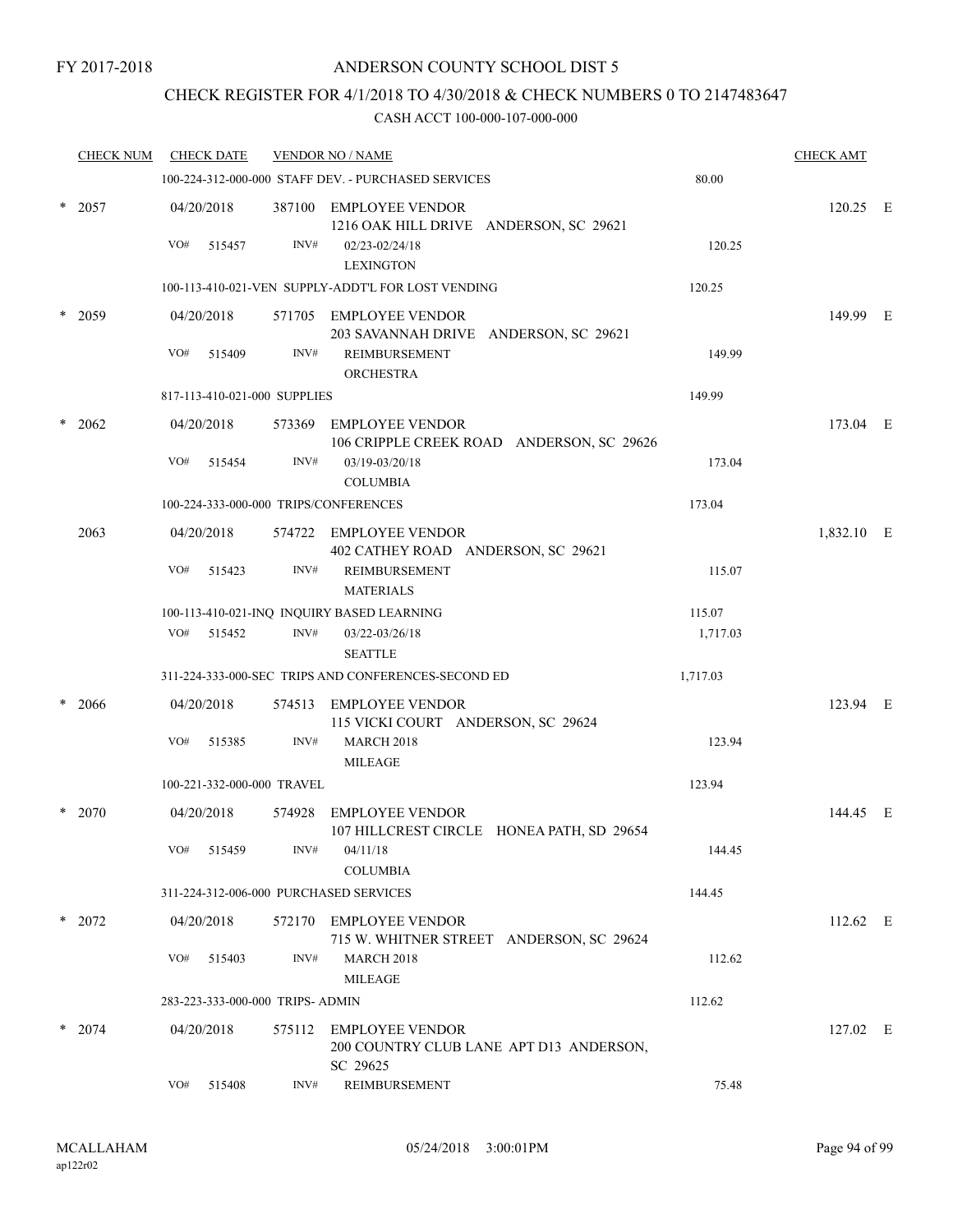#### FY 2017-2018

# ANDERSON COUNTY SCHOOL DIST 5

# CHECK REGISTER FOR 4/1/2018 TO 4/30/2018 & CHECK NUMBERS 0 TO 2147483647

|   | <b>CHECK NUM</b> | <b>CHECK DATE</b> |            |                                  | <b>VENDOR NO / NAME</b><br><b>SUPPLIES</b>                                           | <b>CHECK AMT</b> |          |  |
|---|------------------|-------------------|------------|----------------------------------|--------------------------------------------------------------------------------------|------------------|----------|--|
|   |                  |                   |            | 701-271-660-001-850 FFA EXPENSE  |                                                                                      | 75.48            |          |  |
|   |                  | VO#               | 515458     | INV#                             | 04/10/18<br><b>HILLCREST</b>                                                         | 51.54            |          |  |
|   |                  |                   |            |                                  | 207-224-333-000-004 TRIPS & CONFERENCES                                              | 51.54            |          |  |
|   | 2075             |                   | 04/20/2018 |                                  | 565855 EMPLOYEE VENDOR<br>205 PLEASANTBURG RD ANDERSON, SC 29625                     |                  | 128.40 E |  |
|   |                  | VO#               | 515465     | INV#                             | 04/13/18<br><b>COLUMBIA</b>                                                          | 128.40           |          |  |
|   |                  |                   |            |                                  | 100-266-333-000-000 TRIPS & CONFERENCES                                              | 128.40           |          |  |
|   | 2076             |                   | 04/20/2018 |                                  | 574537 EMPLOYEE VENDOR<br>713 EAST GREENVILLE ST SUITE D, #111<br>ANDERSON, SC 29621 |                  | 730.73 E |  |
|   |                  | VO#               | 515449     | INV#                             | 04/09-04/12/18<br><b>COLUMBIA</b>                                                    | 730.73           |          |  |
|   |                  |                   |            |                                  | 100-232-333-000-000 TRIPS AND CONFERENCES                                            | 730.73           |          |  |
| * | 2079             |                   | 04/20/2018 |                                  | 574879 EMPLOYEE VENDOR<br>2417 NORTHVIEW AVENUE ANDERSON, SC 29625                   |                  | 154.47 E |  |
|   |                  | VO#               | 515462     | INV#                             | 03/23/18<br><b>LEXINGTON</b>                                                         | 154.47           |          |  |
|   |                  |                   |            |                                  | 201-224-333-012-000 TRIPS AND CONFERENCES                                            | 154.47           |          |  |
| * | 2083             |                   | 04/27/2018 |                                  | 575238 EMPLOYEE VENDOR<br>129 VICTORIA WAY PIEDMONT, SC 29673                        |                  | 132.27 E |  |
|   |                  | VO#               | 515765     | INV#                             | REIMBURSEMENT<br>THE WIZ                                                             | 132.27           |          |  |
|   |                  |                   |            |                                  | 721-190-660-021-647 DRAMA HIGH EXPENSE                                               | 132.27           |          |  |
|   | 2084             |                   | 04/27/2018 |                                  | 147625 EMPLOYEE VENDOR<br>201 DANDELION TRAIL ANDERSON, SC 29621                     |                  | 138.50 E |  |
|   |                  | VO#               | 515694     | INV#                             | REIMBURSEMENT<br><b>SUPPLIES</b>                                                     | 138.50           |          |  |
|   |                  |                   |            |                                  | 707-190-660-007-201 MISCELLANEOUS EXPENSE                                            | 138.50           |          |  |
| * | 2086             |                   | 04/27/2018 |                                  | 574883 EMPLOYEE VENDOR<br>315 STRAWBERRY LANE ANDERSON, SC 29625                     |                  | 133.97 E |  |
|   |                  | VO#               | 515799     | INV#                             | 02/01/18-04/19/18<br>MILEAGE                                                         | 133.97           |          |  |
|   |                  |                   |            | 283-223-333-000-000 TRIPS- ADMIN |                                                                                      | 133.97           |          |  |
|   | * 2088           |                   | 04/27/2018 | 573021                           | <b>EMPLOYEE VENDOR</b><br>111 WEXFORD DRIVE UNIT 300 ANDERSON, SC<br>29621           |                  | 132.77 E |  |
|   |                  | VO#               | 515683     | INV#                             | <b>REIMBURSEMENT</b><br><b>HOMECOMING</b>                                            | 132.77           |          |  |
|   |                  |                   |            |                                  | 721-190-660-021-502 STUDENT GOV/COUNCIL EXPENSE                                      | 132.77           |          |  |
|   | 2089             |                   | 04/27/2018 |                                  | 575275 EMPLOYEE VENDOR                                                               |                  | 109.00 E |  |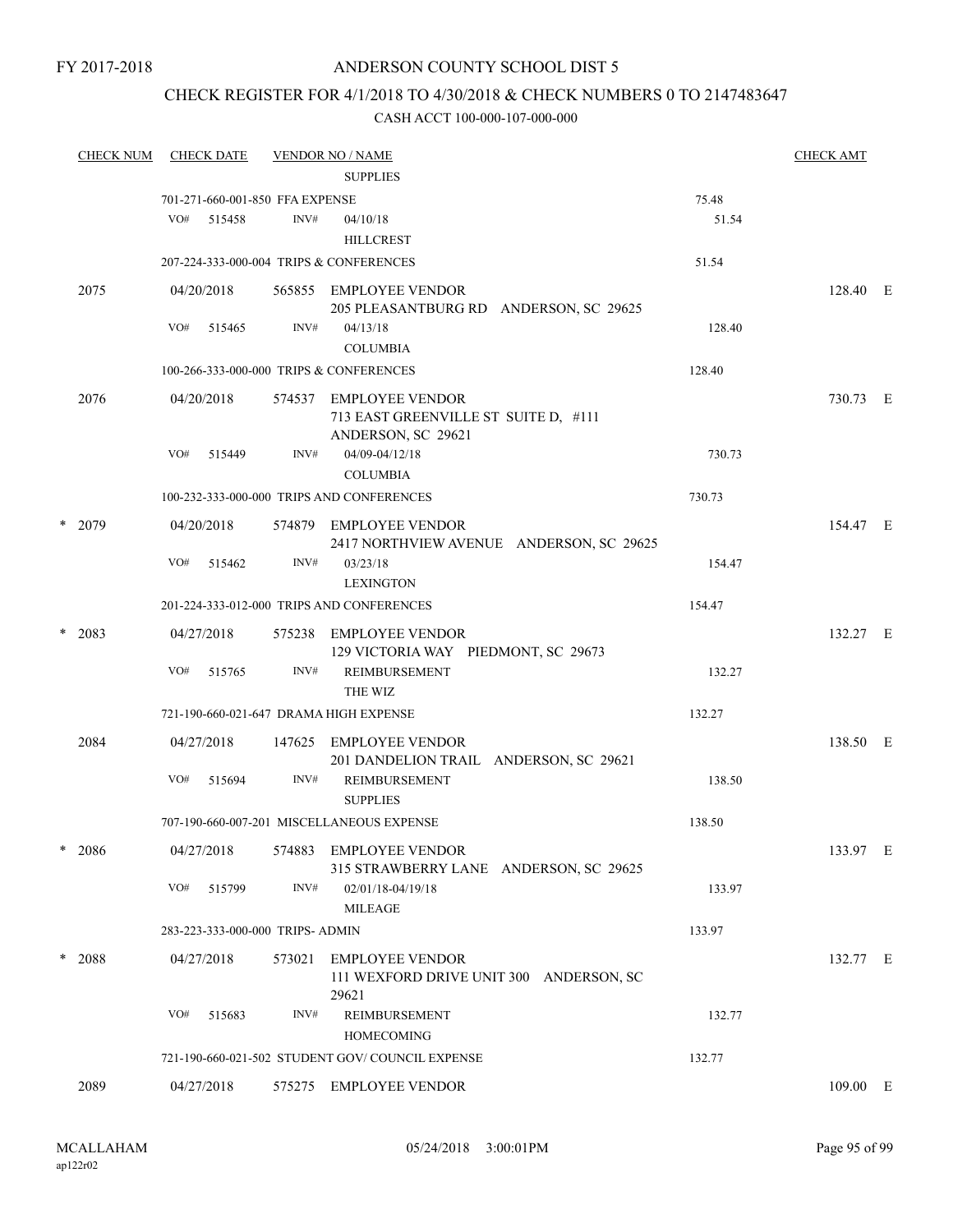# CHECK REGISTER FOR 4/1/2018 TO 4/30/2018 & CHECK NUMBERS 0 TO 2147483647

|        | <b>CHECK NUM</b> |     | <b>CHECK DATE</b> |                                  | <b>VENDOR NO / NAME</b>                            |                                         |          | <b>CHECK AMT</b> |  |
|--------|------------------|-----|-------------------|----------------------------------|----------------------------------------------------|-----------------------------------------|----------|------------------|--|
|        |                  |     |                   |                                  | 135 HERITAGE LANE EASLEY, SC 29642                 |                                         |          |                  |  |
|        |                  | VO# | 515784            | INV#                             | 003634                                             |                                         | 109.00   |                  |  |
|        |                  |     |                   |                                  | <b>TABLECLOTHS</b>                                 |                                         |          |                  |  |
|        |                  |     |                   |                                  | 715-271-660-015-201 MISCELLANEOUS EXPENSE          |                                         | 109.00   |                  |  |
| $\ast$ | 2092             |     | 04/27/2018        |                                  | 565398 EMPLOYEE VENDOR                             |                                         |          | 230.72 E         |  |
|        |                  | VO# | 515767            | INV#                             | REIMBURSEMENT                                      | 104 BAYBROOKE LANE ANDERSON, SC 29621   | 142.72   |                  |  |
|        |                  |     |                   |                                  | <b>SULLIVANS</b>                                   |                                         |          |                  |  |
|        |                  |     |                   |                                  | 706-271-660-006-429 FACULTY EXPENSE                |                                         | 142.72   |                  |  |
|        |                  | VO# | 515768            | INV#                             | REIMBURSEMENT                                      |                                         | 88.00    |                  |  |
|        |                  |     |                   |                                  | <b>EARLE ST</b>                                    |                                         |          |                  |  |
|        |                  |     |                   |                                  | 100-113-410-006-VEN SUPPLY-ADDT'L FOR LOST VENDING |                                         | 88.00    |                  |  |
|        | 2093             |     | 04/27/2018        |                                  | 575276 EMPLOYEE VENDOR                             |                                         |          | 1,008.18 E       |  |
|        |                  |     |                   |                                  | 39 ROWLEY STREET GREENVILLE, SC 29601              |                                         |          |                  |  |
|        |                  | VO# | 515785            | INV#                             | 04/12-04/17/18                                     |                                         | 1,008.18 |                  |  |
|        |                  |     |                   |                                  | <b>NEW YORK</b>                                    |                                         |          |                  |  |
|        |                  |     |                   |                                  | 100-224-333-000-000 TRIPS/CONFERENCES              |                                         | 508.18   |                  |  |
|        |                  |     |                   |                                  | 311-224-312-002-000 PURCHASED SERVICES             |                                         | 500.00   |                  |  |
|        | 2096             |     | 04/27/2018        |                                  | 573954 EMPLOYEE VENDOR                             |                                         |          | 2,388.76 E       |  |
|        |                  | VO# |                   | INV#                             |                                                    | 1045 BLYTHWOOD DRIVE PIEDMONT, SC 29673 |          |                  |  |
|        |                  |     | 515745            |                                  | $04/13 - 04/16/18$<br><b>NEW YORK</b>              |                                         | 1,000.00 |                  |  |
|        |                  |     |                   |                                  | 100-224-333-000-000 TRIPS/CONFERENCES              |                                         | 1,000.00 |                  |  |
|        |                  | VO# | 515795            | INV#                             | 04/09-04/11/18                                     |                                         | 1,367.58 |                  |  |
|        |                  |     |                   |                                  | <b>RECRUITING</b>                                  |                                         |          |                  |  |
|        |                  |     |                   |                                  | 387-264-333-000-MAP TRIPS-RECRUITING               |                                         | 1,367.58 |                  |  |
|        |                  | VO# | 515811            | INV#                             | 04/18/18                                           |                                         | 21.18    |                  |  |
|        |                  |     |                   |                                  | <b>SOUTHERN WESLEYAN</b>                           |                                         |          |                  |  |
|        |                  |     |                   | 283-223-333-000-000 TRIPS- ADMIN |                                                    |                                         | 21.18    |                  |  |
|        | 2099             |     | 04/27/2018        |                                  | 298825 EMPLOYEE VENDOR                             |                                         |          | 138.29 E         |  |
|        |                  |     |                   |                                  | 325 HOBSON ROAD ANDERSON, SC 29621                 |                                         |          |                  |  |
|        |                  | VO# | 515687            | INV#                             | REIMBURSEMENT                                      |                                         | 138.29   |                  |  |
|        |                  |     |                   |                                  | <b>SUPPLIES</b>                                    |                                         |          |                  |  |
|        |                  |     |                   | 100-115-410-001-000 SUPPLIES     |                                                    |                                         | 114.93   |                  |  |
|        |                  |     |                   |                                  | 701-271-660-001-874 CULINARY ARTS- JOHNSON EXPENSE |                                         | 23.36    |                  |  |
|        | $*$ 2101         |     | 04/27/2018        |                                  | 307650 EMPLOYEE VENDOR                             |                                         |          | 124.77 E         |  |
|        |                  |     |                   |                                  | 106 WYCOMBE DRIVE ANDERSON, SC 29621               |                                         |          |                  |  |
|        |                  | VO# | 515809            | INV#                             | 04/19/18                                           |                                         | 124.77   |                  |  |
|        |                  |     |                   |                                  | <b>COLUMBIA</b>                                    |                                         |          |                  |  |
|        |                  |     |                   |                                  | 311-224-333-000-0BK TRIPS- BRENDA KELLEY           |                                         | 124.77   |                  |  |
|        | $*$ 2104         |     | 04/27/2018        |                                  | 574708 EMPLOYEE VENDOR                             |                                         |          | 108.56 E         |  |
|        |                  |     |                   |                                  | 17 TIDEWATER ANDERSON, SC 29625                    |                                         |          |                  |  |
|        |                  | VO# | 515796            | INV#                             | 04/04/18                                           |                                         | 108.56   |                  |  |
|        |                  |     |                   |                                  | <b>FLORIDA</b>                                     |                                         |          |                  |  |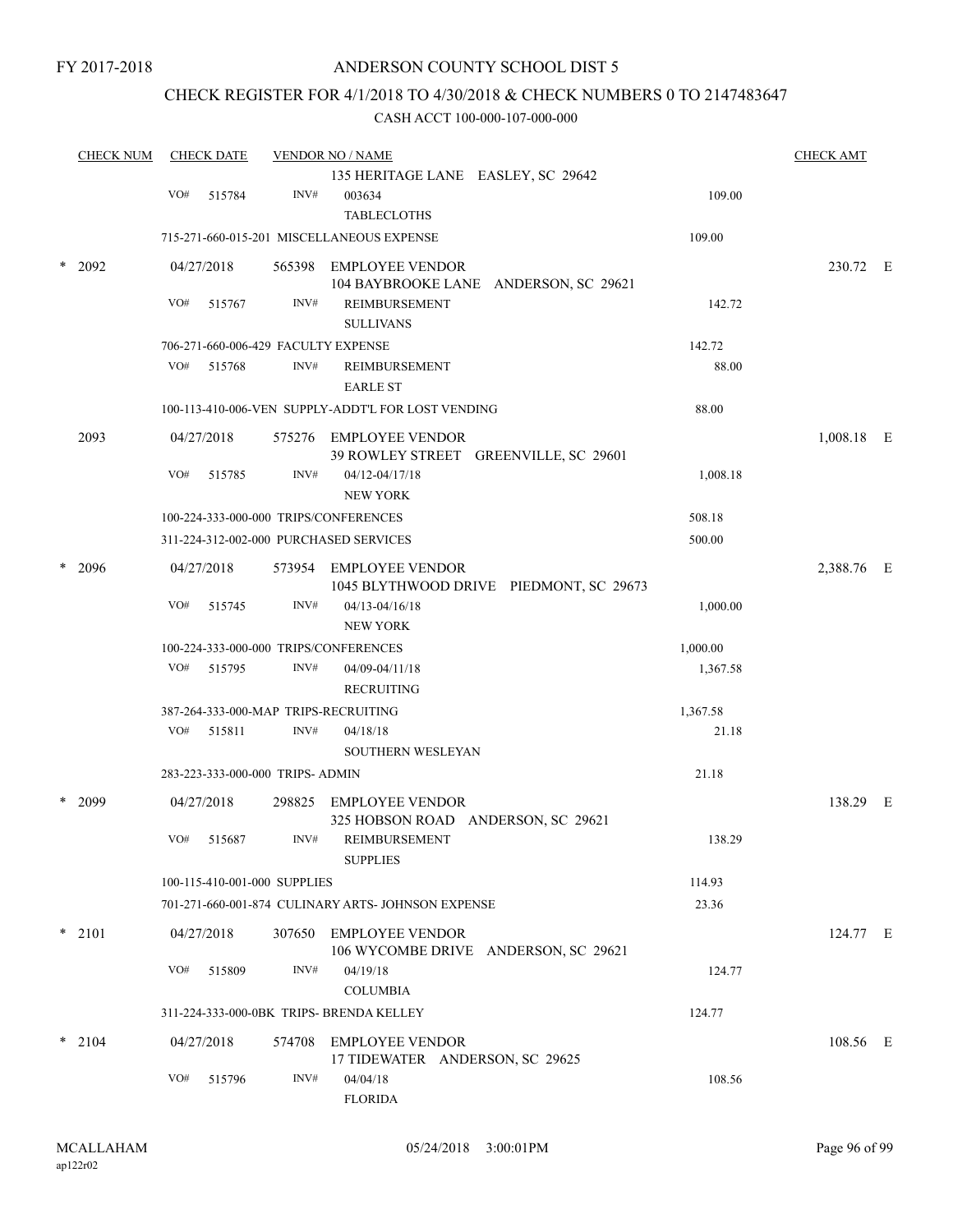# CHECK REGISTER FOR 4/1/2018 TO 4/30/2018 & CHECK NUMBERS 0 TO 2147483647

|        | <b>CHECK NUM</b> | <b>CHECK DATE</b>                                        |                                                | <b>VENDOR NO / NAME</b>                                           |          | <b>CHECK AMT</b> |  |
|--------|------------------|----------------------------------------------------------|------------------------------------------------|-------------------------------------------------------------------|----------|------------------|--|
|        |                  | 108.56<br>267-264-333-000-RR3 TRIPS-RECRUITE HQ TEACHERS |                                                |                                                                   |          |                  |  |
|        | 2105             | 04/27/2018                                               | 340065                                         | EMPLOYEE VENDOR<br>166 AMBERWOOD DRIVE ANDERSON, SC 29621         |          | 140.75 E         |  |
|        |                  | VO#<br>515810                                            | INV#                                           | 04/19/18<br><b>COLUMBIA</b>                                       | 140.75   |                  |  |
|        |                  |                                                          | 100-221-333-000-TST TESTING TRAVEL             |                                                                   | 140.75   |                  |  |
| $\ast$ | 2108             | 04/27/2018                                               |                                                | 345710 EMPLOYEE VENDOR<br>224 PENINSULA DRIVE ANDERSON, SC 29626  |          | 1,353.71 E       |  |
|        |                  | VO#<br>515682                                            | INV#                                           | <b>REIMBURSEMENT</b><br><b>BOWLS</b>                              | 8.52     |                  |  |
|        |                  |                                                          |                                                | 100-264-410-000-REC RECRUITING SUPPLIES                           | 8.52     |                  |  |
|        |                  | VO# 515744                                               | INV#                                           | $4/15 - 4/18/18$<br><b>NEW YORK</b>                               | 1,345.19 |                  |  |
|        |                  |                                                          | 267-264-333-000-RR3 TRIPS-RECRUITE HQ TEACHERS | 1,345.19                                                          |          |                  |  |
|        | 2109             | 04/27/2018                                               | 262185                                         | <b>EMPLOYEE VENDOR</b><br>107 OLDE TOWNE DRIVE ANDERSON, SC 29621 |          | 158.95 E         |  |
|        |                  | VO#<br>515814                                            | INV#                                           | 04/13/18<br><b>COLUMBIA</b>                                       | 132.26   |                  |  |
|        |                  |                                                          | 311-224-333-000-0AM TRIPS-AMY MCCOY            |                                                                   | 132.26   |                  |  |
|        |                  | VO#<br>515815                                            | INV#                                           | 03/15/18<br><b>PICKENS</b>                                        | 26.69    |                  |  |
|        |                  |                                                          | 311-224-333-000-0AM TRIPS-AMY MCCOY            |                                                                   | 26.69    |                  |  |
|        | 2110             | 04/27/2018                                               | 346650                                         | EMPLOYEE VENDOR<br>110 FIELDSTONE WAY ANDERSON, SC 29625          |          | 148.58 E         |  |
|        |                  | VO#<br>515803                                            | INV#                                           | REIMBURSEMENT<br><b>LUNCH</b>                                     | 148.58   |                  |  |
|        |                  |                                                          |                                                | 705-271-660-005-411 MISCELLANEOUS EXPENSE                         | 148.58   |                  |  |
|        | 2111             | 04/27/2018                                               | 226700                                         | <b>EMPLOYEE VENDOR</b><br>102 GREENBRIAR ROAD ANDERSON, SC 29621  |          | 111.92 E         |  |
|        |                  | VO#<br>515686                                            | INV#                                           | REIMBURSEMENT<br><b>SUPPLIES</b>                                  | 111.92   |                  |  |
|        |                  |                                                          |                                                | 718-271-660-018-201 MISCELLANEOUS EXPENSE                         | 111.92   |                  |  |
|        | 2112             | 04/27/2018                                               |                                                | 574720 EMPLOYEE VENDOR<br>8000 HWY 24 TOWNVILLE, SC 29689         |          | 125.73 E         |  |
|        |                  | VO#<br>515625                                            | INV#                                           | REIMBURSEMENT<br>HOME DEPOT                                       | 125.73   |                  |  |
|        |                  |                                                          | 701-271-660-001-859 BIOMED EXPENSE             |                                                                   | 125.73   |                  |  |
|        | $*$ 2114         | 04/27/2018                                               |                                                | 574772 EMPLOYEE VENDOR<br>102 LOTTS DRIVE CLINTON, SC 29325       |          | 149.97 E         |  |
|        |                  | VO#<br>515693                                            | INV#                                           | <b>REIMBURSEMENT</b><br><b>SUPPLIES</b>                           | 149.97   |                  |  |
|        |                  |                                                          | 100-112-410-014-0RE RELATED ARTS               |                                                                   | 149.97   |                  |  |
|        | 2115             | 04/27/2018                                               |                                                | 574717 EMPLOYEE VENDOR                                            |          | 108.00 E         |  |
|        |                  |                                                          |                                                |                                                                   |          |                  |  |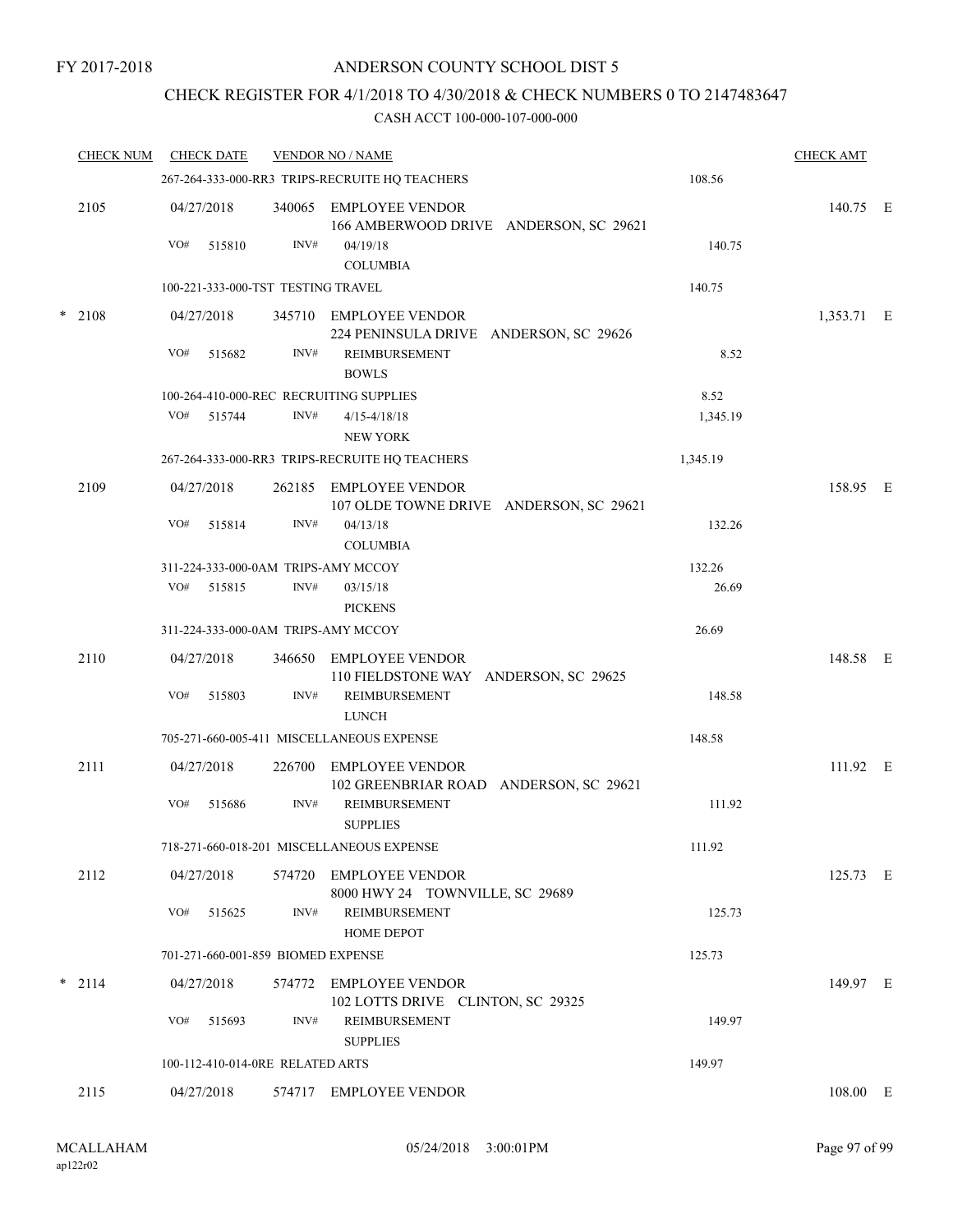# CHECK REGISTER FOR 4/1/2018 TO 4/30/2018 & CHECK NUMBERS 0 TO 2147483647

| <b>CHECK NUM</b> | <b>CHECK DATE</b>                       |                                      | <b>VENDOR NO / NAME</b>                |                                                                       |        | <b>CHECK AMT</b> |  |
|------------------|-----------------------------------------|--------------------------------------|----------------------------------------|-----------------------------------------------------------------------|--------|------------------|--|
|                  | VO#                                     | 515691                               | INV#                                   | 195 MORRIS DRIVE SENECA, SC 29678<br>REIMBURSEMENT<br><b>SUPPLIES</b> | 108.00 |                  |  |
|                  |                                         |                                      |                                        | 201-112-410-012-000 SUPPLIES AND MATERIALS                            | 108.00 |                  |  |
| $* 2117$         |                                         | 04/27/2018                           |                                        | 574305 EMPLOYEE VENDOR<br>810 BRIARWOOD ROAD GREENWOOD, SC 29646      |        | 135.40 E         |  |
|                  | VO#                                     | 515807                               | INV#                                   | 04/21/18<br><b>MIDLANDS TECH</b>                                      | 135.40 |                  |  |
|                  |                                         |                                      |                                        | 207-224-333-000-004 TRIPS & CONFERENCES                               | 135.40 |                  |  |
| 2118             |                                         | 04/27/2018                           |                                        | 572051 EMPLOYEE VENDOR<br>151 PINE LAKE RANCH BELTON, SC 29627        |        | $117.64$ E       |  |
|                  | VO#                                     | 515748                               | INV#                                   | 03/15-03/18/18<br><b>CHARLESTON</b>                                   | 117.64 |                  |  |
|                  |                                         |                                      |                                        | 207-115-312-000-010 STUDENT ORGANIZATIONS                             | 117.64 |                  |  |
| $*$ 2120         |                                         | 04/27/2018                           |                                        | 563687 EMPLOYEE VENDOR<br>211 GRACEVIEW W ANDERSON, SC 29625          |        | 368.35 E         |  |
|                  | VO#                                     | 515802                               | INV#                                   | REIMBURSEMENT<br><b>SUPPLIES</b>                                      | 94.78  |                  |  |
|                  |                                         |                                      | 100-115-410-001-000 SUPPLIES           |                                                                       | 94.78  |                  |  |
|                  |                                         | VO# 515826                           | INV#                                   | 04/12-04/13/18<br>ROCK HILL                                           | 273.57 |                  |  |
|                  | 207-224-333-000-004 TRIPS & CONFERENCES |                                      |                                        |                                                                       | 273.57 |                  |  |
| 2121             |                                         | 04/27/2018                           |                                        | 573851 EMPLOYEE VENDOR<br>112 ASHLAWN CT ANDERSON, SC 29625           |        | 177.65 E         |  |
|                  | VO#                                     | 515688                               | INV#                                   | <b>REIMBURSEMENT</b><br><b>SUPPLIES</b>                               | 177.65 |                  |  |
|                  |                                         | 701-271-660-001-891 BIOMED 2 EXPENSE | 177.65                                 |                                                                       |        |                  |  |
| 2122             |                                         | 04/27/2018                           |                                        | 574599 EMPLOYEE VENDOR<br>110 LYTTLETON WAY ANDERSON, SC 29621        |        | 350.47 E         |  |
|                  | VO#                                     | 515690                               | INV#                                   | REIMBURSEMENT<br><b>SUPPLIES</b>                                      | 211.37 |                  |  |
|                  | 100-233-410-021-000 SUPPLIES            |                                      |                                        |                                                                       | 79.00  |                  |  |
|                  |                                         |                                      | 721-190-660-021-647 DRAMA HIGH EXPENSE |                                                                       | 132.37 |                  |  |
|                  |                                         | VO# 515798                           | INV#                                   | 04/13/18<br><b>CAROWINDS</b>                                          | 139.10 |                  |  |
|                  |                                         |                                      |                                        | 100-113-410-021-VEN SUPPLY-ADDT'L FOR LOST VENDING                    | 139.10 |                  |  |
| $*$ 2125         |                                         | 04/27/2018                           |                                        | 574608 EMPLOYEE VENDOR<br>245 INDIAN TRAIL ANDERSON, SC 29625         |        | 165.88 E         |  |
|                  | VO#                                     | 515689                               | INV#                                   | REIMBURSEMENT<br><b>SUPPLIES</b>                                      | 165.88 |                  |  |
|                  |                                         |                                      |                                        | 720-271-660-020-493 SCHOOL/CLASS DONATIONS EXPENSE                    | 165.88 |                  |  |
| 2126             |                                         | 04/27/2018                           |                                        | 574111 EMPLOYEE VENDOR<br>207 ONEAL DRIVE ANDERSON, SC 29625          |        | 268.47 E         |  |